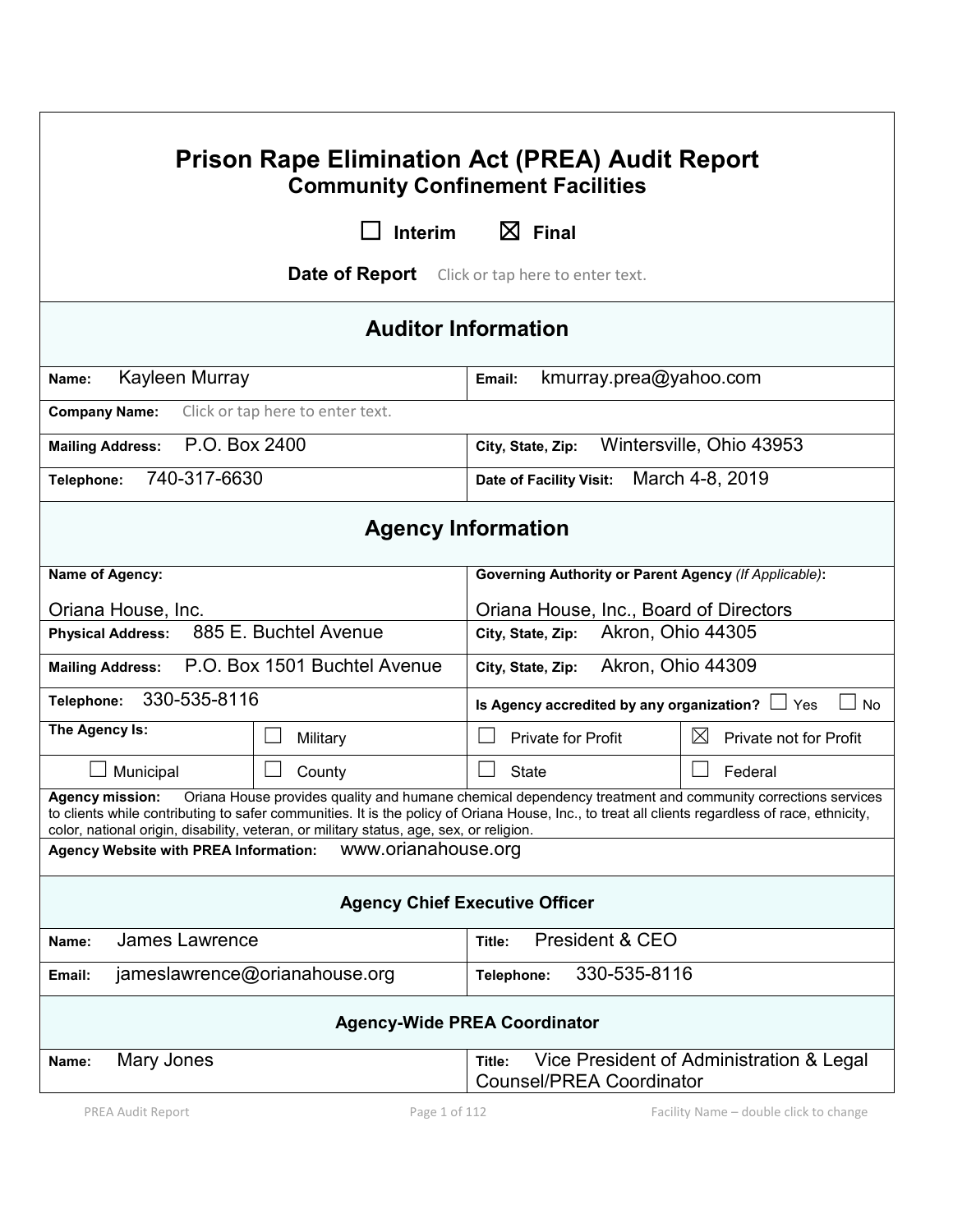| maryjones@orianahouse.org<br>Email:                                                                                                                                                                                                                                                                                                                                                 |                                       | 330-535-8116<br>Telephone: |                                              |                       |                                                      |
|-------------------------------------------------------------------------------------------------------------------------------------------------------------------------------------------------------------------------------------------------------------------------------------------------------------------------------------------------------------------------------------|---------------------------------------|----------------------------|----------------------------------------------|-----------------------|------------------------------------------------------|
| <b>PREA Coordinator Reports to:</b><br>Bernie Rochford, Executive Vice President of<br><b>Administrative Services &amp; Business Relations</b>                                                                                                                                                                                                                                      |                                       |                            | Coordinator                                  | 13                    | Number of Compliance Managers who report to the PREA |
|                                                                                                                                                                                                                                                                                                                                                                                     |                                       |                            | <b>Facility Information</b>                  |                       |                                                      |
| Name of Facility:                                                                                                                                                                                                                                                                                                                                                                   |                                       |                            |                                              |                       |                                                      |
| <b>Physical Address:</b>                                                                                                                                                                                                                                                                                                                                                            |                                       |                            |                                              |                       |                                                      |
| Mailing Address (if different than above):                                                                                                                                                                                                                                                                                                                                          | N/A                                   |                            |                                              |                       |                                                      |
| 419-447-1444<br><b>Telephone Number:</b>                                                                                                                                                                                                                                                                                                                                            |                                       |                            |                                              |                       |                                                      |
| The Facility Is:                                                                                                                                                                                                                                                                                                                                                                    | Military                              |                            | <b>Private for Profit</b>                    |                       | $\boxtimes$<br>Private not for Profit                |
| Municipal                                                                                                                                                                                                                                                                                                                                                                           | County                                |                            | <b>State</b>                                 |                       | Federal                                              |
| <b>Facility Type:</b>                                                                                                                                                                                                                                                                                                                                                               | Community treatment center            |                            | $\boxtimes$ Halfway house                    |                       | <b>Restitution center</b>                            |
| Mental health facility                                                                                                                                                                                                                                                                                                                                                              |                                       |                            | Alcohol or drug rehabilitation center        |                       |                                                      |
|                                                                                                                                                                                                                                                                                                                                                                                     | Other community correctional facility |                            |                                              |                       |                                                      |
| Oriana House provides quality and humane chemical dependency treatment and community corrections services<br><b>Facility Mission:</b><br>to clients while contributing to safer communities. It is the policy of Oriana House, Inc., to treat all clients regardless of race, ethnicity,<br>color, national origin, disability, veteran, or military status, age, sex, or religion. |                                       |                            |                                              |                       |                                                      |
| www.orianahouse.org<br><b>Facility Website with PREA Information:</b>                                                                                                                                                                                                                                                                                                               |                                       |                            |                                              |                       |                                                      |
| Have there been any internal or external audits of and/or<br>$\boxtimes$ Yes                                                                                                                                                                                                                                                                                                        |                                       |                            |                                              |                       |                                                      |
| accreditations by any other organization?                                                                                                                                                                                                                                                                                                                                           |                                       |                            |                                              | <b>No</b>             |                                                      |
|                                                                                                                                                                                                                                                                                                                                                                                     |                                       | <b>Director</b>            |                                              |                       |                                                      |
| Rebecca Krezimski<br>Name:<br>Title:                                                                                                                                                                                                                                                                                                                                                |                                       |                            |                                              | Program Administrator |                                                      |
| Email:                                                                                                                                                                                                                                                                                                                                                                              |                                       | Telephone:                 |                                              |                       |                                                      |
| <b>Facility PREA Compliance Manager</b>                                                                                                                                                                                                                                                                                                                                             |                                       |                            |                                              |                       |                                                      |
| Rebecca Krezimski<br>Program Administrator/Facility PREA<br>Title:<br>Name:<br><b>Compliance Manager</b>                                                                                                                                                                                                                                                                            |                                       |                            |                                              |                       |                                                      |
| Email:<br>330-996-7596 x3106<br>Telephone:<br>rebeccajkreminski@orianahouse.org                                                                                                                                                                                                                                                                                                     |                                       |                            |                                              |                       |                                                      |
|                                                                                                                                                                                                                                                                                                                                                                                     |                                       |                            |                                              |                       |                                                      |
|                                                                                                                                                                                                                                                                                                                                                                                     |                                       |                            | <b>Facility Health Service Administrator</b> |                       |                                                      |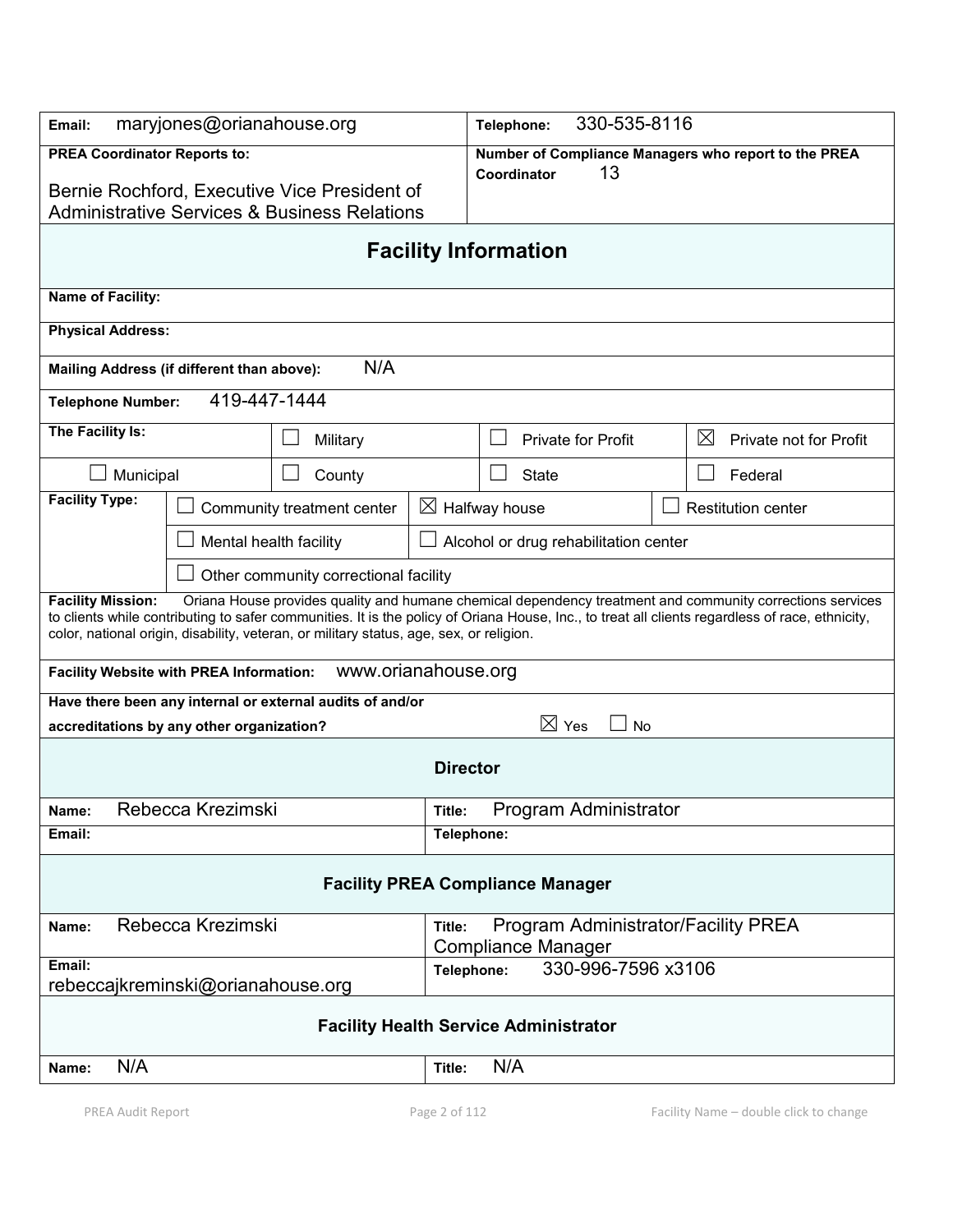| N/A<br>Email:                                                                                                                                                                                                                                   |                                                                                                                                             | Telephone: | N/A                                    |     |                                 |
|-------------------------------------------------------------------------------------------------------------------------------------------------------------------------------------------------------------------------------------------------|---------------------------------------------------------------------------------------------------------------------------------------------|------------|----------------------------------------|-----|---------------------------------|
|                                                                                                                                                                                                                                                 |                                                                                                                                             |            |                                        |     |                                 |
| 69<br><b>Current Population of Facility: 64</b><br><b>Designated Facility Capacity:</b>                                                                                                                                                         |                                                                                                                                             |            |                                        |     |                                 |
| Number of residents admitted to facility during the past 12 months                                                                                                                                                                              |                                                                                                                                             |            | 380                                    |     |                                 |
|                                                                                                                                                                                                                                                 | Number of residents admitted to facility during the past 12 months who were transferred from a<br>different community confinement facility: |            |                                        |     | 1                               |
| Number of residents admitted to facility during the past 12 months whose length of stay in the<br>facility was for 30 days or more:                                                                                                             |                                                                                                                                             |            |                                        | 240 |                                 |
| Number of residents admitted to facility during the past 12 months whose length of stay in the<br>facility was for 72 hours or more:                                                                                                            |                                                                                                                                             |            |                                        | 336 |                                 |
|                                                                                                                                                                                                                                                 | Number of residents on date of audit who were admitted to facility prior to August 20, 2012:                                                |            |                                        |     | $\overline{0}$                  |
| Age Range of<br><b>Population:</b>                                                                                                                                                                                                              | $\boxtimes$ Adults                                                                                                                          | Juveniles  |                                        |     | Youthful residents              |
|                                                                                                                                                                                                                                                 | Male = $22-67$ ; Female =<br>21-49                                                                                                          | N/A        |                                        | N/A |                                 |
|                                                                                                                                                                                                                                                 | Average length of stay or time under supervision:                                                                                           |            |                                        |     |                                 |
| <b>Facility Security Level:</b>                                                                                                                                                                                                                 |                                                                                                                                             |            |                                        |     | Minimum                         |
| <b>Resident Custody Levels:</b>                                                                                                                                                                                                                 |                                                                                                                                             |            |                                        |     | minimum                         |
|                                                                                                                                                                                                                                                 | Number of staff currently employed by the facility who may have contact with residents:                                                     |            |                                        |     | 18                              |
| Number of staff hired by the facility during the past 12 months who may have contact with<br>residents:                                                                                                                                         |                                                                                                                                             |            | 20                                     |     |                                 |
| Number of contracts in the past 12 months for services with contractors who may have contact with<br>residents:                                                                                                                                 |                                                                                                                                             |            | 10                                     |     |                                 |
| <b>Physical Plant</b>                                                                                                                                                                                                                           |                                                                                                                                             |            |                                        |     |                                 |
| <b>Number of Buildings:</b>                                                                                                                                                                                                                     | 1                                                                                                                                           |            | Number of Single Cell Housing Units: 0 |     |                                 |
| <b>Number of Multiple Occupancy Cell Housing Units:</b><br>2 housing units/12 dorms                                                                                                                                                             |                                                                                                                                             |            |                                        |     |                                 |
| <b>Number of Open Bay/Dorm Housing Units:</b><br>0                                                                                                                                                                                              |                                                                                                                                             |            |                                        |     |                                 |
| Description of any video or electronic monitoring technology (including any relevant information about where cameras are<br>placed, where the control room is, retention of video, etc.):<br>DVRs in server rooms with 30 day retention period. |                                                                                                                                             |            |                                        |     |                                 |
|                                                                                                                                                                                                                                                 |                                                                                                                                             |            |                                        |     |                                 |
| <b>Medical</b>                                                                                                                                                                                                                                  |                                                                                                                                             |            |                                        |     |                                 |
| <b>Type of Medical Facility:</b>                                                                                                                                                                                                                |                                                                                                                                             |            | N/A                                    |     |                                 |
| Forensic sexual assault medical exams are conducted at:                                                                                                                                                                                         |                                                                                                                                             |            |                                        |     |                                 |
| <b>Other</b>                                                                                                                                                                                                                                    |                                                                                                                                             |            |                                        |     |                                 |
| authorized to enter the facility:                                                                                                                                                                                                               | Number of volunteers and individual contractors, who may have contact with residents, currently                                             |            |                                        |     | 24 contractors/26<br>volunteers |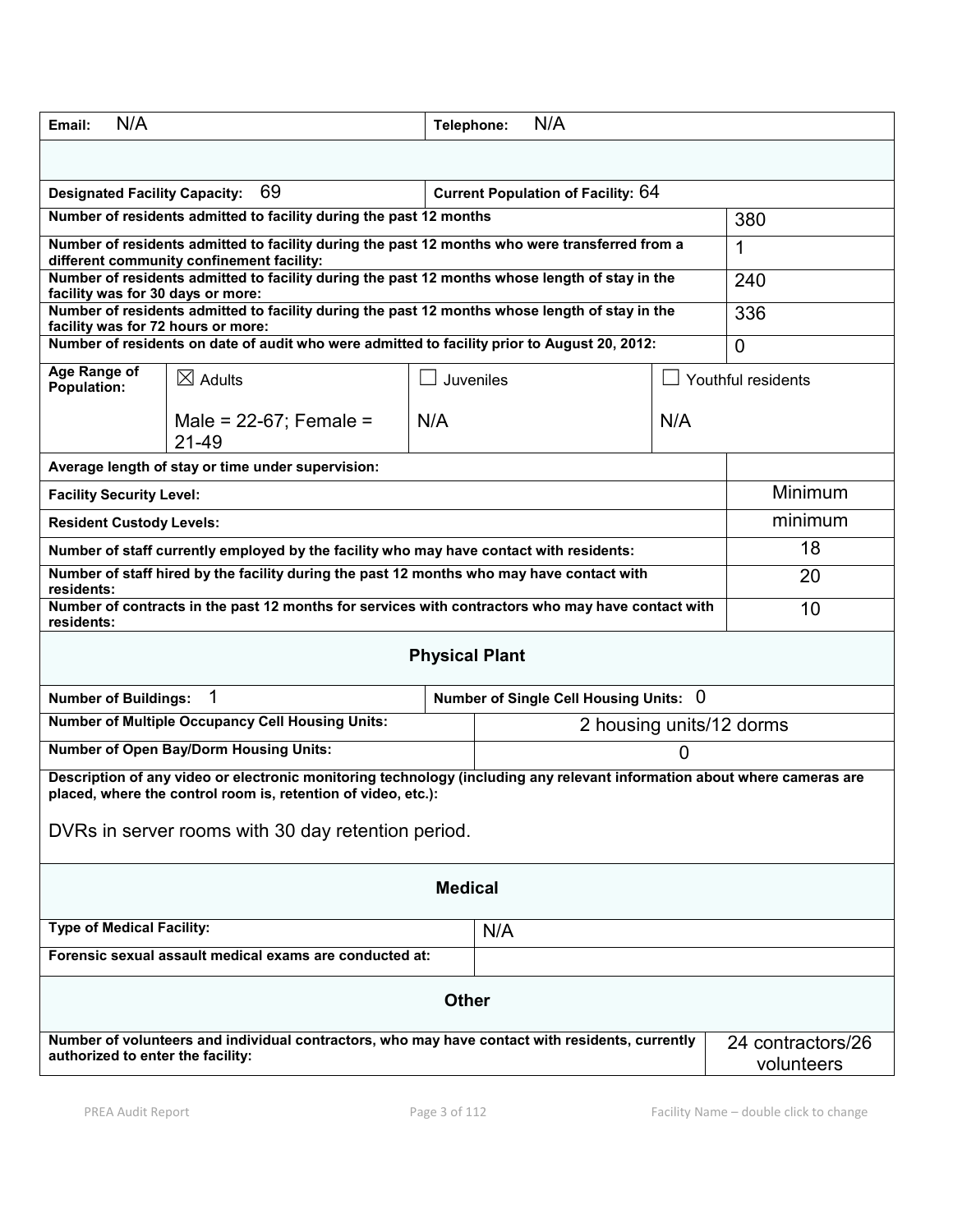| Number of investigators the agency currently employs to investigate allegations of sexual abuse: |  |
|--------------------------------------------------------------------------------------------------|--|
|--------------------------------------------------------------------------------------------------|--|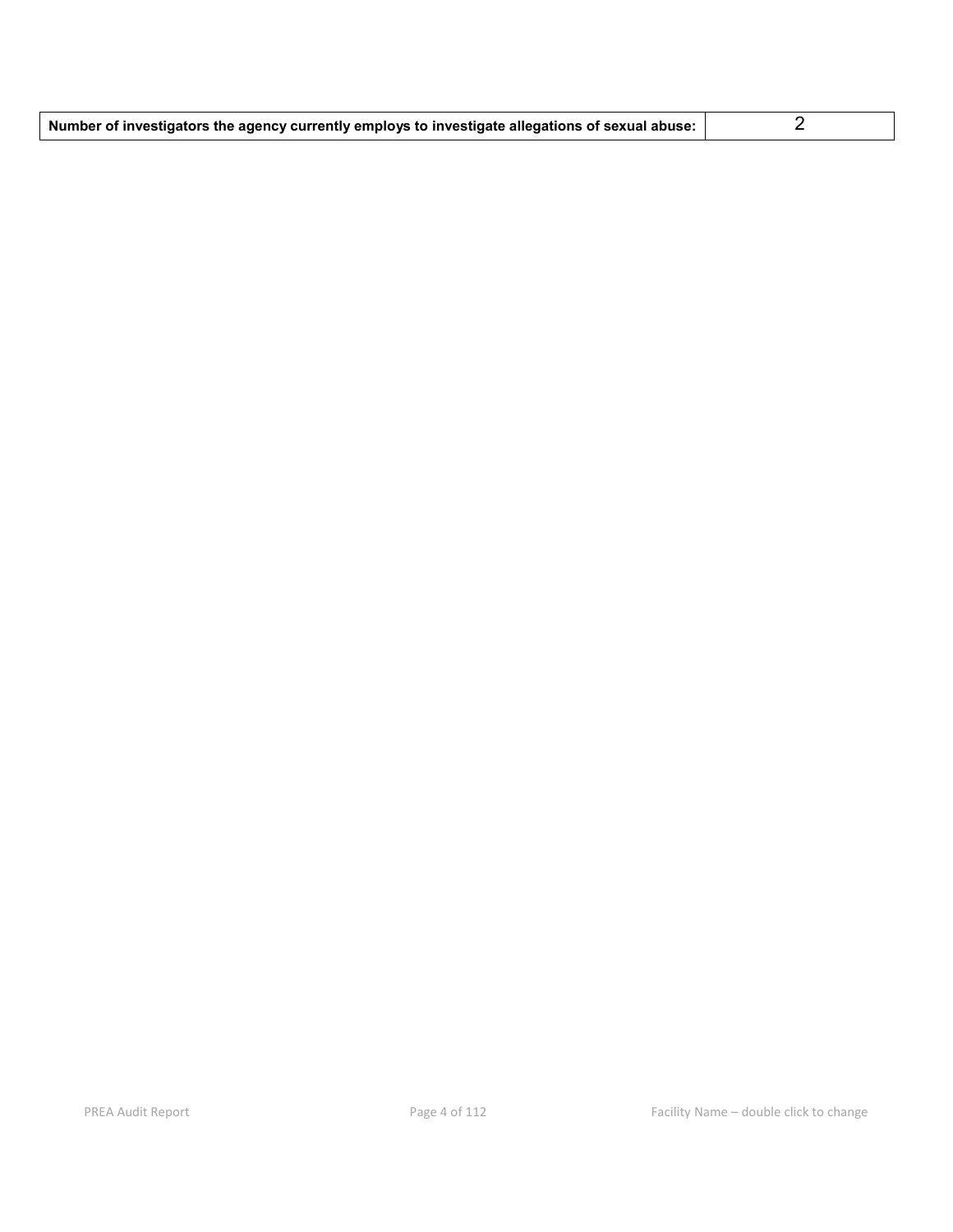# **Audit Findings**

## **Audit Narrative**

*The auditor's description of the audit methodology should include a detailed description of the following processes during the pre-onsite audit, onsite audit, and post-audit phases: documents and files reviewed, discussions and types of interviews conducted, number of days spent on-site, observations made during the site-review, and a detailed description of any follow-up work conducted during the post-audit phase. The narrative should describe the techniques the auditor used to sample documentation and select interviewees, and the auditor's process for the site review.*

The PREA onsite visit for Residential Correctional Center (RCC) Halfway House, 222 Power Street, Akron, Ohio, was conducted on March 4-8, 2019. The facility is a part of Oriana House, Inc. operated community confinement programs. The goal of the audit is to ensure operational compliance with the Prison Rape Elimination Act standards for community confinement facilities. RCC is receiving this audit in conjunction with another Oriana House, Inc. operated facility (Residential Institutional Probation Program) also located in Akron, Ohio. The facilities operated under the same policies and procedures, and have the same administrative staff oversite. The auditor was able to interview administrative staff (Human Resource Director, Administrative Investigators, PREA Coordinator, PREA Compliance Specialist, and Agency Head) for both facilities during the onsite visit for both facilities. All other interviews are specific to the facility.

The facility elected to use Power DMS to upload documentation relevant to showing compliance with each standard. The auditor received notification that the information was available approximately four weeks prior to the onsite visit. The information included the pre-audit questionnaire, policy and procedures, MOUs, facility staffing plan, table of organization, job descriptions, and post orders. The auditor received photos showing proof of audit notices posted in client and staff areas six weeks prior to the onsite visit. The auditor was met with agency and facility staff prior to the onsite visit and discuss the audit schedule, changes since the last PREA audit, and additional information/documentation needed by the auditor. The auditor has conducted the audits for this agency in the past, including RCC's initial audit in 2016. The auditor reviewed the prior final audit report and previous documentation for comparison to the current audit.

The audit notice posting photographs sent to the auditor, showed the dates of the onsite visit; the name, address and email address of the auditor; and the availability to have private correspondence with the auditor. The auditor did not receive any correspondence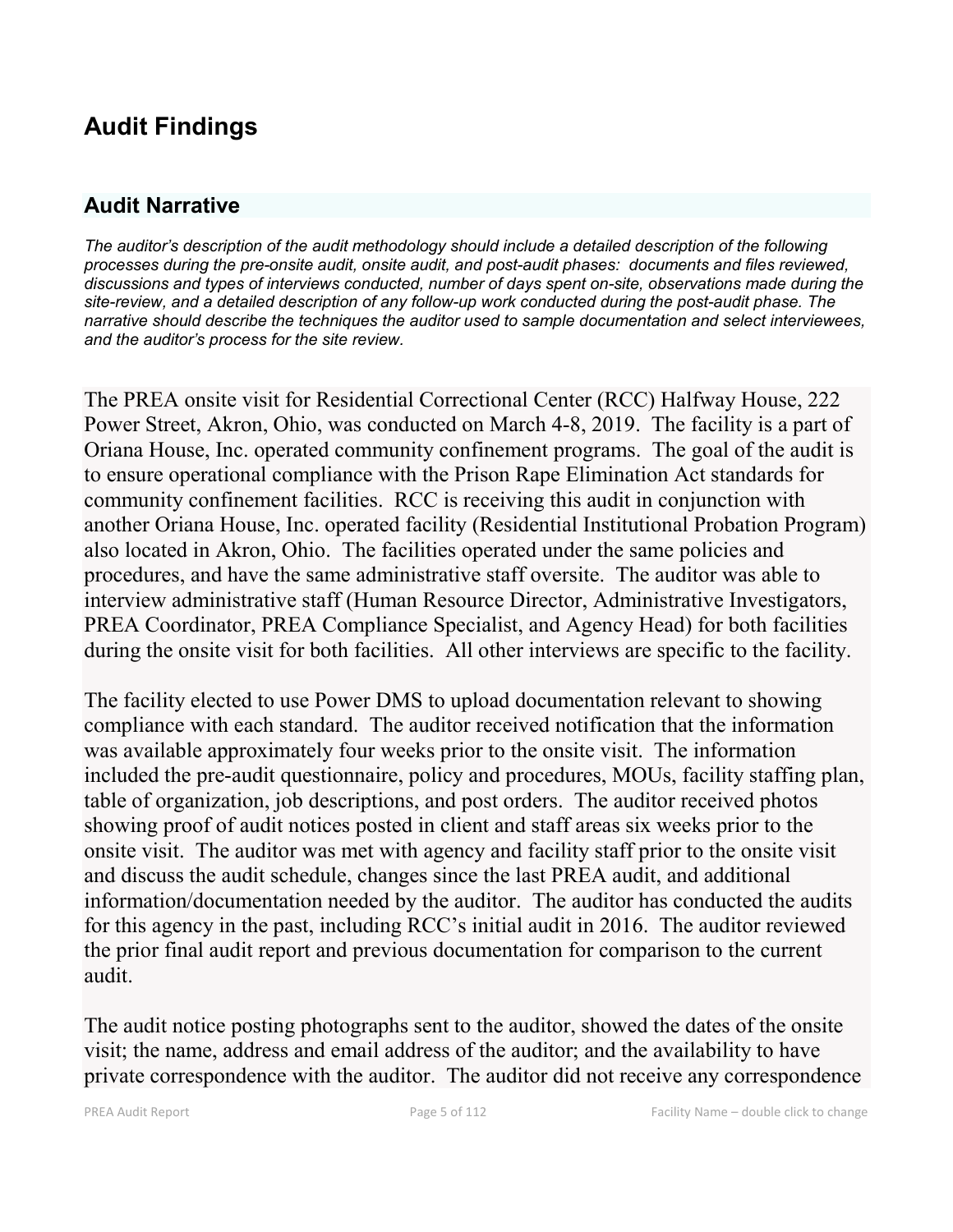from clients or staff prior to the onsite visit. The auditor had three clients request for an interview during the onsite visit. All three clients wanted to discuss their issue with the facility removing the shower curtains. The auditor was able to view all bathrooms during the onsite visit, and the shower stalls provided privacy without the need of a shower curtain.

In addition to the documentation sent prior to the onsite visit, the auditor reviewed ten client files, twelve staff files, staff and client training curriculum, staff and client training rosters, risk for victimization/abusiveness screenings, acknowledgment forms, posters, brochures, floor plan with cameral views, volunteer/contractor information, and other relevant material during the onsite visit. After the onsite visit, the auditor made contact with relevant community agencies.

The onsite visit was conducted over two days where the auditor received a complete tour of the building and perimeter areas. The tour included observations of the housing units, dorm rooms, bathrooms, dayroom, laundry rooms, dining hall/multipurpose room, staff offices, group rooms, closets/storage rooms, intake area, clinic, and outdoor recreation yards. During the walkthrough, the auditor was able to have informal conversations with both staff and clients. The auditor notes, cameras, security mirrors, blind spots, and staff/client interaction. The auditor was given the ability to move about the facility as needed and provided a private office to conduct formal interviews with clients and staff.

The auditor selected sixteen clients to interview based on the population of sixty-four (64) during the onsite visit. The clients were based on the requirements of the PREA Resources Center's Auditor's Handbook. The clients were selected based on their housing unit, targeted interview status, risk assessment screening, intake dates, and commitment status. The auditor conducted the following client interviews:

- Random  $= 10$
- Targeted  $= 3$
- Requested  $= 3$

The breakdown of the number of targeted interviews is as follows:

Clients that identify as lesbian, gay, or bisexual  $= 12$ 

Clients that have a physical or cognitive impairment  $= 3$ 

Clients that have reported prior sexual victimization during risk screening (in the community) =  $8$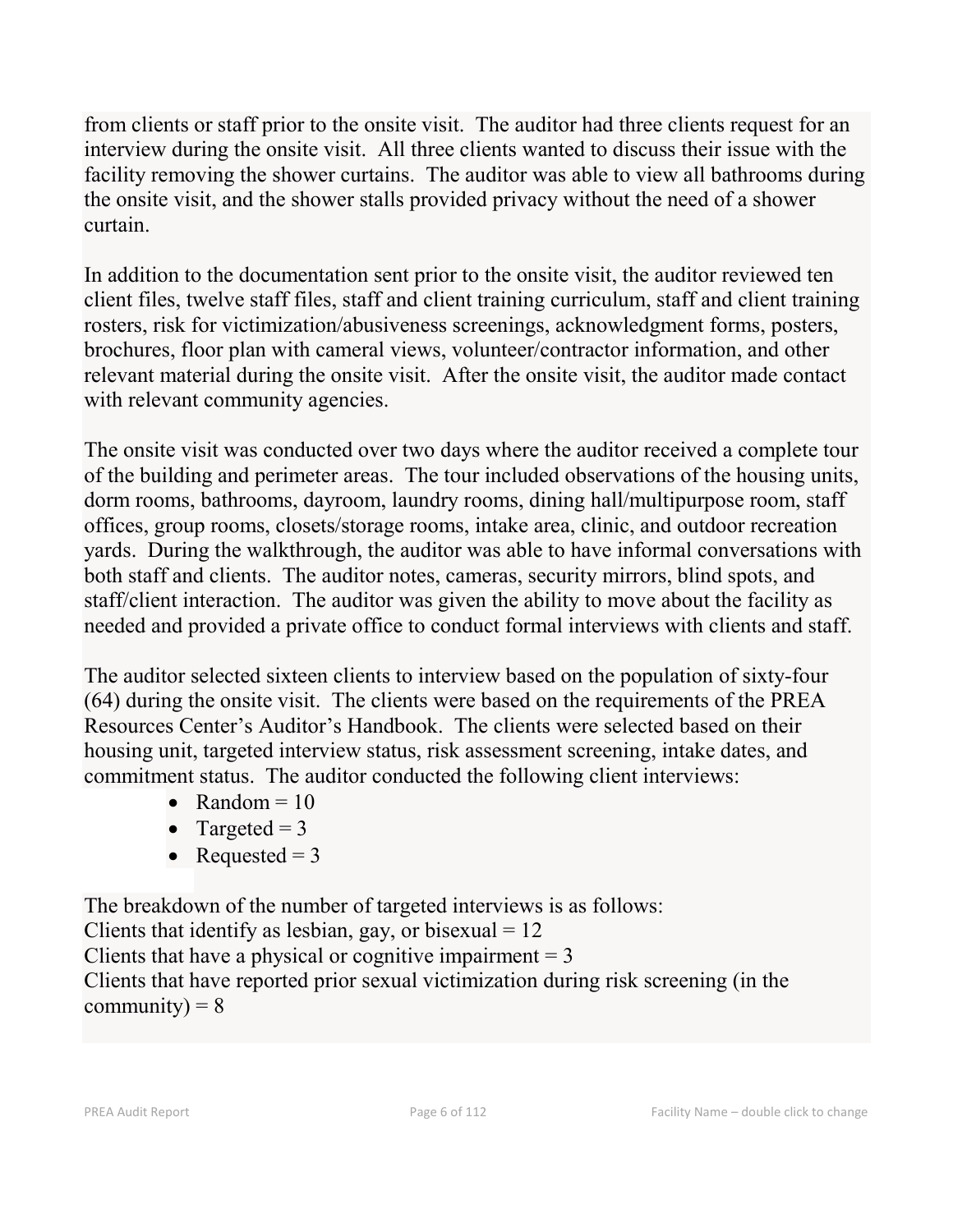\*Where there are multiple clients in targeted categories, only one is being counted toward the targeted interview. The other clients in those categories were counted as random interviews.

The facility did not house clients who are blind, deaf, or hard of hearing; who reported prior sexual victimization during the risk screening (while incarcerated); who identified as transgender/intersex; or who are limited English proficient. The auditor conducted the interviews in accordance with the PREA Compliance Audit Instrument Guide and the Auditor Handbook Guide for Effective Strategies for Interviewing Staff and Clients. The auditor ensured no client felt pressured to agree to be interviewed, and asked clients to discuss their experience with PREA education, allegation reporting requirements, retaliation, communication with staff, knock and announcements, grievance procedures, searches (including pat, strip, body cavity, cross-gender, and transgender/intersex searches), housing unit concerns, limits to confidentiality, outside supportive services, safety, disciplinary sanctions, and other PREA related concerns.

The facility has eighteen (18) staff members, including the Program Administrator. The auditor was able to talk with agency leadership during the onsite visit, which includes:

- Mary Jones, PREA Coordinator
- Lori Schoenfelder, PREA Compliance Specialist

The auditor conducted the following specialized interviews with agency/facility staff:

- Human Resource Director, Jodi Glitzenstein
- Administrative Investigators, Denny Sizemore and Jim McFarland
- Program Administrator, Rebecca Krzeminski
- Risk of Victimization/Abusiveness screener
- Retaliation monitor
- SART team members
- First Responders (security and non-security)
- PREA education facilitator

The random staff interviews include Resident Supervisors (RS) and Programing staff. The auditor interviewed security staff from all three shifts. Due to the limited number of staff, the auditor was unable to interview the required twelve random staff members. Several staff members were responsible for more than one specialized area. All staff interviews, random and specialized, were conducted using the PREA Compliance Audit Instrument Interview Guide and the PREA Auditor Handbook's Effective Strategies for Interviewing Staff and Client Guide. The auditor was able to ask questions on the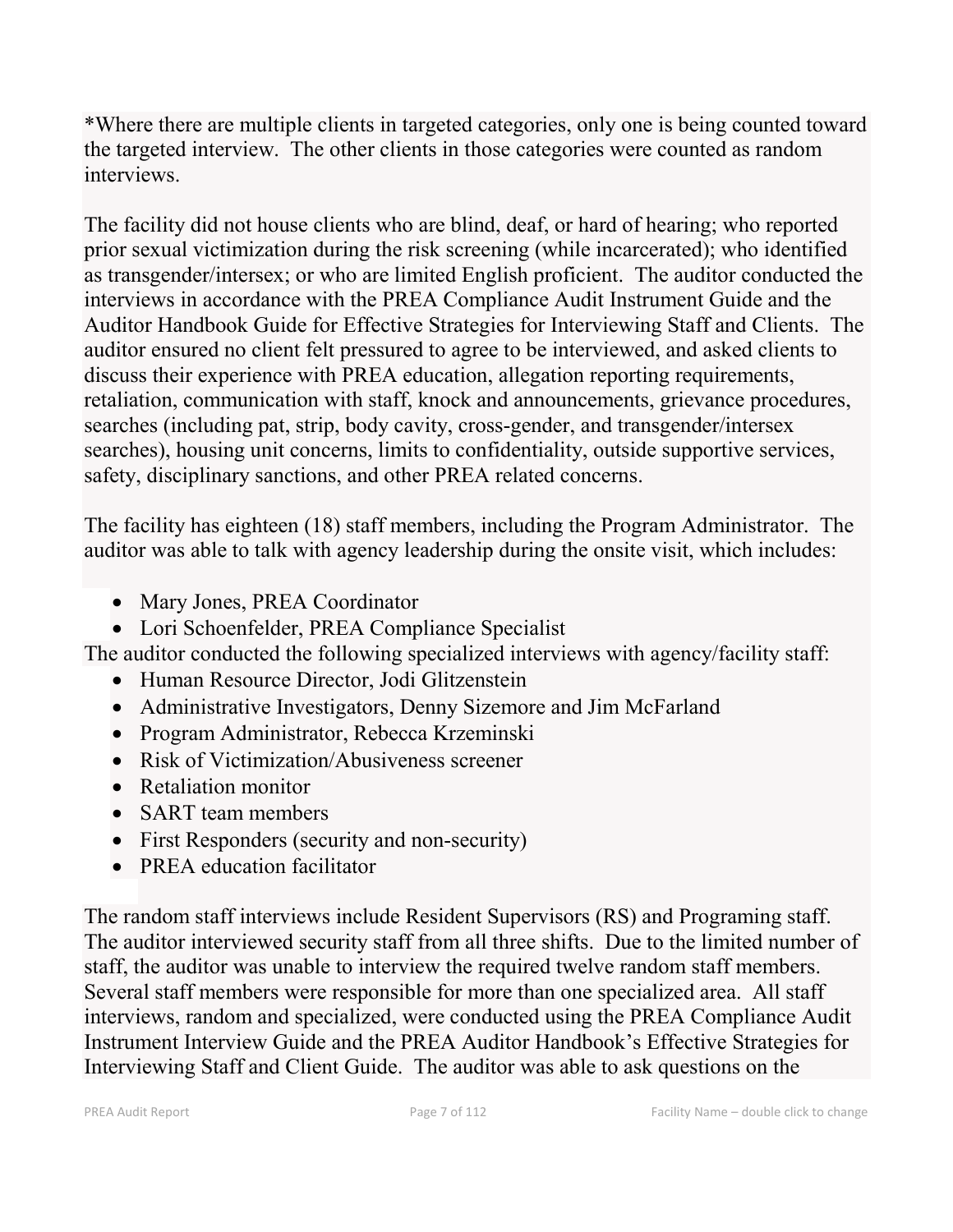agency's zero tolerance policy, training, reporting protocols, first responder duties, coordinated response plan, grievance procedures, investigation protocols, confidentiality, retaliation monitoring, risk screening, protection from abuse, LGBTI policies and procedures, data collection, annual reports, staffing plans, electronic surveillance, reporting to other confinement facilities, disciplinary procedures, searches, knock and announcements, cross-gender supervision policies.

The auditor reached out to community resources via phone to confirm the MOU's and scope of services. These community partners include the SANE nursing coordinator from Akron City Hospital and a representative from Rape Crisis Center of Medina and Summit Counties. The auditor was able to confirm the services each agency would provide to RCC free of charge.

On the final day of the audit, the auditor sat down with agency leadership to review preliminary audit findings.

## **Facility Characteristics**

*The auditor's description of the audited facility should include details about the facility type, demographics and size of the inmate, resident or detainee population, numbers and type of staff positions, configuration and layout of the facility, numbers of housing units, description of housing units including any special housing units, a description of programs and services, including food service and recreation. The auditor should describe how these details are relevant to PREA implementation and compliance.*

Residential Correctional Center is a halfway house facility in Akron, Ohio that serves female offenders. The facility is a three story brick building built in the 1930's that can house sixty-nine (69) offenders. The annual average daily number of clients is reported at fifty-four (54) offenders and during the onsite visit, the client population was sixty-four (64). To access the facility one must be let into the building by staff and report to the lobby area where all residents, staff, and/or visitors must be signed in. Residents will receive a pat down that is visible by video surveillance or residents may receive an enhanced pat down (residents receiving an enhanced pat down will be moved to a room where they will strip down to their underclothes) which is also visible by video surveillance (see standard 115.215 for a detailed description of a pat and enhanced pat search).

RCC is a three story brick building. Client living areas are on the first and second floors as well as staff offices and posts. Staff offices, one client lounge, classrooms, storage closets and the laundry room are located in the basement. An exterior recreation yard is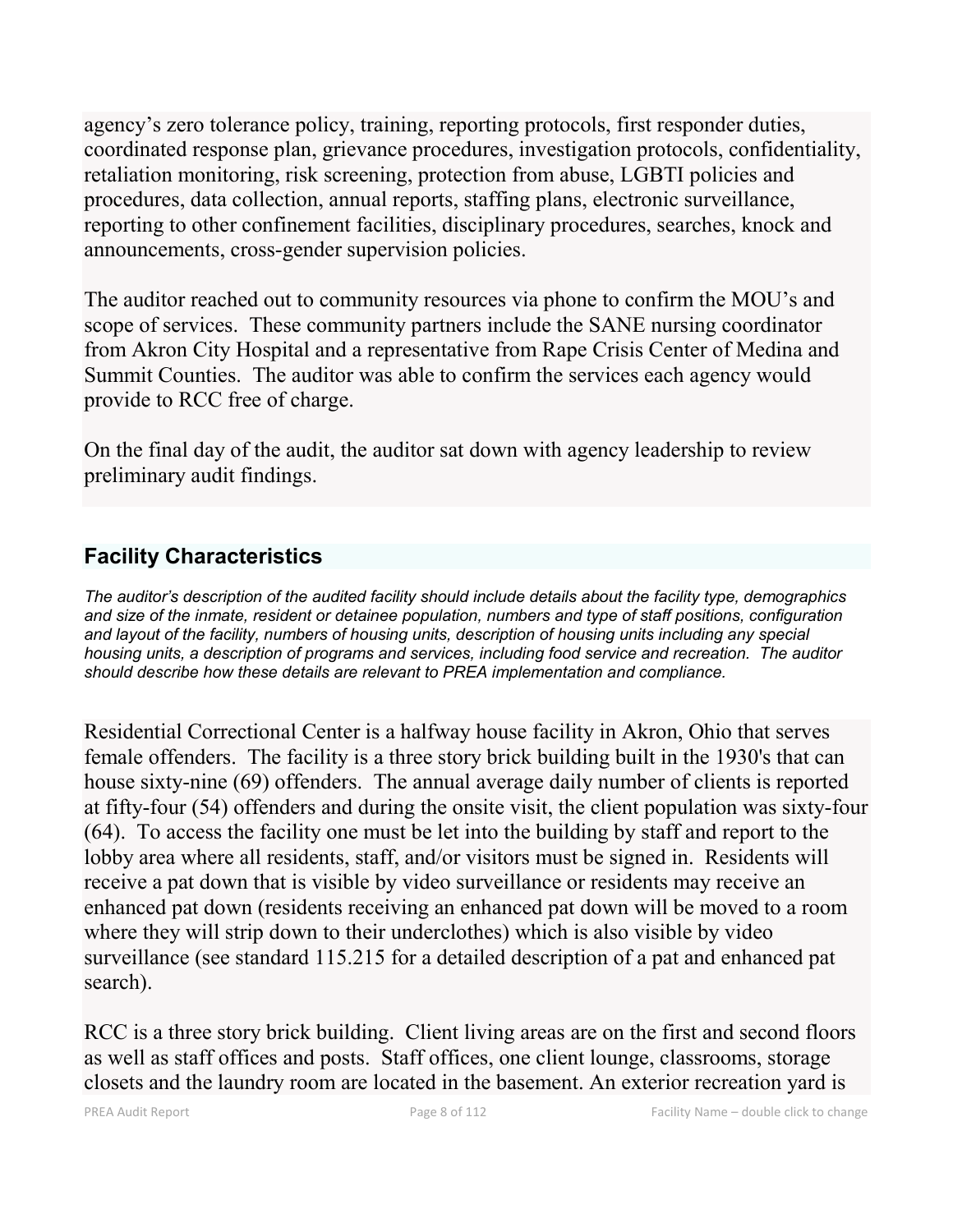enclosed with fencing. The hallways on the third and second (main) floors have bulletin boards with PREA postings. These posting include in-house and outside reporting information (toll-free hotline numbers, email addresses, and mailing addresses), local, state, and national rape crisis organization contact information, and ways one can report an allegation of sexual harassment or sexual abuse. The hallways on these floors also have pay phones that allow for free calling to reporting and rape crisis agencies. Clients are allowed to have personal cell phones. Clients can use their cell phones to contact reporting or rape crisis agencies.

All rooms, offices, and classrooms within the facility have windows in the doors to offer good line of site views and the use of mirrors to capture areas that are not immediately seen by looking through the window. While there are two stairwells in the facility, the clients are only allowed to use one. This stairwell is equipped with security mirrors on each landing. The laundry room is located in the basement area and is locked. Staff are required to open the door for clients, but do not enter in the room with them. Staff can visually see clients in the laundry room with the use of a security mirror.

The auditor entered all dorm rooms. Dorm #1 can house up to 6 residents, dorm #2 can house up to 9 residents, dorm #3 can house up to 12 residents, dorm #4 can house up to 2 residents, dorm #5 can house up to 2 residents, dorm #6 can house up to 2 residents, dorm #7 can house up to 9 residents, dorm #8 can house up to 6 beds, dorm #9 can house up to 9 residents and dorm #10 can house up to 6 residents. The two bed-rooms have a toilet and sink inside the room.

The dorms are set up with the beds and lockers around the perimeter of the room. The room design and security mirrors provide for clear line of site views from the doorway. The auditor noted the dorm room assigned to clients who may need increased monitoring from Resident Security staff. Staff are aware of any client that may need more monitoring for any reason by the number of required "whereabout" checks list on the daily count sheet.

There are four bathrooms for clients in the main housing unit. There is a solid door at the entrance of all bathrooms and each is set up to provide clients an appropriate level of privacy (see standard 115.215 for detailed bathroom descriptions). Staff members are required to increase the number of circulation checks in the bathrooms due to it being designated a blind spot area.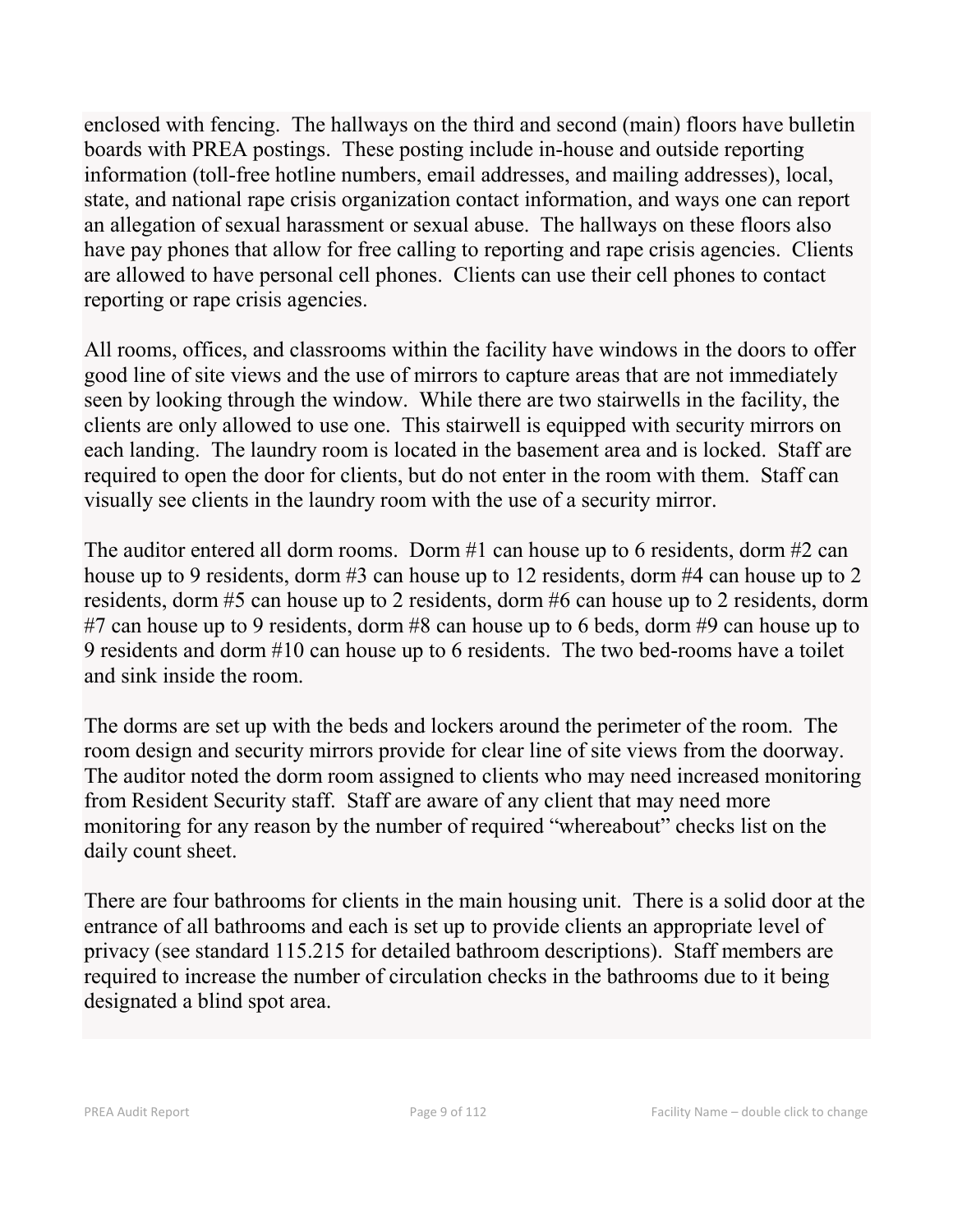The outdoor recreation yard for the main housing unit is surrounded by a 10-foot fence. The area has a section that is blocked off due to this area being designated a blind spot. The clients have free access to the recreation yard during open hours (6am – dusk).

The dining hall/multipurpose room has cameras and a wall of glass that separates the room from the hallway across from the main post. Clients have access to the dining hall at all times. Off the dining hall is a serving room. This room is used for the setup of all meals. Aramark staff deliver meals to the facility under the supervision of RS staff.

The facility has sixteen (16) cameras with the camera at the main post having the ability to record audio. The cameras can record and playback up to thirty days. Security staff have access to these cameras at the main post. Administrative staff can access the cameras from their desktop computers.

## **Summary of Audit Findings**

*The summary should include the number of standards exceeded, number of standards met, and number of standards not met, along with a list of each of the standards in each category. If relevant, provide a summarized description of the corrective action plan, including deficiencies observed, recommendations made, actions taken by the agency, relevant timelines, and methods used by the auditor to reassess compliance.*

*Auditor Note: No standard should be found to be "Not Applicable" or "NA". A compliance determination must be made for each standard.*

### **Number of Standards Exceeded:** Click or tap here to enter text.

115.231

### **Number of Standards Met:** Click or tap here to enter text.

115.111,115.212, 115.213, 115.215, 115.216, 115.217, 115.217, 115.218, 115.221,115.222, 115.232, 115.233, 115.234, 115.235, 115.241, 115.242, 115.251, 115.252, 115.253,115.254, 115.261,115.262, 115.263, 115.264, 115.265, 115.266, 115.267, 115.271, 115.272, 115.273,115.276, 115.277, 115.278, 115.282, 115.283, 115.286, 115.287, 115.288, 115.289, 115.401, 115.403

### **Number of Standards Not Met:** Click or tap here to enter text.

N/A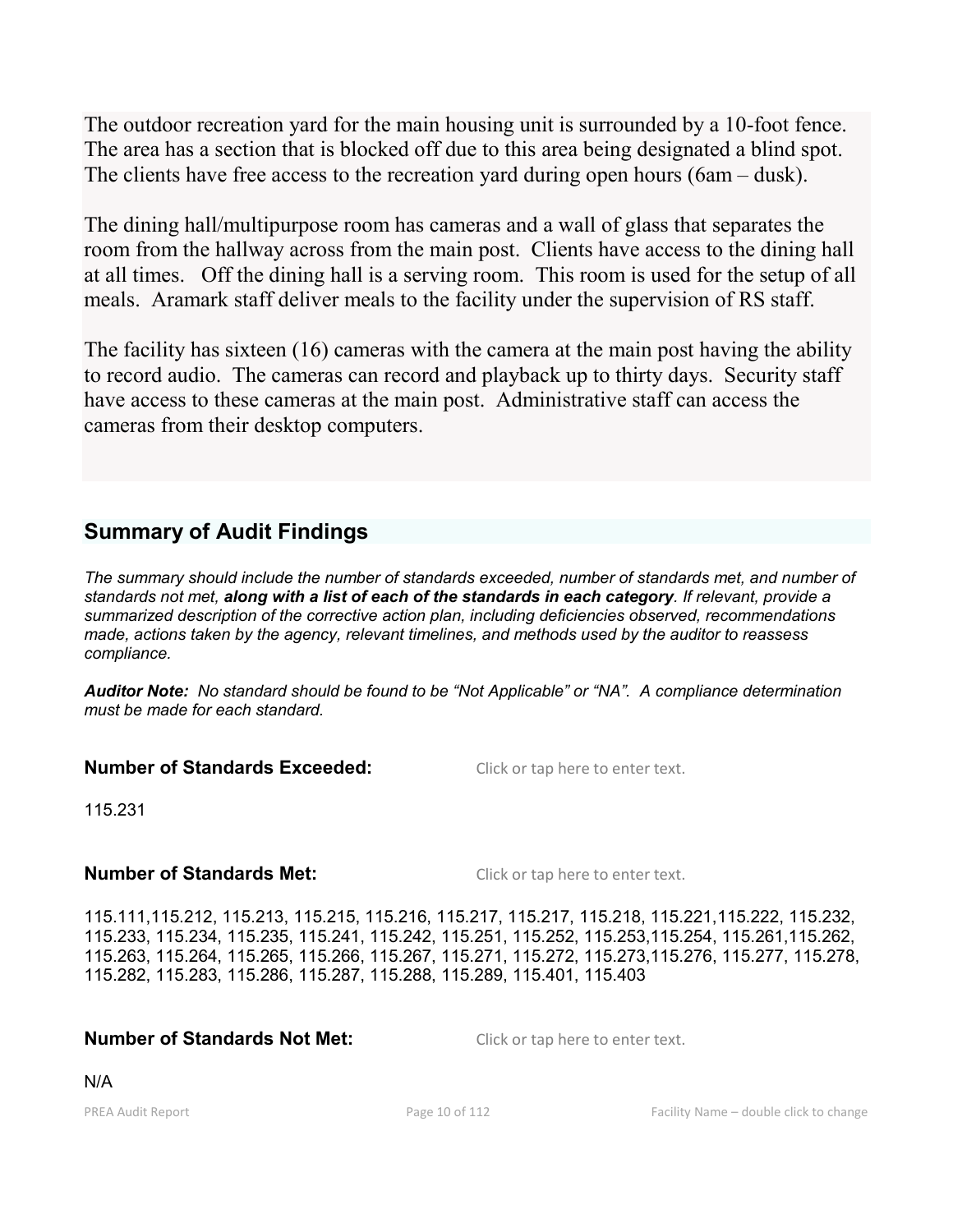### **Summary of Corrective Action (if any)**

The facility has complied with all parts of the PREA standards for community confinement facilities. There was no need for corrective action.

# **PREVENTION PLANNING**

## **Standard 115.211: Zero tolerance of sexual abuse and sexual harassment; PREA coordinator**

### **All Yes/No Questions Must Be Answered by The Auditor to Complete the Report**

### **115.211 (a)**

- **Does the agency have a written policy mandating zero tolerance toward all forms of sexual** abuse and sexual harassment?  $\boxtimes$  Yes  $\Box$  No
- Does the written policy outline the agency's approach to preventing, detecting, and responding to sexual abuse and sexual harassment?  $\boxtimes$  Yes  $\Box$  No

### **115.211 (b)**

- Has the agency employed or designated an agency-wide PREA Coordinator?  $\boxtimes$  Yes  $\Box$  No
- Is the PREA Coordinator position in the upper-level of the agency hierarchy?  $\boxtimes$  Yes  $\Box$  No
- **Does the PREA Coordinator have sufficient time and authority to develop, implement, and** oversee agency efforts to comply with the PREA standards in all of its facilities?  $\boxtimes$  Yes  $\Box$  No

#### **Auditor Overall Compliance Determination**

- ☐ **Exceeds Standard** (*Substantially exceeds requirement of standards*)
- ☒ **Meets Standard** (*Substantial compliance; complies in all material ways with the standard for the relevant review period*)
- 
- ☐ **Does Not Meet Standard** (*Requires Corrective Action*)

#### **Instructions for Overall Compliance Determination Narrative**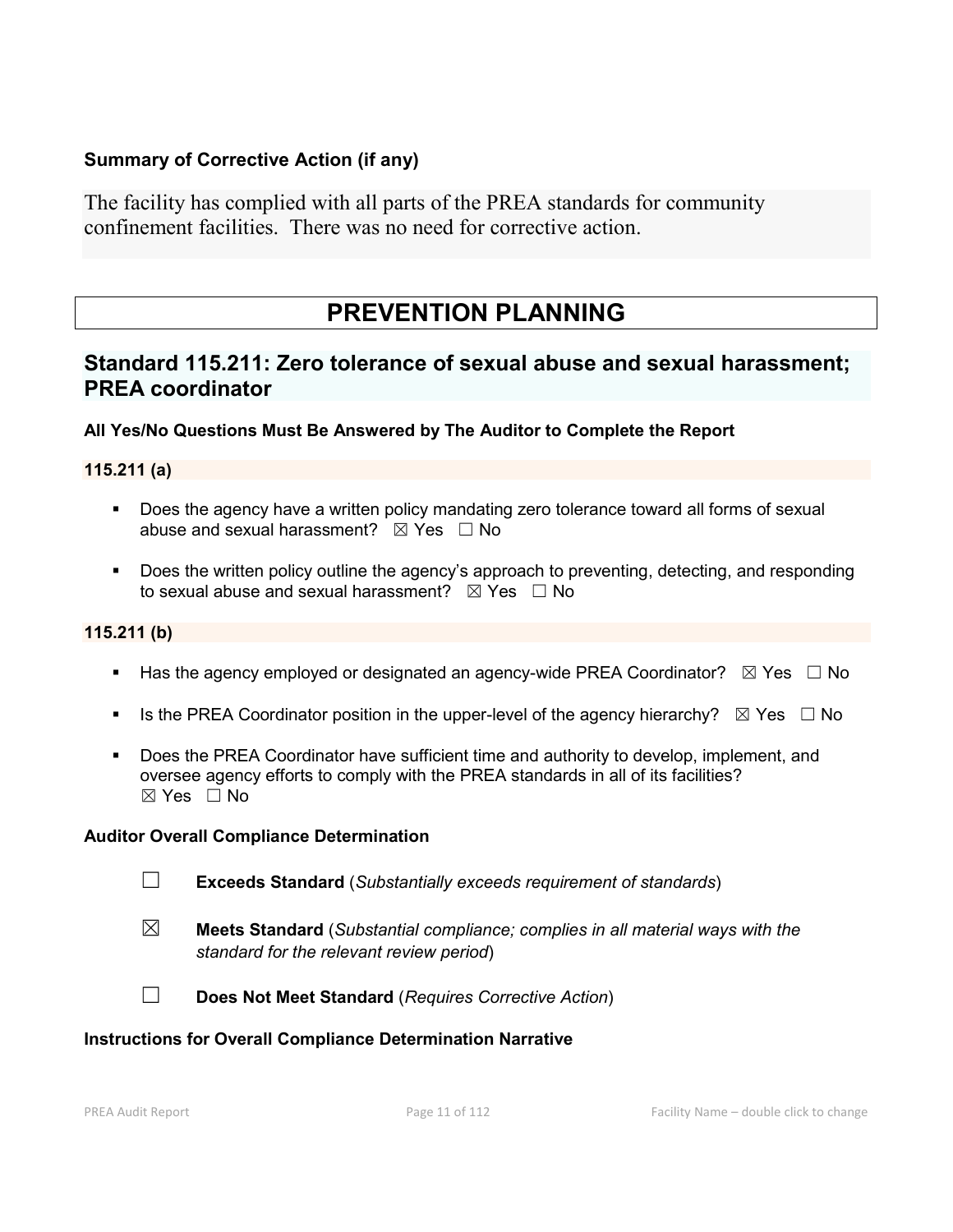*The narrative below must include a comprehensive discussion of all the evidence relied upon in making the compliance or non-compliance determination, the auditor's analysis and reasoning, and the auditor's conclusions. This discussion must also include corrective action recommendations where the facility does not meet the standard. These recommendations must be included in the Final Report, accompanied by information on specific corrective actions taken by the facility.*

Oriana House has an agency wide zero tolerance policy. Policy 1080 mandates zero tolerance on all forms of sexual abuse and sexual harassment as defined by the Prison Rape Elimination Act of 2003 Community Confinement Standards. The policy requires each facility under the Oriana House umbrella to implement a systematic means of monitoring, identifying, reporting, and investigating employee and client sexual misconduct in an effort to provide a safe environment. The policy includes definitions of prohibited behavior, sanctions for those found to have participated in sexual abuse or sexual harassment, and appropriate strategies to prevent, detect, and respond to allegations. These strategies include having adequate staffing levels, an electronic monitoring system, and educating both clients and staff on the agency's zero tolerance policy and all ways to report an allegation.

According to the agency's table of organization, the agency wide PREA Coordinator is the agency's Vice President of Administration and Legal Counsel, and reports directly to the agency's executive Vice President of Administrative Services and Business Relations. During an interview with the PREA Coordinator, she indicated that the bulk of her responsibilities are to ensure that each facility under the Oriana House umbrella complies with the standards. She indicated that she has enough time and authority to develop, implement, and oversee the agency's efforts to comply. The PREA Coordinator supervises the agency's PREA Compliance Specialist, as well as each facility's PREA Compliance Manager.

The agency has a PREA Compliance Specialist that acts as a liaison between the PREA Coordinator and the facility's PREA Manager. The PREA Compliance Specialist helps with implementing PREA strategies at each facility. She also develops the training curriculum for required monthly PREA training at each facility. During an interview with the PREA Compliance Specialist, she discussed providing facilities guidance and assistance in complying with the standards. She is a Department of Justice Certified PREA Auditor and reports directly to the PREA Coordinator.

PREA Audit Report Page 12 of 112 Facility Name – double click to change The PREA Manager is the facility's Program Administrator. The Program Administrator reports directly to the PREA Coordinator for anything related to complying with the PREA standards. The auditor was able to review the Program Administrator's job description which includes conducting quality assurance monitoring for PREA standards, ensuring facility walkthroughs in order to address any safety issues, overseeing the day-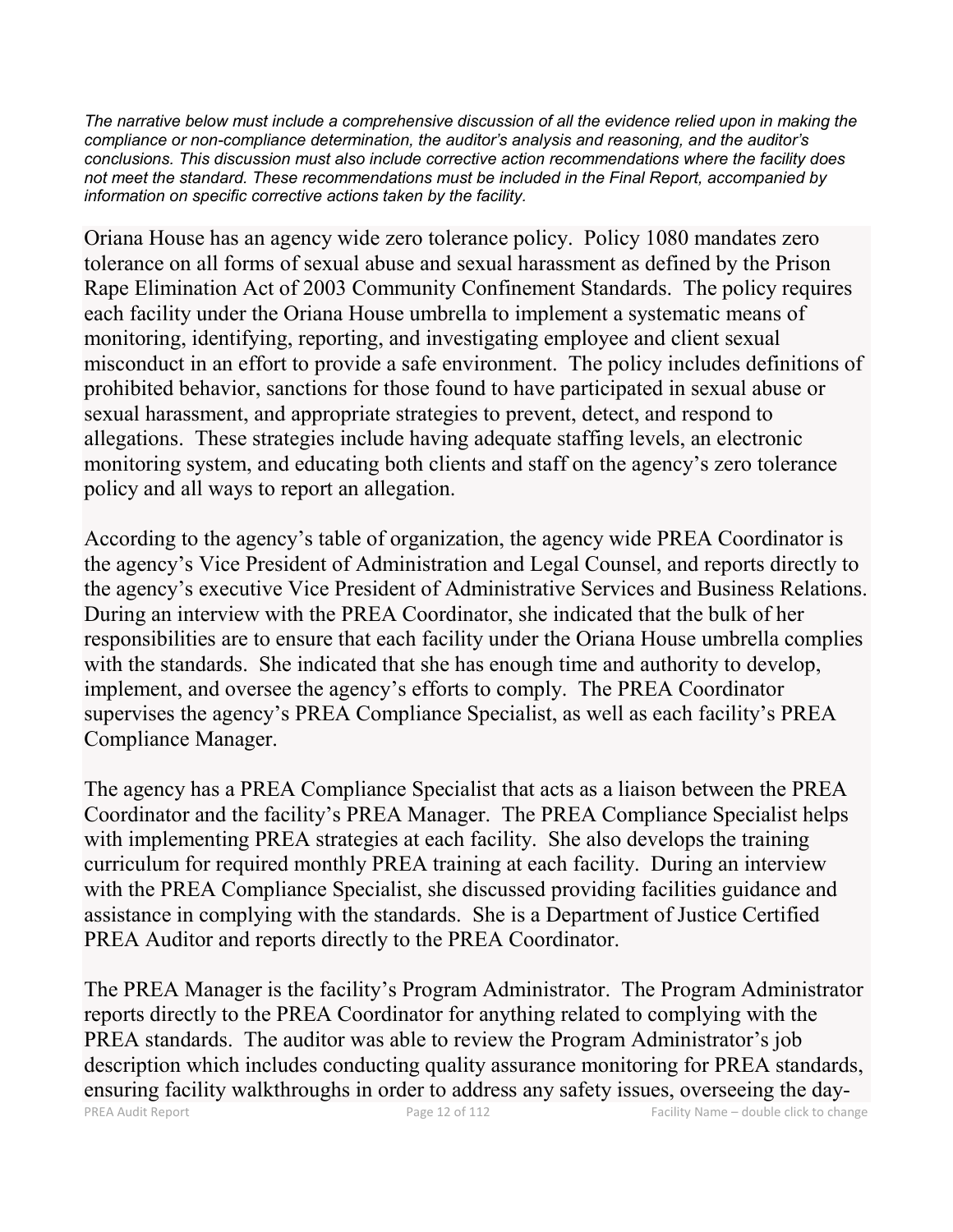to-day PREA facility issues, and ensures staff meet PREA training requirements. The Program Administrator discussed her process with the auditor for ensuring the facility is meeting all required standards. The Administrator works directly with the Compliance Specialist and the PREA Coordinator to ensure staff have the proper training, material, and guidance. She reports that she has enough time to ensure compliance with the standards.

Oriana House has an appropriate PREA Zero Tolerance policy and staff who have sufficient time and authority to ensure compliance to the standards.

Review: Policy 1080 Program Administrator's job description Agency table of organization Interview with PREA Coordinator Interview with PREA Compliance Specialist Interview with PREA Manager

## **Standard 115.212: Contracting with other entities for the confinement of residents**

### **All Yes/No Questions Must Be Answered by the Auditor to Complete the Report**

### **115.212 (a)**

 If this agency is public and it contracts for the confinement of its residents with private agencies or other entities including other government agencies, has the agency included the entity's obligation to comply with the PREA standards in any new contract or contract renewal signed on or after August 20, 2012? (N/A if the agency does not contract with private agencies or other entities for the confinement of residents.)  $\Box$  Yes  $\Box$  No  $\boxtimes$  NA

### **115.212 (b)**

 Does any new contract or contract renewal signed on or after August 20, 2012 provide for agency contract monitoring to ensure that the contractor is complying with the PREA standards? (N/A if the agency does not contract with private agencies or other entities for the confinement of residents OR the response to 115.212(a)-1 is "NO".)  $\Box$  Yes  $\Box$  No  $\boxtimes$  NA

### **115.212 (c)**

If the agency has entered into a contract with an entity that fails to comply with the PREA standards, did the agency do so only in emergency circumstances after making all reasonable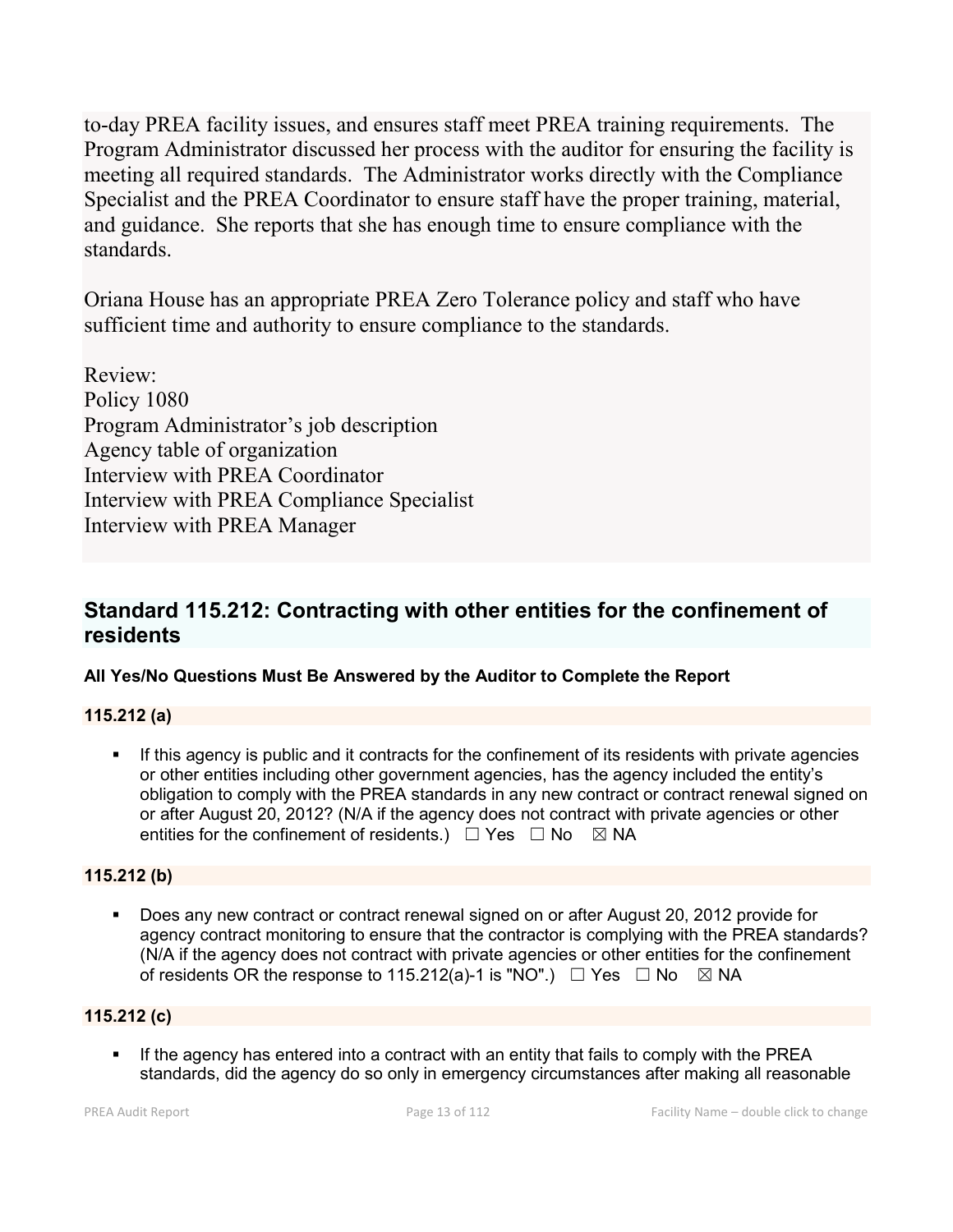attempts to find a PREA compliant private agency or other entity to confine residents? (N/A if the agency has not entered into a contract with an entity that fails to comply with the PREA standards.) □ Yes □ No ⊠ NA

 In such a case, does the agency document its unsuccessful attempts to find an entity in compliance with the standards? (N/A if the agency has not entered into a contract with an entity that fails to comply with the PREA standards.)  $\Box$  Yes  $\Box$  No  $\boxtimes$  NA

### **Auditor Overall Compliance Determination**

- ☐ **Exceeds Standard** (*Substantially exceeds requirement of standards*)
- ☒ **Meets Standard** (*Substantial compliance; complies in all material ways with the standard for the relevant review period*)
- ☐ **Does Not Meet Standard** (*Requires Corrective Action*)

### **Instructions for Overall Compliance Determination Narrative**

*The narrative below must include a comprehensive discussion of all the evidence relied upon in making the compliance or non-compliance determination, the auditor's analysis and reasoning, and the auditor's conclusions. This discussion must also include corrective action recommendations where the facility does not meet the standard. These recommendations must be included in the Final Report, accompanied by information on specific corrective actions taken by the facility.*

N/A: The PREA Coordinator reported to the auditor that the agency is a private not for profit agency and does not contract with other facilities/agencies to house offenders.

## **Standard 115.213: Supervision and monitoring**

### **All Yes/No Questions Must Be Answered by the Auditor to Complete the Report**

### **115.213 (a)**

- Does the agency develop for each facility a staffing plan that provides for adequate levels of staffing and, where applicable, video monitoring, to protect residents against sexual abuse?  $\boxtimes$  Yes  $\Box$  No
- Does the agency document for each facility a staffing plan that provides for adequate levels of staffing and, where applicable, video monitoring, to protect residents against sexual abuse?  $\boxtimes$  Yes  $\Box$  No
- Does the agency ensure that each facility's staffing plan takes into consideration the physical layout of each facility in calculating adequate staffing levels and determining the need for video monitoring? ⊠ Yes □ No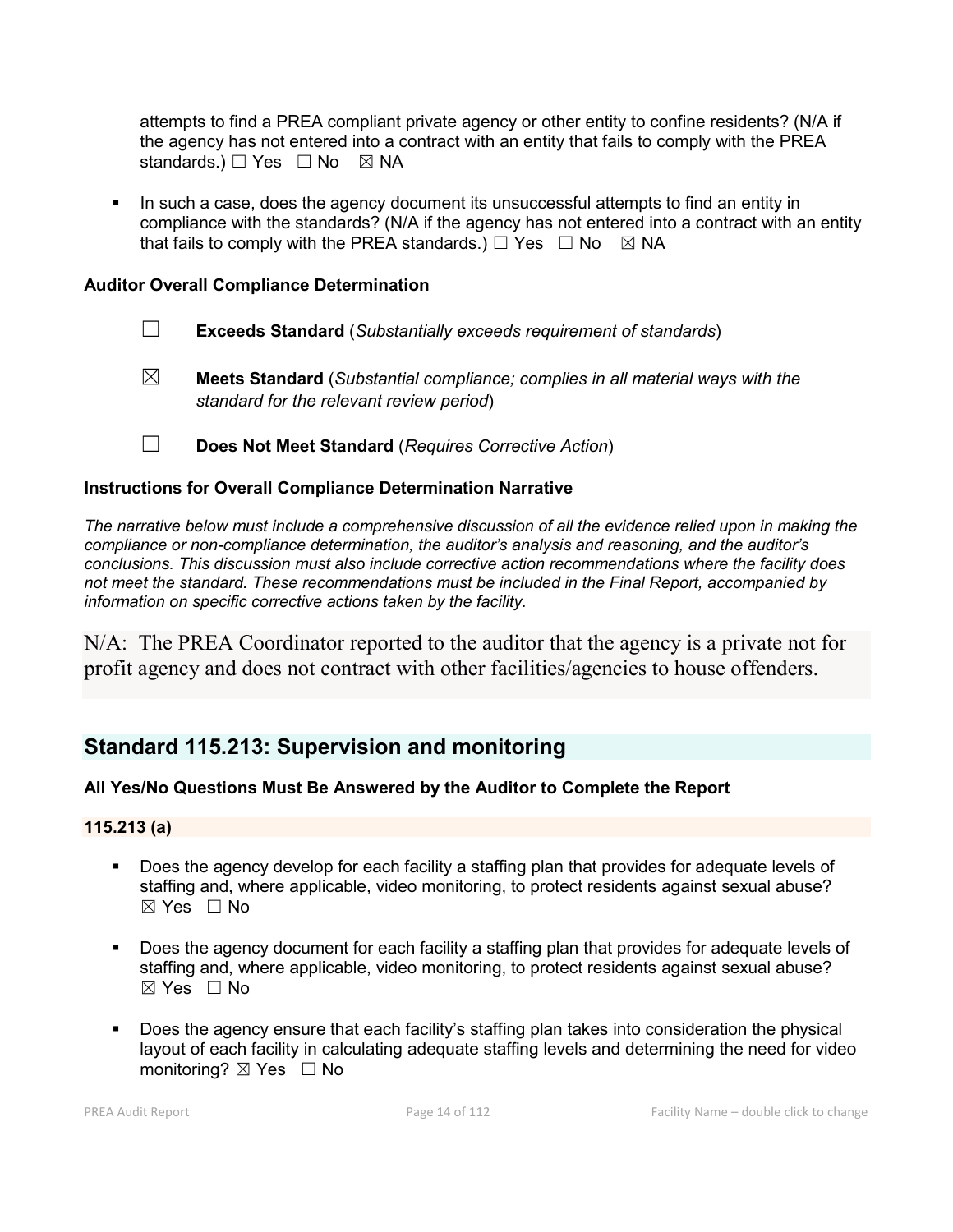- Does the agency ensure that each facility's staffing plan takes into consideration the composition of the resident population in calculating adequate staffing levels and determining the need for video monitoring?  $\boxtimes$  Yes  $\Box$  No
- Does the agency ensure that each facility's staffing plan takes into consideration the prevalence of substantiated and unsubstantiated incidents of sexual abuse in calculating adequate staffing levels and determining the need for video monitoring?  $\boxtimes$  Yes  $\Box$  No
- Does the agency ensure that each facility's staffing plan takes into consideration any other relevant factors in calculating adequate staffing levels and determining the need for video monitoring?  $\boxtimes$  Yes  $\Box$  No

### **115.213 (b)**

 In circumstances where the staffing plan is not complied with, does the facility document and justify all deviations from the plan? (N/A if no deviations from staffing plan.) ☐ Yes ☐ No ☒ NA

### **115.213 (c)**

- In the past 12 months, has the facility assessed, determined, and documented whether adjustments are needed to the staffing plan established pursuant to paragraph (a) of this section? ⊠ Yes □ No
- In the past 12 months, has the facility assessed, determined, and documented whether adjustments are needed to prevailing staffing patterns?  $\boxtimes$  Yes  $\Box$  No
- In the past 12 months, has the facility assessed, determined, and documented whether adjustments are needed to the facility's deployment of video monitoring systems and other monitoring technologies?  $\boxtimes$  Yes  $\Box$  No
- In the past 12 months, has the facility assessed, determined, and documented whether adjustments are needed to the resources the facility has available to commit to ensure adequate staffing levels?  $\boxtimes$  Yes  $\Box$  No

### **Auditor Overall Compliance Determination**

- ☐ **Exceeds Standard** (*Substantially exceeds requirement of standards*)
- ☒ **Meets Standard** (*Substantial compliance; complies in all material ways with the standard for the relevant review period*)
- 
- ☐ **Does Not Meet Standard** (*Requires Corrective Action*)

### **Instructions for Overall Compliance Determination Narrative**

*The narrative below must include a comprehensive discussion of all the evidence relied upon in making the compliance or non-compliance determination, the auditor's analysis and reasoning, and the auditor's*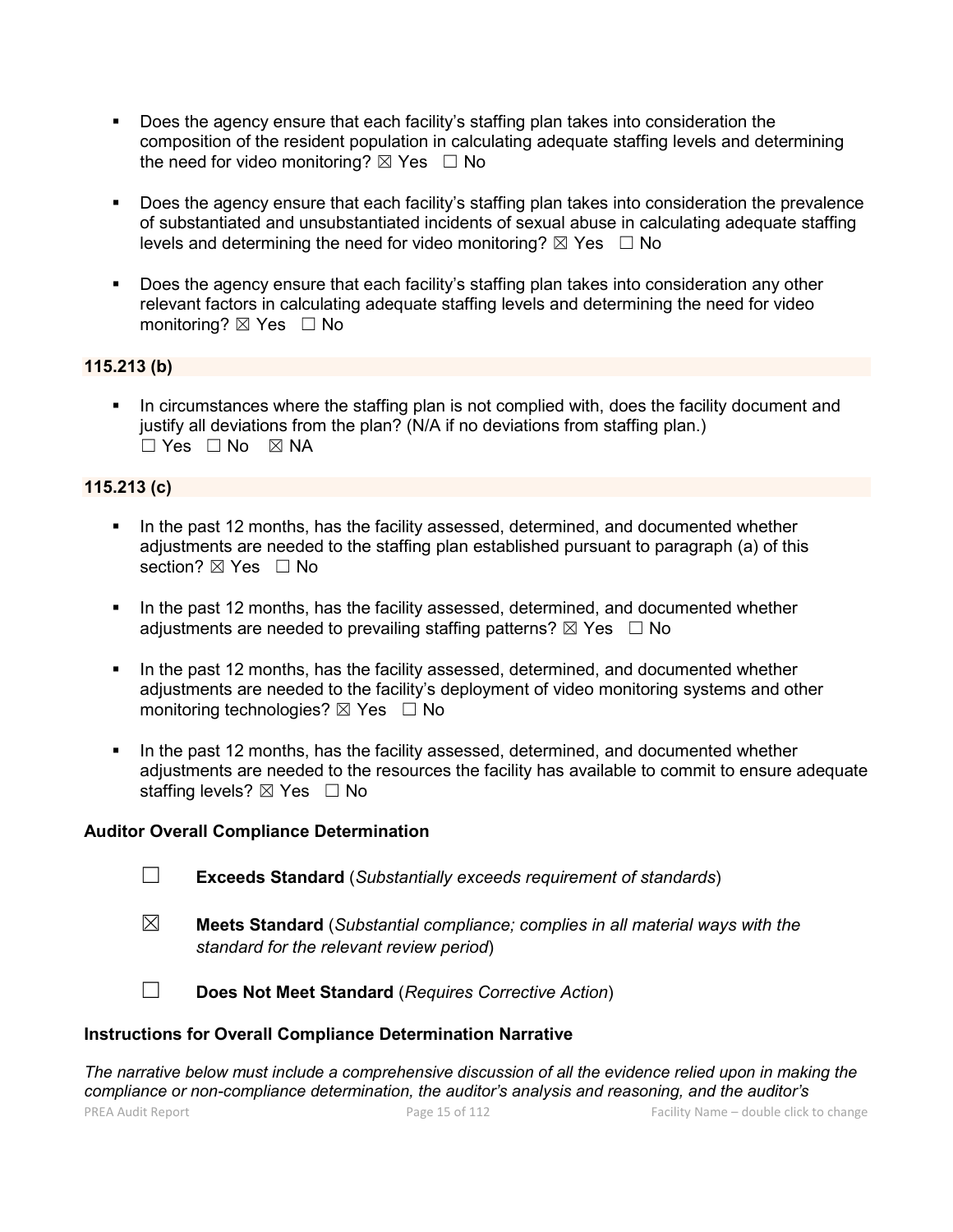*conclusions. This discussion must also include corrective action recommendations where the facility does not meet the standard. These recommendations must be included in the Final Report, accompanied by information on specific corrective actions taken by the facility.*

Agency policy 1080 requires each Oriana House facility to develop a staffing plan that addresses the physical layout of the facility, adequate staffing levels, composition of client population, prevalence of substantiated and unsubstantiated allegations of sexual abuse, other relevant factors, and deviations to the staffing plan. The policy requires the plan to be reviewed on an annual basis and assess the effectiveness of the plan, prevailing staffing patterns, the deployment monitoring systems and other monitoring technologies, and resources to ensure adequate staffing levels.

The facility provided the auditor with their most recent staffing plan. The staffing plan reviewed the availability of video surveillance (sixteen cameras strategically placed throughout the interior and exterior of building), security mirrors, and identified blind spot areas. The staffing levels noted on the plan includes availability of security staff 24 hours a day, seven days a week, three hundred sixty-five days per year. The plan also identified the minimum number of staff for each shift:

1<sup>st</sup> Shift from 7am to 3pm: 2 Resident/Shift Supervisors 2nd Shift from 3pm to 11pm: 2 Resident/Shift Supervisors 3rd Shift from 11 pm to 7am: 2 Resident/ Shift Supervisors

There are no vacant positions listed on the staffing plan and the Program Administrator states that the facility has not deviated from the staffing plan.

The floor plans provided to the auditor include locations that have video surveillance (16 cameras), audio surveillance (at main post only), security mirrors (26), and security monitors. During the onsite visit, the auditor toured the building. The auditor noted camera placement, security mirror placement, and blind spot areas. The building is also equipped with an intercom system. The video surveillance cameras have the capability to record and playback up to thirty days. The camera at the main post also records audio. The auditor viewed the video monitors to inspect the views from each camera, confirm coverage and blind spot areas, and ensure the intercom system works. The facility has not identified on its staffing plan the need for increased video monitoring systems.

Security checks are conducted by resident supervisor staff and shift supervisors. The staffing plan requires three whereabout checks on each shift. Whereabout checks require the staff member to visually identify a client and document on form that the client was seen. Clients that have been identified as being vulnerable, abusive, or have mental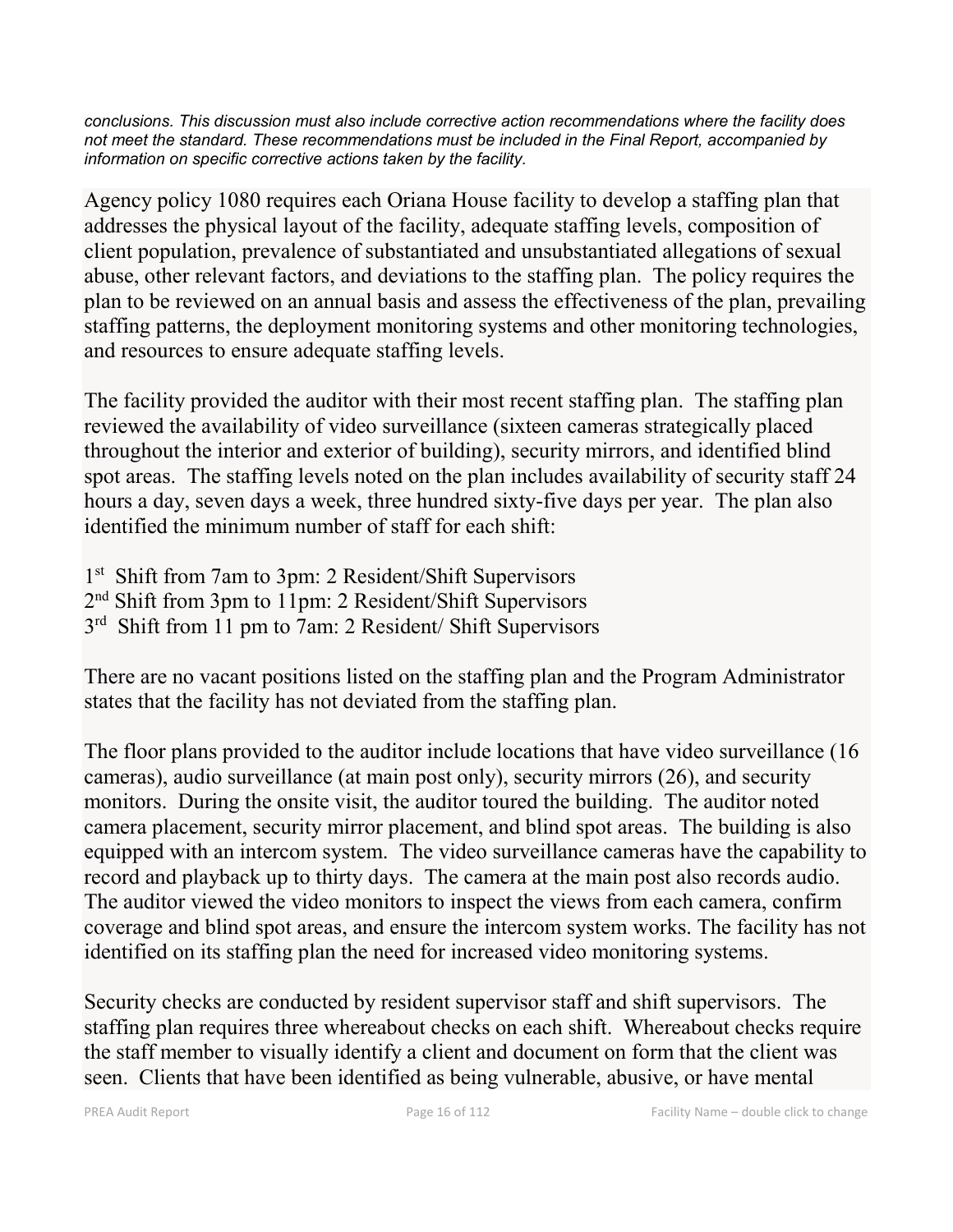health issues are required to have six whereabout checks. Along with whereabout checks, security staff will also conduct circulations at minimum three times per hour. Circulations are complete facility walk-throughs. Staff will conduct more frequent circulations in designated blind spot areas.

The facility had one allegation of client-to-client sexual abuse and one allegation of staffto-client sexual abuse during the past twelve months. Both allegations were determined to be substantiated. The auditor discussed the allegations reported at this facility with the agency investigators. The investigators state that a camera was moved based on an allegation along with procedural changes to transports and staff supervision in areas that do not have cameras or clear lines of site views.

The Program Administrator, along with other facility leadership discussed how the facility uses its staff, video surveillance, and risk assessments to ensure adequate staffing. The facility has the resources necessary to hire an appropriate amount of staff, and has the ability to offer overtime or pull from other facilities to ensure minimum staffing requirements.

Review: Policy 1080 Staffing Plan Floor plan Video monitors Deviation report Interview with Program Administrator Interview with agency investigators Building tour

## **Standard 115.215: Limits to cross-gender viewing and searches**

### **All Yes/No Questions Must Be Answered by the Auditor to Complete the Report**

### **115.215 (a)**

Does the facility always refrain from conducting any cross-gender strip or cross-gender visual body cavity searches, except in exigent circumstances or by medical practitioners?  $\boxtimes$  Yes  $\Box$  No

### **115.215 (b)**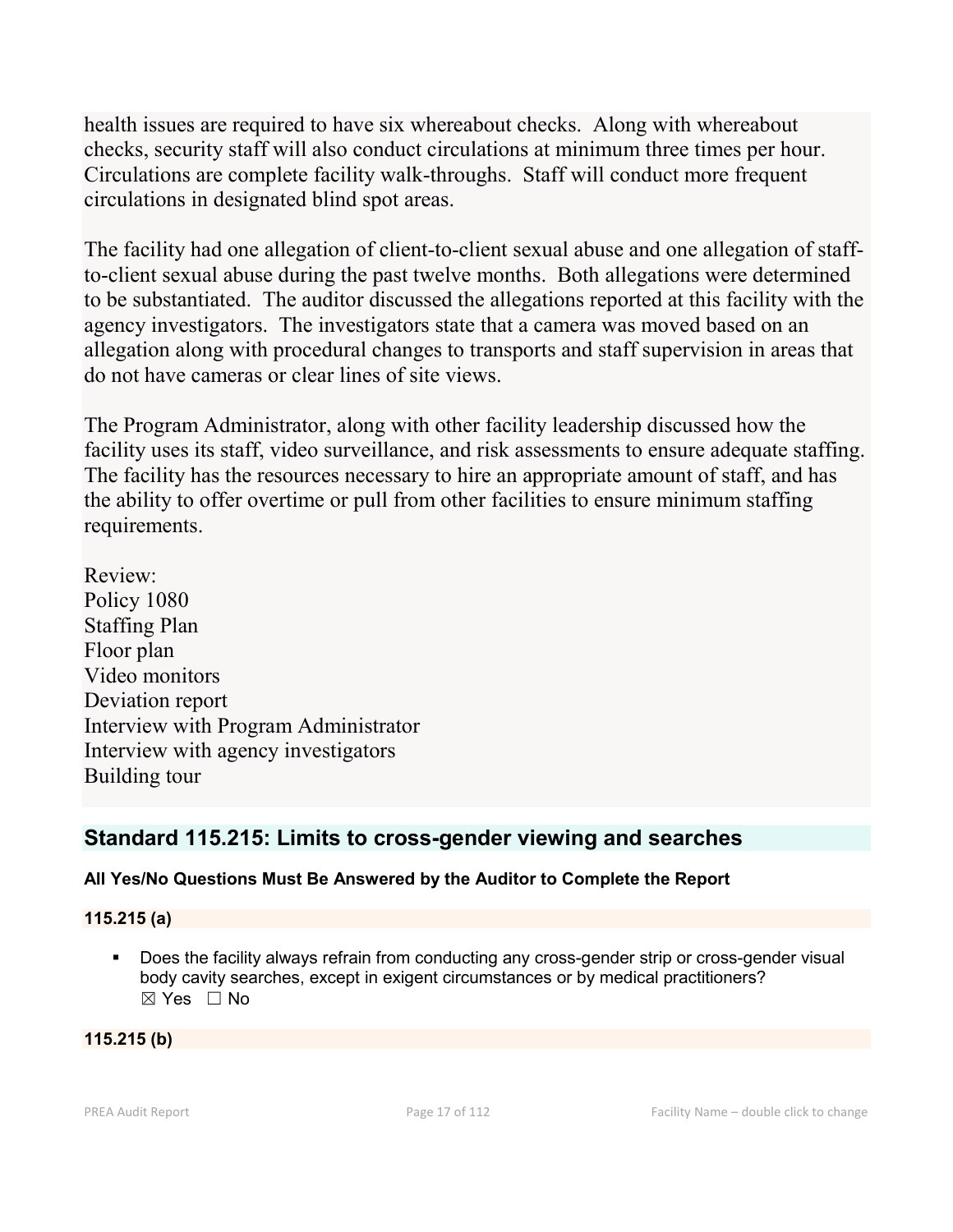- Does the facility always refrain from conducting cross-gender pat-down searches of female residents, except in exigent circumstances? (N/A if less than 50 residents)  $\Box$ Yes  $\boxtimes$  No  $\Box$  NA
- Does the facility always refrain from restricting female residents' access to regularly available programming or other outside opportunities in order to comply with this provision? (N/A if less than 50 residents)  $\boxtimes$  Yes  $\Box$  No  $\Box$  NA

#### **115.215 (c)**

- Does the facility document all cross-gender strip searches and cross-gender visual body cavity searches? ⊠ Yes □ No
- Does the facility document all cross-gender pat-down searches of female residents?  $\boxtimes$  Yes  $\Box$  No

#### **115.215 (d)**

- Does the facility implement policies and procedures that enable residents to shower, perform bodily functions, and change clothing without nonmedical staff of the opposite gender viewing their breasts, buttocks, or genitalia, except in exigent circumstances or when such viewing is incidental to routine cell checks?  $\boxtimes$  Yes  $\Box$  No
- Does the facility require staff of the opposite gender to announce their presence when entering an area where residents are likely to be showering, performing bodily functions, or changing clothing?  $\boxtimes$  Yes  $\Box$  No

#### **115.215 (e)**

- **Does the facility always refrain from searching or physically examining transgender or intersex** residents for the sole purpose of determining the resident's genital status?  $\boxtimes$  Yes  $\Box$  No
- If a resident's genital status is unknown, does the facility determine genital status during conversations with the resident, by reviewing medical records, or, if necessary, by learning that information as part of a broader medical examination conducted in private by a medical practitioner?  $\boxtimes$  Yes  $\Box$  No

### **115.215 (f)**

- Does the facility/agency train security staff in how to conduct cross-gender pat down searches in a professional and respectful manner, and in the least intrusive manner possible, consistent with security needs?  $\boxtimes$  Yes  $\Box$  No
- Does the facility/agency train security staff in how to conduct searches of transgender and intersex residents in a professional and respectful manner, and in the least intrusive manner possible, consistent with security needs?  $\boxtimes$  Yes  $\Box$  No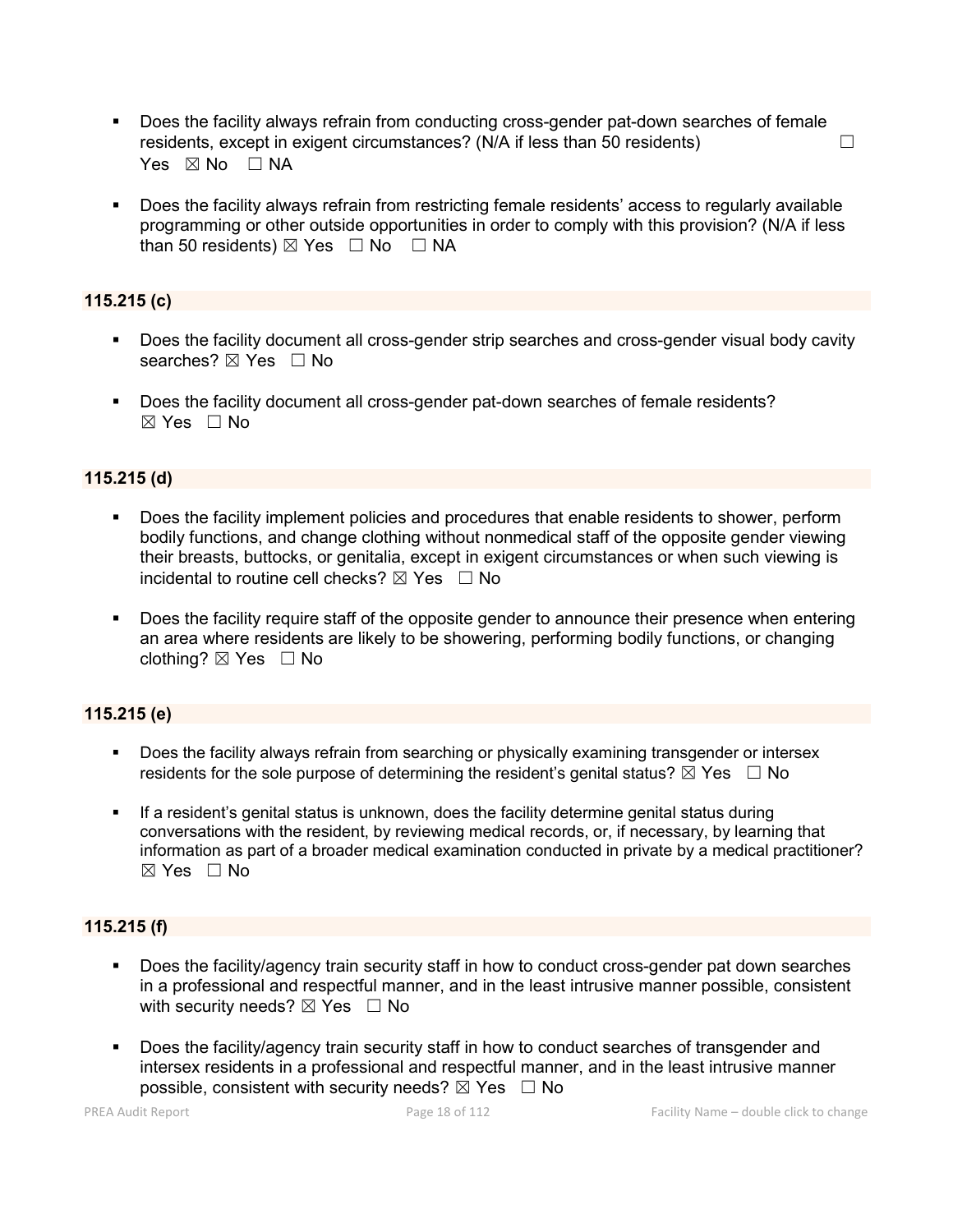### **Auditor Overall Compliance Determination**

|                                                                    |   | <b>Exceeds Standard (Substantially exceeds requirement of standards)</b>                                                          |  |
|--------------------------------------------------------------------|---|-----------------------------------------------------------------------------------------------------------------------------------|--|
|                                                                    | ⊠ | <b>Meets Standard</b> (Substantial compliance; complies in all material ways with the<br>standard for the relevant review period) |  |
|                                                                    |   | Does Not Meet Standard (Requires Corrective Action)                                                                               |  |
| <b>Instructions for Overall Compliance Determination Narrative</b> |   |                                                                                                                                   |  |

*The narrative below must include a comprehensive discussion of all the evidence relied upon in making the compliance or non-compliance determination, the auditor's analysis and reasoning, and the auditor's conclusions. This discussion must also include corrective action recommendations where the facility does not meet the standard. These recommendations must be included in the Final Report, accompanied by information on specific corrective actions taken by the facility.*

Policy 8089 outlines Oriana House's agency search procedures. The policy does not allow for strip or body cavity searches. The policy also does not allow cross-gender pat searches. The policy states that pat (a search overtop the first level of street clothing) or enhanced pat (a search overtop underclothing) searches will be completed by a member of the same gender in a professional and respectful manner. This is a female only facility. Male staff members are not allowed to search female clients, per policy.

During the onsite visit, the auditor was able to view the room that is used for pat searches and the room used for enhanced pat searches. Both searches will be conducted in rooms that have video surveillance. The PREA Coordinator and PREA Compliance Specialist both explained the process for conducting an enhanced pat search. Two staff members of the same gender as the client will perform the search. The monitor that can view into that specific room will be blacked out from the monitoring station. The camera will record the session in case an allegation would arise from the search.

The auditor watched a pat search while at the onsite visit. The search was conducted in accordance with agency policy 8089. In the pat search area are posted notices of the expected steps for a pat search. Clients also sign a Search of Person Acknowledgement. The acknowledgment form list what is to be expected for pat and enhanced pat searches, when searches may be conducted, and refusal of searches can be cause for termination. The ten files reviewed by the auditor had signed and dated acknowledgments.

Oriana House policy 1080 specifies the pat search procedures for transgender and intersex clients. The policy does not allow for transgender/intersex clients to be searched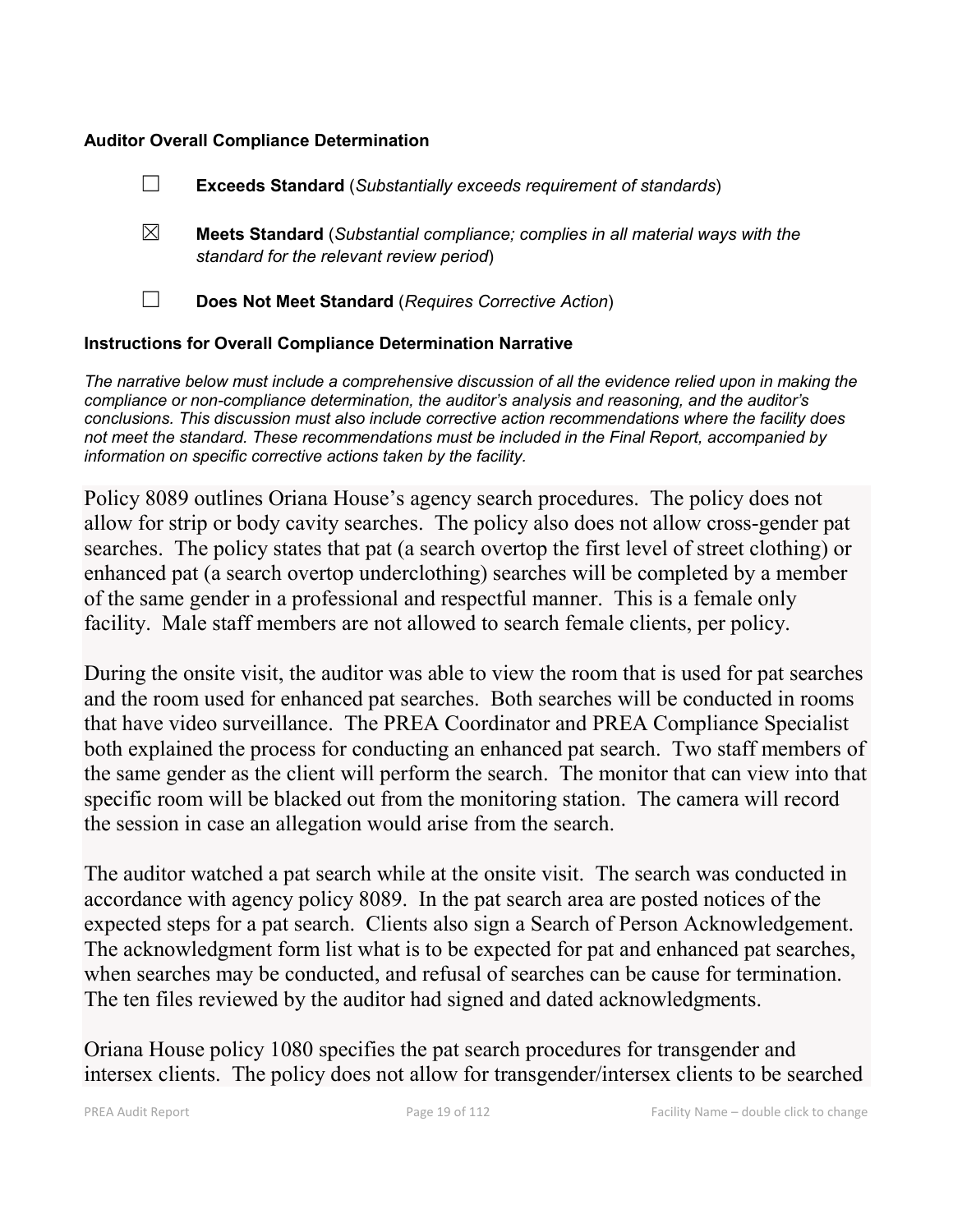for the sole purpose of determining a client's genital status. Searches are to be conducted in a professional and respectful manner and in the least intrusive manner possible. The agency will meet with a transgender/intersex client before placement and determine the gender of the staff that will conduct searches. Each determination will be done on a caseby case basis. A duel search (one male staff and one female staff) of a transgender/intersex client is strictly prohibited. All searches of a transgender client are required to be documented in the agency's client database system.

RCC Halfway House would house a transgender/intersex client. There facility did not have a transgender/intersex client during the onsite visit. The facility has, in the past, housed a transgender client. The auditor interviewed the Program Administrator about the management of those specialized clients. During the interviews it was reported that no transgender or intersex client has been searched in an effort to determine his/her genital status, all searches have been conducted in a professional and respectful manner, and the client was allowed to voice his/her preference on the gender of staff that completed the searches.

The auditor spoke with the PREA Coordinator, PREA Compliance Specialist, Program Administrator, and the Lead Resident Supervisor on the process of addressing the needs of a transgender client before placement. The PREA Coordinator stated that all staff were given refresher training on how to complete a pat and enhanced pat search of a transgender individual. The staff were also questioned on their comfortability on performing pat searches, enhanced pat searches, and urinalysis testing on transgender clients. No staff member voiced concerns or comfortability with the process. The PREA Coordinator states that the client was interviewed on his/her gender preference before placement and the team took his/her views into consideration before placement was determined.

The auditor was able to interview random and targeted staff during the onsite visit. All security staff interviewed where asked about their training concerning transgender/intersex clients. All staff reported to the auditor that they were comfortable with the training provided, and felt they could conduct searches in a respectful and professional manner based on their training. The staff reports that male RS staff are only allowed to operate the main post. They do not do circulations, whereabout checks, or searches. The lead resident supervisor discussed with the auditor her practice of reviewing pat searches either in person or reviewing video footage in order to ensure pat searches are completed according to policy and make correction if necessary.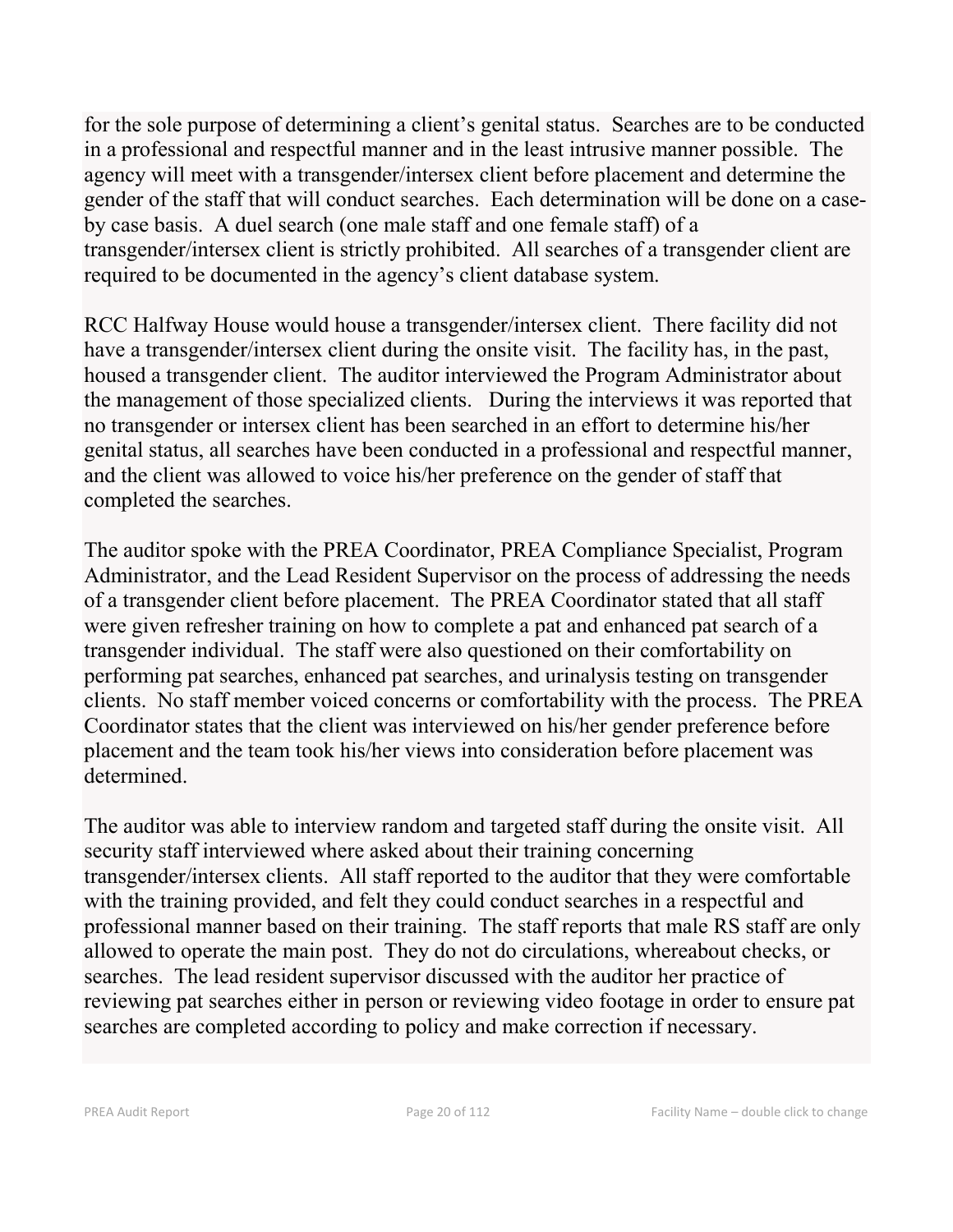Policy 1080 requires all staff to announce their presence when entering an area where clients shower, perform bodily functions, and change clothing. All non-medical staff are prohibited from viewing a client's breast, buttocks, or genitalia except in exigent circumstances or when such viewing is incidental to routine security checks. The facility requires all clients to change in the bathroom in order to ensure the most private space for changing clothing.

The building has two housing units and four bathrooms. The bathroom has a solid door at the entrance. There are two toilet stalls with custom made doors that allow for privacy but also visibility for security staff. There are three sinks with mirrors above. The shower area is at the back of the bathroom. There are two shower stalls, one on the right and one on the left, with a middle area that is open to the bathroom. Upon entering the bathroom, one cannot see into the showers unless they walk into the middle area. Clients in the shower can view the client in the other shower because there are no shower curtains covering each entrance. There is a private single use bathroom next to the main post that is used for urinalysis and enhanced pat searches. If requested, transgender/intersex clients would have use of this private bathroom.

The auditor was able to interview sixteen clients during the onsite visit. The clients were asked about privacy for changing, showering, and performing bodily functions. All clients stated that all staff announce themselves before entering the bathroom, they knew the facility's dress policy concerning changing only in bathrooms, and did not encounter an incident of cross-gender viewing.

The Program Administrator reports that there are no documented incidents of crossgender viewing.

The facility's policy, procedures, practice, training, and physical layout ensure that all clients are provided an appropriate, professional, and respectful pat or enhanced pat search, as well as providing them areas where they can privately shower, perform bodily functions, and change clothing.

Review: Policy 1080 Policy 8089 Facility tour 2015 PREA audit report Interview of target clients Interview of random clients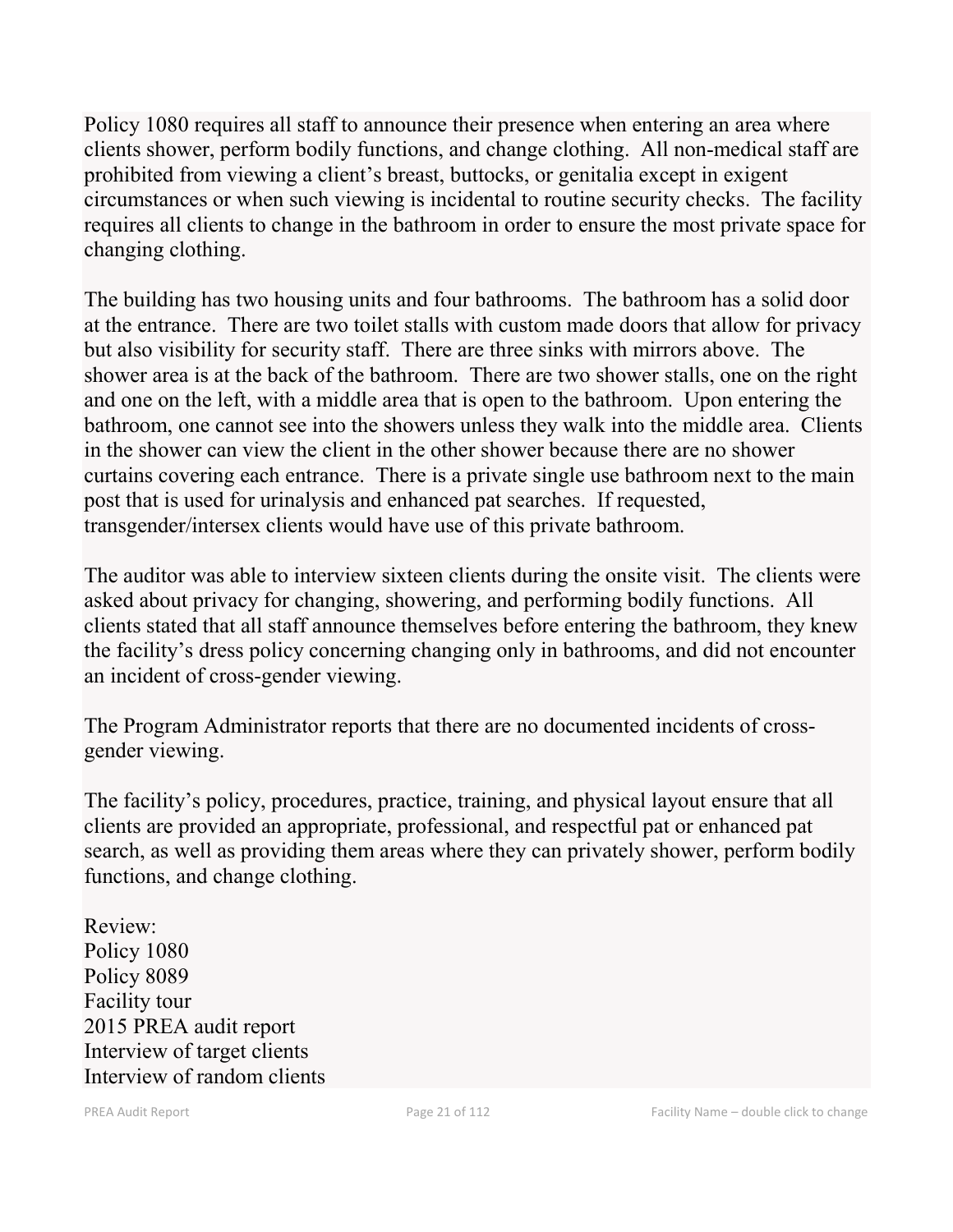Interview of staff Interview of PREA Coordinator Interview of Program Manger Interview of PREA Compliance Specialist

## **Standard 115.216: Residents with disabilities and residents who are limited English proficient**

### **All Yes/No Questions Must Be Answered by the Auditor to Complete the Report**

#### **115.216 (a)**

- Does the agency take appropriate steps to ensure that residents with disabilities have an equal opportunity to participate in or benefit from all aspects of the agency's efforts to prevent, detect, and respond to sexual abuse and sexual harassment, including: Residents who are deaf or hard of hearing?  $\boxtimes$  Yes  $\Box$  No
- Does the agency take appropriate steps to ensure that residents with disabilities have an equal opportunity to participate in or benefit from all aspects of the agency's efforts to prevent, detect, and respond to sexual abuse and sexual harassment, including: Residents who are blind or have low vision?  $\boxtimes$  Yes  $\Box$  No
- Does the agency take appropriate steps to ensure that residents with disabilities have an equal opportunity to participate in or benefit from all aspects of the agency's efforts to prevent, detect, and respond to sexual abuse and sexual harassment, including: Residents who have intellectual disabilities?  $\boxtimes$  Yes  $\Box$  No
- Does the agency take appropriate steps to ensure that residents with disabilities have an equal opportunity to participate in or benefit from all aspects of the agency's efforts to prevent, detect, and respond to sexual abuse and sexual harassment, including: Residents who have psychiatric disabilities?  $\boxtimes$  Yes  $\Box$  No
- Does the agency take appropriate steps to ensure that residents with disabilities have an equal opportunity to participate in or benefit from all aspects of the agency's efforts to prevent, detect, and respond to sexual abuse and sexual harassment, including: Residents who have speech disabilities?  $\boxtimes$  Yes  $\Box$  No
- Does the agency take appropriate steps to ensure that residents with disabilities have an equal opportunity to participate in or benefit from all aspects of the agency's efforts to prevent, detect, and respond to sexual abuse and sexual harassment, including: Other? (if "other," please explain in overall determination notes.)  $\boxtimes$  Yes  $\Box$  No
- Do such steps include, when necessary, ensuring effective communication with residents who are deaf or hard of hearing?  $\boxtimes$  Yes  $\Box$  No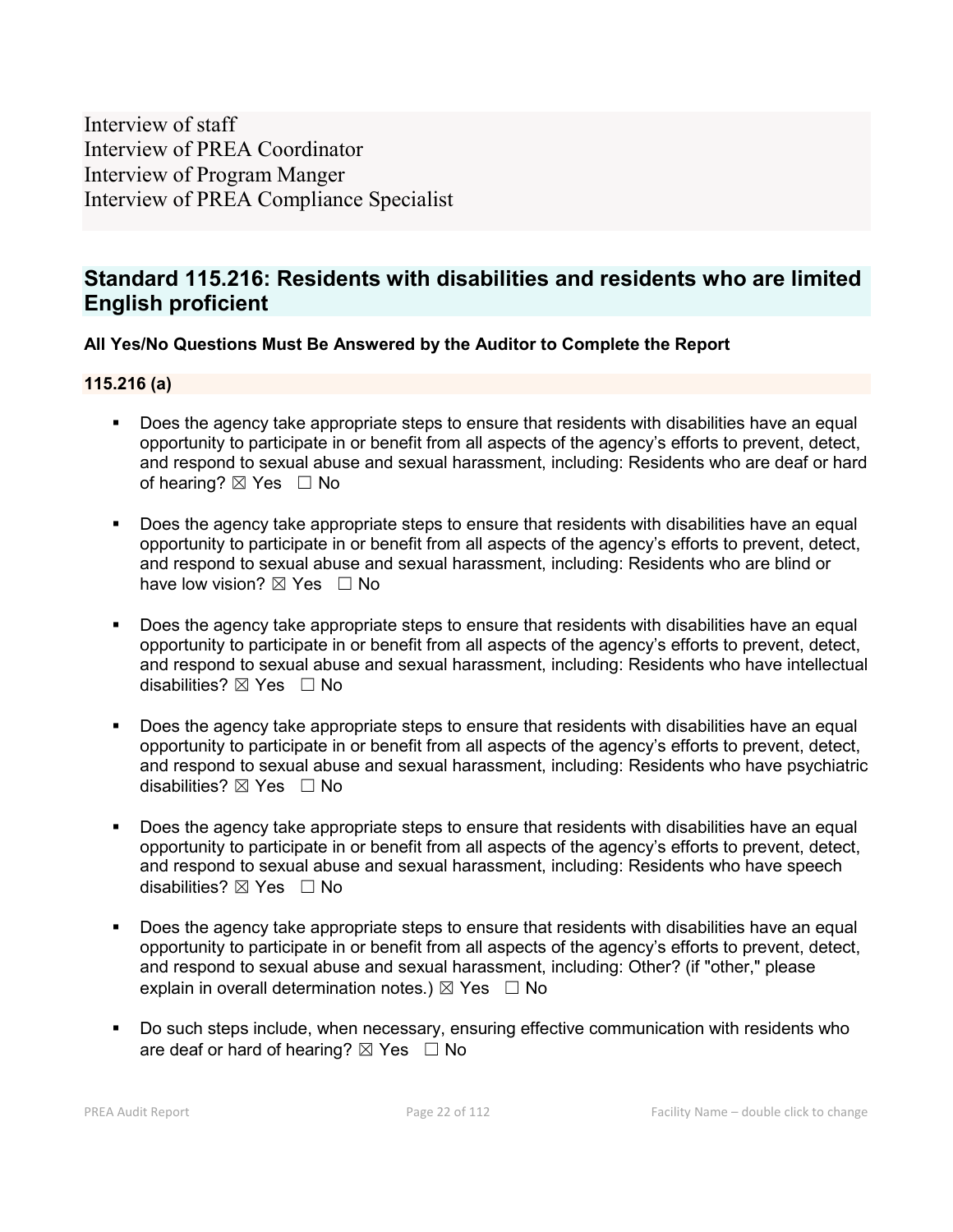- Do such steps include, when necessary, providing access to interpreters who can interpret effectively, accurately, and impartially, both receptively and expressively, using any necessary specialized vocabulary?  $\boxtimes$  Yes  $\Box$  No
- Does the agency ensure that written materials are provided in formats or through methods that ensure effective communication with residents with disabilities including residents who: Have intellectual disabilities?  $\boxtimes$  Yes  $\Box$  No
- Does the agency ensure that written materials are provided in formats or through methods that ensure effective communication with residents with disabilities including residents who: Have limited reading skills?  $\boxtimes$  Yes  $\Box$  No
- Does the agency ensure that written materials are provided in formats or through methods that ensure effective communication with residents with disabilities including residents who: Are blind or have low vision?  $\boxtimes$  Yes  $\Box$  No

### **115.216 (b)**

- Does the agency take reasonable steps to ensure meaningful access to all aspects of the agency's efforts to prevent, detect, and respond to sexual abuse and sexual harassment to residents who are limited English proficient?  $\boxtimes$  Yes  $\Box$  No
- Do these steps include providing interpreters who can interpret effectively, accurately, and impartially, both receptively and expressively, using any necessary specialized vocabulary?  $\boxtimes$  Yes  $\Box$  No

### **115.216 (c)**

 Does the agency always refrain from relying on resident interpreters, resident readers, or other types of resident assistants except in limited circumstances where an extended delay in obtaining an effective interpreter could compromise the resident's safety, the performance of first-response duties under §115.264, or the investigation of the resident's allegations? ☒ Yes ☐ No

#### **Auditor Overall Compliance Determination**

- ☐ **Exceeds Standard** (*Substantially exceeds requirement of standards*)
- ☒ **Meets Standard** (*Substantial compliance; complies in all material ways with the standard for the relevant review period*)
- ☐ **Does Not Meet Standard** (*Requires Corrective Action*)

#### **Instructions for Overall Compliance Determination Narrative**

*The narrative below must include a comprehensive discussion of all the evidence relied upon in making the compliance or non-compliance determination, the auditor's analysis and reasoning, and the auditor's conclusions. This discussion must also include corrective action recommendations where the facility does*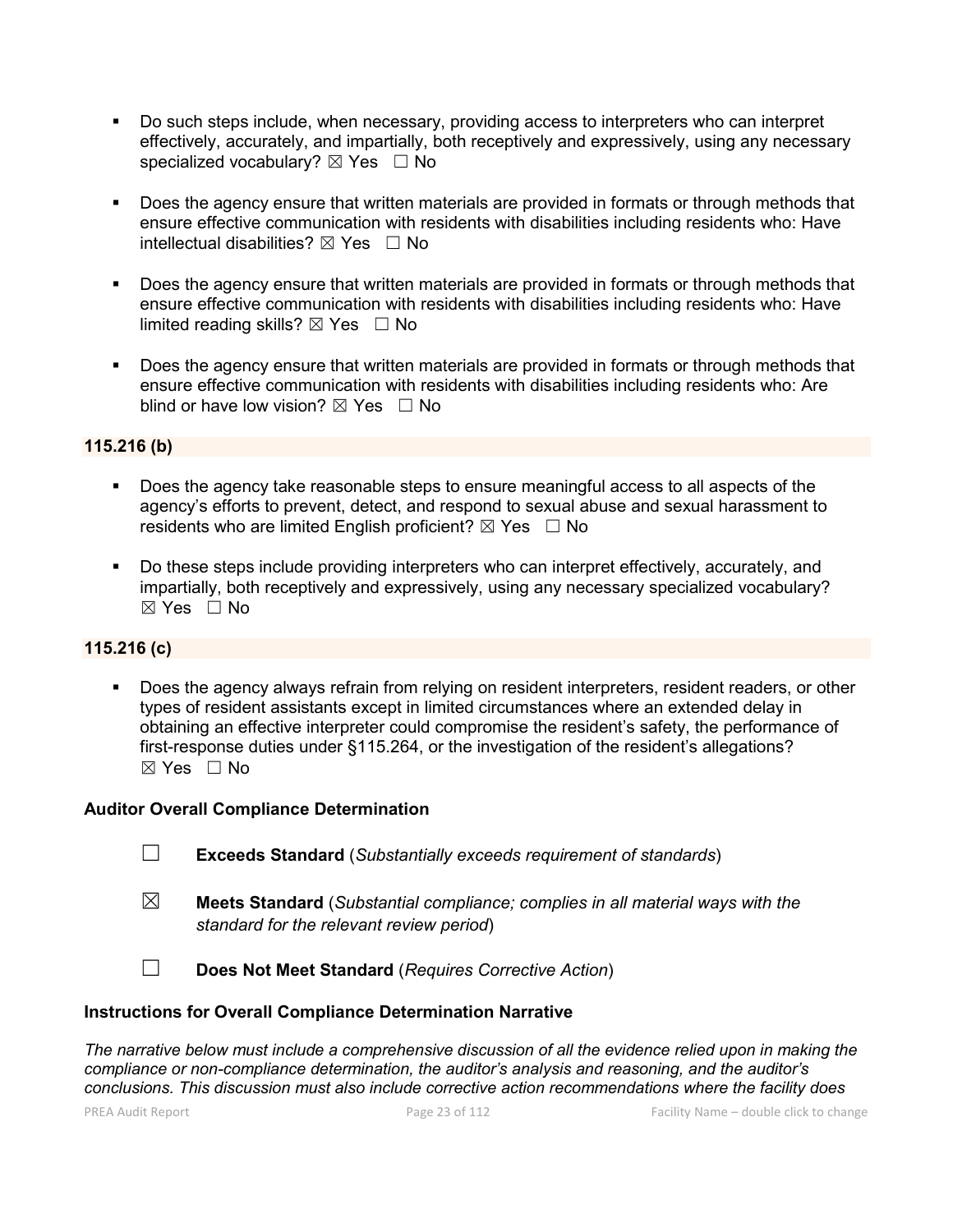*not meet the standard. These recommendations must be included in the Final Report, accompanied by information on specific corrective actions taken by the facility.*

Policy 8004 states that Oriana House facilities must ensure that all clients understand the program rules, regulations, and guidelines. This includes ensuring that clients who have disabilities and are limited English proficient have equal opportunity to participate and benefit from all aspects of the agency's efforts to prevent, detect, and respond to sexual abuse and sexual harassment.

The agency provided the auditor with the PREA Plan to Assist Residents with Disabilities. The plan states that at intake a client will be asked to indicate how he/she communicates most effectively, if he/she has a language barrier, literacy issue, and/or sensory impairment. If such barrier exist, assistance shall be provided to the client by a staff member or other qualified person. The assistance shall be provided at no cost to the client. Assistance can take the form of closed caption videos, closed caption videos in Spanish, auxiliary items for clients who may be deaf/hard of hearing or blind/seeing impaired, and interpreter services. Staff are required to read the agency's Guide for Client Sexual Abuse and Sexual Harassment Prevention to each client at intake. Should community resources be necessary, the facility has partnered with International Institute for language interpreter services and Greenleaf Family Center for hearing impairment services.

Policy 1080 does not allow for the use of client interpreters unless circumstances are such as where an extended delay in interpretation could compromise a client's safety, the performance of first-responder duties, or the investigation of the client's allegation of sexual abuse or sexual harassment.

The auditor was give the materials given to clients during intake. All material provided is at a 9th grade reading level and all clients must read a passage to ensure that they are capable of reading all provided materials and instructions.

The auditor interviewed any client that identified as having a reading or cognitive disability. No client in this targeted category were in need of any additional services in order to benefit from the agency's effort to prevent, detect, or respond to sexual abuse or sexual harassment. All clients interviewed were capable to describing the facility's zero tolerance policy, reporting options, and services that are provided free of charge to any client that request such services. The facility did have clients that were identified as English as their second language; however, these clients were not limited English proficient. The auditor interviewed these clients and verified that they understand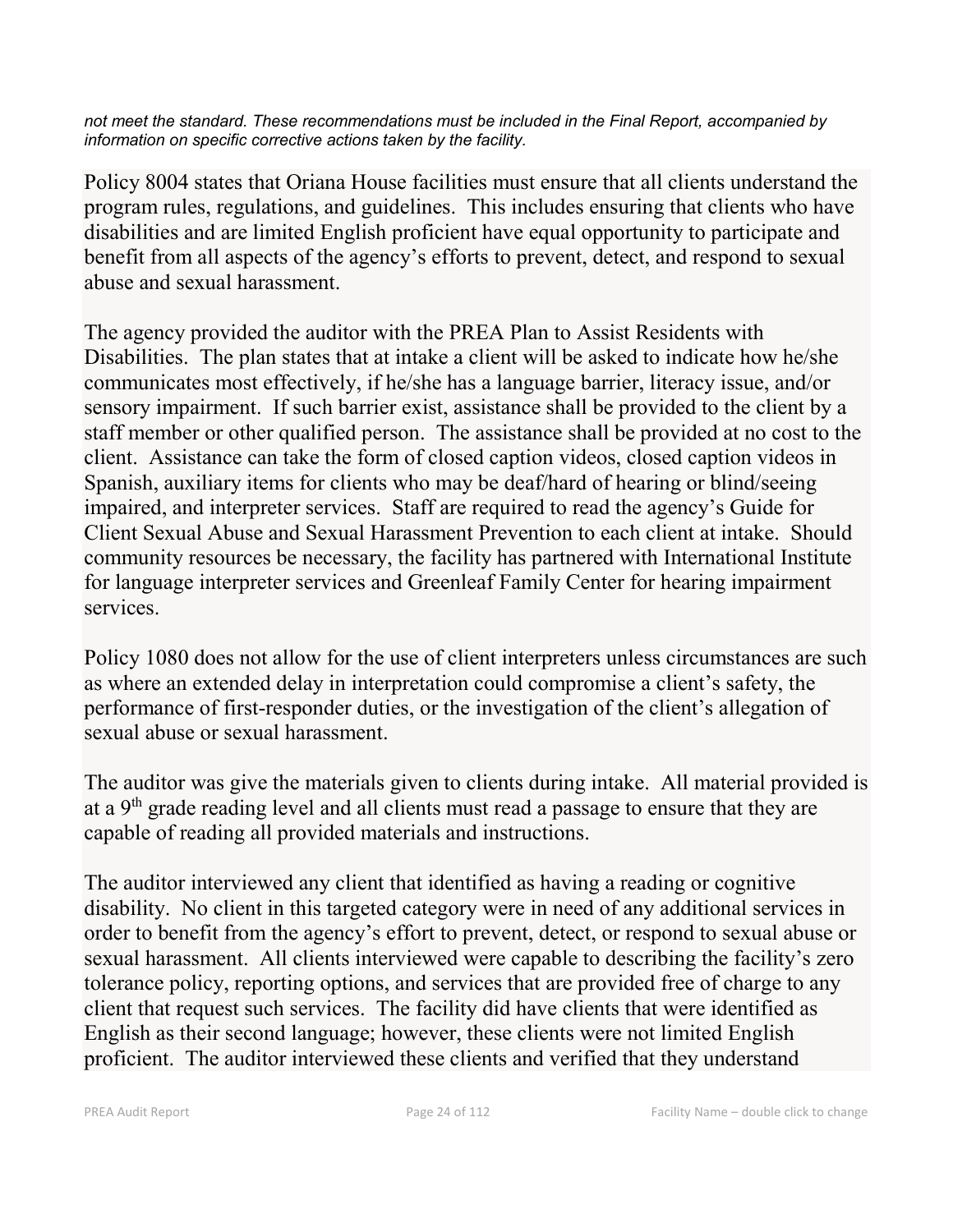English and had no issues understanding the facilities rules and regulations concerning the PREA standards.

During the onsite visit the auditor interviewed the Program Administrator on the facility's policy to accommodate clients that may have reading, cognitive, sensory, or English proficiency limitation. The Administrator reports that should a client be in need of services, it would be documented in the facility's client database system along with the type of assistance needed. The Administrator indicated that an appropriate staff member may be tasked with providing assistance to the client during their stay or the facility would provide auxiliary items or interpreter services should it be necessary.

Oriana House provides in-house or community assistance for clients in accordance with this standard in order to ensure all clients benefit from the agency's efforts to prevent, detect, and respond to sexual abuse and sexual harassment.

Review: Policy 1080 Policy 8004 PREA Plan to Assist Residents with Disabilities Client intake materials Interviewed target clients Interviewed Program Administrator

## **Standard 115.217: Hiring and promotion decisions**

## **All Yes/No Questions Must Be Answered by the Auditor to Complete the Report**

### **115.217 (a)**

- Does the agency prohibit the hiring or promotion of anyone who may have contact with residents who: Has engaged in sexual abuse in a prison, jail, lockup, community confinement facility, juvenile facility, or other institution (as defined in 42 U.S.C. 1997)?  $\boxtimes$  Yes  $\Box$  No
- Does the agency prohibit the hiring or promotion of anyone who may have contact with residents who: Has been convicted of engaging or attempting to engage in sexual activity in the community facilitated by force, overt or implied threats of force, or coercion, or if the victim did not consent or was unable to consent or refuse?  $\boxtimes$  Yes  $\Box$  No
- Does the agency prohibit the hiring or promotion of anyone who may have contact with residents who: Has been civilly or administratively adjudicated to have engaged in the activity described in the question immediately above?  $\boxtimes$  Yes  $\Box$  No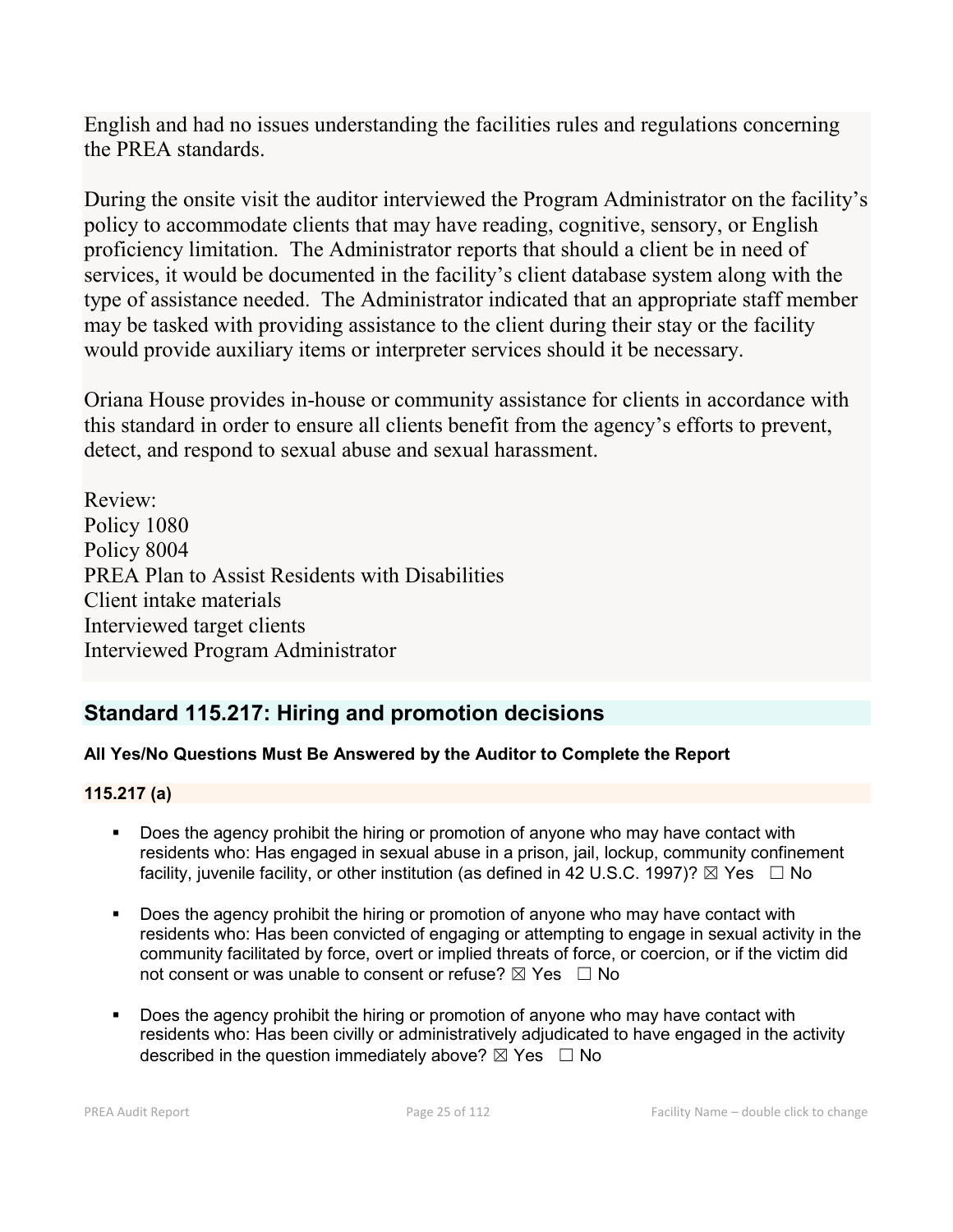- Does the agency prohibit the enlistment of services of any contractor who may have contact with residents who: Has engaged in sexual abuse in a prison, jail, lockup, community confinement facility, juvenile facility, or other institution (as defined in 42 U.S.C. 1997)?  $\boxtimes$  Yes  $\Box$  No
- **Does the agency prohibit the enlistment of services of any contractor who may have contact** with residents who: Has been convicted of engaging or attempting to engage in sexual activity in the community facilitated by force, overt or implied threats of force, or coercion, or if the victim did not consent or was unable to consent or refuse?  $\boxtimes$  Yes  $\Box$  No
- Does the agency prohibit the enlistment of services of any contractor who may have contact with residents who: Has been civilly or administratively adjudicated to have engaged in the activity described in the question immediately above?  $\boxtimes$  Yes  $\Box$  No

### **115.217 (b)**

 Does the agency consider any incidents of sexual harassment in determining whether to hire or promote anyone, or to enlist the services of any contractor, who may have contact with residents? **⊠** Yes □ No

### **115.217 (c)**

- **Before hiring new employees, who may have contact with residents, does the agency: Perform** a criminal background records check?  $\boxtimes$  Yes  $\Box$  No
- Before hiring new employees, who may have contact with residents, does the agency: Consistent with Federal, State, and local law, make its best efforts to contact all prior institutional employers for information on substantiated allegations of sexual abuse or any resignation during a pending investigation of an allegation of sexual abuse?  $\boxtimes$  Yes  $\Box$  No

### **115.217 (d)**

 Does the agency perform a criminal background records check before enlisting the services of any contractor who may have contact with residents?  $\boxtimes$  Yes  $\Box$  No

### **115.217 (e)**

 Does the agency either conduct criminal background records checks at least every five years of current employees and contractors who may have contact with residents or have in place a system for otherwise capturing such information for current employees?  $\boxtimes$  Yes  $\Box$  No

### **115.217 (f)**

 Does the agency ask all applicants and employees who may have contact with residents directly about previous misconduct described in paragraph (a) of this section in written applications or interviews for hiring or promotions?  $\boxtimes$  Yes  $\Box$  No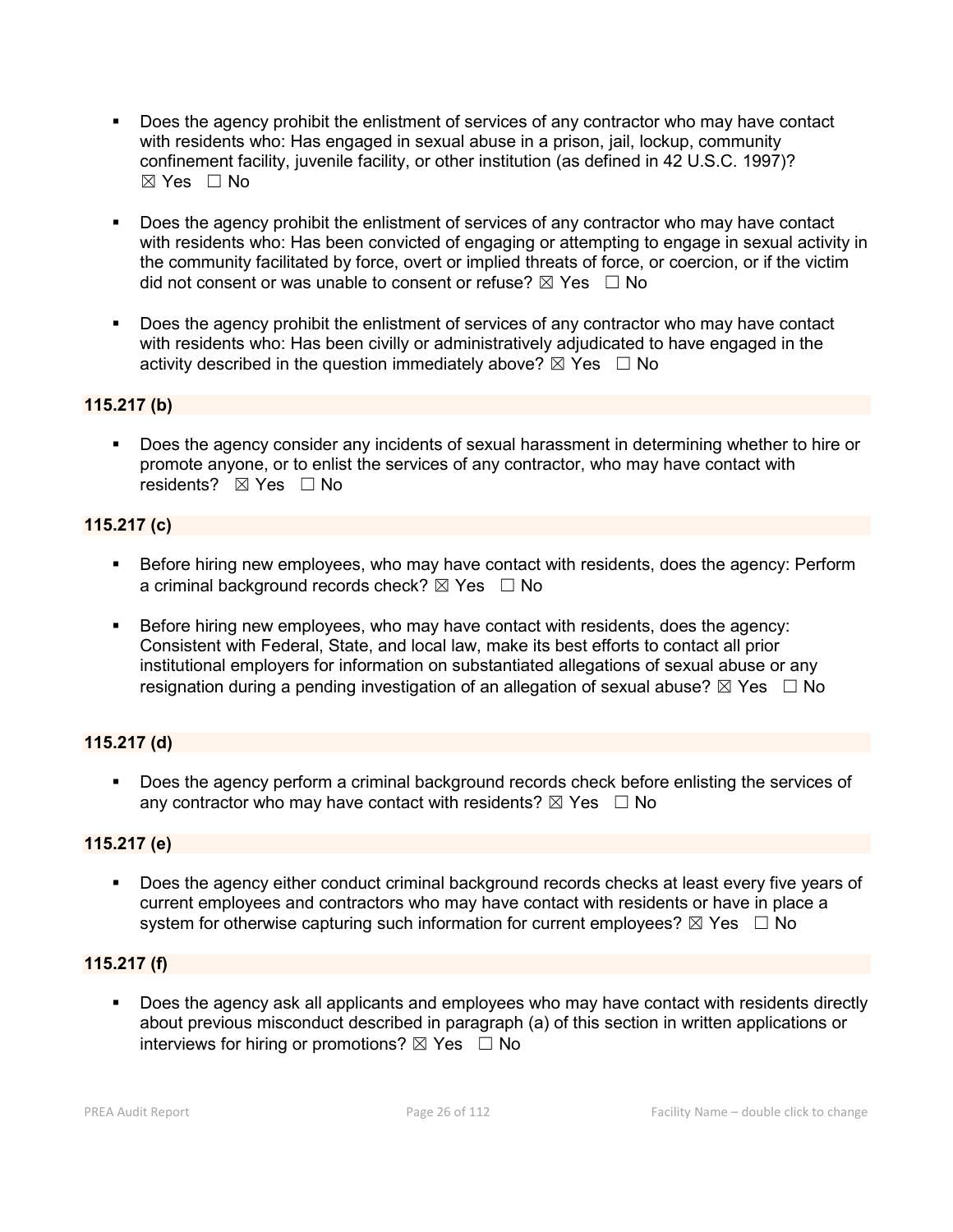- Does the agency ask all applicants and employees who may have contact with residents directly about previous misconduct described in paragraph (a) of this section in any interviews or written self-evaluations conducted as part of reviews of current employees?  $\boxtimes$  Yes  $\Box$  No
- **Does the agency impose upon employees a continuing affirmative duty to disclose any such** misconduct?  $\boxtimes$  Yes  $\Box$  No

### **115.217 (g)**

 Does the agency consider material omissions regarding such misconduct, or the provision of materially false information, grounds for termination?  $\boxtimes$  Yes  $\Box$  No

### **115.217 (h)**

 Unless prohibited by law, does the agency provide information on substantiated allegations of sexual abuse or sexual harassment involving a former employee upon receiving a request from an institutional employer for whom such employee has applied to work? (N/A if providing information on substantiated allegations of sexual abuse or sexual harassment involving a former employee is prohibited by law.)  $\boxtimes$  Yes  $\Box$  No  $\Box$  NA

### **Auditor Overall Compliance Determination**

- ☐ **Exceeds Standard** (*Substantially exceeds requirement of standards*)
- ☒ **Meets Standard** (*Substantial compliance; complies in all material ways with the standard for the relevant review period*)
- ☐ **Does Not Meet Standard** (*Requires Corrective Action*)

### **Instructions for Overall Compliance Determination Narrative**

*The narrative below must include a comprehensive discussion of all the evidence relied upon in making the compliance or non-compliance determination, the auditor's analysis and reasoning, and the auditor's conclusions. This discussion must also include corrective action recommendations where the facility does not meet the standard. These recommendations must be included in the Final Report, accompanied by information on specific corrective actions taken by the facility.*

Oriana House policy 1080 prohibits hiring or promoting anyone who may have contact with the residents and prohibits the services of any contractor who may have contact with residents who: has engaged in sexual abuse in a prison, jail, lockup, community confinement facility, juvenile facility, or other institution; has been convicted or engaging or attempting to engage in sexual activity in the community facilitated by force, overt or implied treats of force, or coercion, or if the victim did not consent or was unable to consent or refuse; or has been civilly or administratively adjudicated to have engaged in the activity described in the above section.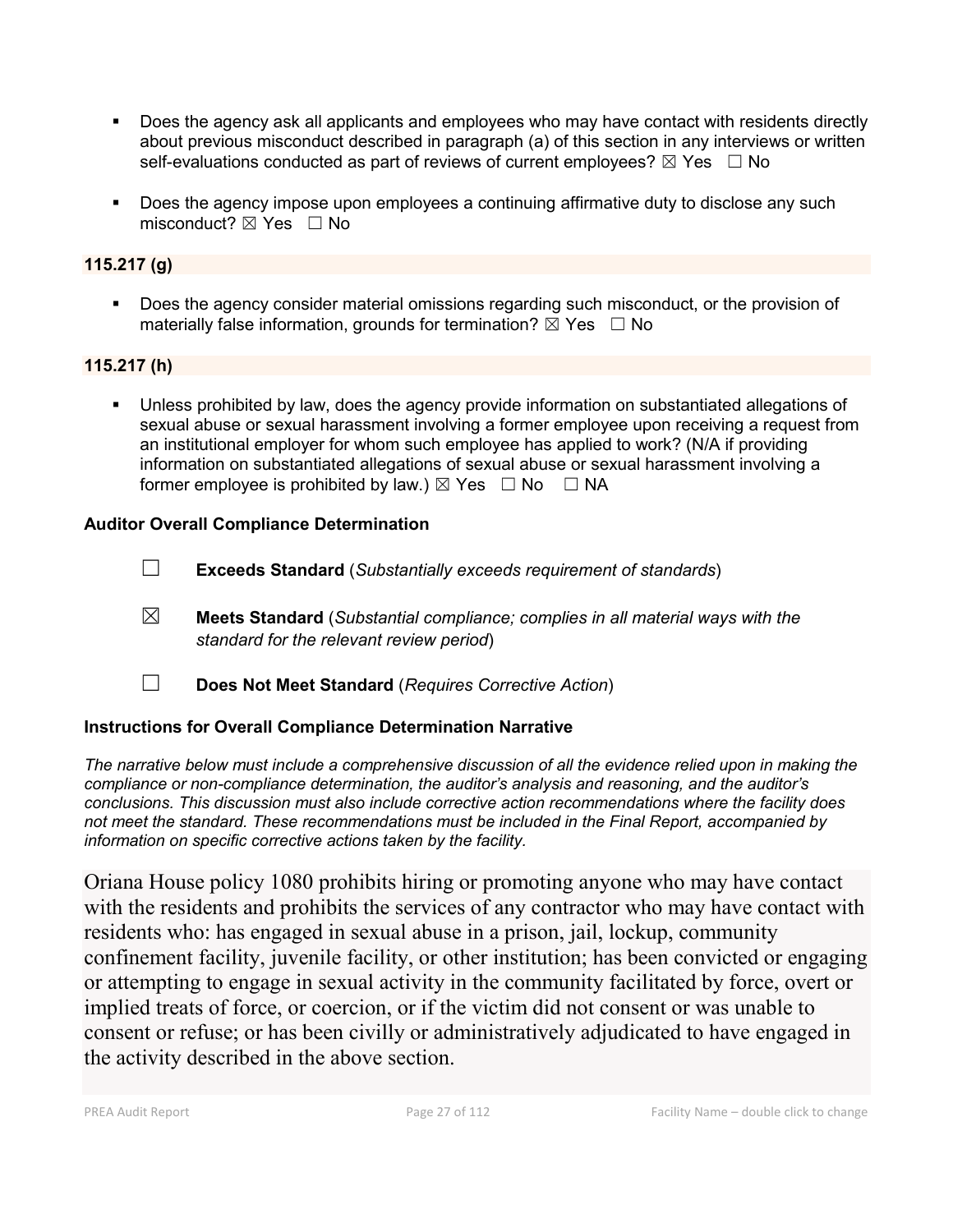Policy 3006 requires the agency to conduct background check for all prospective employees, including temporary employees, independent contractors, volunteers, and student interns or required the contractor, vendor, volunteer to provide a background check. Record checks are completed every five years. The auditor interviewed the Director of Human Resources during the onsite visit. The director states that every five years the Human Resource Department will run background checks on the entire facility regardless when a person was hired in order to guarantee all staff received the required updated check. The updated background check will be stamped with a red PREA label to signify that the employee has received an updated background check as required by the standard. All employees, independent contractors, volunteers, and interns are required by policy 1080 to immediately report to their supervisor any arrests, citations, and complaints to professional licensing boards. Employees document this continued affirmation during annual personnel evaluations. All successful applicants are notified of the PREA background check requirement and that any omission regarding sexual misconduct is grounds for termination. Employees are required to document their adherence to this policy.

During the staff file review. The Human Resource Director provided the auditor with the file of a staff member who was terminated because of failing to report an arrest. The arrest did not involve sexual abuse or sexual harassment. The Director reports that during the five year background check, it was discovered that the staff member had been arrested earlier that year, but failed to report the arrest to the supervisor.

The Director of Human Resources reports that the Human Resource Department will review the personnel file, specifically any disciplinary action, of any employee who is up for a promotion. The agency has developed a form that indicates in red that the Human Resource Department must check discipline records for anything related to PREA. This form is then placed in the employee's file. This information is reported to the hiring/promotion committee before a decision is made.

The Director also reports the Human Resource Department conducts referral checks for all new hires and specifically documents whether or not a potential employee has been found to have substantially sexually abused an offender or resigned during a pending investigation of an allegation of sexual abuse.

The agency documents any request from outside confinement facilities requesting PREA reference checks on potential employees.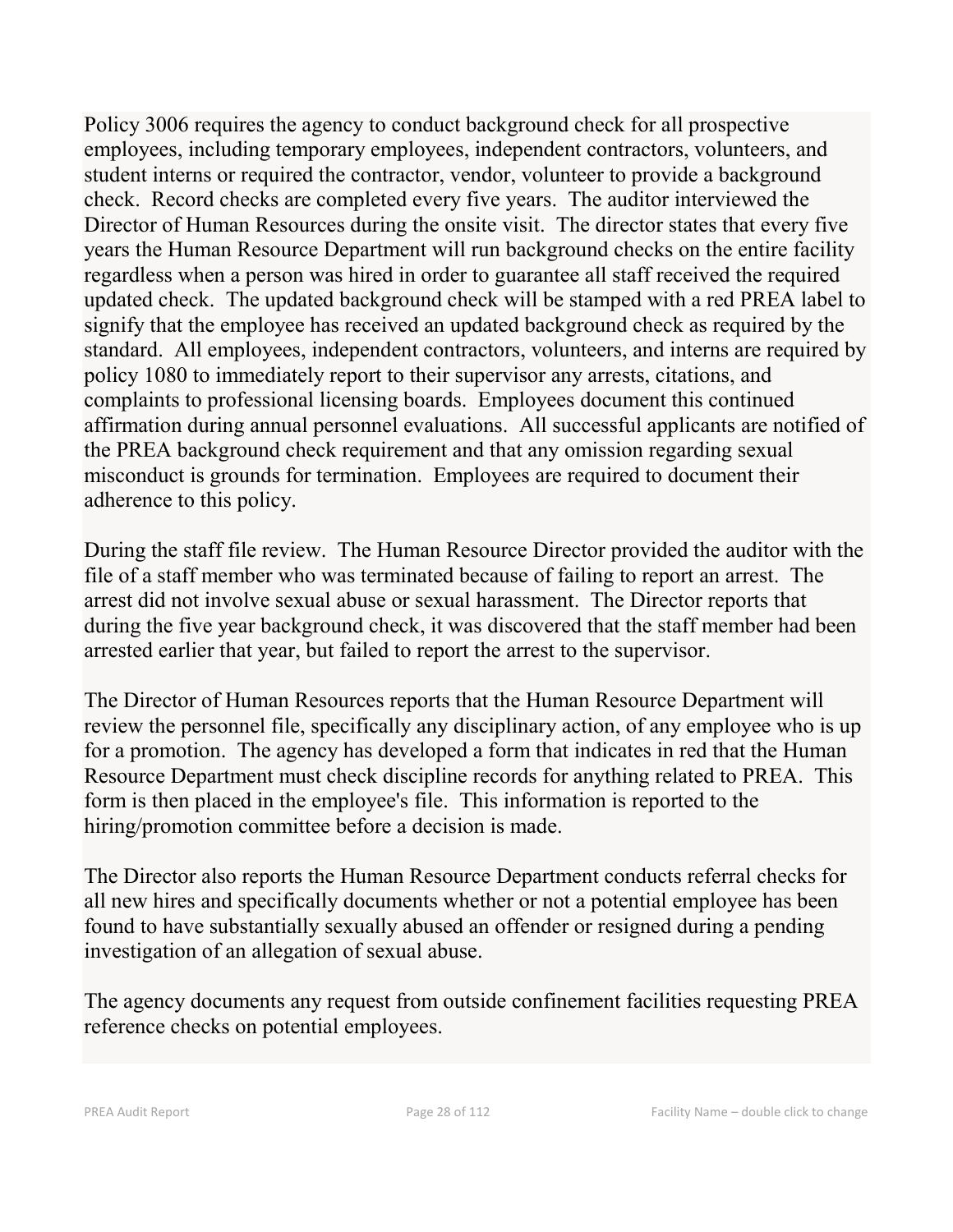The auditor conducted a review of twelve randomly chosen employee's files and confirmed the background checks (initial and five-year update), documentation of the continual affirmation to disclose any sexual misconduct, referral checks, disciplinary records, and the promotion process. All files reviewed had the appropriate documentation to show compliance with this standard. The agency also provided documentation of background checks for contract employees.

The auditor conducted a lengthy interview with the Director of Human Resources who took the auditor systematically through the hiring and promotion process. The Director states that during the hiring process, applicants are questioned about criminal or administrative sexual misconduct allegations on the application, during the telephone interview, and during the in person interview. Once hired, all new employees are provided the agency's zero tolerance policy 1080 and continued affirmation policy 3009 to disclose misconduct. Employees document their acknowledgment of this annually. The Director reports that to be eligible for a promotion, all interested employees must submit a letter of interest to the Human Resource Department. The department will review the employees file including disciplinary actions. Employees with disciplinary action that includes sexual misconduct are not eligible for promotion.

The Director reports no new changes to the hiring process since the last PREA audit. The auditor has been able to interview the Director for all Oriana House, Inc. community confinement facility audits.

The agency makes every effort to ensure the facility does not hire nor promote anyone that has engaged in sexual misconduct.

Review: Policy 1080 Policy 3006 Policy 3009 Employee files Continued affirmation Prior institutional referral Applicant interview questions Background checks Promotion documentation Disciplinary records Interview with Director of Human Resources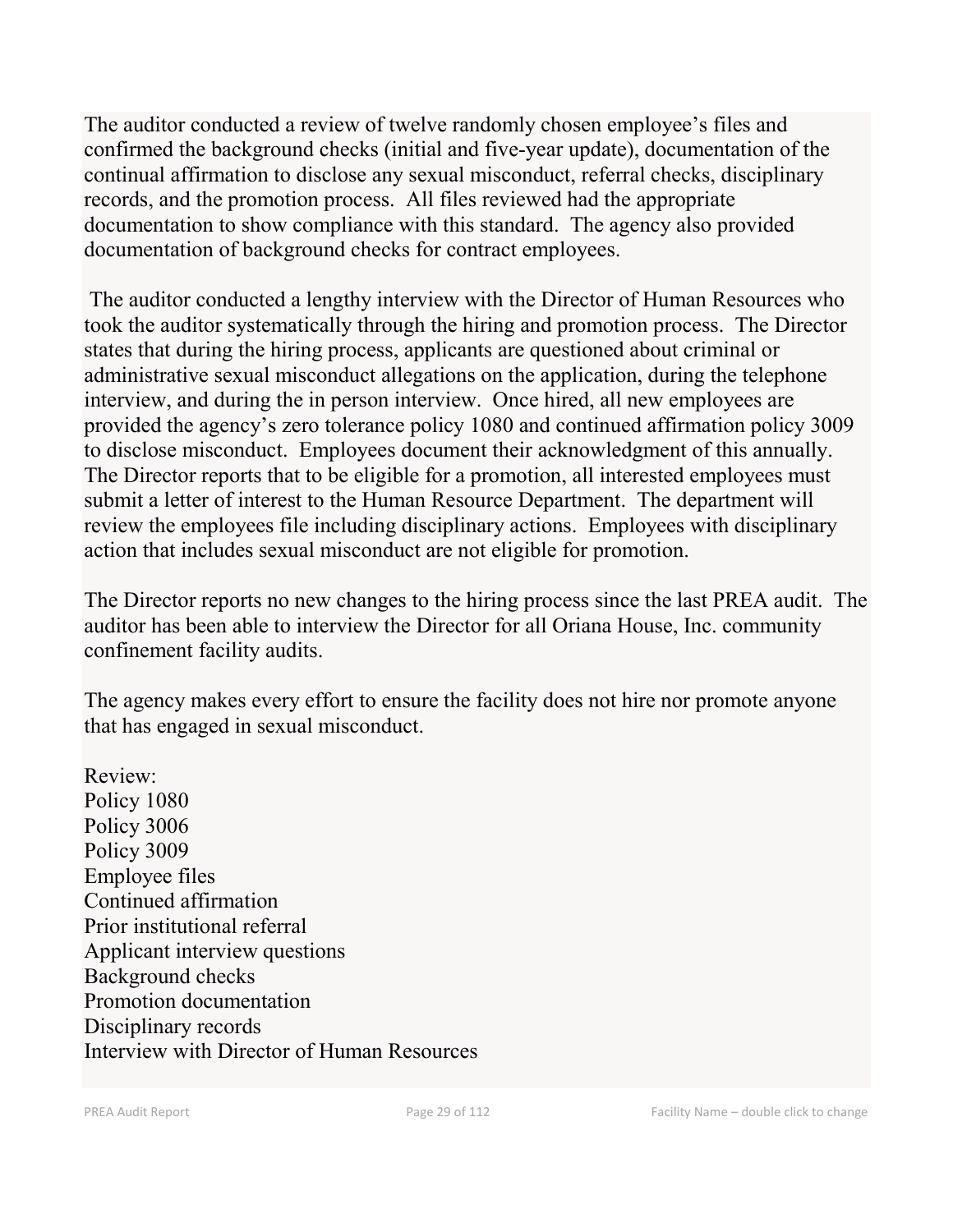## **Standard 115.218: Upgrades to facilities and technologies**

### **All Yes/No Questions Must Be Answered by the Auditor to Complete the Report**

### **115.218 (a)**

 If the agency designed or acquired any new facility or planned any substantial expansion or modification of existing facilities, did the agency consider the effect of the design, acquisition, expansion, or modification upon the agency's ability to protect residents from sexual abuse? (N/A if agency/facility has not acquired a new facility or made a substantial expansion to existing facilities since August 20, 2012, or since the last PREA audit, whichever is later.) ☐ Yes ☐ No ☒ NA

### **115.218 (b)**

 If the agency installed or updated a video monitoring system, electronic surveillance system, or other monitoring technology, did the agency consider how such technology may enhance the agency's ability to protect residents from sexual abuse? (N/A if agency/facility has not installed or updated a video monitoring system, electronic surveillance system, or other monitoring technology since August 20, 2012, or since the last PREA audit, whichever is later.)  $⊠ Yes ⊡ No ⊡ NA$ 

### **Auditor Overall Compliance Determination**

- ☐ **Exceeds Standard** (*Substantially exceeds requirement of standards*)
- ☒ **Meets Standard** (*Substantial compliance; complies in all material ways with the standard for the relevant review period*)
- ☐ **Does Not Meet Standard** (*Requires Corrective Action*)

### **Instructions for Overall Compliance Determination Narrative**

*The narrative below must include a comprehensive discussion of all the evidence relied upon in making the compliance or non-compliance determination, the auditor's analysis and reasoning, and the auditor's conclusions. This discussion must also include corrective action recommendations where the facility does not meet the standard. These recommendations must be included in the Final Report, accompanied by information on specific corrective actions taken by the facility.*

The Program Administrator reports that the facility has not acquired any new facility nor is it planning any substantial expansion or modification to the current facility.

PREA Audit Report Page 30 of 112 Facility Name – double click to change The Program Administrator reports that she, along with facility management during the annual staffing plan review will assess the needs to its video monitoring system. This includes taking into consideration how such technology may enhance its ability to protect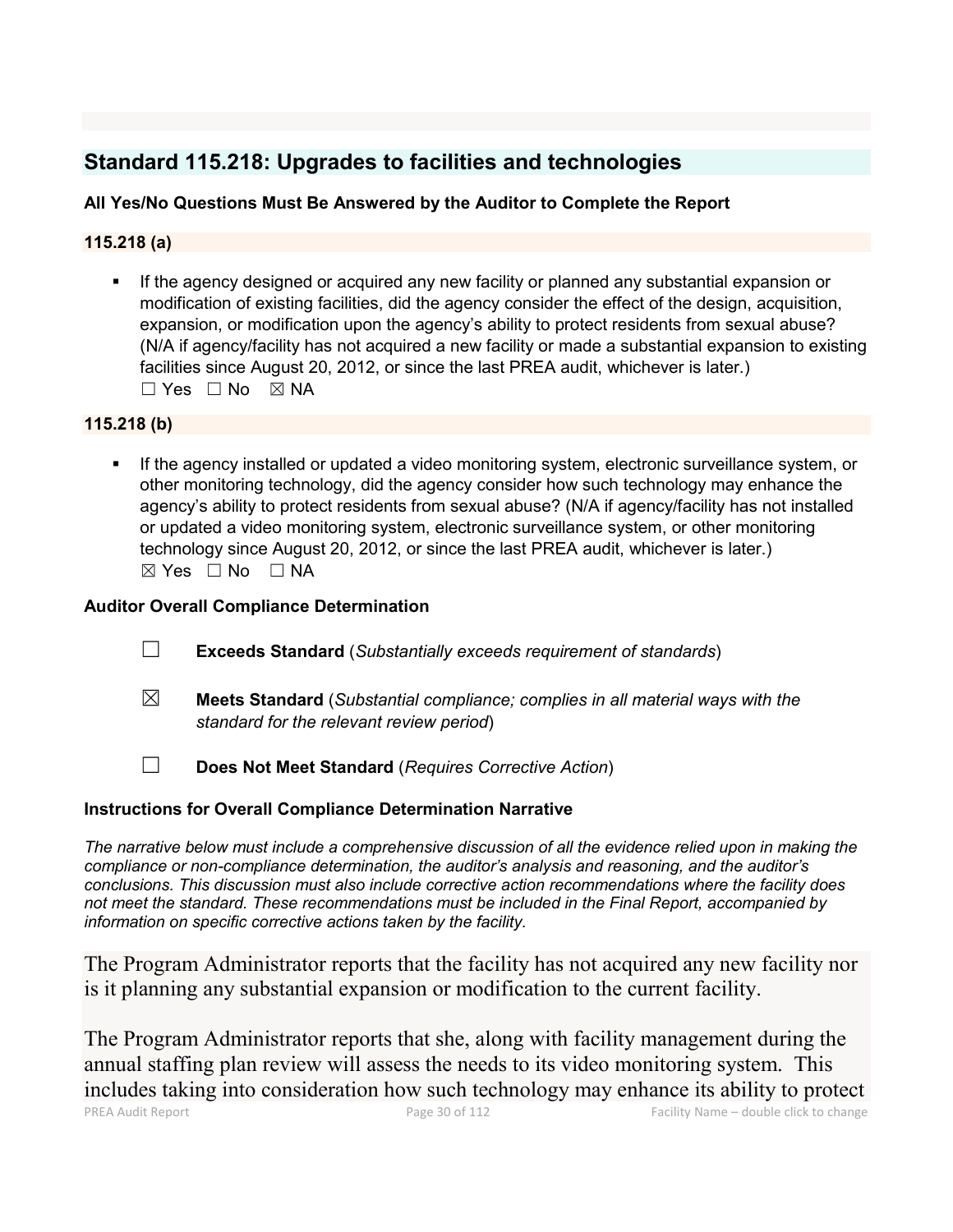from sexual abuse. The facility has not made any changes to its video monitoring system since the last PREA audit.

The Program Administrator will continue to monitor and address technology monitoring issues as needed.

Review: Floor plan with additional camera placement Video monitoring station Interview with Program Administrator

# **RESPONSIVE PLANNING**

### **Standard 115.221: Evidence protocol and forensic medical examinations**

### **All Yes/No Questions Must Be Answered by the Auditor to Complete the Report**

### **115.221 (a)**

 If the agency is responsible for investigating allegations of sexual abuse, does the agency follow a uniform evidence protocol that maximizes the potential for obtaining usable physical evidence for administrative proceedings and criminal prosecutions? (N/A if the agency/facility is not responsible for conducting any form of criminal OR administrative sexual abuse investigations.)  $\boxtimes$  Yes  $\Box$  No  $\Box$  NA

#### **115.221 (b)**

- Is this protocol developmentally appropriate for youth where applicable? (N/A if the agency/facility is not responsible for conducting any form of criminal OR administrative sexual abuse investigations.)  $\boxtimes$  Yes  $\Box$  No  $\Box$  NA
- Is this protocol, as appropriate, adapted from or otherwise based on the most recent edition of the U.S. Department of Justice's Office on Violence Against Women publication, "A National Protocol for Sexual Assault Medical Forensic Examinations, Adults/Adolescents," or similarly comprehensive and authoritative protocols developed after 2011? (N/A if the agency/facility is not responsible for conducting any form of criminal OR administrative sexual abuse investigations.) ☒ Yes ☐ No ☐ NA

### **115.221 (c)**

 Does the agency offer all residents who experience sexual abuse access to forensic medical examinations, whether on-site or at an outside facility, without financial cost, where evidentiarily or medically appropriate?  $\boxtimes$  Yes  $\Box$  No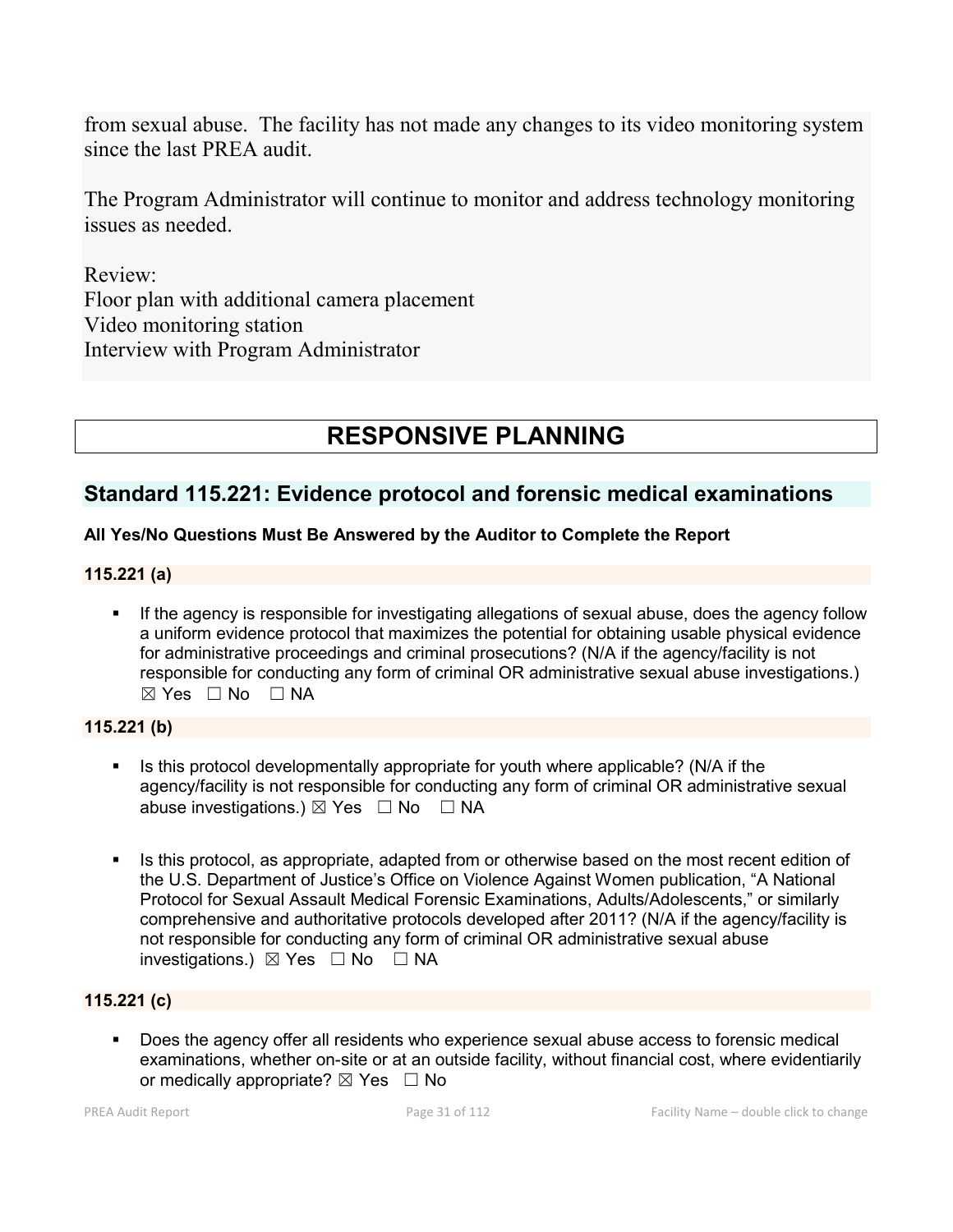- Are such examinations performed by Sexual Assault Forensic Examiners (SAFEs) or Sexual Assault Nurse Examiners (SANEs) where possible?  $\boxtimes$  Yes  $\Box$  No
- If SAFEs or SANEs cannot be made available, is the examination performed by other qualified medical practitioners (they must have been specifically trained to conduct sexual assault forensic exams)?  $\boxtimes$  Yes  $\Box$  No
- Has the agency documented its efforts to provide SAFEs or SANEs?  $\boxtimes$  Yes  $\Box$  No

### **115.221 (d)**

- Does the agency attempt to make available to the victim a victim advocate from a rape crisis center?  $\boxtimes$  Yes  $\Box$  No
- If a rape crisis center is not available to provide victim advocate services, does the agency make available to provide these services a qualified staff member from a community-based organization, or a qualified agency staff member?  $\boxtimes$  Yes  $\Box$  No
- Has the agency documented its efforts to secure services from rape crisis centers?  $\boxtimes$  Yes  $\Box$  No

### **115.221 (e)**

- As requested by the victim, does the victim advocate, qualified agency staff member, or qualified community-based organization staff member accompany and support the victim through the forensic medical examination process and investigatory interviews?  $\boxtimes$  Yes  $\Box$  No
- As requested by the victim, does this person provide emotional support, crisis intervention, information, and referrals?  $\boxtimes$  Yes  $\Box$  No

### **115.221 (f)**

 If the agency itself is not responsible for investigating allegations of sexual abuse, has the agency requested that the investigating entity follow the requirements of paragraphs (a) through (e) of this section? (N/A if the agency/facility is responsible for conducting criminal AND administrative sexual abuse investigations.)  $\boxtimes$  Yes  $\Box$  No  $\Box$  NA

#### **115.221 (g)**

**Auditor is not required to audit this provision.** 

### **115.221 (h)**

 If the agency uses a qualified agency staff member or a qualified community-based staff member for the purposes of this section, has the individual been screened for appropriateness to serve in this role and received education concerning sexual assault and forensic examination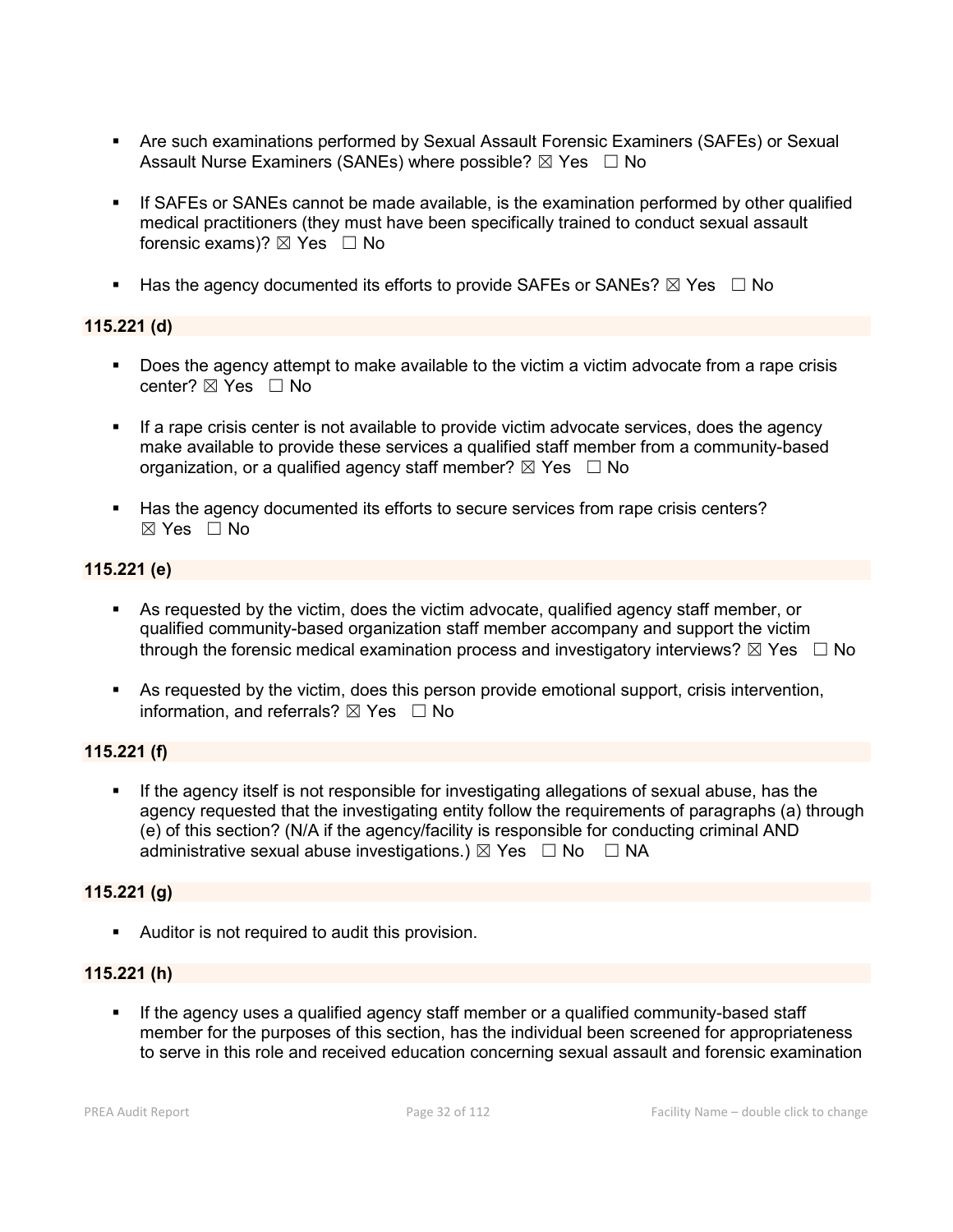issues in general? (Check N/A if agency attempts to make a victim advocate from a rape crisis center available to victims per 115.221(d) above.)  $\Box$  Yes  $\Box$  No  $\boxtimes$  NA

### **Auditor Overall Compliance Determination**

- ☐ **Exceeds Standard** (*Substantially exceeds requirement of standards*)
- ☒ **Meets Standard** (*Substantial compliance; complies in all material ways with the standard for the relevant review period*)
- ☐ **Does Not Meet Standard** (*Requires Corrective Action*)

### **Instructions for Overall Compliance Determination Narrative**

*The narrative below must include a comprehensive discussion of all the evidence relied upon in making the compliance or non-compliance determination, the auditor's analysis and reasoning, and the auditor's conclusions. This discussion must also include corrective action recommendations where the facility does not meet the standard. These recommendations must be included in the Final Report, accompanied by information on specific corrective actions taken by the facility.*

The PREA Coordinator states that any allegation of sexual abuse or sexual harassment will be administratively investigated by a trained internal PREA investigator, and when necessary, criminally investigated by the agency with legal authority to conduct such investigation. The agency has shown the auditor a request to enter into a formal MOU with the Akron Police Department to investigate any allegation of criminal sexual abuse and/or sexual harassment at RCC. The deputy chief of police has sent the agency an email where he agrees that the department has jurisdiction to investigate any criminal activity and has responded to request for a criminal investigation for Oriana House, Inc. facilities in the Akron city limits. The agency has request the criminally investigative agency to:

- Use a uniform evidence protocol that, if necessary, has been adapted from or based on the most recent edition of the U.S. Department of Justice's Office on Violence Against Women publication, "A National Protocol for Sexual Assault Medical Forensic Examination, Adults/Adolescents," or similarly comprehensive and authoritative protocol developed after 2011
- Investigators shall have specialized training in conducting investigations in confinement settings
- Investigators shall gather and preserve direct and circumstantial evidence, including any available physical and DNA evidence and any available electronic monitoring data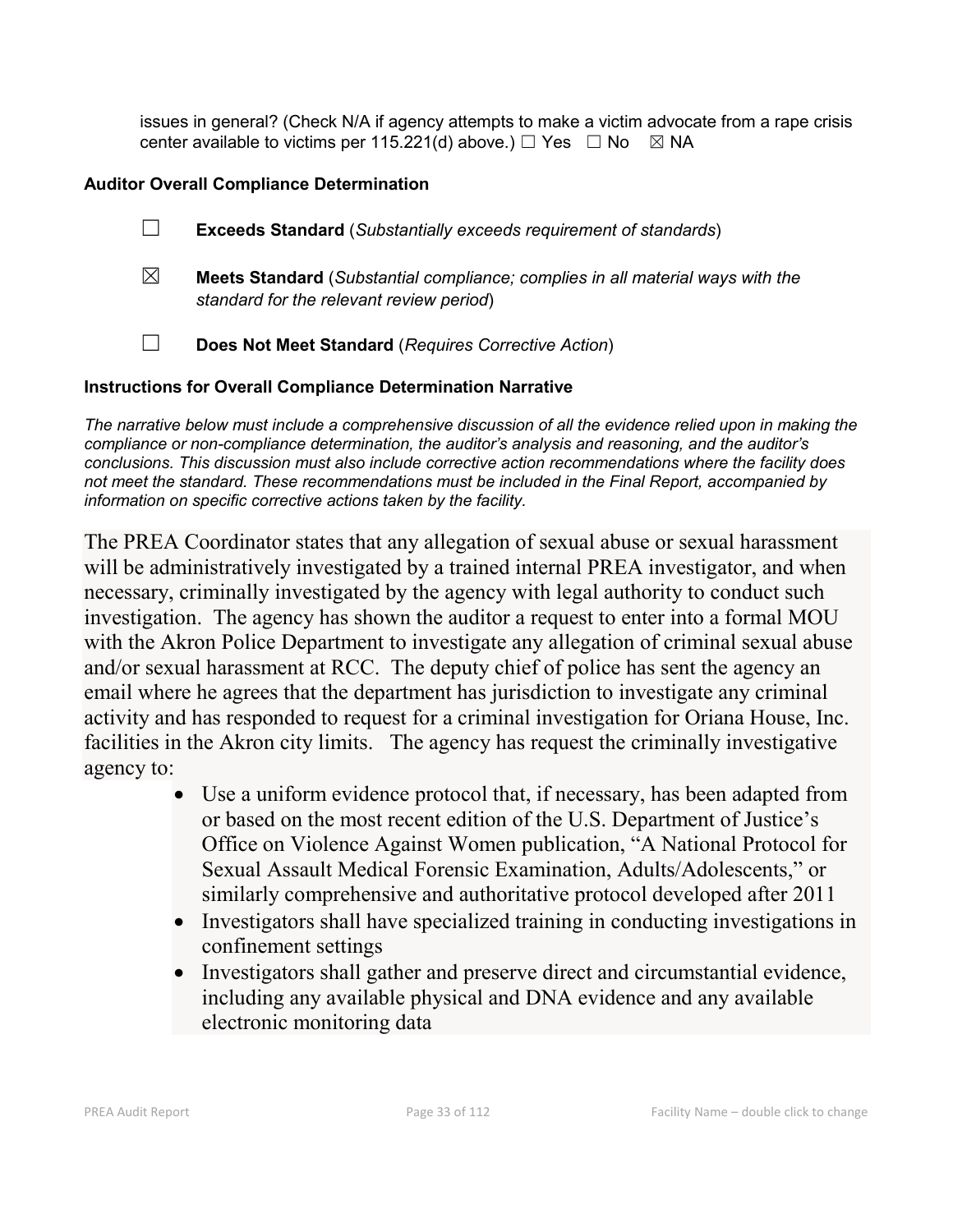- Investigators shall interview victims, suspected perpetrators, and witnesses; and shall review prior complaints and reports of sexual abuse involving suspected perpetrators
- Polygraph examination or other truth-telling device shall not be required as a condition for proceeding with the investigation of such an allegation
- Investigation shall be documented in a written report that contains a through description of physical testimonial and documentary evidence with attached copies of all evidence where feasible.
- Substantiate allegations of conduct that appears to be criminal shall be referred to prosecution
- The departure of the alleged victim or abuser from Oriana House facilities shall not provide a basis for terminating an investigation

A review of the allegations at RCC for the past twelve month indicates that one allegation of staff-to-client sexual abuse was referred to the Akron Police Department for a criminal investigation. The department conducted a criminal investigation in conjunction with an allegation from a non-RCC client. The department chose not to refer the case for prosecution from the RCC client; however, the client did testify against the staff member during the other case.

Clients that are in need of a forensic medical examination will be taken to SUMMA Health System in Akron, Ohio. The auditor spoke with the SANE Nurse Coordinator who stated that hospital would provide Sexual Assault Nurse Examiners to any client from the Oriana House when necessary free of charge. The hospital employs SANE nurses at SUMMIT- Summa and SUMMIT-Akron General. The Coordinator reports that SANEs are on duty for most shifts; however, should one not be available, the hospital would make the on-call nurse available. The supervisor states that the hospital has never provided SANE services to any client at RCC.

The facility provided the auditor with documentation of a MOU with Rape Crisis Center of Medina and Summit Counties. Services in the MOU include a toll-free hotline number, emergency room advocates, emotional support, crisis intervention, community resource referrals, and assistance during law enforcement interviews and/or court proceedings. The auditor spoke with a representative from the organization who has confirmed the services offered to the clients at RCC and these services are free of charge to the clients. The representative states that no one from the facility has requested any of these services.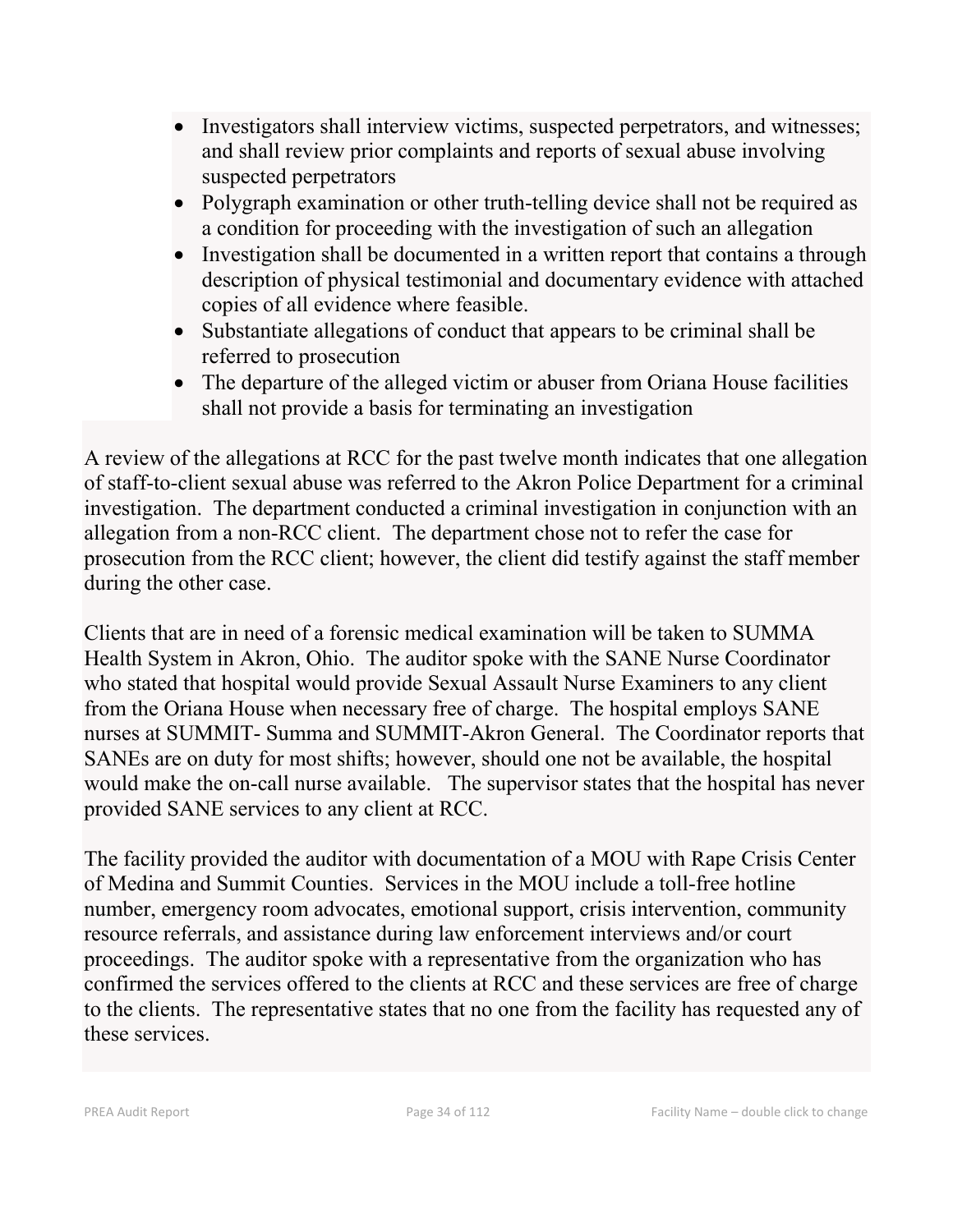The PREA Coordinator states that every effort is made to provide a victim advocate from rape crisis agency; however, should one not be available, the facility's Crisis Counselor has been trained by Ohio Department of Rehabilitation and Correction to serve as an emotional support person.

The facility offers emotional supportive services for all clients that report sexual harassment or sexual abuse. During the past twelve months, one client has received services from the emotional supportive staff member.

The auditor was provided verification of the administrative investigators training as well as training for the emotional support person.

Review: Policy 1080 Rape Crisis Center of Medina and Summit Counties MOU Akron Police Department MOU request Akron Police Department email Interview with SANE Nursing Coordinator Interview Rape Crisis Center representative Training certificates Investigation reports

## **Standard 115.222: Policies to ensure referrals of allegations for investigations**

### **All Yes/No Questions Must Be Answered by the Auditor to Complete the Report**

### **115.222 (a)**

- **Does the agency ensure an administrative or criminal investigation is completed for all** allegations of sexual abuse?  $\boxtimes$  Yes  $\Box$  No
- **Does the agency ensure an administrative or criminal investigation is completed for all** allegations of sexual harassment?  $\boxtimes$  Yes  $\Box$  No

### **115.222 (b)**

Does the agency have a policy and practice in place to ensure that allegations of sexual abuse or sexual harassment are referred for investigation to an agency with the legal authority to conduct criminal investigations, unless the allegation does not involve potentially criminal behavior? **⊠** Yes □ No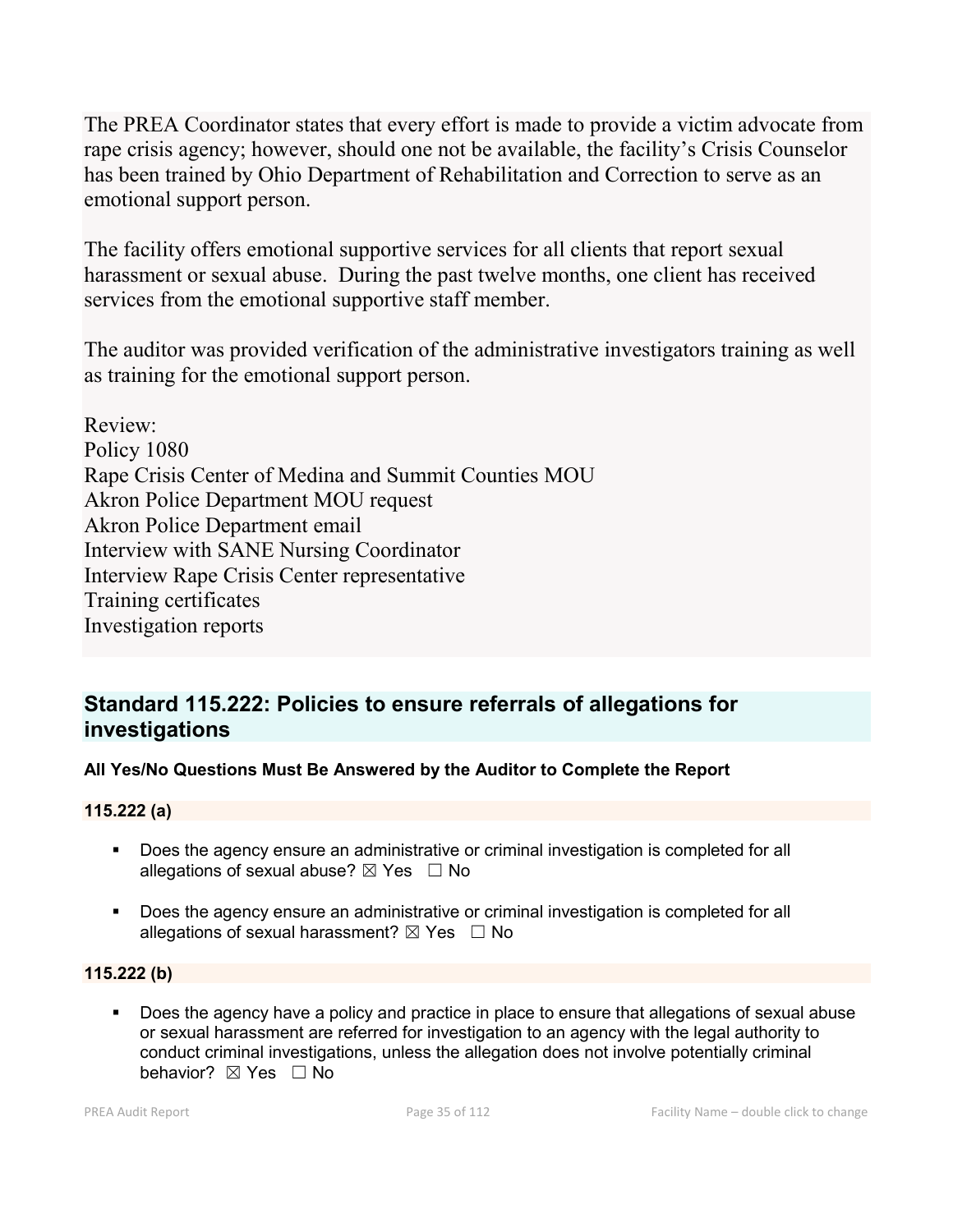- Has the agency published such policy on its website or, if it does not have one, made the policy available through other means?  $\boxtimes$  Yes  $\Box$  No
- Does the agency document all such referrals?  $\boxtimes$  Yes  $\Box$  No

### **115.222 (c)**

**If a separate entity is responsible for conducting criminal investigations, does such publication** describe the responsibilities of both the agency and the investigating entity? [N/A if the agency/facility is responsible for conducting criminal investigations. See 115.221(a).]  $\boxtimes$  Yes  $\Box$  No  $\Box$  NA

#### **115.222 (d)**

Auditor is not required to audit this provision.

#### **115.222 (e)**

Auditor is not required to audit this provision.

#### **Auditor Overall Compliance Determination**

- ☐ **Exceeds Standard** (*Substantially exceeds requirement of standards*)
- ☒ **Meets Standard** (*Substantial compliance; complies in all material ways with the standard for the relevant review period*)
- ☐ **Does Not Meet Standard** (*Requires Corrective Action*)

### **Instructions for Overall Compliance Determination Narrative**

*The narrative below must include a comprehensive discussion of all the evidence relied upon in making the compliance or non-compliance determination, the auditor's analysis and reasoning, and the auditor's conclusions. This discussion must also include corrective action recommendations where the facility does not meet the standard. These recommendations must be included in the Final Report, accompanied by information on specific corrective actions taken by the facility.*

Oriana House policy 1080 requires the Sexual Abuse Response Team to refer all allegations of sexual abuse to law enforcement promptly. An administrative investigation will be conducted at the conclusion of a criminal investigation.

### The auditor reviewed the agency's website

(www.orianaouse.org//accreditations/prea/prea.php) to ensure that the investigative policy for PREA allegations was posted. The website advises that all allegations of sexual abuse will be referred to the local legal authority for a criminal investigation. The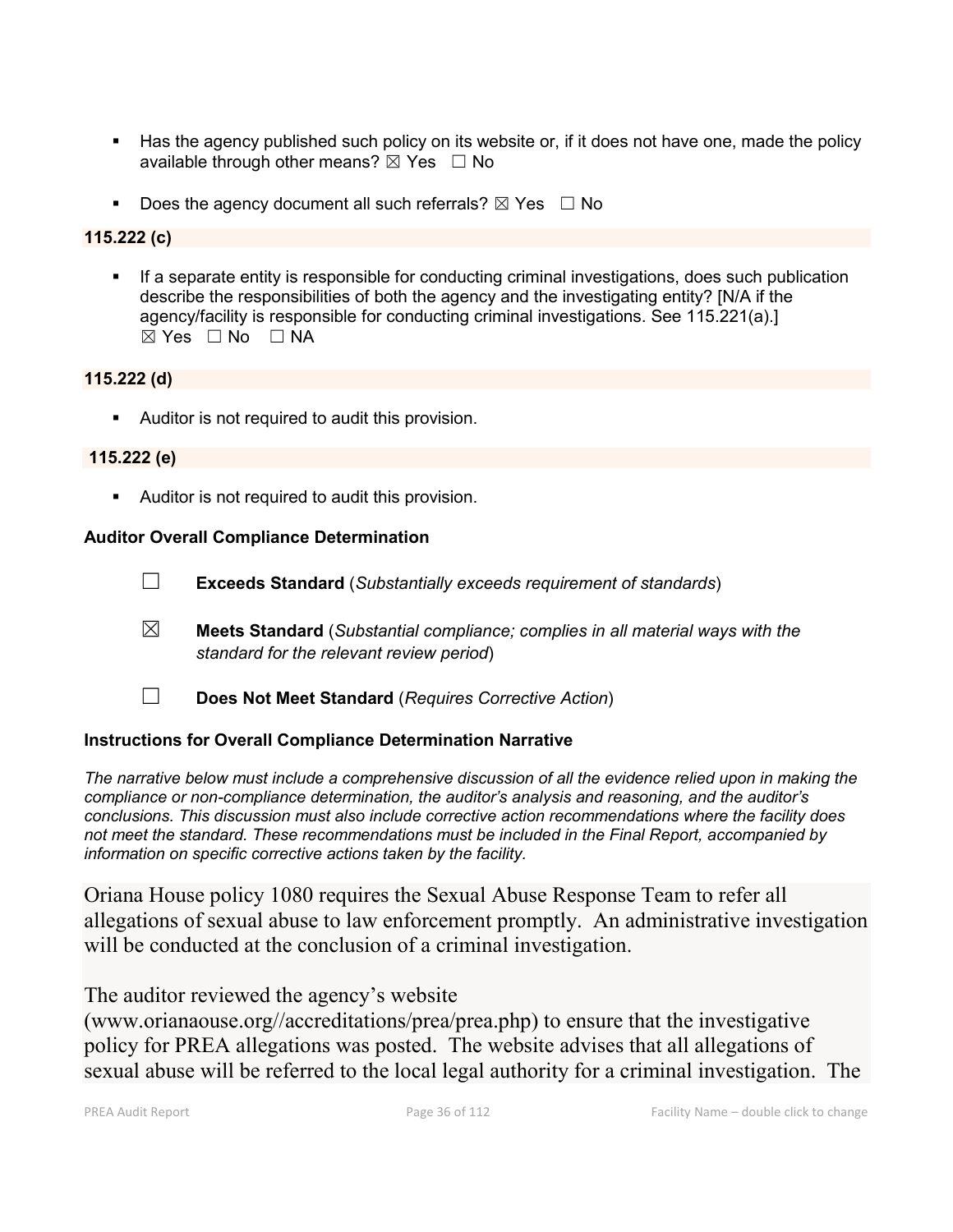website also gives notice that all allegations (criminal or not) will have an administrative investigation conducted by a trained investigator. Sexual abuse allegations will receive an administrative investigation at the conclusion of a criminal investigation. The criminal investigatory agency will make referral to the local prosecutor for any allegation deemed appropriate according to their agency policy.

The facility has had two allegations reported during the past twelve months. During the onsite visit, the auditor reviewed all investigation reports with the Administrative Investigators.

Investigation #1: A client made a verbal report of client-to-client sexual harassment and abuse. The client reported to staff members that another client was making unwanted sexual gestures and verbal comments towards her and then escalated to touching her breast. The allegation was administratively investigated and determined to be substantiated. The clients were separated and placed on watched during the investigation. The investigators were able to interview a witness who corroborated the allegation and the abuser admitted to the behavior. The abuser was terminated from the facility; however, the allegation did not reach the level of criminal behavior and was not referred for criminal investigation.

Investigation #2: The facility received a third-party report from a judge that a staff member maybe having a sexual relationship with a client. The staff member was not assigned to RCC but was filling in. The staff member was stopped from working at RCC during the investigation. The staff member was accused by a non-RCC client of sexual assault. During the investigation, the relationship with the current client was discovered. Akron Police Department's Detective Brown conducted a criminal investigation into the allegation. The RCC client admitted to sexual activity inside a closet at the facility. The camera coverage for that area shows the client and staff member entering the closet, but not what happens once inside. The staff member was arrested and terminated from the facility. The prosecutor's office did not take the RCC client's case to trial; however, the RCC client did testify against the staff member at the non-RCC client's trial. Another RCC client came forward later and stated that this staff member also groped her on the way to an NA/AA Meeting. The staff member was convicted and sentenced to one year in prison, five years probation, and fifteen years sex offender registry.

Review: Policy 1080 Agency website Interview with Administrative investigators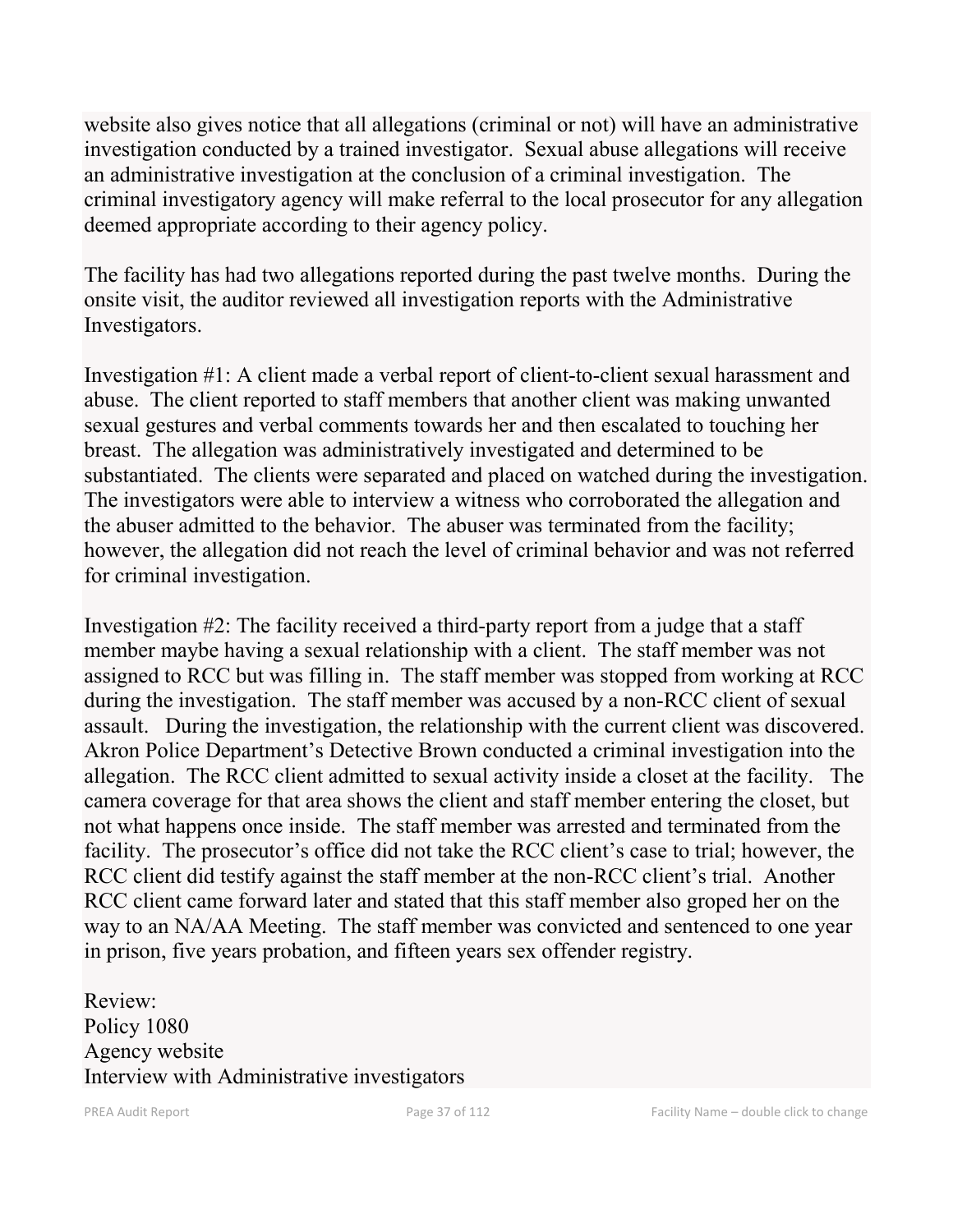# **TRAINING AND EDUCATION**

## **Standard 115.231: Employee training**

### **All Yes/No Questions Must Be Answered by the Auditor to Complete the Report**

### **115.231 (a)**

- Does the agency train all employees who may have contact with residents on: Its zero-tolerance policy for sexual abuse and sexual harassment?  $\boxtimes$  Yes  $\Box$  No
- Does the agency train all employees who may have contact with residents on: How to fulfill their responsibilities under agency sexual abuse and sexual harassment prevention, detection, reporting, and response policies and procedures?  $\boxtimes$  Yes  $\Box$  No
- Does the agency train all employees who may have contact with residents on: Residents' right to be free from sexual abuse and sexual harassment  $\boxtimes$  Yes  $\Box$  No
- Does the agency train all employees who may have contact with residents on: The right of residents and employees to be free from retaliation for reporting sexual abuse and sexual harassment? **⊠** Yes □ No
- Does the agency train all employees who may have contact with residents on: The dynamics of sexual abuse and sexual harassment in juvenile facilities?  $\boxtimes$  Yes  $\Box$  No
- Does the agency train all employees who may have contact with residents on: The common reactions of juvenile victims of sexual abuse and sexual harassment?  $\boxtimes$  Yes  $\Box$  No
- Does the agency train all employees who may have contact with residents on: How to detect and respond to signs of threatened and actual sexual abuse?  $\boxtimes$  Yes  $\Box$  No
- Does the agency train all employees who may have contact with residents on: How to avoid inappropriate relationships with residents?  $\boxtimes$  Yes  $\Box$  No
- Does the agency train all employees who may have contact with residents on: How to communicate effectively and professionally with residents, including lesbian, gay, bisexual, transgender, intersex, or gender nonconforming residents?  $\boxtimes$  Yes  $\Box$  No
- Does the agency train all employees who may have contact with residents on: How to comply with relevant laws related to mandatory reporting of sexual abuse to outside authorities?  $\boxtimes$  Yes  $\Box$  No

### **115.231 (b)**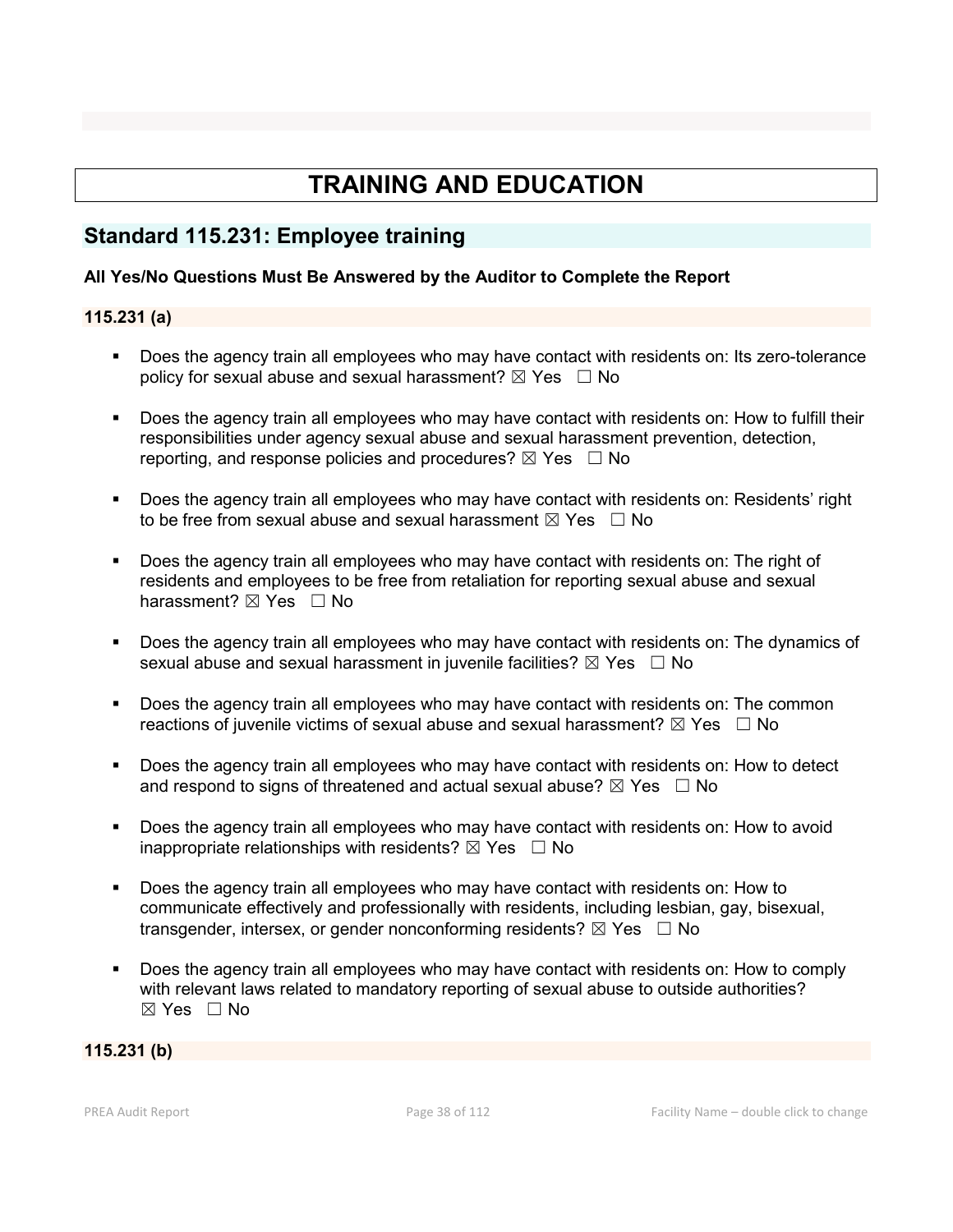- Is such training tailored to the gender of the residents at the employee's facility?  $\boxtimes$  Yes  $\Box$  No
- Have employees received additional training if reassigned from a facility that houses only male residents to a facility that houses only female residents, or vice versa?  $\boxtimes$  Yes  $\Box$  No

## **115.231 (c)**

- Have all current employees who may have contact with residents received such training?  $\boxtimes$  Yes  $\Box$  No
- **Does the agency provide each employee with refresher training every two years to ensure that** all employees know the agency's current sexual abuse and sexual harassment policies and procedures? ⊠ Yes □ No
- In years in which an employee does not receive refresher training, does the agency provide refresher information on current sexual abuse and sexual harassment policies?  $\boxtimes$  Yes  $\Box$  No

### **115.231 (d)**

Does the agency document, through employee signature or electronic verification, that employees understand the training they have received?  $\boxtimes$  Yes  $\Box$  No

### **Auditor Overall Compliance Determination**

- ☒ **Exceeds Standard** (*Substantially exceeds requirement of standards*)
- ☐ **Meets Standard** (*Substantial compliance; complies in all material ways with the standard for the relevant review period*)
- ☐ **Does Not Meet Standard** (*Requires Corrective Action*)

### **Instructions for Overall Compliance Determination Narrative**

*The narrative below must include a comprehensive discussion of all the evidence relied upon in making the compliance or non-compliance determination, the auditor's analysis and reasoning, and the auditor's conclusions. This discussion must also include corrective action recommendations where the facility does not meet the standard. These recommendations must be included in the Final Report, accompanied by information on specific corrective actions taken by the facility.*

Agency policy 1080 requires all staff to be trained on the agency's zero tolerance policies and procedures relative to client sexual abuse and sexual harassment. This training is required to be given to all employees every two years and provide refresher information on the current sexual harassment and abuse policies and procedures during the year full training is not offered.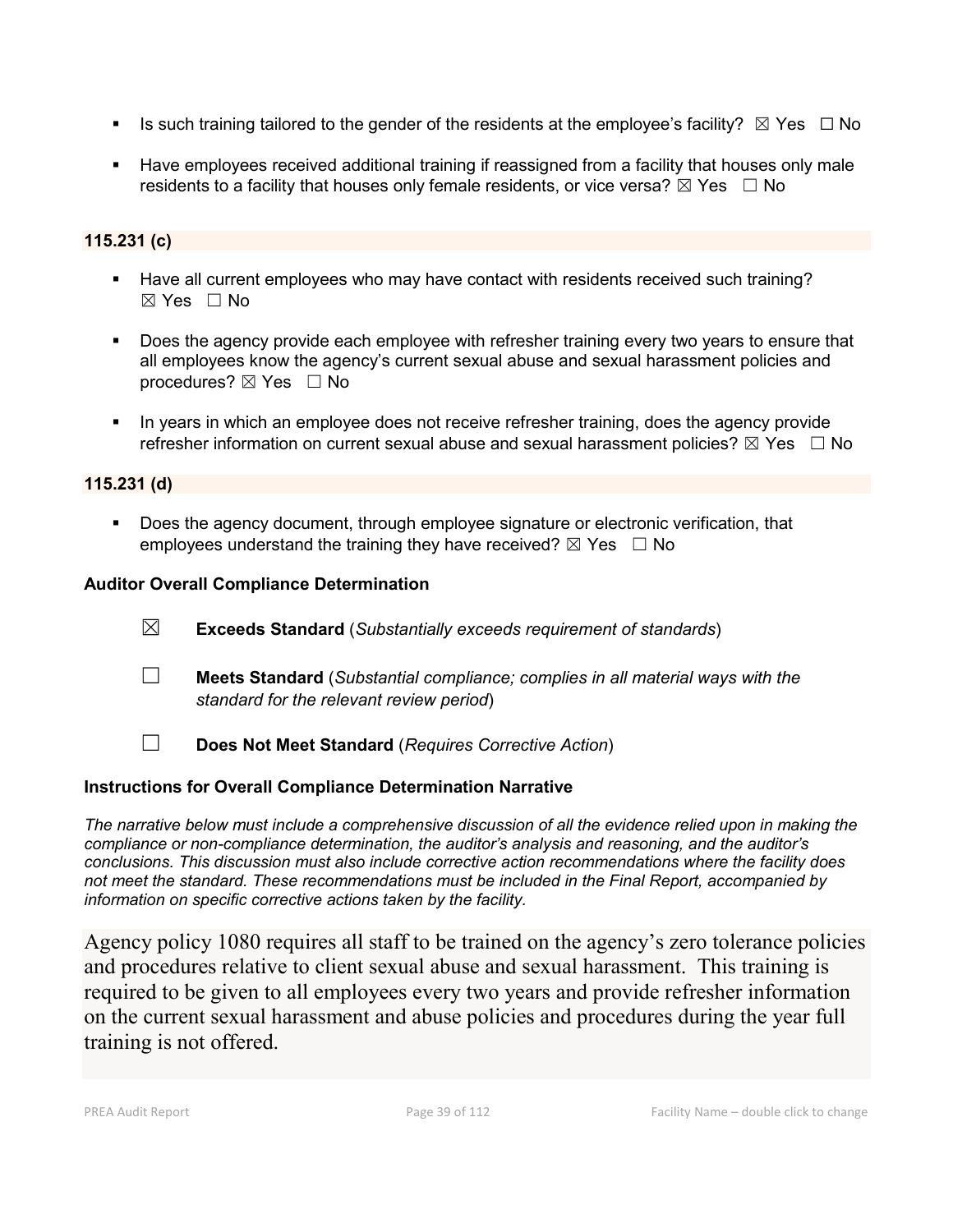The agency has trained staff on the agency zero tolerance policy, employee responsibilities, residents rights to be free from sexual abuse and sexual harassment and be free from retaliation from reporting sexual abuse and sexual harassment, common reactions for males and females, dynamics of sexual abuse and sexual harassment in a confinement setting, detecting and responding to incidents of sexual abuse and sexual harassment, avoiding inappropriate relationships, effective communication with LGBTI clients, and compliance with mandatory reporting laws. These training topics are taught to new employees during the onboarding process. All staff are required to attend this training before the employee can work directly with clients.

The facility provided the auditor with the power point used for training new staff. The training sufficiently covers section a.1-10 of standard 115.231. After completing training, the staff member documents their training by signing a sign-in sheet. The auditor discussed PREA training with both targeted and random staff. All staff interviewed was able to discuss their training and acknowledged receiving training on the required topics.

The agency does not train on section a. 1-10 every other year. The agency conducts mandatory PREA training on a monthly basis. Every month, each facility conducts a training on a PREA subject directed by the agency.

January: Common reactions of sexual abuse and sexual harassment victims (male and female)

February: How to detect and respond to signs of threatened and actual sexual abuse March: How to avoid inappropriate relationships with residents

April: How to communicate effectively and professionally with LGBTI residents; Oriana House policy 8089

May: How to comply with relevant laws related to mandatory reporting of sexual abuse to outside authorities

June: Pat down training; policies, procedures, and practice for conducting proper pat searches (all pat search types are reviewed)

July: PREA screening policies and procedures

August: Agency zero tolerance policy; Oriana House policy 1080

September: Prevention, detection, reporting, and response to sexual abuse and sexual harassment (part 1)

October: Prevention, detection, reporting, and response to sexual abuse and sexual harassment (part 2)

November: Right of residents and employees to be free from sexual abuse and sexual harassment and from retaliation for reporting sexual abuse and sexual harassment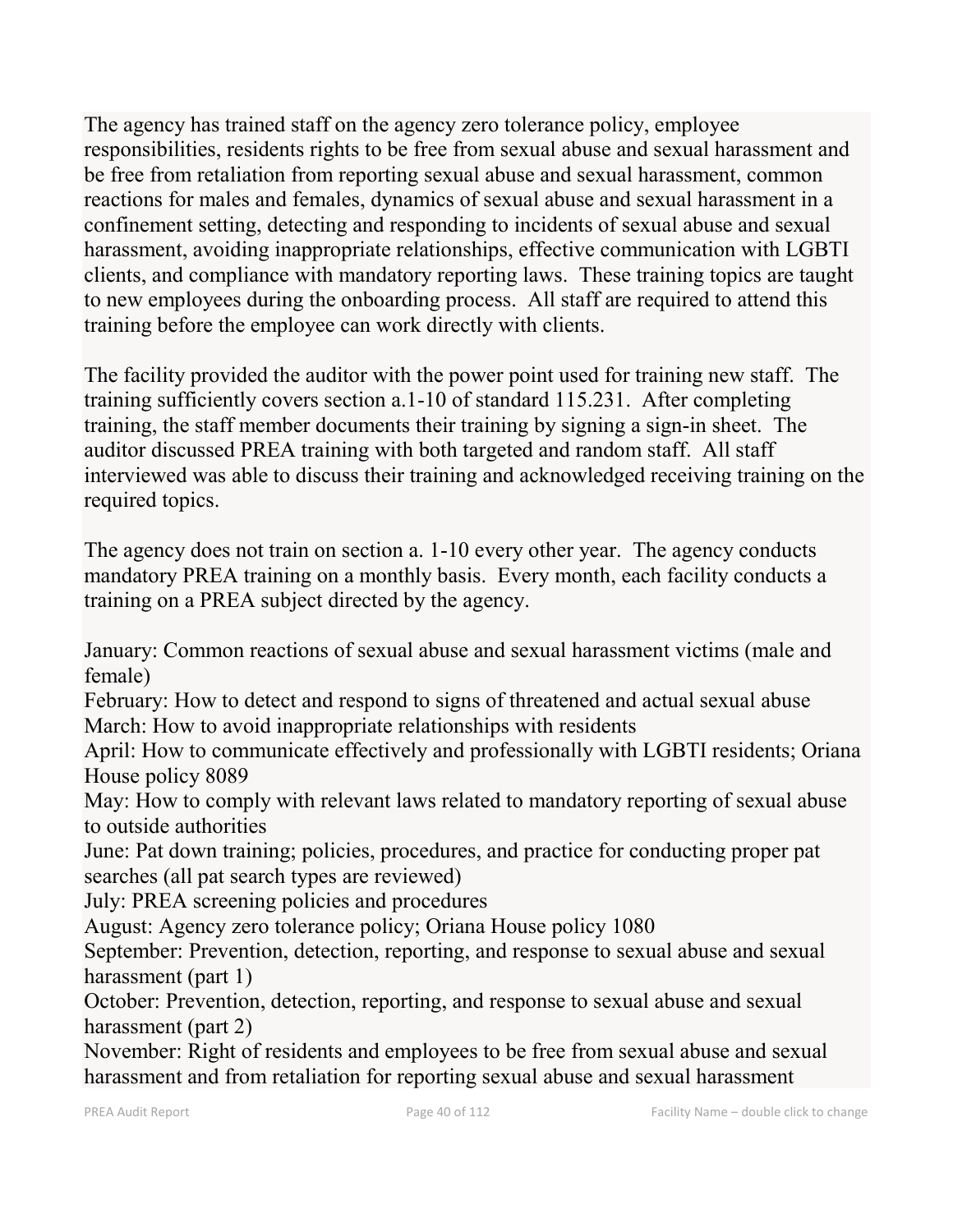December: Dynamics of sexual abuse and sexual harassment in a confinement setting.

During staff interviews, most commented on using role-plays and games to remember agency policies, procedures, and practices. The Program Administrator is responsible for conducting monthly PREA training. The Program Administrator states that should a staff member miss a training, she will try to provide a brief one-on-one summery of the training along with the material, or provide the material and ensure the staff member is responsible for knowing the information.

The Human Resource Director discussed the agency's training practices. She states that the agency cross trains all staff concerning PREA gender specific topics because staff can work with male and/or female clients. The agency also offers staff gender specific training on PREA related topics. Each facility will provide training on building specific issues related to PREA. These topics can include: transgender clients, PREA assessment interview, coordinated response plan, and first responder duties.

The Human Resource Director states that monthly training sign-in sheets are provided to the Training Department where quarterly reports are conducted to ensure that staff are completing the required topics.

Review: Policy 1080 PREA training power point Training records Interview with Human Resource Director Interview with Program Administrator Interview with staff

# **Standard 115.232: Volunteer and contractor training**

## **All Yes/No Questions Must Be Answered by the Auditor to Complete the Report**

## **115.232 (a)**

Has the agency ensured that all volunteers and contractors who have contact with residents have been trained on their responsibilities under the agency's sexual abuse and sexual harassment prevention, detection, and response policies and procedures?  $\boxtimes$  Yes  $\Box$  No

### **115.232 (b)**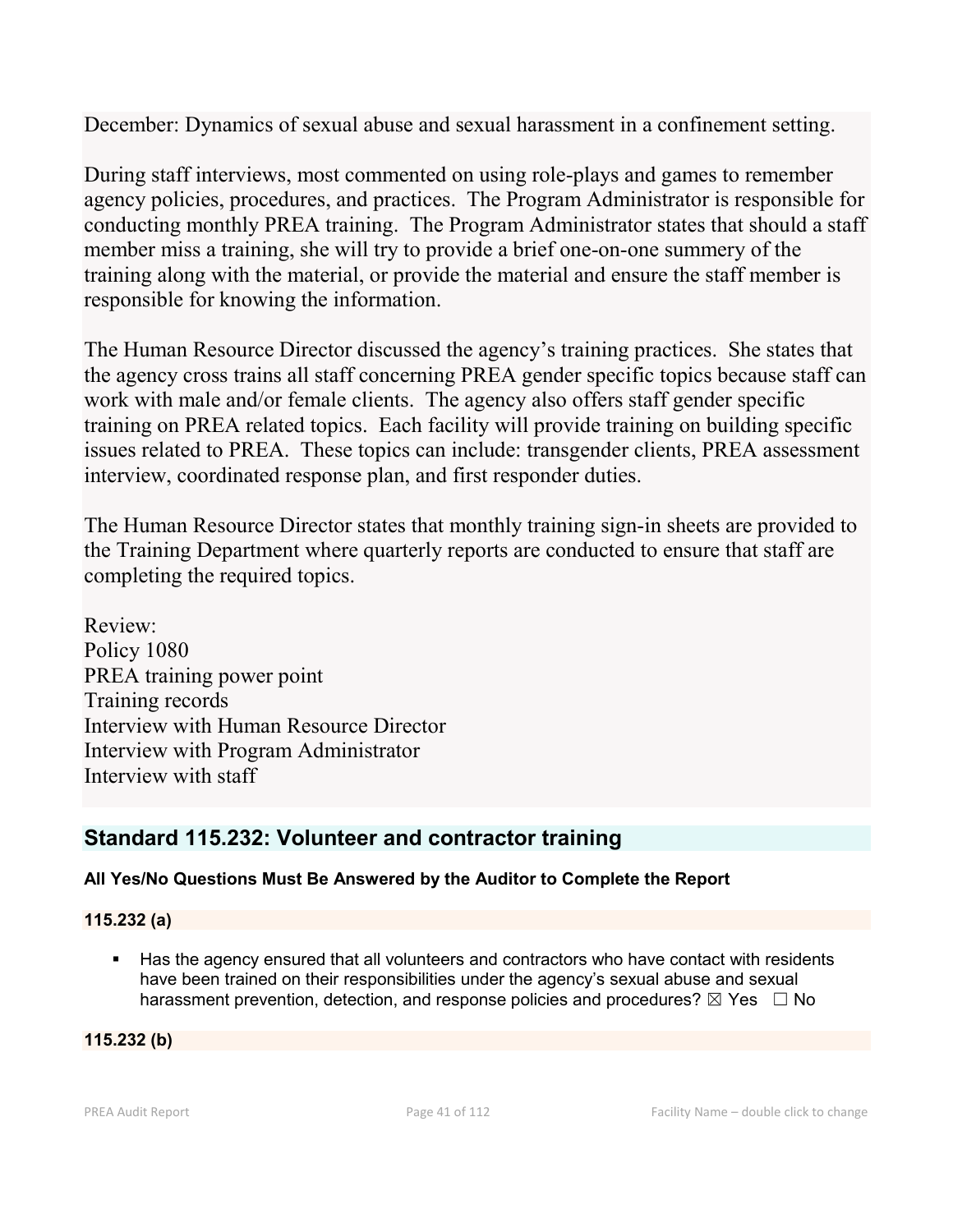Have all volunteers and contractors who have contact with residents been notified of the agency's zero-tolerance policy regarding sexual abuse and sexual harassment and informed how to report such incidents (the level and type of training provided to volunteers and contractors shall be based on the services they provide and level of contact they have with residents)?  $\boxtimes$  Yes  $\Box$  No

### **115.232 (c)**

 Does the agency maintain documentation confirming that volunteers and contractors understand the training they have received?  $\boxtimes$  Yes  $\Box$  No

### **Auditor Overall Compliance Determination**

- ☐ **Exceeds Standard** (*Substantially exceeds requirement of standards*)
- ☒ **Meets Standard** (*Substantial compliance; complies in all material ways with the standard for the relevant review period*)
- ☐ **Does Not Meet Standard** (*Requires Corrective Action*)

### **Instructions for Overall Compliance Determination Narrative**

*The narrative below must include a comprehensive discussion of all the evidence relied upon in making the compliance or non-compliance determination, the auditor's analysis and reasoning, and the auditor's conclusions. This discussion must also include corrective action recommendations where the facility does not meet the standard. These recommendations must be included in the Final Report, accompanied by information on specific corrective actions taken by the facility.*

Oriana House policy 1080 requires all contractors and volunteers who have contact with clients receive training on the agency's policies and procedures relating to sexual abuse and sexual harassment. The level and type of training provided will be based on the services provided and amount of contact with the clients. Minimally, all contractors and volunteers will be informed of the agency's policies and how to report allegations.

The PREA Coordinator discussed the agency's system for determining the type of training required of a contractor or volunteer. The agency has a level system where individuals identified as a level one would receive a three-hour training on the agency's policy on how to prevent, detect, respond, and report sexual abuse and sexual harassment. A level two individual will receive a thirty-minute training that consist of a fifteenminute video and fifteen minutes of instruction of a trained facilitator. A level three individual would be asked to read and sign a PREA acknowledgement form. The form explains the agency's zero tolerance policy and the signer agrees to agreement to abide by these rules. Anyone assigned a level four status will have to be escorted throughout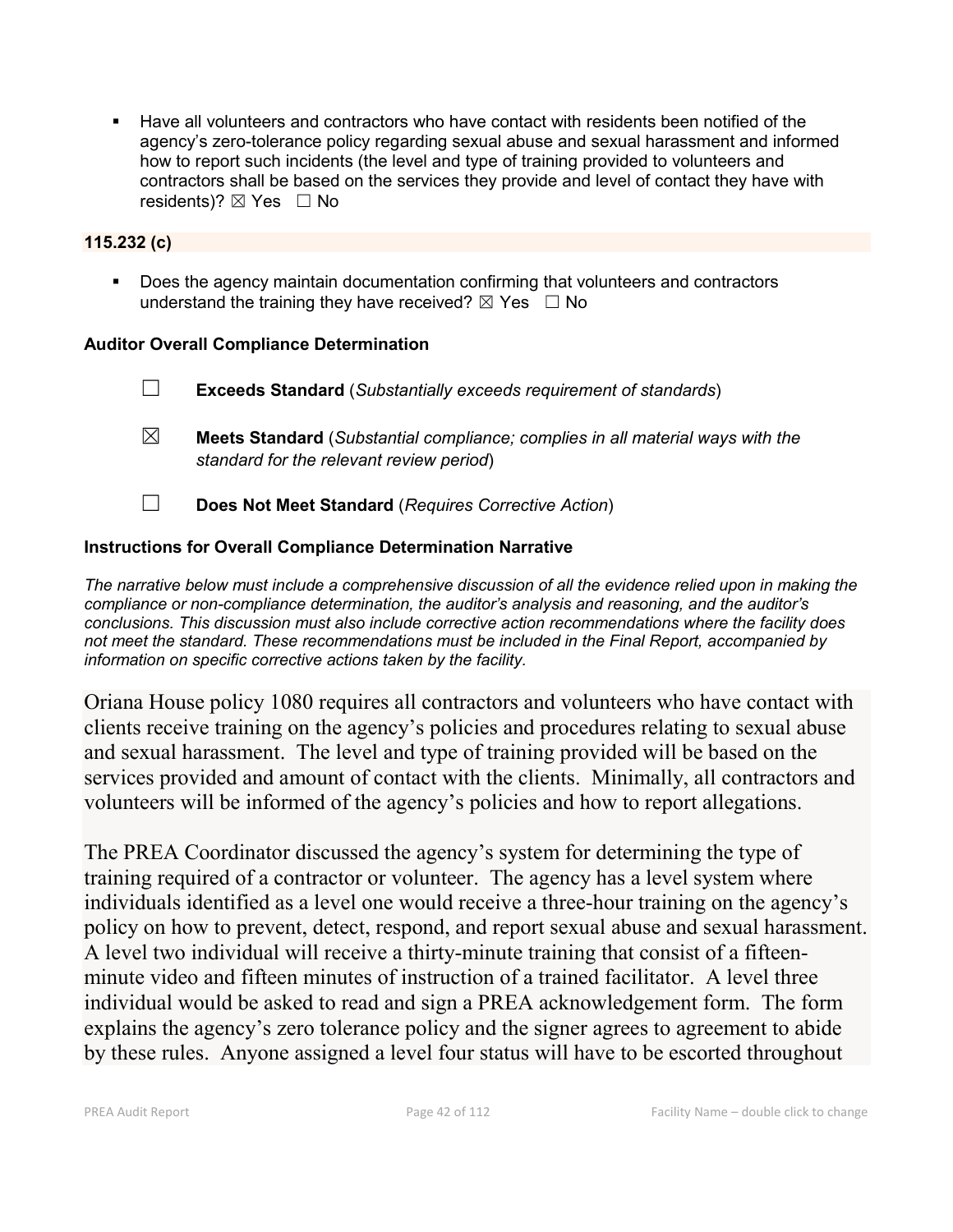the facility by staff. The auditor was assigned a level three status, and read and signed the PREA acknowledgment form during the onsite visit.

Documentation of received training is forwarded to the Compliance/Accreditation Manager. Once documented, the individual who has a level one or two status will receive a special name badge which identifies to security staff that this person has received PREA training and does not need to sign the PREA acknowledgment form. Should a level one or two contractor or volunteer forget their badge, they would be required to read and sign the PREA acknowledgement form.

The auditor reviewed the training material for contractor training and signed acknowledgments.

Review: Policy 1080 Contractor/volunteer training material Level three PREA acknowledgement form Interview with PREA Coordinator

# **Standard 115.233: Resident education**

## **All Yes/No Questions Must Be Answered by the Auditor to Complete the Report**

### **115.233 (a)**

- During intake, do residents receive information explaining: The agency's zero-tolerance policy regarding sexual abuse and sexual harassment?  $\boxtimes$  Yes  $\Box$  No
- During intake, do residents receive information explaining: How to report incidents or suspicions of sexual abuse or sexual harassment?  $\boxtimes$  Yes  $\Box$  No
- During intake, do residents receive information explaining: Their rights to be free from sexual abuse and sexual harassment?  $\boxtimes$  Yes  $\Box$  No
- During intake, do residents receive information explaining: Their rights to be free from retaliation for reporting such incidents?  $\boxtimes$  Yes  $\Box$  No
- During intake, do residents receive information regarding agency policies and procedures for responding to such incidents?  $\boxtimes$  Yes  $\Box$  No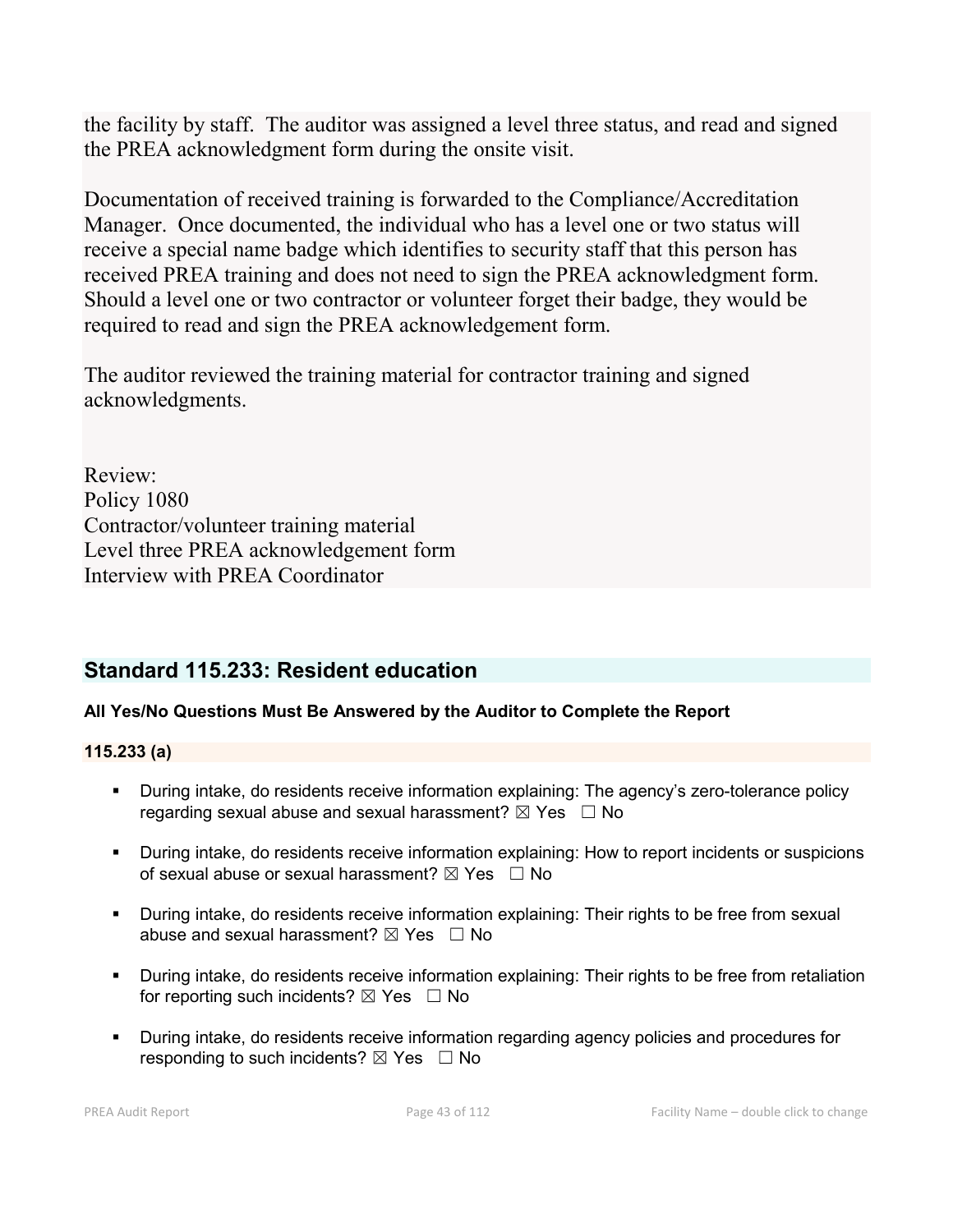### **115.233 (b)**

 Does the agency provide refresher information whenever a resident is transferred to a different facility? ⊠ Yes □ No

### **115.233 (c)**

- **Does the agency provide resident education in formats accessible to all residents, including** those who: Are limited English proficient?  $\boxtimes$  Yes  $\Box$  No
- **Does the agency provide resident education in formats accessible to all residents, including** those who: Are deaf?  $\boxtimes$  Yes  $\Box$  No
- Does the agency provide resident education in formats accessible to all residents, including those who: Are visually impaired?  $\boxtimes$  Yes  $\Box$  No
- Does the agency provide resident education in formats accessible to all residents, including those who: Are otherwise disabled?  $\boxtimes$  Yes  $\Box$  No
- **Does the agency provide resident education in formats accessible to all residents, including** those who: Have limited reading skills?  $\boxtimes$  Yes  $\Box$  No

### **115.233 (d)**

 Does the agency maintain documentation of resident participation in these education sessions?  $\boxtimes$  Yes  $\Box$  No

### **115.233 (e)**

In addition to providing such education, does the agency ensure that key information is continuously and readily available or visible to residents through posters, resident handbooks, or other written formats?  $\boxtimes$  Yes  $\Box$  No

#### **Auditor Overall Compliance Determination**

- ☐ **Exceeds Standard** (*Substantially exceeds requirement of standards*)
- ☒ **Meets Standard** (*Substantial compliance; complies in all material ways with the standard for the relevant review period*)

☐ **Does Not Meet Standard** (*Requires Corrective Action*)

### **Instructions for Overall Compliance Determination Narrative**

*The narrative below must include a comprehensive discussion of all the evidence relied upon in making the compliance or non-compliance determination, the auditor's analysis and reasoning, and the auditor's conclusions. This discussion must also include corrective action recommendations where the facility does*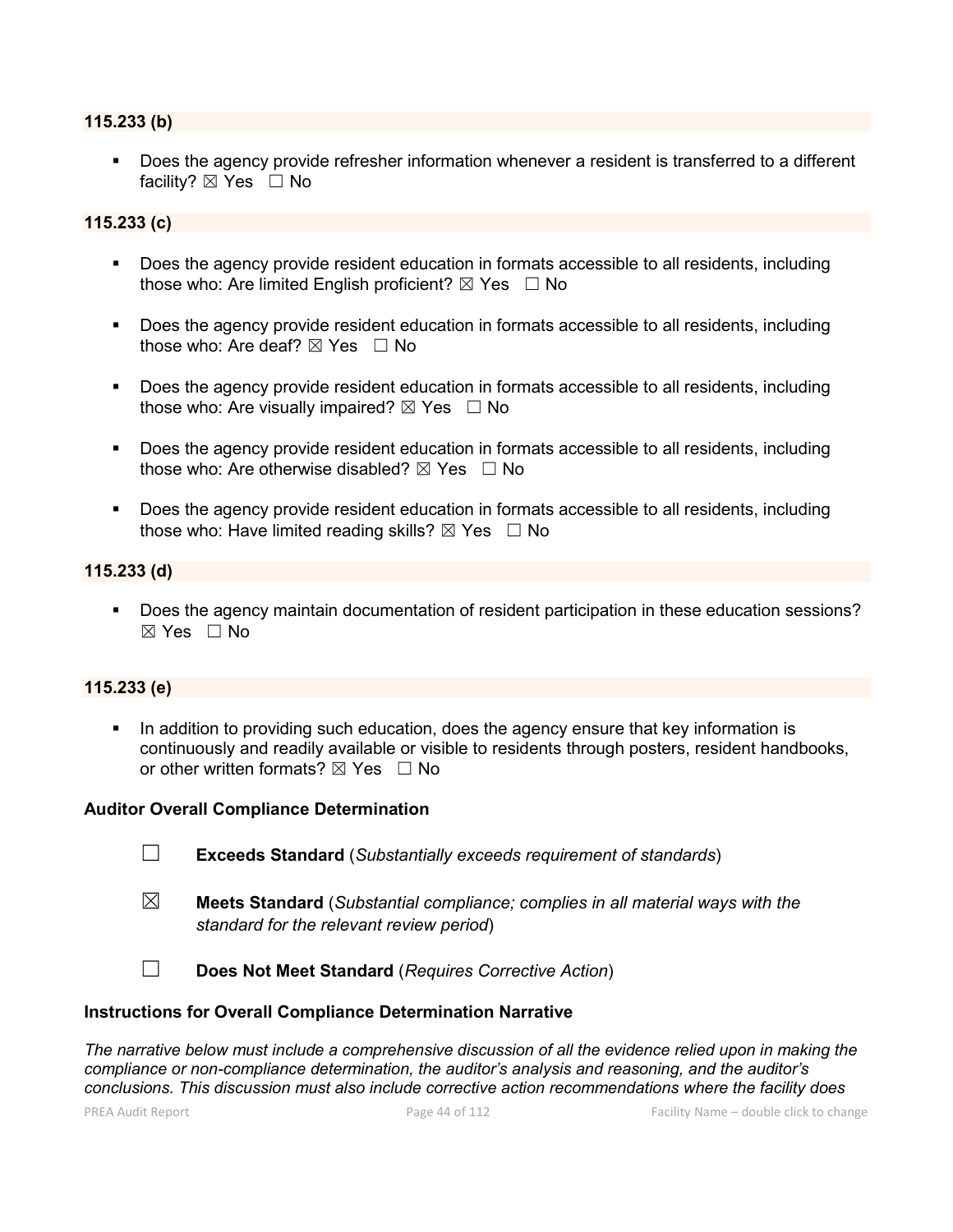*not meet the standard. These recommendations must be included in the Final Report, accompanied by information on specific corrective actions taken by the facility.*

Oriana House policy 1080 states that during the intake process, all clients shall receive information explaining the agency's zero tolerance policy regarding all forms of sexual abuse and sexual harassment and how to report incidents or suspicions of sexual abuse or sexual harassment. The policy also states that clients that are transferred into the facility will receive refresher training which includes the location of PREA posters and information on how to report allegations or suspicions of sexual abuse or sexual harassment.

The auditor received a copy of the intake packet that all clients including transfer clients receive. The packet includes information on the program rules which includes possible sanctions for violating the facility's zero tolerance policy. The form is signed and dated by the client. The intake packet also includes a Guide for Sexual Abuse and Sexual Harassment Prevention. This form includes information on how to report, phone numbers and address for facility, local, and stated reporting agencies, limitations of confidentiality, and how to keep oneself safe. This form is signed and dated by the client. The client is also provided a form explaining the facility's search policy and the types of searched that the facility conducts. The client also signs and dates this form.

The auditor reviewed ten client files while at the onsite visit. The auditor ensured that all ten files showed documentation that the clients received this information at intake.

During the onsite visit, the auditor noted various posters in English and Spanish throughout the facility. The posters provided information to clients, visitors, and staff on how to report allegations and phone numbers and address to reporting agencies. The auditor used the payphone in the dayroom to call the outside reporting agency. The phone number listed connected the auditor with a PREA hotline recorded message that requested certain information in order to investigation the allegation. The recording reminded the caller that they could report anonymously and that all allegations would be investigated. The agency in charge of the hotline number returned the auditor's phone call and ensured the auditor that regardless of who calls the hotline number, that all allegations would be reported the agency's PREA Coordinator.

The Program Administrator is responsible for providing clients with PREA education during orientation. The Program Administrator states that during orientation, the clients will be shown a video produced by Just Detention. She will then provide the clients with facility specific information and answer questions.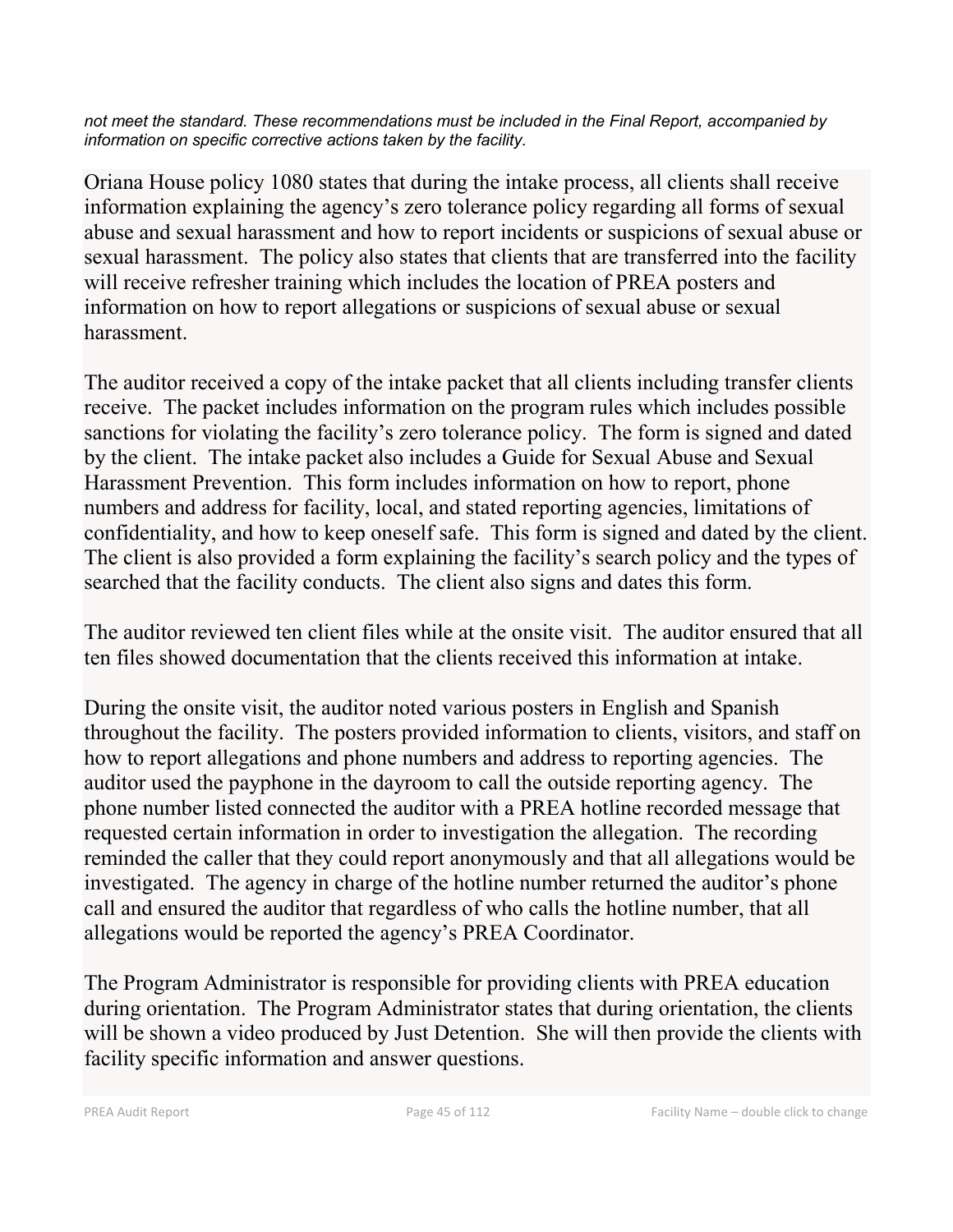The auditor interviewed sixteen clients (targeted and random) during the onsite visit. The clients interviewed stated that at intake the staff member read all the intake packet material, they received a tour where reporting information was pointed out to them, and they have a client handbook that contains the information reviewed at intake. The clients also talked about PREA education during orientation group. Clients stated that staff showed them the "PREA video" and reviewed what behavior is considered violations of the zero tolerance policy.

Review: Policy 1080 Client intake packet Client handbook PREA posters PREA reporting phone numbers Client files Interview with clients Interview with Program Administrator

# **Standard 115.234: Specialized training: Investigations**

### **All Yes/No Questions Must Be Answered by the Auditor to Complete the Report**

### **115.234 (a)**

In addition to the general training provided to all employees pursuant to  $\S115.231$ , does the agency ensure that, to the extent the agency itself conducts sexual abuse investigations, its investigators have received training in conducting such investigations in confinement settings? [N/A if the agency does not conduct any form of administrative or criminal sexual abuse investigations. See 115.221(a).]  $\boxtimes$  Yes  $\Box$  No  $\Box$  NA

### **115.234 (b)**

- Does this specialized training include: Techniques for interviewing sexual abuse victims? [N/A if the agency does not conduct any form of administrative or criminal sexual abuse investigations. See 115.221(a).] ⊠ Yes □ No □ NA
- Does this specialized training include: Proper use of Miranda and Garrity warnings? [N/A if the agency does not conduct any form of administrative or criminal sexual abuse investigations. See 115.221(a).] ⊠ Yes □ No □ NA
- Does this specialized training include: Sexual abuse evidence collection in confinement settings? [N/A if the agency does not conduct any form of administrative or criminal sexual abuse investigations. See 115.221(a).]  $\boxtimes$  Yes  $\Box$  No  $\Box$  NA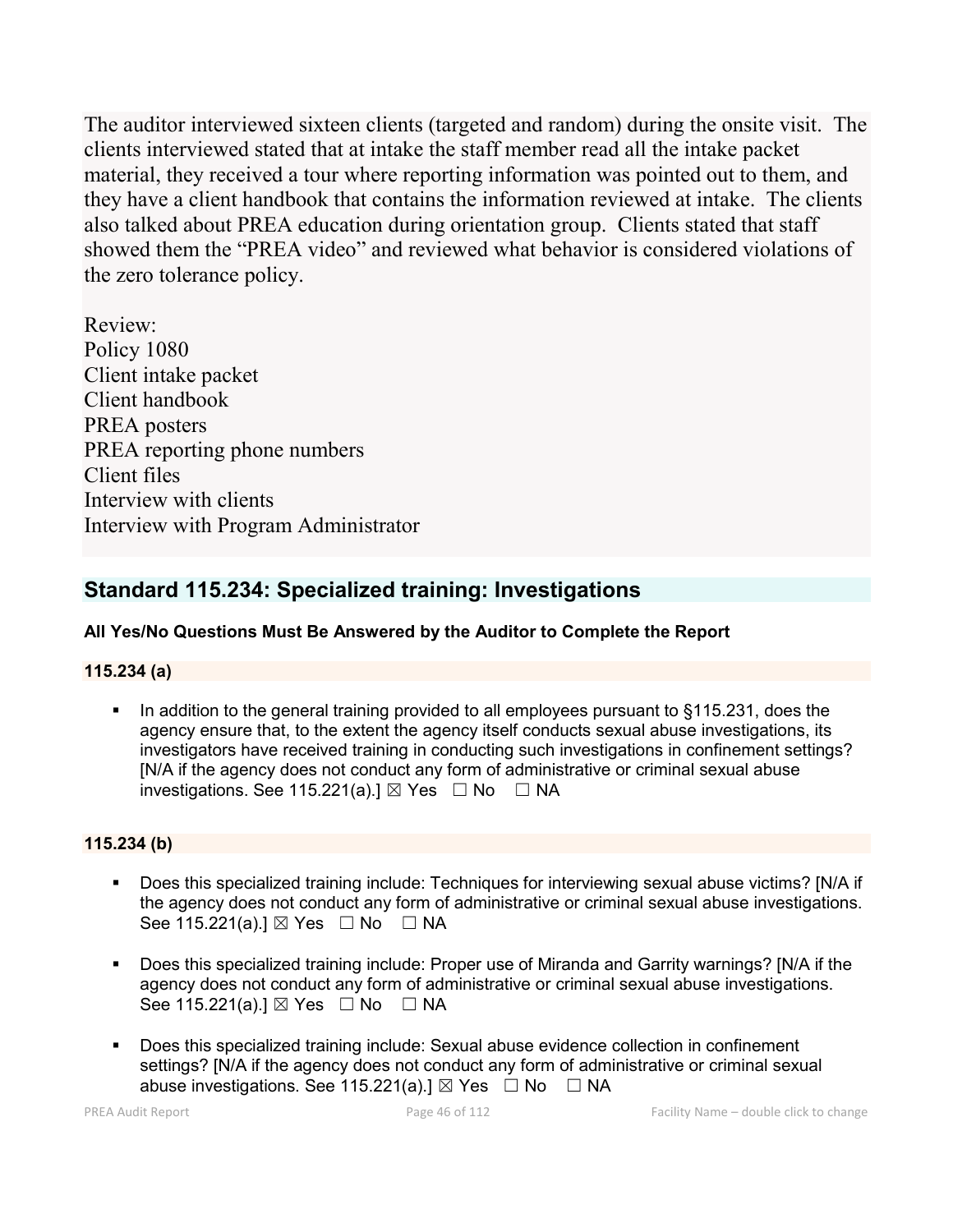Does this specialized training include: The criteria and evidence required to substantiate a case for administrative action or prosecution referral? [N/A if the agency does not conduct any form of administrative or criminal sexual abuse investigations. See 115.221(a).]  $\boxtimes$  Yes  $\Box$  No  $\Box$  NA

### **115.234 (c)**

Does the agency maintain documentation that agency investigators have completed the required specialized training in conducting sexual abuse investigations? [N/A if the agency does not conduct any form of administrative or criminal sexual abuse investigations. See 115.221(a).]  $⊠ Yes ⊡ No ⊡ NA$ 

### **115.234 (d)**

**Auditor is not required to audit this provision.** 

### **Auditor Overall Compliance Determination**

- ☐ **Exceeds Standard** (*Substantially exceeds requirement of standards*)
- ☒ **Meets Standard** (*Substantial compliance; complies in all material ways with the standard for the relevant review period*)
- ☐ **Does Not Meet Standard** (*Requires Corrective Action*)

### **Instructions for Overall Compliance Determination Narrative**

*The narrative below must include a comprehensive discussion of all the evidence relied upon in making the compliance or non-compliance determination, the auditor's analysis and reasoning, and the auditor's conclusions. This discussion must also include corrective action recommendations where the facility does not meet the standard. These recommendations must be included in the Final Report, accompanied by information on specific corrective actions taken by the facility.*

Agency policy 1080 requires all administrative investigators to receive specialized training. The agency has two investigators as well as the PREA Compliance Specialist who received in-person training from the Moss Group. The training provided includes techniques for interviewing sexual abuse victims, proper use of Miranda and Garity warnings, evidence collection in a confinement setting, and required evidence to substantiate a case for administrative action or criminal referral. The agency retains completion of training certificates as proof of training.

The auditor was able to review the curriculum and training material provided by the Moss Group. The training was appropriate to the requirements of this standard.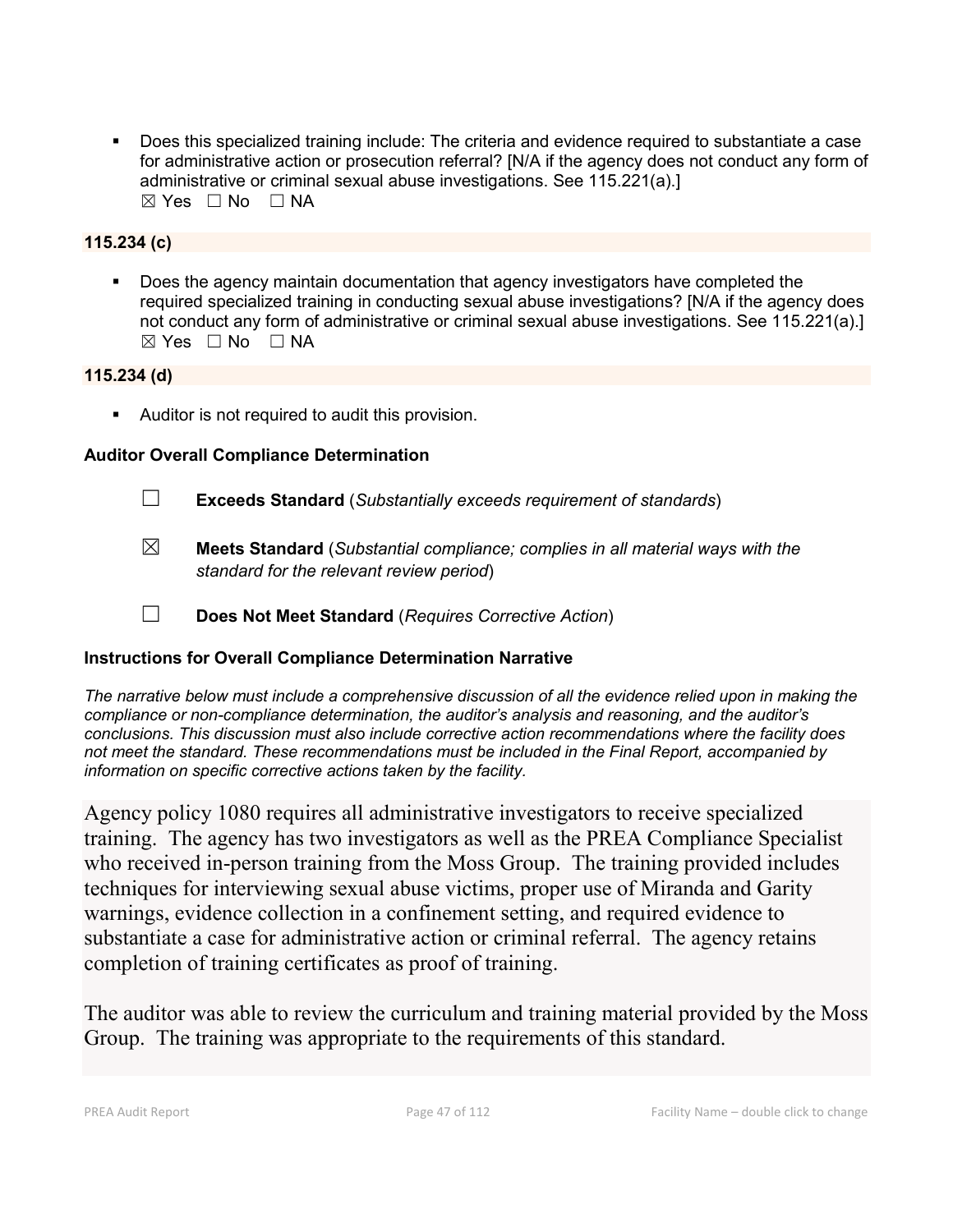The agency policy prohibits administrative investigators from conducting a criminal investigation. All criminal investigations will be conducted by the local legal authority.

Review: Policy 1080 Training curriculum and material Training certificates

# **Standard 115.235: Specialized training: Medical and mental health care**

## **All Yes/No Questions Must Be Answered by the Auditor to Complete the Report**

### **115.235 (a)**

- Does the agency ensure that all full- and part-time medical and mental health care practitioners who work regularly in its facilities have been trained in: How to detect and assess signs of sexual abuse and sexual harassment?  $\boxtimes$  Yes  $\Box$  No
- Does the agency ensure that all full- and part-time medical and mental health care practitioners who work regularly in its facilities have been trained in: How to preserve physical evidence of sexual abuse? ⊠ Yes □ No
- Does the agency ensure that all full- and part-time medical and mental health care practitioners who work regularly in its facilities have been trained in: How to respond effectively and professionally to victims of sexual abuse and sexual harassment?  $\boxtimes$  Yes  $\Box$  No
- Does the agency ensure that all full- and part-time medical and mental health care practitioners who work regularly in its facilities have been trained in: How and to whom to report allegations or suspicions of sexual abuse and sexual harassment?  $\boxtimes$  Yes  $\Box$  No

### **115.235 (b)**

 If medical staff employed by the agency conduct forensic examinations, do such medical staff receive appropriate training to conduct such examinations? N/A if agency medical staff at the facility do not conduct forensic exams.)  $\Box$  Yes  $\Box$  No  $\boxtimes$  NA

### **115.235 (c)**

 Does the agency maintain documentation that medical and mental health practitioners have received the training referenced in this standard either from the agency or elsewhere?  $\boxtimes$  Yes  $\Box$  No

### **115.235 (d)**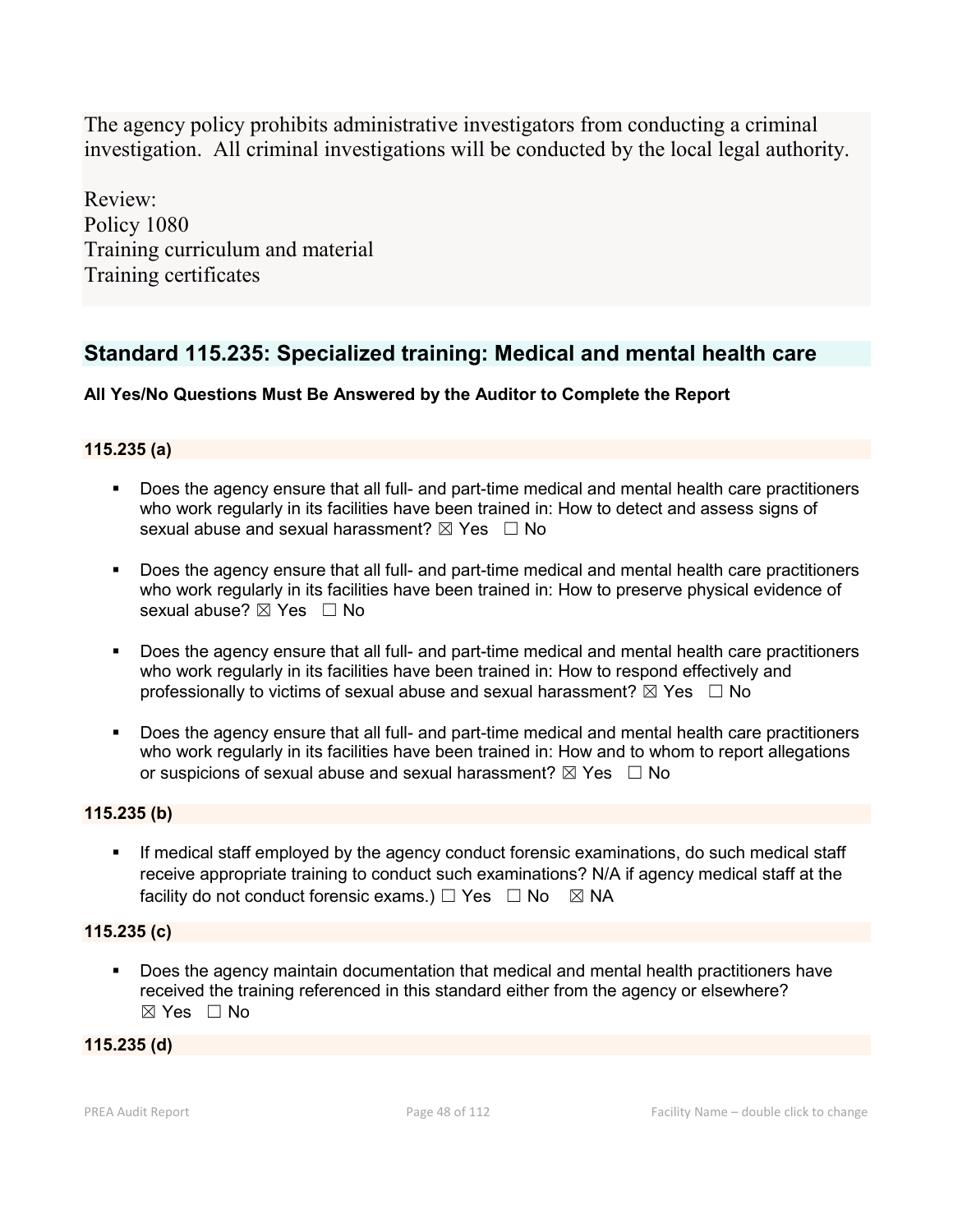- Do medical and mental health care practitioners employed by the agency also receive training mandated for employees by §115.231?  $\boxtimes$  Yes  $\Box$  No
- Do medical and mental health care practitioners contracted by and volunteering for the agency also receive training mandated for contractors and volunteers by §115.232? [N/A for circumstances in which a particular status (employee or contractor/volunteer) does not apply.]  $\Box$  Yes  $\Box$  No  $\boxtimes$  NA

### **Auditor Overall Compliance Determination**

- ☐ **Exceeds Standard** (*Substantially exceeds requirement of standards*)
- ☒ **Meets Standard** (*Substantial compliance; complies in all material ways with the standard for the relevant review period*)
- ☐ **Does Not Meet Standard** (*Requires Corrective Action*)

### **Instructions for Overall Compliance Determination Narrative**

*The narrative below must include a comprehensive discussion of all the evidence relied upon in making the compliance or non-compliance determination, the auditor's analysis and reasoning, and the auditor's conclusions. This discussion must also include corrective action recommendations where the facility does not meet the standard. These recommendations must be included in the Final Report, accompanied by information on specific corrective actions taken by the facility.*

Policy 1080 requires specialized training for medical and mental health practitioners. These employees or contractors are also required by this policy to receive the same training mandated for employees or the same training mandated for contractors/volunteers.

RCC does not have employed or contact medical staff at the facility. All forensic exams would take place at a SUMMA Health System facility.

The facility does not employ nor contract with mental health practitioners. The PREA Coordinator states that all clients needing mental health care will be referred to a community practitioner (Portage Path or Summit Psych). The agency does employ crisis counselors. These counselors provide crisis intervention and make referral to community resources. The counselors receive the mandated employee training as well as the PREA mental health professionals training.

Review: Policy 1080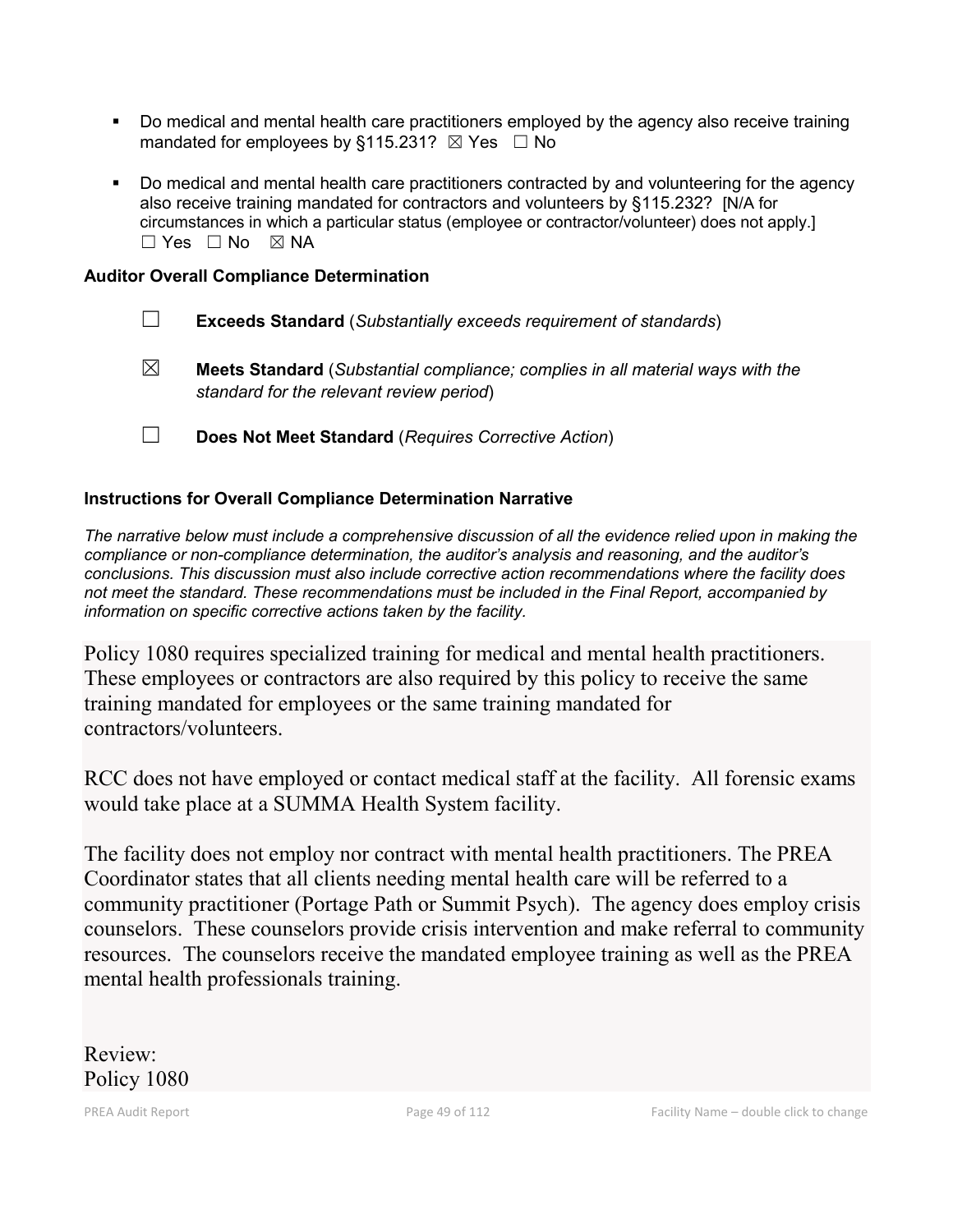# **SCREENING FOR RISK OF SEXUAL VICTIMIZATION AND ABUSIVENESS**

## **Standard 115.241: Screening for risk of victimization and abusiveness**

### **All Yes/No Questions Must Be Answered by the Auditor to Complete the Report**

### **115.241 (a)**

- Are all residents assessed during an intake screening for their risk of being sexually abused by other residents or sexually abusive toward other residents?  $\boxtimes$  Yes  $\Box$  No
- Are all residents assessed upon transfer to another facility for their risk of being sexually abused by other residents or sexually abusive toward other residents?  $\boxtimes$  Yes  $\Box$  No

### **115.241 (b)**

 Do intake screenings ordinarily take place within 72 hours of arrival at the facility? ☒ Yes ☐ No

### **115.241 (c)**

 Are all PREA screening assessments conducted using an objective screening instrument?  $\boxtimes$  Yes  $\Box$  No

### **115.241 (d)**

- Does the intake screening consider, at a minimum, the following criteria to assess residents for risk of sexual victimization: Whether the resident has a mental, physical, or developmental disability? ⊠ Yes □ No
- Does the intake screening consider, at a minimum, the following criteria to assess residents for risk of sexual victimization: The age of the resident?  $\boxtimes$  Yes  $\Box$  No
- Does the intake screening consider, at a minimum, the following criteria to assess residents for risk of sexual victimization: The physical build of the resident?  $\boxtimes$  Yes  $\Box$  No
- Does the intake screening consider, at a minimum, the following criteria to assess residents for risk of sexual victimization: Whether the resident has previously been incarcerated?  $\boxtimes$  Yes  $\Box$  No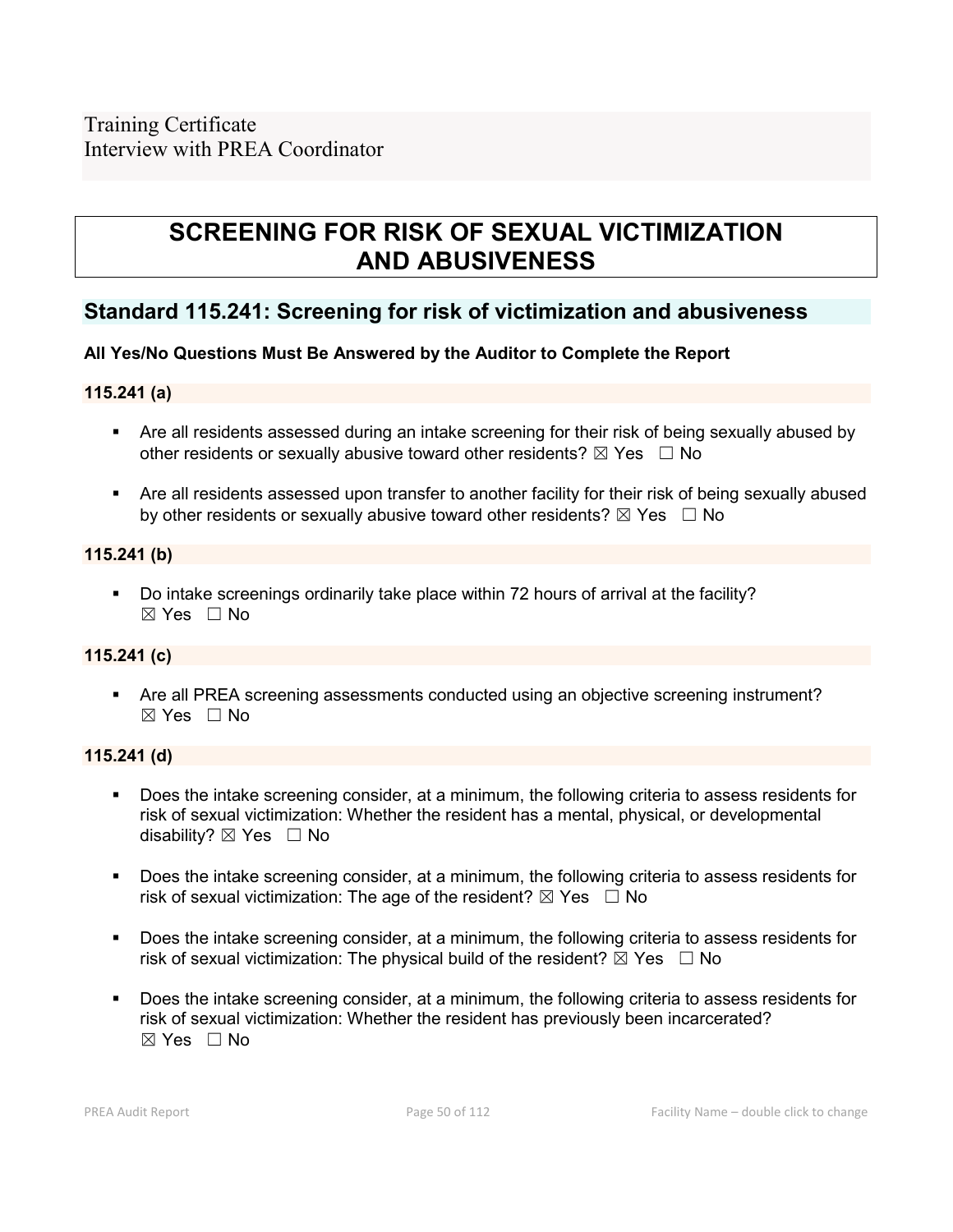- Does the intake screening consider, at a minimum, the following criteria to assess residents for risk of sexual victimization: Whether the resident's criminal history is exclusively nonviolent?  $\boxtimes$  Yes  $\Box$  No
- Does the intake screening consider, at a minimum, the following criteria to assess residents for risk of sexual victimization: Whether the resident has prior convictions for sex offenses against an adult or child?  $\boxtimes$  Yes  $\Box$  No
- Does the intake screening consider, at a minimum, the following criteria to assess residents for risk of sexual victimization: Whether the resident is or is perceived to be gay, lesbian, bisexual, transgender, intersex, or gender nonconforming (the facility affirmatively asks the resident about his/her sexual orientation and gender identity AND makes a subjective determination based on the screener's perception whether the resident is gender non-conforming or otherwise may be perceived to be LGBTI)?  $\boxtimes$  Yes  $\Box$  No
- Does the intake screening consider, at a minimum, the following criteria to assess residents for risk of sexual victimization: Whether the resident has previously experienced sexual victimization?  $\boxtimes$  Yes  $\Box$  No
- Does the intake screening consider, at a minimum, the following criteria to assess residents for risk of sexual victimization: The resident's own perception of vulnerability?  $\boxtimes$  Yes  $\Box$  No

### **115.241 (e)**

- In assessing residents for risk of being sexually abusive, does the initial PREA risk screening consider, when known to the agency: prior acts of sexual abuse?  $\boxtimes$  Yes  $\Box$  No
- **IF In assessing residents for risk of being sexually abusive, does the initial PREA risk screening** consider, when known to the agency: prior convictions for violent offenses?  $\boxtimes$  Yes  $\Box$  No
- In assessing residents for risk of being sexually abusive, does the initial PREA risk screening consider, when known to the agency: history of prior institutional violence or sexual abuse?  $\boxtimes$  Yes  $\Box$  No

### **115.241 (f)**

 Within a set time period not more than 30 days from the resident's arrival at the facility, does the facility reassess the resident's risk of victimization or abusiveness based upon any additional, relevant information received by the facility since the intake screening?  $\boxtimes$  Yes  $\Box$  No

### **115.241 (g)**

- Does the facility reassess a resident's risk level when warranted due to a: Referral?  $\boxtimes$  Yes  $\Box$  No
- Does the facility reassess a resident's risk level when warranted due to a: Request?  $\boxtimes$  Yes  $\Box$  No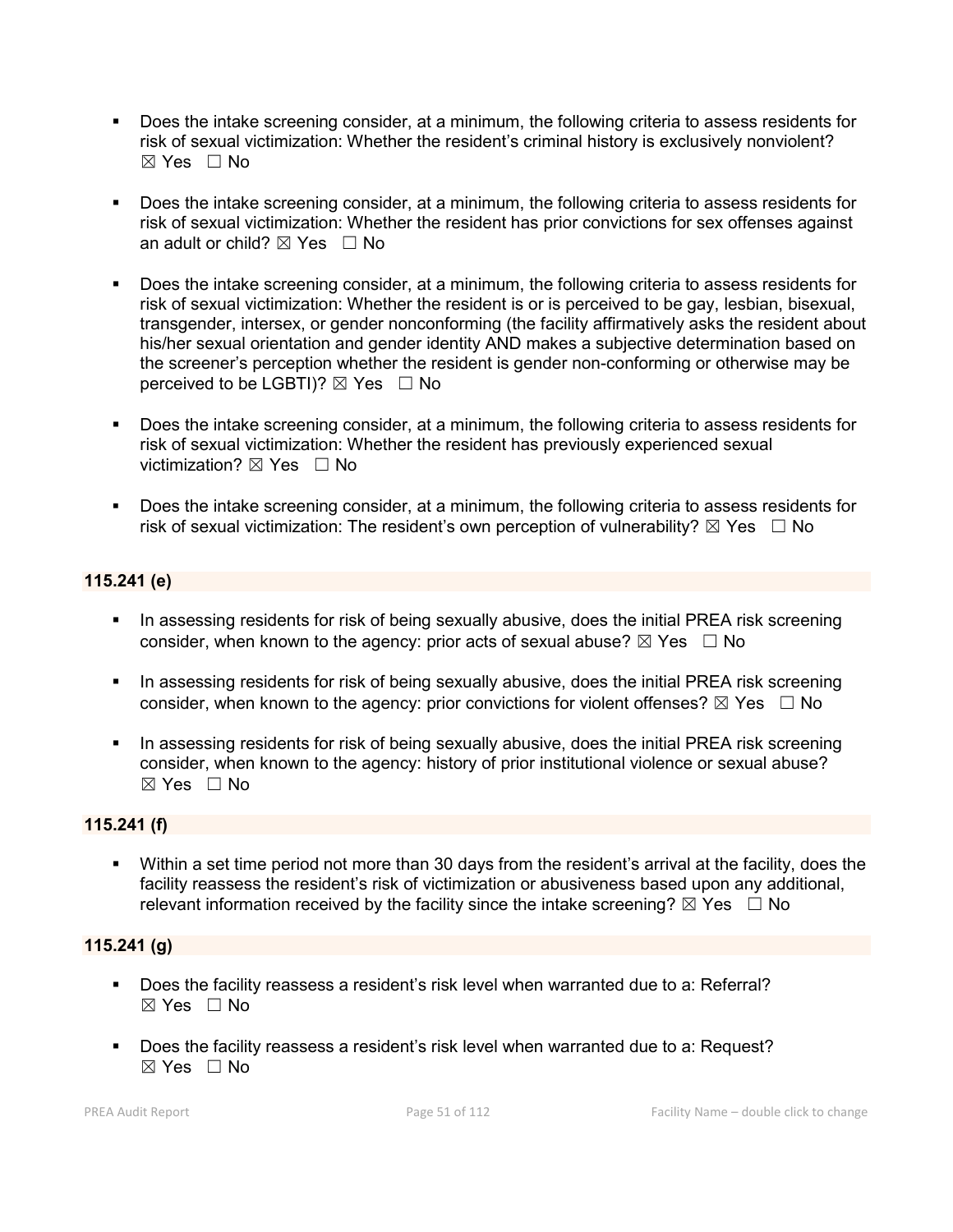- Does the facility reassess a resident's risk level when warranted due to a: Incident of sexual abuse? ⊠ Yes □ No
- Does the facility reassess a resident's risk level when warranted due to a: Receipt of additional information that bears on the resident's risk of sexual victimization or abusiveness?  $\boxtimes$  Yes  $\Box$  No

### **115.241 (h)**

Is it the case that residents are not ever disciplined for refusing to answer, or for not disclosing complete information in response to, questions asked pursuant to paragraphs  $(d)(1)$ ,  $(d)(7)$ , (d)(8), or (d)(9) of this section?  $\boxtimes$  Yes  $\Box$  No

## **115.241 (i)**

 Has the agency implemented appropriate controls on the dissemination within the facility of responses to questions asked pursuant to this standard in order to ensure that sensitive information is not exploited to the resident's detriment by staff or other residents?  $\boxtimes$  Yes  $\Box$  No

### **Auditor Overall Compliance Determination**

- ☐ **Exceeds Standard** (*Substantially exceeds requirement of standards*)
- ☒ **Meets Standard** (*Substantial compliance; complies in all material ways with the standard for the relevant review period*)
- ☐ **Does Not Meet Standard** (*Requires Corrective Action*)

### **Instructions for Overall Compliance Determination Narrative**

*The narrative below must include a comprehensive discussion of all the evidence relied upon in making the compliance or non-compliance determination, the auditor's analysis and reasoning, and the auditor's conclusions. This discussion must also include corrective action recommendations where the facility does not meet the standard. These recommendations must be included in the Final Report, accompanied by information on specific corrective actions taken by the facility.*

Policy 1080 states that all clients will be assessed for risk of victimization or abusiveness within 72-hours of arrival at the facility. This includes new intake or transfer clients. The Resident Supervisor will administer the screening instrument and considers the following:

- a. Whether the client has a mental, physical, or developmental disability
- b. The age of the client
- c. The physical build of the client
- d. Whether the client has a prior conviction for sex offenses against an adult or child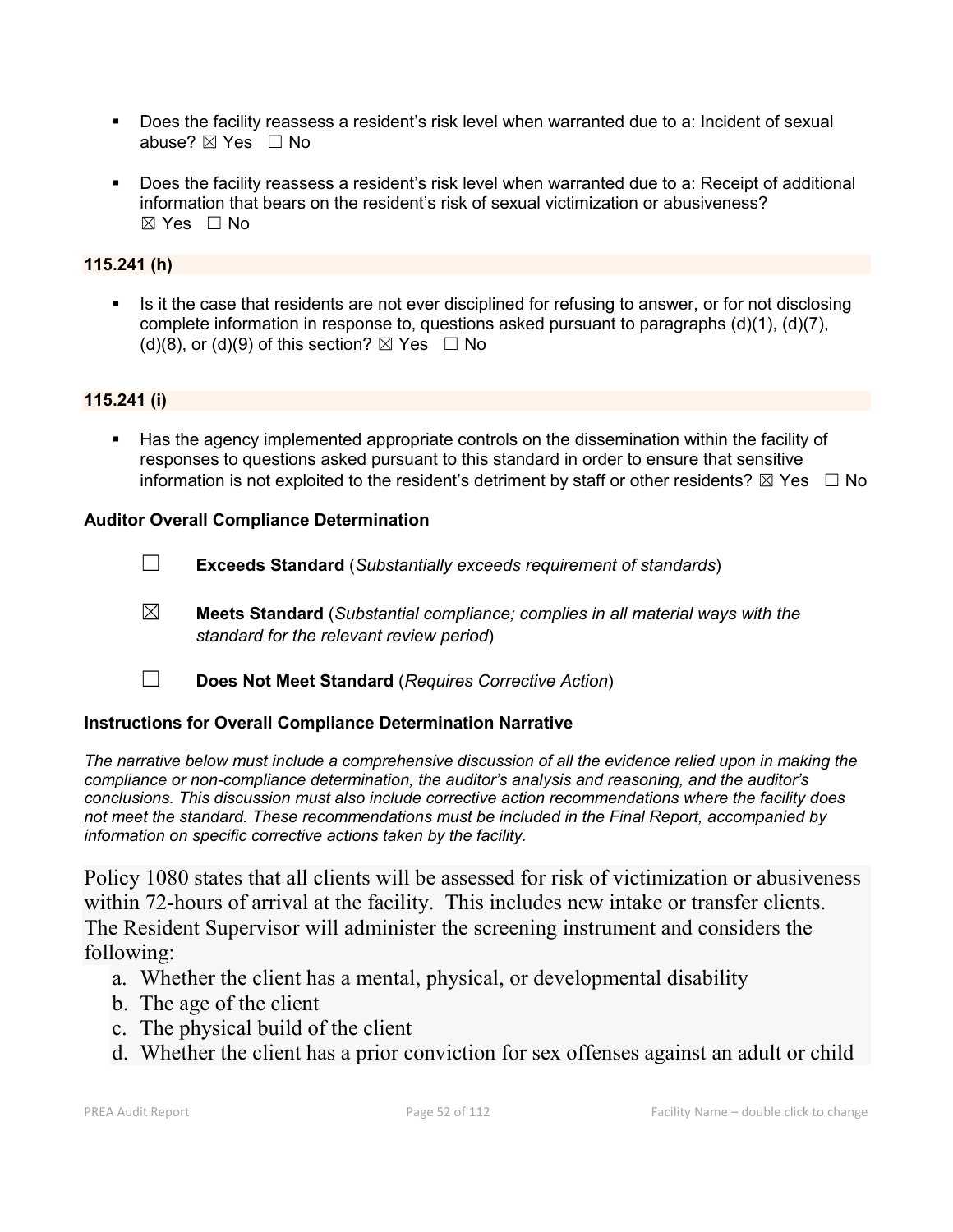- e. Whether the client is or is perceived to be gay, lesbian, bisexual, transgender, gender non-conforming, or intersex
- f. Whether client has previously experienced sexual victimization
- g. The clients own perception of vulnerability
- h. Prior acts of sexual abuse, prior convictions for violent offenses, and history of prior institutional violence or sexual abuse

The policy does not allow for clients to be disciplined for refusing to answer or not disclosing complete information to questions a, d, f, or g. The staff member is required to mark those responses as "refused to answer."

The auditor was able to interview Resident Supervisors from each shift. The RS's interviewed stated that they received training on how to conduct an interview in order to complete the screening instrument. The training has appropriately prepared the staff to complete the form. The staff state that after asking the screening questions, the form requires the screening to address their perceptions of the client's behavior while completing the form, LGBTI status, and any other concern that may have them override the score that is solely based on the client's answers.

The auditor was given a copy of the risk assessment instrument. After the screening is complete, the screener will score the instrument based on the client's answers. The client can receive a classification of susceptible, highly susceptible, abusive, highly abusive, or no risk. The Resident Supervisors interviewed stated that they are allowed to override the score based on the interview.

The auditor interviewed two case managers who states that they completes a quality assurance check on initial screenings. The case managers are able to add information to the screening based on additional information that the Resident Supervisor would not have access. The Program Coordinator also performs a quality assurance check on initial and reassessment. She states that once screenings are complete, the classification is entered into the client database system while the paper form is placed in a client's file and if a client has an assessment classification of highly susceptible or highly abusive, they will be automatically reassessed before 30-days. All other assessment classifications are only reassessed due to new information, referral, request, or incident of sexual abuse. This reassessment can happen at any time during the client's stay. The reassessment will be conducted by the client's case manager.

The auditor interviewed sixteen clients during the onsite visit, including clients that have received both an initial and reassessment. All clients interviewed stated that they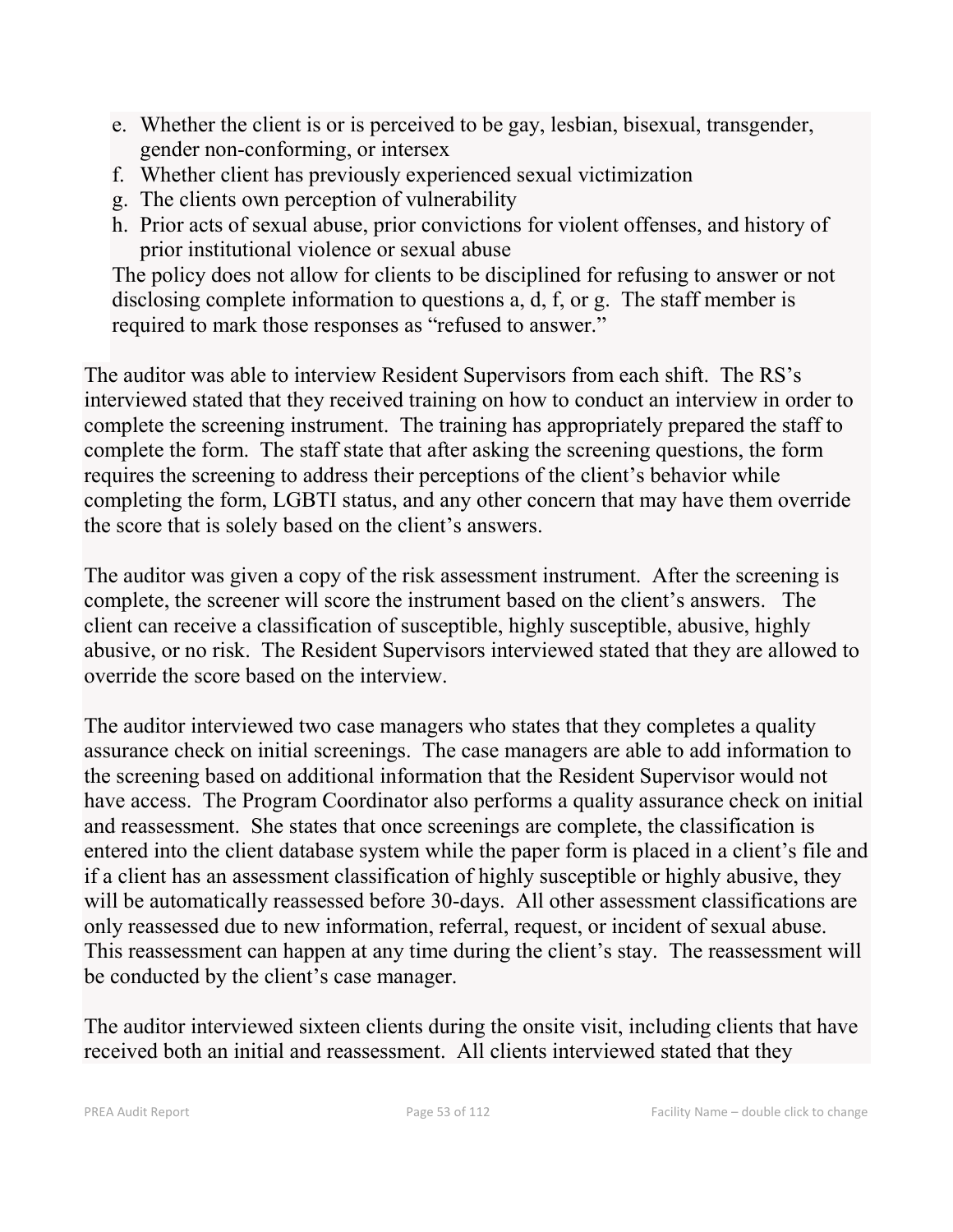received an initial assessment the day they reported to the facility. All clients understood the purpose of safety for the assessment.

The auditor also reviewed ten client files during the onsite visit. Each file contained the client's completed risk assessment, signature of quality assurance check, and date of reassessment if necessary. If the client needed a reassessment, the form was also contained in the file. During the past twelve months, the facility completed Three hundred thirty-six (336) initial risk assessments and thirty-six (36) reassessments. All assessment information is kept in the client's file which only limited staff have access.

Review: Policy 1080 Client risk assessment instrument (initial/rescreen) Client files Assessment report Interview with Resident Supervisor staff Interview with clients Interview with Program Administrator Interview with Program Coordinator Interview with case managers

# **Standard 115.242: Use of screening information**

## **All Yes/No Questions Must Be Answered by the Auditor to Complete the Report**

### **115.242 (a)**

- Does the agency use information from the risk screening required by § 115.241, with the goal of keeping separate those residents at high risk of being sexually victimized from those at high risk of being sexually abusive, to inform: Housing Assignments?  $\boxtimes$  Yes  $\Box$  No
- Does the agency use information from the risk screening required by § 115.241, with the goal of keeping separate those residents at high risk of being sexually victimized from those at high risk of being sexually abusive, to inform: Bed assignments?  $\boxtimes$  Yes  $\Box$  No
- Does the agency use information from the risk screening required by § 115.241, with the goal of keeping separate those residents at high risk of being sexually victimized from those at high risk of being sexually abusive, to inform: Work Assignments?  $\boxtimes$  Yes  $\Box$  No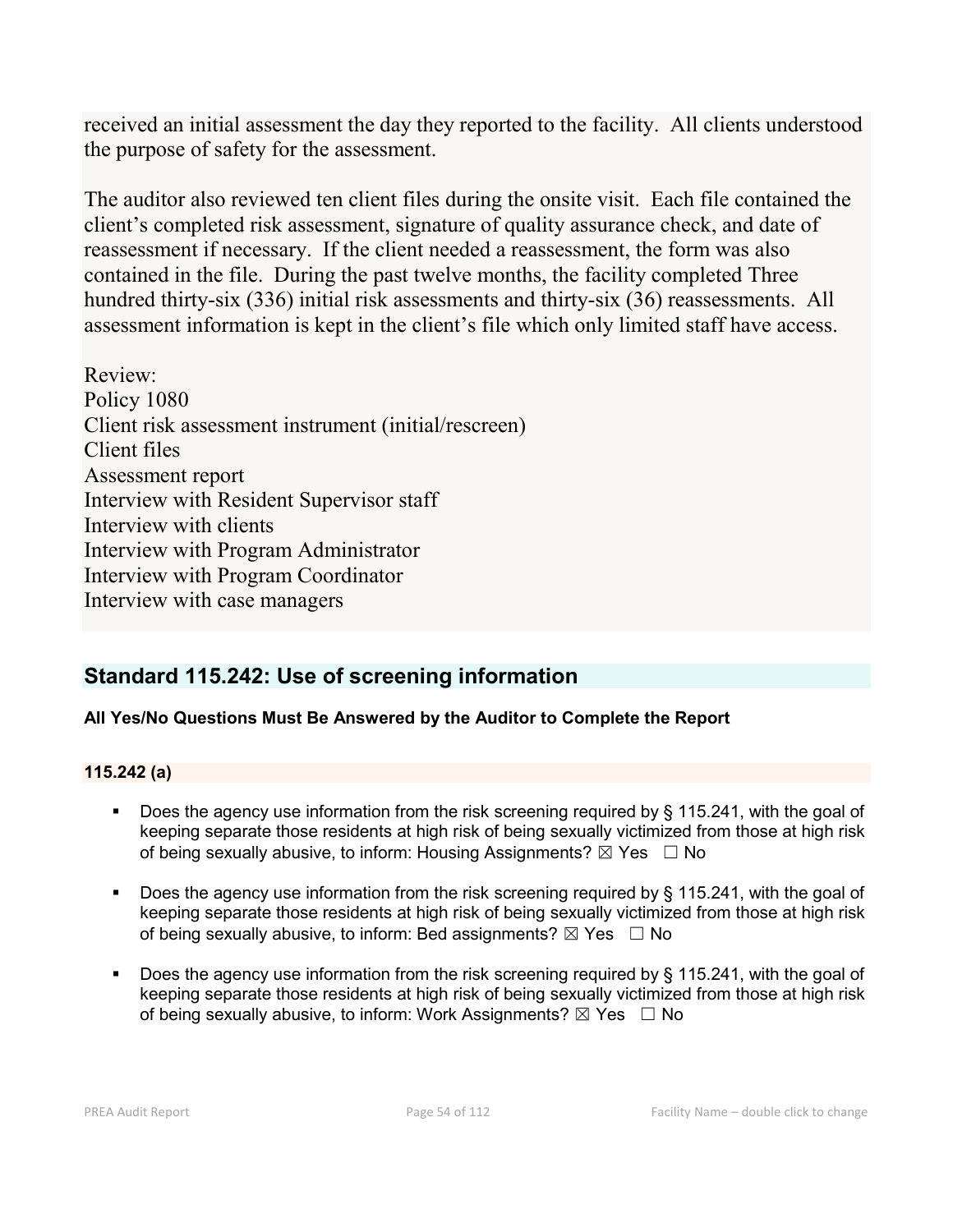- Does the agency use information from the risk screening required by § 115.241, with the goal of keeping separate those residents at high risk of being sexually victimized from those at high risk of being sexually abusive, to inform: Education Assignments?  $\boxtimes$  Yes  $\Box$  No
- Does the agency use information from the risk screening required by § 115.241, with the goal of keeping separate those residents at high risk of being sexually victimized from those at high risk of being sexually abusive, to inform: Program Assignments?  $\boxtimes$  Yes  $\Box$  No

### **115.242 (b)**

**Does the agency make individualized determinations about how to ensure the safety of each** resident? ⊠ Yes □ No

### **115.242 (c)**

- When deciding whether to assign a transgender or intersex resident to a facility for male or female residents, does the agency consider on a case-by-case basis whether a placement would ensure the resident's health and safety, and whether a placement would present management or security problems (NOTE: if an agency by policy or practice assigns residents to a male or female facility on the basis of anatomy alone, that agency is not in compliance with this standard)?  $\boxtimes$  Yes  $\Box$  No
- When making housing or other program assignments for transgender or intersex residents, does the agency consider on a case-by-case basis whether a placement would ensure the resident's health and safety, and whether a placement would present management or security problems? ⊠ Yes □ No

### **115.242 (d)**

 Are each transgender or intersex resident's own views with respect to his or her own safety given serious consideration when making facility and housing placement decisions and programming assignments?  $\boxtimes$  Yes  $\Box$  No

### **115.242 (e)**

 Are transgender and intersex residents given the opportunity to shower separately from other residents?  $\boxtimes$  Yes  $\Box$  No

### **115.242 (f)**

- Unless placement is in a dedicated facility, unit, or wing established in connection with a consent decree, legal settlement, or legal judgment for the purpose of protecting lesbian, gay, bisexual, transgender, or intersex residents, does the agency always refrain from placing: lesbian, gay, and bisexual residents in dedicated facilities, units, or wings solely on the basis of such identification or status?  $\boxtimes$  Yes  $\Box$  No
- Unless placement is in a dedicated facility, unit, or wing established in connection with a consent decree, legal settlement, or legal judgment for the purpose of protecting lesbian, gay, bisexual, transgender, or intersex residents, does the agency always refrain from placing: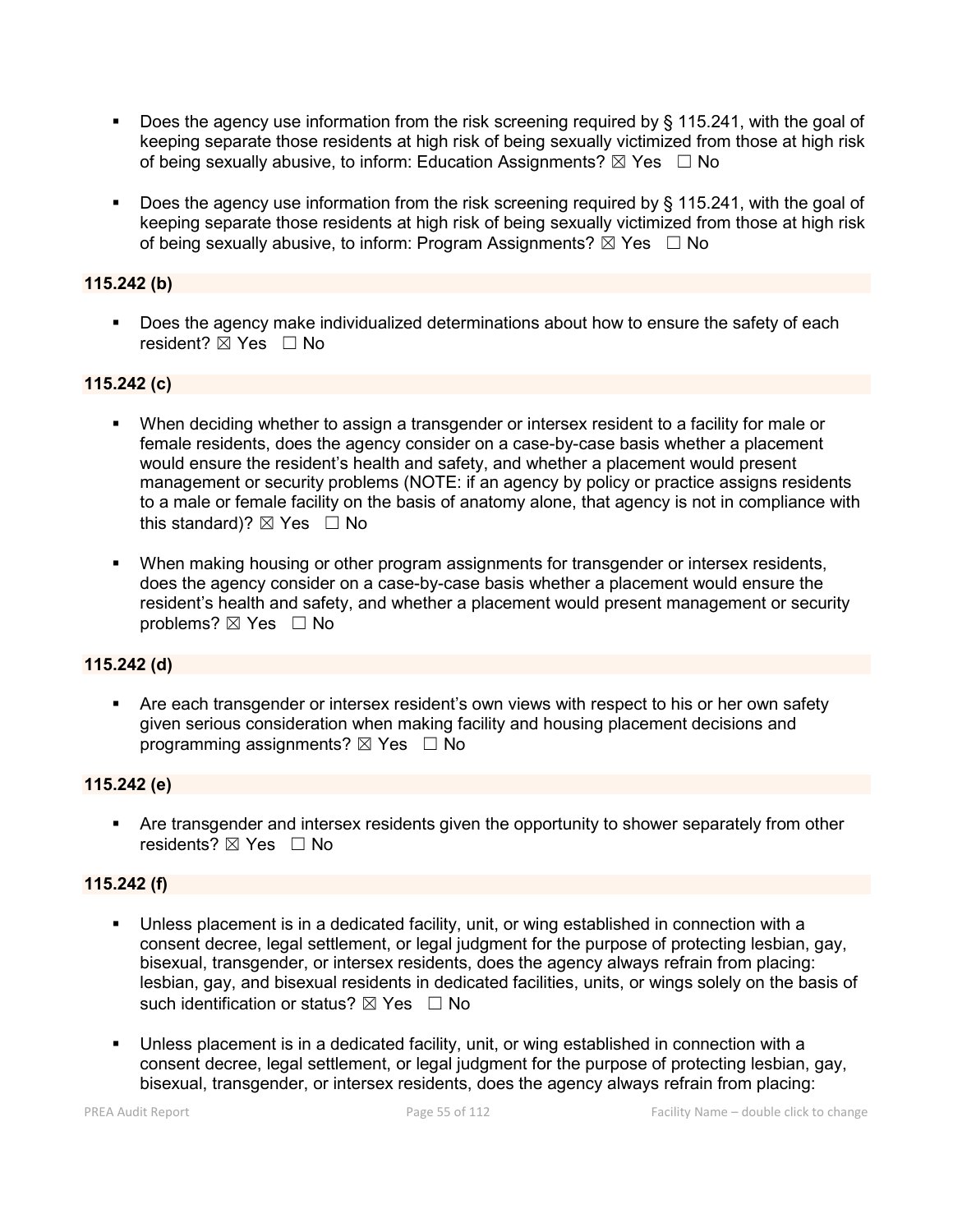transgender residents in dedicated facilities, units, or wings solely on the basis of such identification or status?  $\boxtimes$  Yes  $\Box$  No

 Unless placement is in a dedicated facility, unit, or wing established in connection with a consent decree, legal settlement, or legal judgment for the purpose of protecting lesbian, gay, bisexual, transgender, or intersex residents, does the agency always refrain from placing: intersex residents in dedicated facilities, units, or wings solely on the basis of such identification or status? ⊠ Yes □ No

### **Auditor Overall Compliance Determination**

- ☐ **Exceeds Standard** (*Substantially exceeds requirement of standards*)
- ☒ **Meets Standard** (*Substantial compliance; complies in all material ways with the standard for the relevant review period*)
- ☐ **Does Not Meet Standard** (*Requires Corrective Action*)

### **Instructions for Overall Compliance Determination Narrative**

*The narrative below must include a comprehensive discussion of all the evidence relied upon in making the compliance or non-compliance determination, the auditor's analysis and reasoning, and the auditor's conclusions. This discussion must also include corrective action recommendations where the facility does not meet the standard. These recommendations must be included in the Final Report, accompanied by information on specific corrective actions taken by the facility.*

Policy 1080 states that the screening information will be made available to appropriate staff to ensure that all housing, programming, and community assignments are given in a way to minimize the risk of the client being sexually victimized. The facility has specifically assigned dorms and beds for clients that have been identified as being highly susceptible or highly abusive. These specific beds are located in areas that are easily visible from the doorway of each room. Programming staff will make every effort when scheduling groups not to place clients with opposing PREA statuses in the same group. The policy states when that is not possible, that the staff will monitor appearance and behavior and report any significant changes.

While interviewing case management staff, the auditor was able to discuss how highly PREA statuses are addressed while in the facility. Clients who wish to deal with any underlining issues can have it addressed on their individual program plan or be referred to outside agencies.

The policy states that clients with a highly susceptible or highly abusive PREA status will have increased whereabout checks. Clients with no status or a status of susceptible or abusive receive three whereabout checks per shift while clients with highly PREA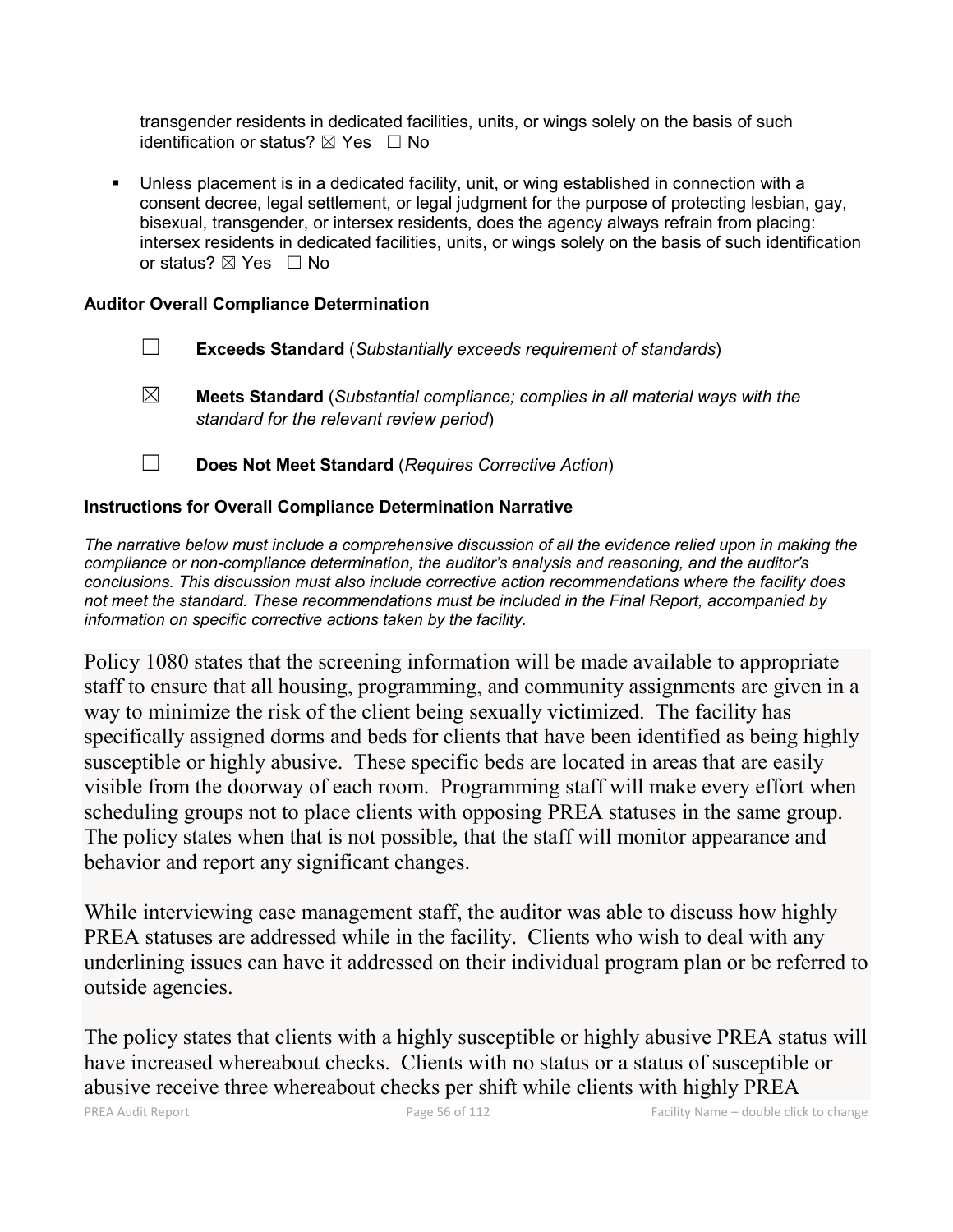statuses will receive six whereabout checks per shift. Only the Program Administrtor or the Lead Resident Supervisor can remove a client from the increased whereabout checks.

During the onsite visit, the auditor was shown the whereabout check sheet and verification of increased checks for those with PREA statuses. The auditor was also able to view the designated PREA rooms/beds from the main post. Room set up along with security mirrors strategically placed assist staff into having clear views into most areas of these rooms.

The agency has developed a team that includes the PREA Coordinator, PREA manager, admissions personnel, crisis counselor, and the offender that will address issues that come with the placement of a transgender client. The PREA Coordinator states that the team will meet prior to meeting with the client to discuss which facility under the Oriana House umbrella is the best facility for placement. The client will be interviewed and have an opportunity to voice concerns to their own safety, opportunities to shower separately, and program assignments. The review team will consider the ability of the facility to ensure the client's health and safety, and whether the placement would present management or security problems.

There were no clients that identified as transgender/intersex during the onsite visit; however, the facility has housed transgender clients in the past. The auditor was able to interview staff who have experience working with transgender clients. The staff reported to the auditor that their training appropriately prepared them for working with this specialized client. They report that the client was placed in a room closer to a staff office, had increased whereabouts, and private shower time opportunities. No staff member reported any issues while working with this client.

Review: Policy 1080 Interview with Case managers Interview with PREA Coordinator Interview with staff

# **REPORTING**

## **Standard 115.251: Resident reporting**

### **All Yes/No Questions Must Be Answered by the Auditor to Complete the Report**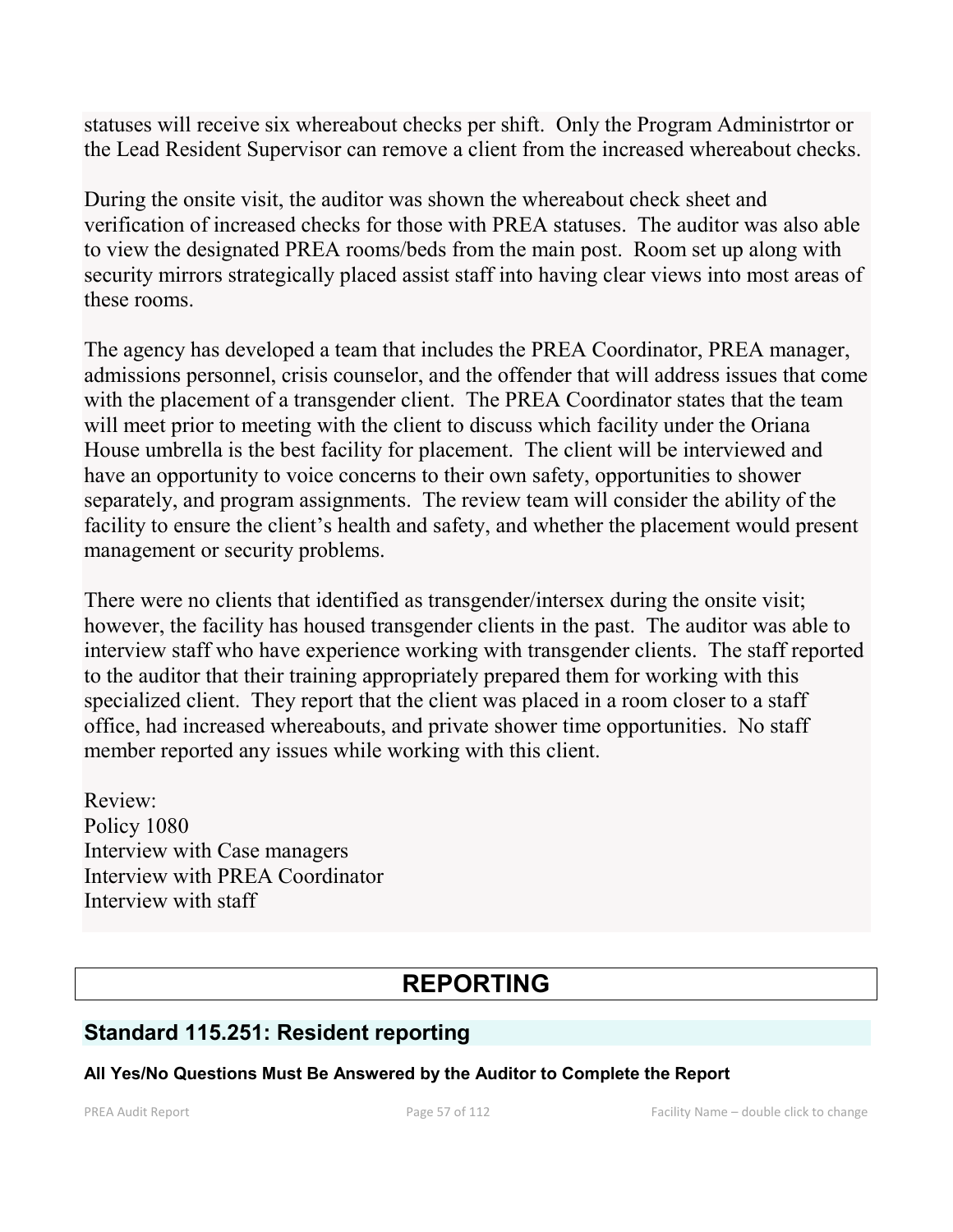### **115.251 (a)**

- Does the agency provide multiple internal ways for residents to privately report: Sexual abuse and sexual harassment?  $\boxtimes$  Yes  $\Box$  No
- Does the agency provide multiple internal ways for residents to privately report: Retaliation by other residents or staff for reporting sexual abuse and sexual harassment?  $\boxtimes$  Yes  $\Box$  No
- Does the agency provide multiple internal ways for residents to privately report: Staff neglect or violation of responsibilities that may have contributed to such incidents?  $\boxtimes$  Yes  $\Box$  No

### **115.251 (b)**

- Does the agency also provide at least one way for residents to report sexual abuse or sexual harassment to a public or private entity or office that is not part of the agency?  $\boxtimes$  Yes  $\Box$  No
- Is that private entity or office able to receive and immediately forward resident reports of sexual abuse and sexual harassment to agency officials?  $\boxtimes$  Yes  $\Box$  No
- Does that private entity or office allow the resident to remain anonymous upon request? ☒ Yes ☐ No

### **115.251 (c)**

- Do staff members accept reports of sexual abuse and sexual harassment made verbally, in writing, anonymously, and from third parties?  $\boxtimes$  Yes  $\Box$  No
- Do staff members promptly document any verbal reports of sexual abuse and sexual harassment?  $\boxtimes$  Yes  $\Box$  No

### **115.251 (d)**

 Does the agency provide a method for staff to privately report sexual abuse and sexual harassment of residents?  $\boxtimes$  Yes  $\Box$  No

### **Auditor Overall Compliance Determination**

☐ **Exceeds Standard** (*Substantially exceeds requirement of standards*)

☒ **Meets Standard** (*Substantial compliance; complies in all material ways with the standard for the relevant review period*)



☐ **Does Not Meet Standard** (*Requires Corrective Action*)

### **Instructions for Overall Compliance Determination Narrative**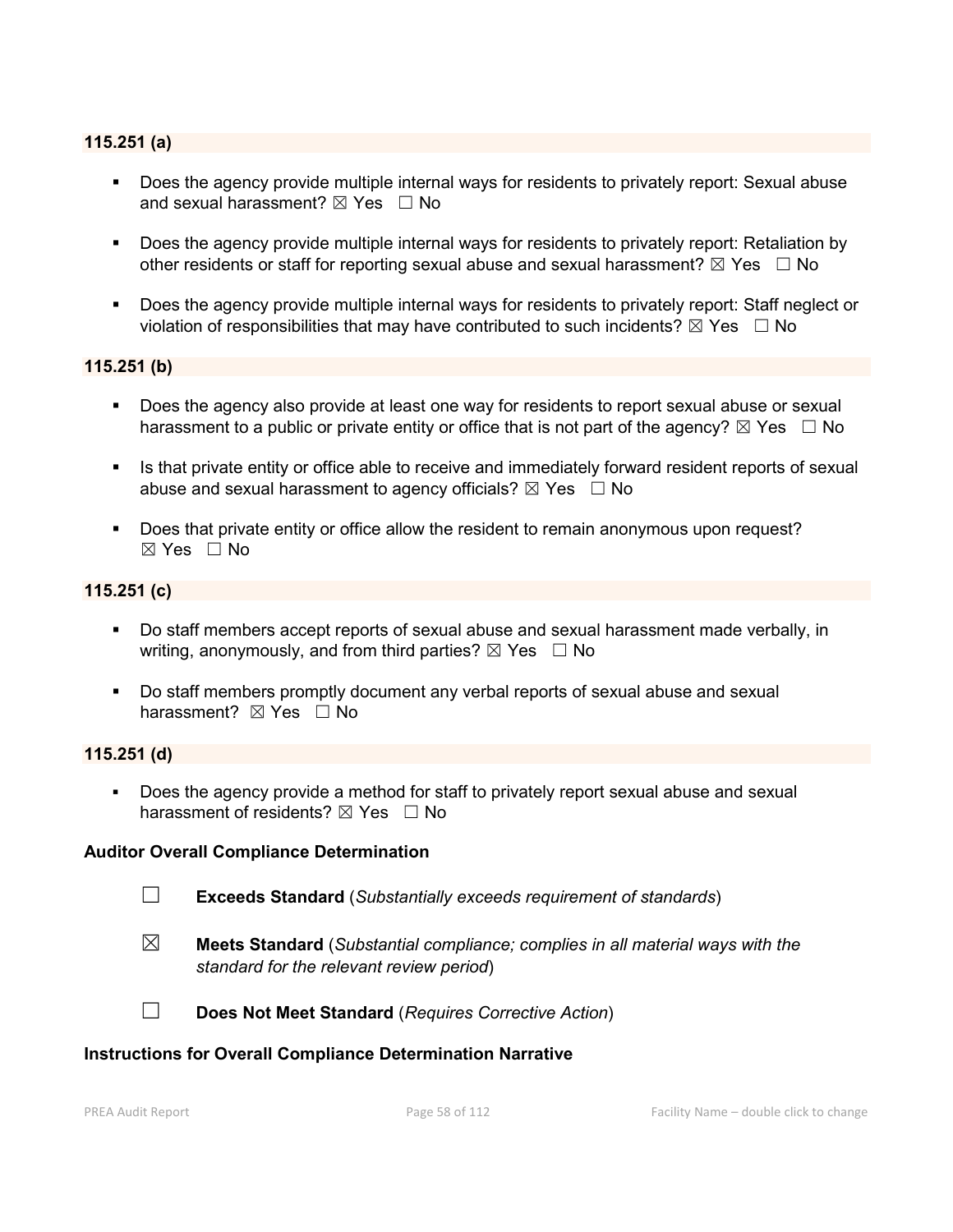*The narrative below must include a comprehensive discussion of all the evidence relied upon in making the compliance or non-compliance determination, the auditor's analysis and reasoning, and the auditor's conclusions. This discussion must also include corrective action recommendations where the facility does not meet the standard. These recommendations must be included in the Final Report, accompanied by information on specific corrective actions taken by the facility.*

Policy 1080 requires Oriana House to provide clients with the opportunity to report sexual abuse and sexual harassment, retaliation by other clients or employees for reporting sexual abuse and sexual harassment, and staff neglect or violation of responsibilities that may have contributed to an incident of sexual abuse. The policy allows for clients to report anonymously and lists the following as ways a client can report:

- Verbally telling any Oriana House employee
- Completing a Client Sexual Abuse/Harassment Reporting form (located in the client handbook
- Oriana House website at [www.orianahouse.org/contactus](http://www.orianahouse.org/contactus)
- Calling the Oriana House Client Sexual Abuse Hotline 330-258-1271 free of charge
- Emailing [SexualAbuseReporting@orianahouse.org](mailto:SexualAbuseReporting@orianahouse.org)
- Calling an outside third party hotline at 614-728-3399 free of charge

The clients can use the payphone in the hallways to privately report an allegation using the available hotline numbers. Clients can also speak directly to any staff member, including during private case manager meetings to report an allegation.

During the onsite visit, the auditor was able to see various postings in English and Spanish informing clients on the ways to report sexual abuse, sexual harassment, or retaliation. The postings included the phone numbers, website address, and email address. The auditor called the phone numbers posted as ways to report an allegation using the client payphones. Both the Oriana House hotline and the outside third party hotline could be reached toll-free and consisted of a recording message asking the caller to leave a message with the details of the allegation and that if the caller wished, could remain anonymous. The auditor received a return phone call from the outside hotline agency. The agency representative confirmed they would report all allegations to the PREA Coordinator. The auditor also sent an email to the email address posted. The auditor received a return message from the agency administrative investigator within two hours from the auditor's initial email. The auditor reviewed the agency website and the links for complete a report for an allegation of sexual abuse or sexual harassment. The links lead to a Client Sexual Abuse/Harassment Reporting Form and instructions to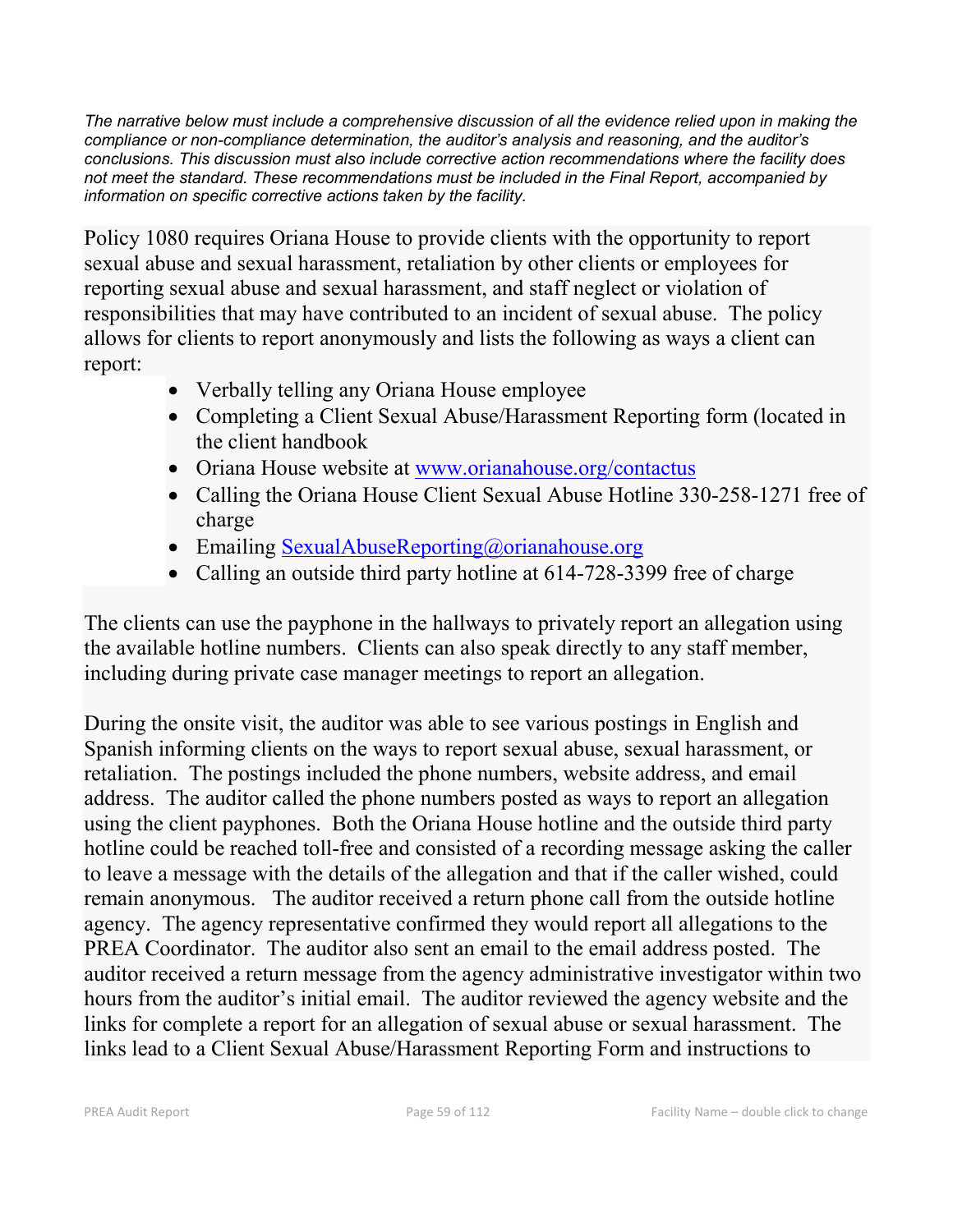complete the form and return to the email listed on the form [\(SexualAbuseReporting@orianahouse.org\)](mailto:SexualAbuseReporting@orianahouse.org)

During the past twelve months, the facility has received a total of two allegations. One of the allegations was a client verbal report to staff. The other allegation report was a third party report. The verbal report from the client to staff was documented on the Client Sexual Abuse/Harassment Reporting Form and forwarded to the PREA Coordinator and administrative investigators. The auditor was able to review all allegations with the administrative investigators.

During the onsite visit, the auditor interviewed a total of sixteen clients. The clients were asked questions in accordance with the PREA Compliance Audit Instrument Guide and the Auditor Handbook Guide for Effective Strategies for Interviewing Staff and Clients. This includes questions on ways a client can report, private and anonymous reporting, and how clients received this information. Out of the sixteen clients interviewed, all sixteen agreed that they received PREA reporting information at intake, that the reporting phone numbers and email address were listed in the client handbook, they knew the location of PREA posters which contained the information, and that they could report an allegation privately to any staff member, contractor, or volunteer verbally or writing.

During staff interviews, the auditor was able to discuss reporting methods with both targeted and random staff. All staff interviewed were able to describe the reporting process should a client give them a verbal or written allegation of sexual abuse or sexual harassment. The staff was asked about privately reporting allegations or suspicions of sexual abuse or sexual harassment. All staff interviewed stated that the Facility Director is available for private reporting of allegations or suspicions of sexual abuse or sexual harassment. Staff interviewed also stated that they could privately report by calling or emailing the PREA Coordinator or administrative investigators directly.

Review: Policy 1080 Client Sexual Abuse and Sexual Harassment Reporting Form Agency website Reporting hotline numbers Investigation reports Interview with Administrative investigators Interview with staff Interview with clients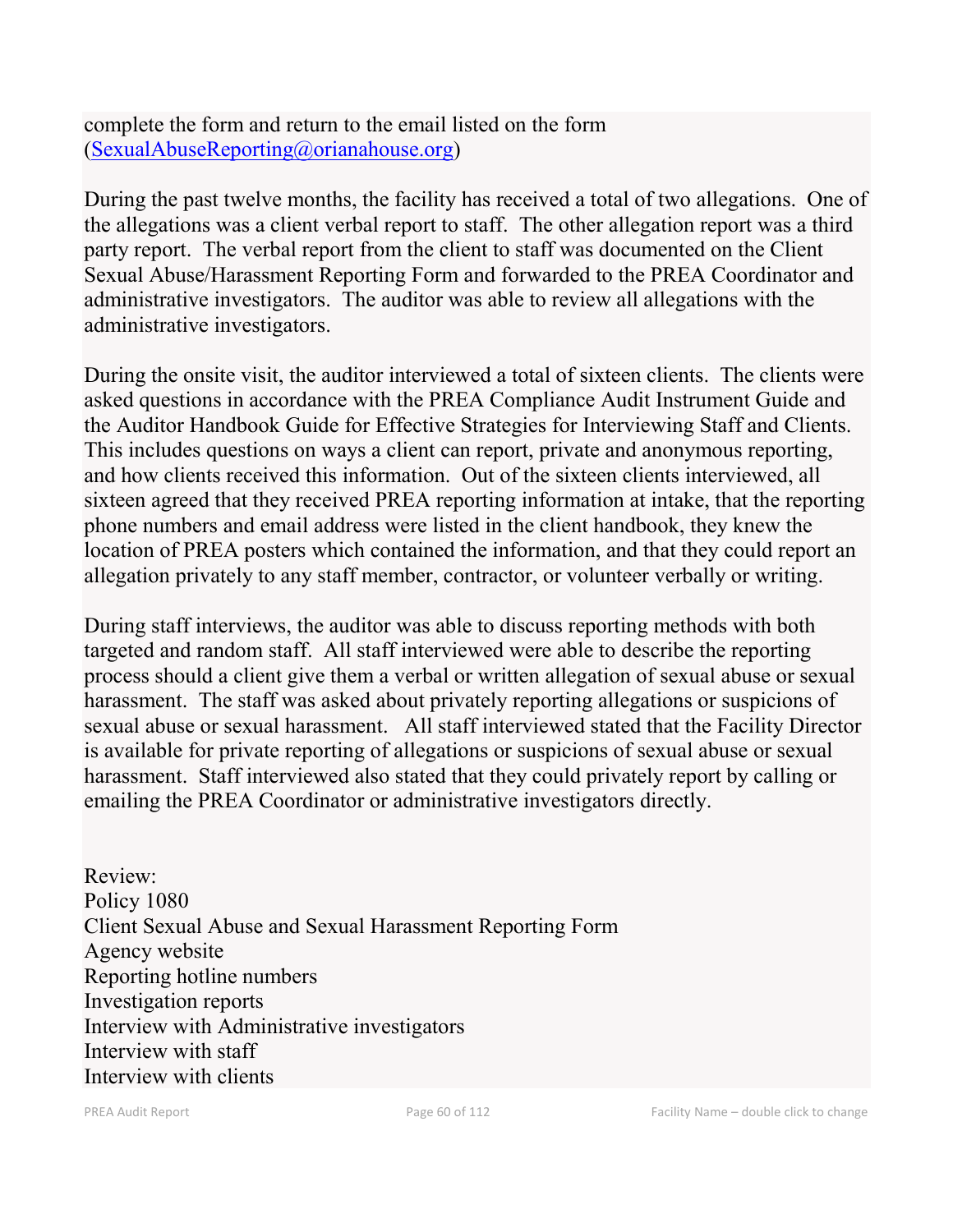# **Standard 115.252: Exhaustion of administrative remedies**

### **All Yes/No Questions Must Be Answered by the Auditor to Complete the Report**

### **115.252 (a)**

Is the agency exempt from this standard? NOTE: The agency is exempt ONLY if it does not have administrative procedures to address resident grievances regarding sexual abuse. This does not mean the agency is exempt simply because a resident does not have to or is not ordinarily expected to submit a grievance to report sexual abuse. This means that as a matter of explicit policy, the agency does not have an administrative remedies process to address sexual abuse. □ Yes □ No ⊠ NA

### **115.252 (b)**

- Does the agency permit residents to submit a grievance regarding an allegation of sexual abuse without any type of time limits? (The agency may apply otherwise-applicable time limits to any portion of a grievance that does not allege an incident of sexual abuse.) (N/A if agency is exempt from this standard.)  $\Box$  Yes  $\Box$  No  $\boxtimes$  NA
- Does the agency always refrain from requiring a resident to use any informal grievance process, or to otherwise attempt to resolve with staff, an alleged incident of sexual abuse? (N/A if agency is exempt from this standard.)  $\Box$  Yes  $\Box$  No  $\boxtimes$  NA

### **115.252 (c)**

- Does the agency ensure that: A resident who alleges sexual abuse may submit a grievance without submitting it to a staff member who is the subject of the complaint? (N/A if agency is exempt from this standard.)  $\Box$  Yes  $\Box$  No  $\boxtimes$  NA
- Does the agency ensure that: Such grievance is not referred to a staff member who is the subject of the complaint? (N/A if agency is exempt from this standard.)  $\Box$  Yes  $\Box$  No  $\boxtimes$  NA

### **115.252 (d)**

- Does the agency issue a final agency decision on the merits of any portion of a grievance alleging sexual abuse within 90 days of the initial filing of the grievance? (Computation of the 90-day time period does not include time consumed by residents in preparing any administrative appeal.) (N/A if agency is exempt from this standard.)  $\Box$  Yes  $\Box$  No  $\boxtimes$  NA
- If the agency determines that the 90-day timeframe is insufficient to make an appropriate decision and claims an extension of time [the maximum allowable extension of time to respond is 70 days per 115.252(d)(3)] , does the agency notify the resident in writing of any such extension and provide a date by which a decision will be made? (N/A if agency is exempt from this standard.)  $\Box$  Yes  $\Box$  No  $\boxtimes$  NA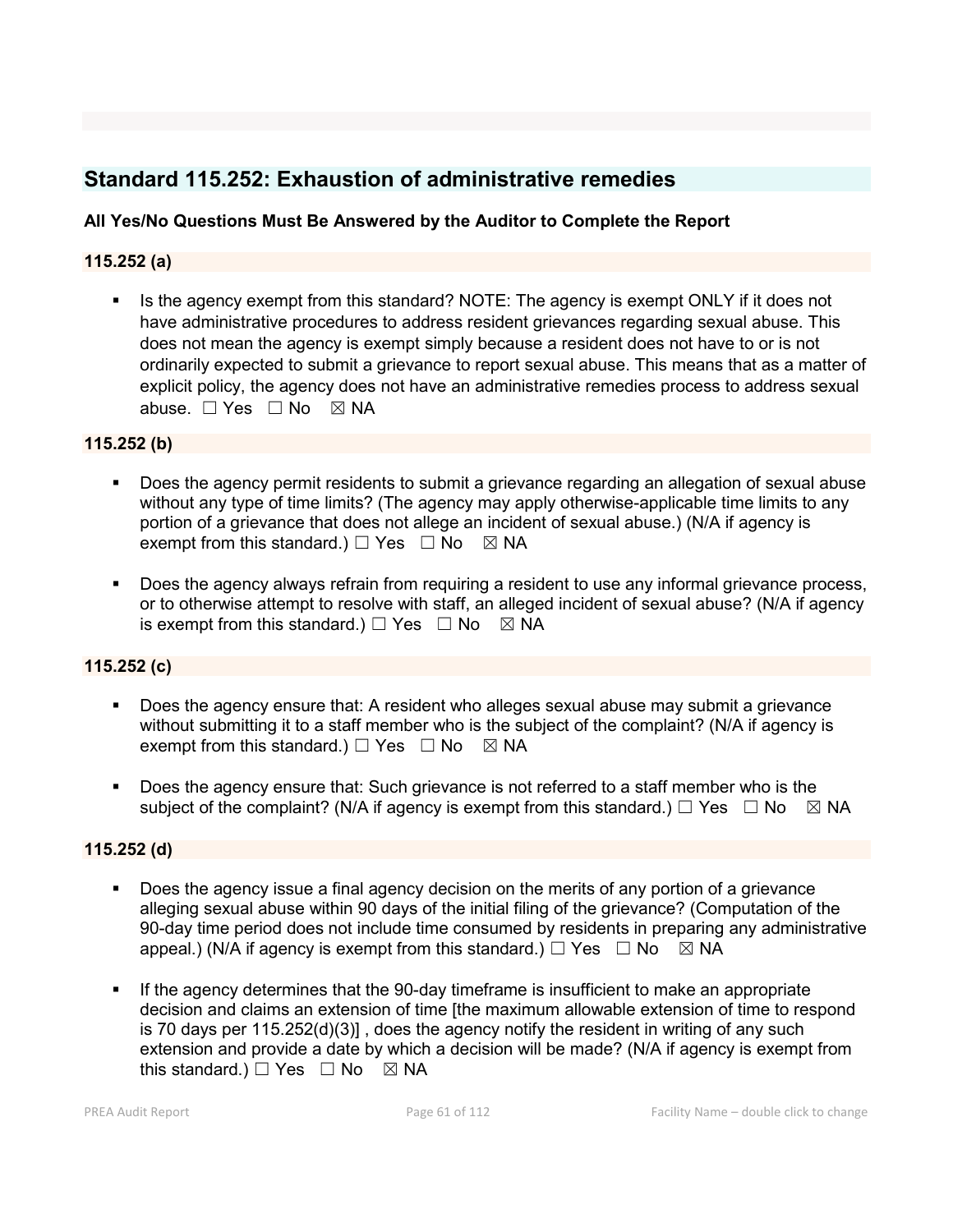At any level of the administrative process, including the final level, if the resident does not receive a response within the time allotted for reply, including any properly noticed extension, may a resident consider the absence of a response to be a denial at that level? (N/A if agency is exempt from this standard.)  $\Box$  Yes  $\Box$  No  $\boxtimes$  NA

### **115.252 (e)**

- Are third parties, including fellow residents, staff members, family members, attorneys, and outside advocates, permitted to assist residents in filing requests for administrative remedies relating to allegations of sexual abuse? (N/A if agency is exempt from this standard.)  $\Box$  Yes  $\Box$  No  $\boxtimes$  NA
- Are those third parties also permitted to file such requests on behalf of residents? (If a thirdparty files such a request on behalf of a resident, the facility may require as a condition of processing the request that the alleged victim agree to have the request filed on his or her behalf, and may also require the alleged victim to personally pursue any subsequent steps in the administrative remedy process.) (N/A if agency is exempt from this standard.) ☐ Yes ☐ No ☒ NA
- If the resident declines to have the request processed on his or her behalf, does the agency document the resident's decision? (N/A if agency is exempt from this standard.)  $\square$  Yes  $\square$  No  $\square$  NA

### **115.252 (f)**

- Has the agency established procedures for the filing of an emergency grievance alleging that a resident is subject to a substantial risk of imminent sexual abuse? (N/A if agency is exempt from this standard.)  $\Box$  Yes  $\Box$  No  $\boxtimes$  NA
- After receiving an emergency grievance alleging a resident is subject to a substantial risk of imminent sexual abuse, does the agency immediately forward the grievance (or any portion thereof that alleges the substantial risk of imminent sexual abuse) to a level of review at which immediate corrective action may be taken? (N/A if agency is exempt from this standard.).  $\Box$  Yes  $\Box$  No  $\boxtimes$  NA
- After receiving an emergency grievance described above, does the agency provide an initial response within 48 hours? (N/A if agency is exempt from this standard.)  $\Box$  Yes  $\Box$  No  $\boxtimes$  NA
- After receiving an emergency grievance described above, does the agency issue a final agency decision within 5 calendar days? (N/A if agency is exempt from this standard.)  $\Box$  Yes  $\Box$  No  $\boxtimes$  NA
- Does the initial response and final agency decision document the agency's determination whether the resident is in substantial risk of imminent sexual abuse? (N/A if agency is exempt from this standard.)  $\Box$  Yes  $\Box$  No  $\boxtimes$  NA
- Does the initial response document the agency's action(s) taken in response to the emergency grievance? (N/A if agency is exempt from this standard.)  $\Box$  Yes  $\Box$  No  $\Box$  NA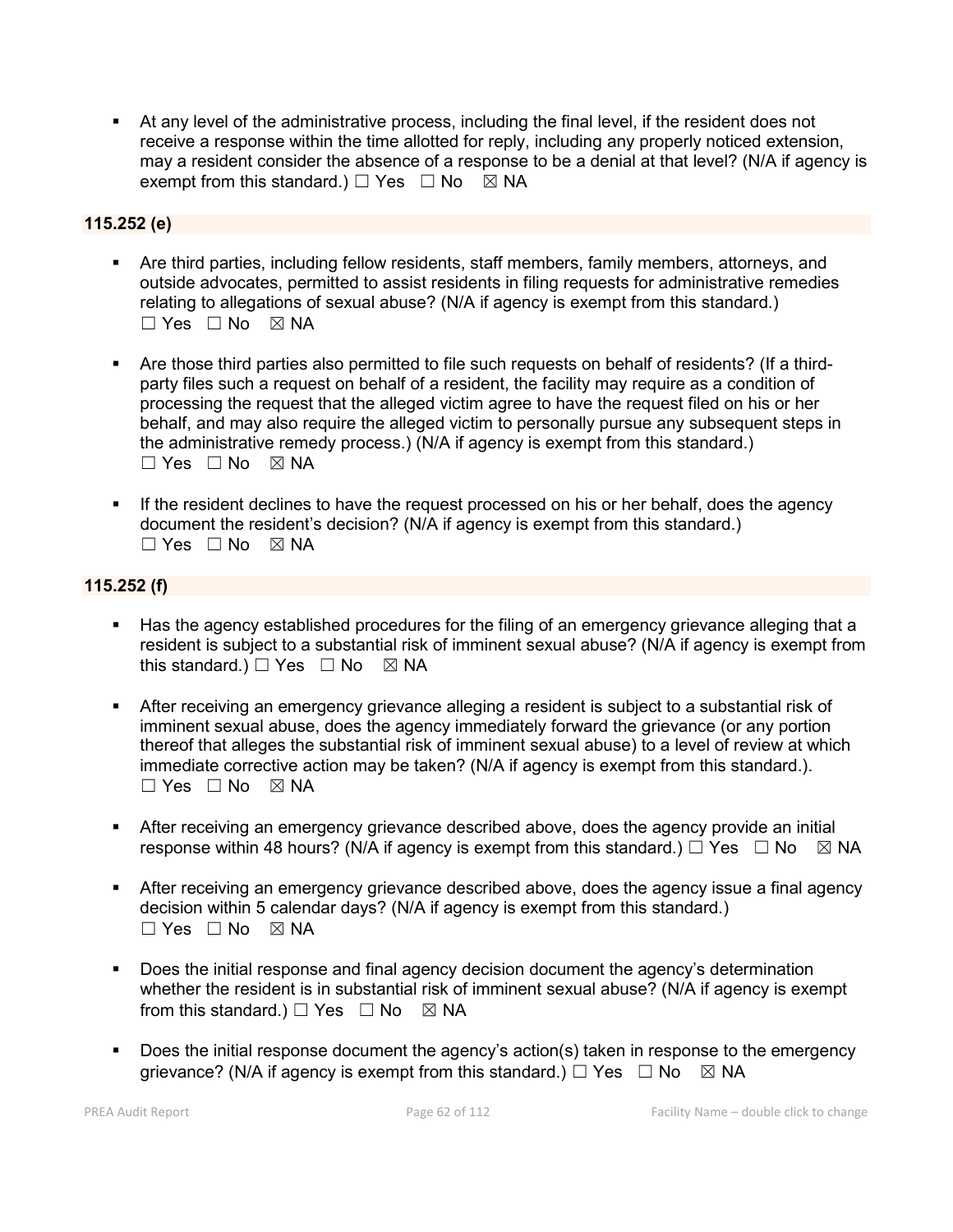Does the agency's final decision document the agency's action(s) taken in response to the emergency grievance? (N/A if agency is exempt from this standard.)  $\Box$  Yes  $\Box$  No  $\boxtimes$  NA

### **115.252 (g)**

**If the agency disciplines a resident for filing a grievance related to alleged sexual abuse, does it** do so ONLY where the agency demonstrates that the resident filed the grievance in bad faith? (N/A if agency is exempt from this standard.)  $\Box$  Yes  $\Box$  No  $\boxtimes$  NA

### **Auditor Overall Compliance Determination**

- ☐ **Exceeds Standard** (*Substantially exceeds requirement of standards*)
- ☒ **Meets Standard** (*Substantial compliance; complies in all material ways with the standard for the relevant review period*)
- ☐ **Does Not Meet Standard** (*Requires Corrective Action*)

### **Instructions for Overall Compliance Determination Narrative**

*The narrative below must include a comprehensive discussion of all the evidence relied upon in making the compliance or non-compliance determination, the auditor's analysis and reasoning, and the auditor's conclusions. This discussion must also include corrective action recommendations where the facility does not meet the standard. These recommendations must be included in the Final Report, accompanied by information on specific corrective actions taken by the facility.*

N/A: The PREA Coordinator advised the auditor that the agency does not have administrative procedures to address client grievance regarding sexual abuse. The agency has an explicit policy and procedure (policy 1080: Client Sexual Abuse and Sexual Harassment Prevention) that addresses all aspects of the agency's compliance with the PREA standards. The Coordinator states that should a client file a grievance alleging sexual abuse or sexual harassment, the allegation will be investigated under agency policy 1080.

## **Standard 115.253: Resident access to outside confidential support services**

### **All Yes/No Questions Must Be Answered by the Auditor to Complete the Report**

### **115.253 (a)**

 Does the facility provide residents with access to outside victim advocates for emotional support services related to sexual abuse by giving residents mailing addresses and telephone numbers, including toll-free hotline numbers where available, of local, State, or national victim advocacy or rape crisis organizations?  $\boxtimes$  Yes  $\Box$  No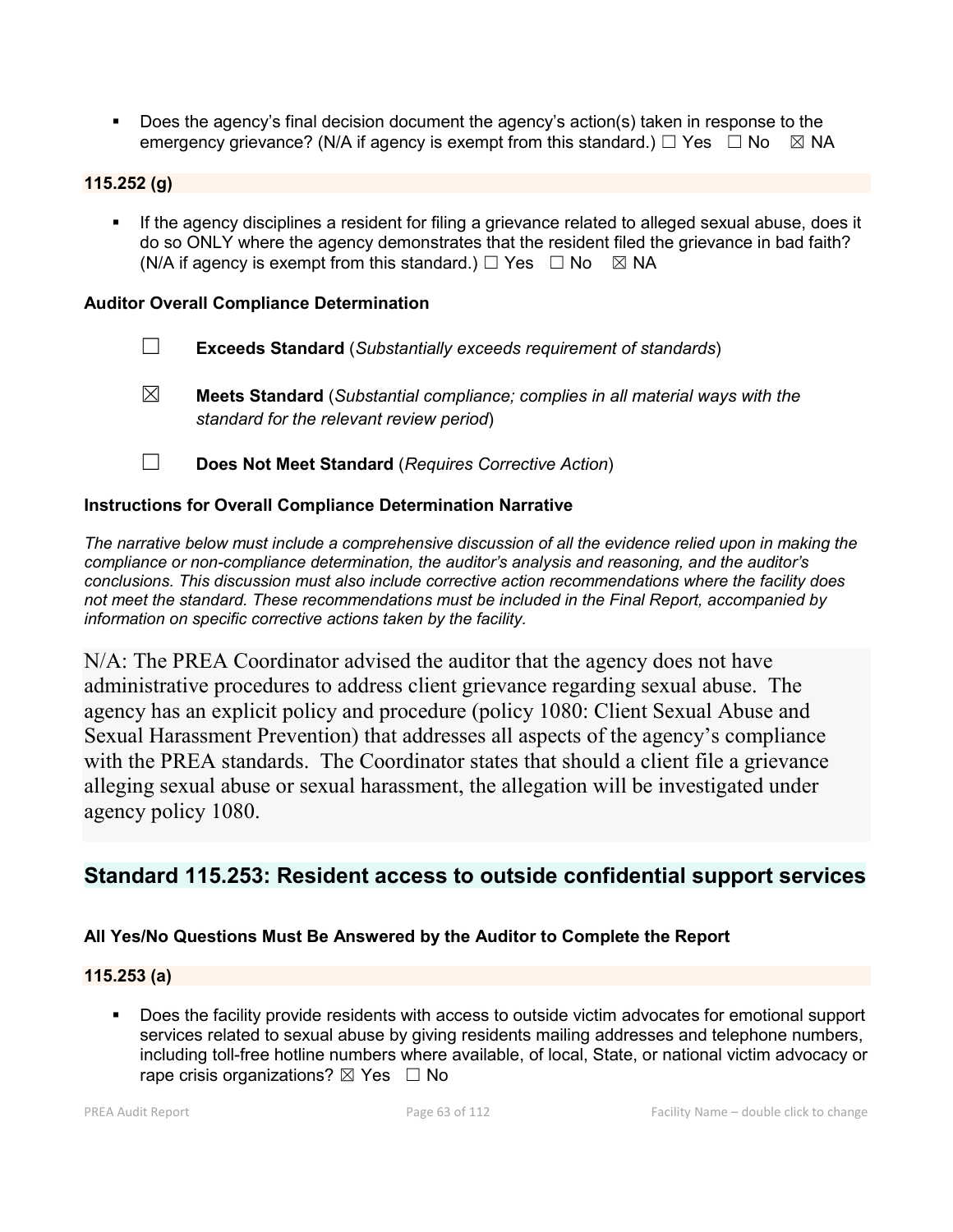Does the facility enable reasonable communication between residents and these organizations and agencies, in as confidential a manner as possible?  $\boxtimes$  Yes  $\Box$  No

### **115.253 (b)**

 Does the facility inform residents, prior to giving them access, of the extent to which such communications will be monitored and the extent to which reports of abuse will be forwarded to authorities in accordance with mandatory reporting laws?  $\boxtimes$  Yes  $\Box$  No

### **115.253 (c)**

- Does the agency maintain or attempt to enter into memoranda of understanding or other agreements with community service providers that are able to provide residents with confidential emotional support services related to sexual abuse?  $\boxtimes$  Yes  $\Box$  No
- **Does the agency maintain copies of agreements or documentation showing attempts to enter** into such agreements?  $\boxtimes$  Yes  $\Box$  No

### **Auditor Overall Compliance Determination**

- ☐ **Exceeds Standard** (*Substantially exceeds requirement of standards*)
- ☒ **Meets Standard** (*Substantial compliance; complies in all material ways with the standard for the relevant review period*)
- ☐ **Does Not Meet Standard** (*Requires Corrective Action*)

### **Instructions for Overall Compliance Determination Narrative**

*The narrative below must include a comprehensive discussion of all the evidence relied upon in making the compliance or non-compliance determination, the auditor's analysis and reasoning, and the auditor's conclusions. This discussion must also include corrective action recommendations where the facility does not meet the standard. These recommendations must be included in the Final Report, accompanied by information on specific corrective actions taken by the facility.*

Oriana House policy 1080 requires each facility to provide clients with access to outside victim advocates for emotional support services related to sexual abuse by giving clients mailing addresses and telephone numbers of local, state, or national victim advocacy or rape crisis organizations, and by enabling reasonable communication between clients and these organizations, in as confidential manner as possible.

The facility has placed posters in English and Spanish around the building in conspicuous places that provide the telephone number and address to the local victim advocate and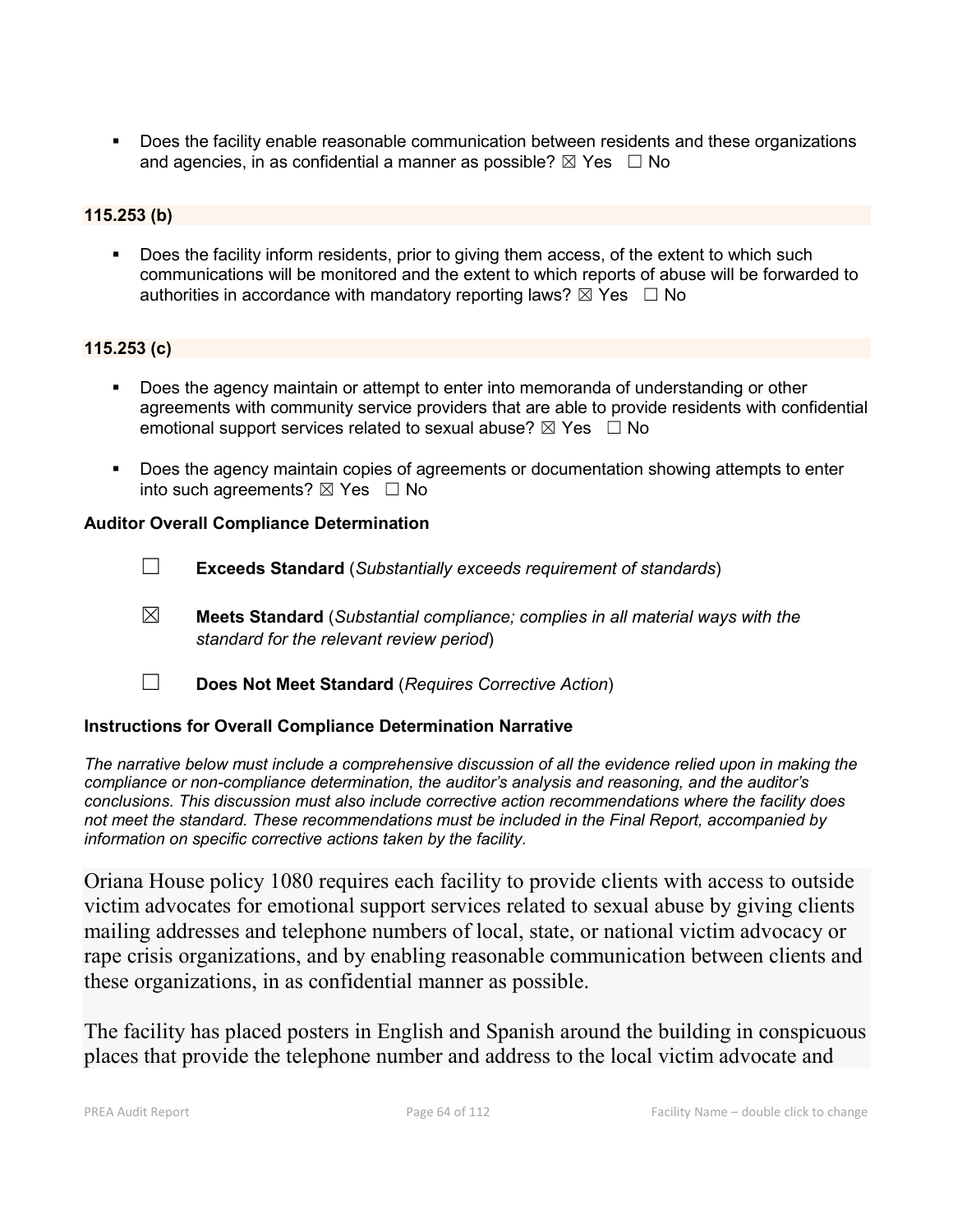emotional supportive services agency. A review of the client handbook shows a listing of the addresses and telephone numbers to state and national victim advocate agencies.

RCC has an MOU with Rape Crisis Center for Medina and Summit Counties. The MOU states that facility has the agency's permission to provide clients at RCC the organization's toll-free hotline number and address, and that agency agrees to provide the clients emotional supportive and rape crisis services. The auditor was given a copy of the MOU to review.

After the onsite visit, the auditor contacted Rape Crisis Center of Medina and Summit Counties. The organization's representative was able to confirm that the agency would provide rape crisis and emotional supportive services to any client at RCC who has experienced sexual abuse. The representative confirmed the hotline number and the address provided to the clients would in fact contact a client with an agency advocate.

Both the national and local advocacy rape crisis agencies state that should a client contact the national (RAINN) toll-free hotline, they would be directly connected with the local agency. RAINN states that they accept all calls anonymously and do not keep track of calls into the center.

Policy 1080 requires the facility inform clients prior to giving them access, of the extent to which such communications will be monitored and the extent to which reports of abuse will be forwarded to authorities in accordance with mandatory reporting laws. The clients are informed that they have the right to privacy while making a report of sexual abuse to outside agencies; however, due to state and federal mandatory reporting laws, the agency may be required to report allegation. The clients can also find this information inside the client handbook.

During interviews with clients and case managers, both stated that during the role clarification meeting, clients are given information on the limits to confidentiality and information that would be immediately reported to proper authorities.

Review: Policy 1080 PREA Postings Rape Crisis Center MOU Client Handbook Interview with Rape Crisis Center representative Staff interviews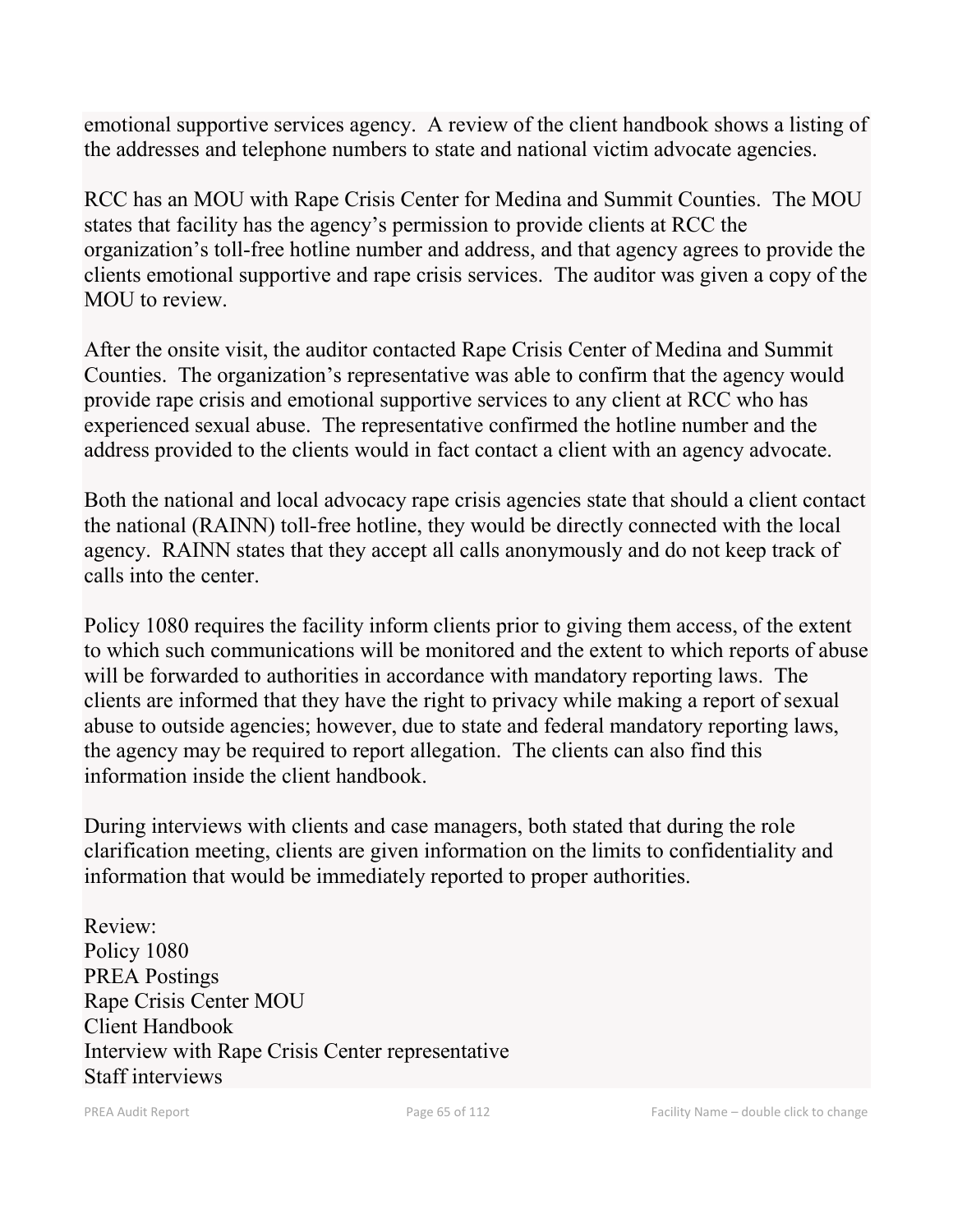## Client interviews

## **Standard 115.254: Third-party reporting**

### **All Yes/No Questions Must Be Answered by the Auditor to Complete the Report**

### **115.254 (a)**

- **Has the agency established a method to receive third-party reports of sexual abuse and sexual 4** harassment? ⊠ Yes □ No
- Has the agency distributed publicly information on how to report sexual abuse and sexual harassment on behalf of a resident?  $\boxtimes$  Yes  $\Box$  No

### **Auditor Overall Compliance Determination**

☐ **Exceeds Standard** (*Substantially exceeds requirement of standards*)

- ☒ **Meets Standard** (*Substantial compliance; complies in all material ways with the standard for the relevant review period*)
- ☐ **Does Not Meet Standard** (*Requires Corrective Action*)

### **Instructions for Overall Compliance Determination Narrative**

*The narrative below must include a comprehensive discussion of all the evidence relied upon in making the compliance or non-compliance determination, the auditor's analysis and reasoning, and the auditor's conclusions. This discussion must also include corrective action recommendations where the facility does not meet the standard. These recommendations must be included in the Final Report, accompanied by information on specific corrective actions taken by the facility.*

Agency policy 1080 requires the posting of information on how a third-party can report sexual abuse or sexual harassment on behalf of a resident on the agency website. The auditor reviewed the agency website

[\(www.orianahouse.org//accreditations/prea/prea.php\)](http://www.orianahouse.org/accreditations/prea/prea.php) and was able to see the posted information on how to report an allegation. The auditor tested the reporting method posted and received a reply from an administrative investigator within two hours of the auditor's initial email.

The auditor also called the outside agency hotline number. A representative from the outside agency returned the auditor's phone call and confirmed that they are a reporting agency and would report all allegations to the PREA Coordinator.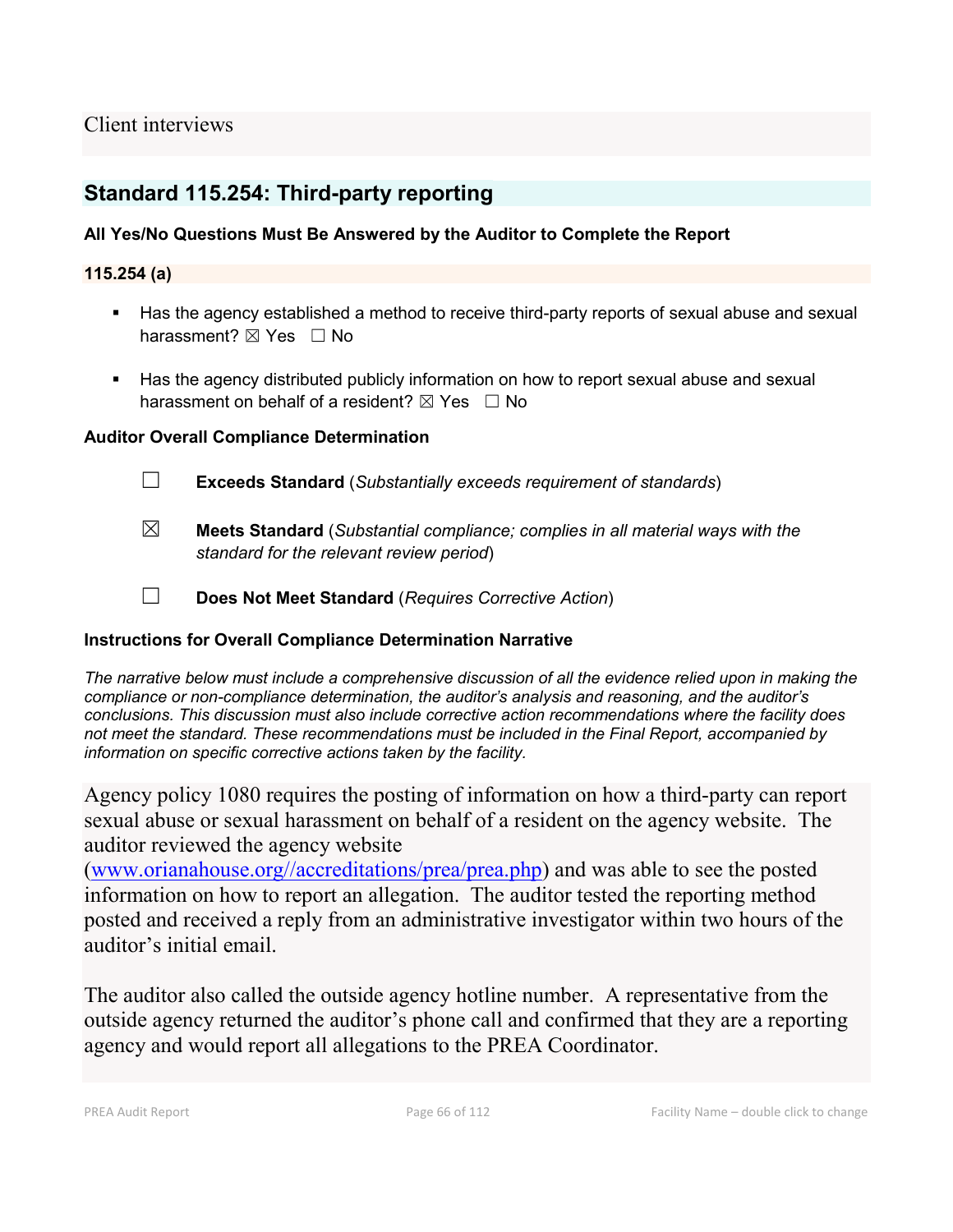The facility has posted in conspicuous places, including areas where visitors would frequent, notices on how a person can make a third-party report of sexual abuse or sexual harassment on behalf of a client. The notices include toll-free hotline numbers and the email address that is listed on the agency website.

The agency received one outside third-party report. The allegation was administratively and criminally investigated.

Review: Policy 1080 Agency website Investigation reports PREA notices PREA hotline number

# **OFFICIAL RESPONSE FOLLOWING A RESIDENT REPORT**

## **Standard 115.261: Staff and agency reporting duties**

### **All Yes/No Questions Must Be Answered by the Auditor to Complete the Report**

**115.261 (a)**

- Does the agency require all staff to report immediately and according to agency policy any knowledge, suspicion, or information regarding an incident of sexual abuse or sexual harassment that occurred in a facility, whether or not it is part of the agency?  $\boxtimes$  Yes  $\Box$  No
- **Does the agency require all staff to report immediately and according to agency policy any** knowledge, suspicion, or information regarding retaliation against residents or staff who reported an incident of sexual abuse or sexual harassment?  $\boxtimes$  Yes  $\Box$  No
- Does the agency require all staff to report immediately and according to agency policy any knowledge, suspicion, or information regarding any staff neglect or violation of responsibilities that may have contributed to an incident of sexual abuse or sexual harassment or retaliation? ☒ Yes ☐ No

### **115.261 (b)**

 Apart from reporting to designated supervisors or officials, do staff always refrain from revealing any information related to a sexual abuse report to anyone other than to the extent necessary, as specified in agency policy, to make treatment, investigation, and other security and management decisions?  $\boxtimes$  Yes  $\Box$  No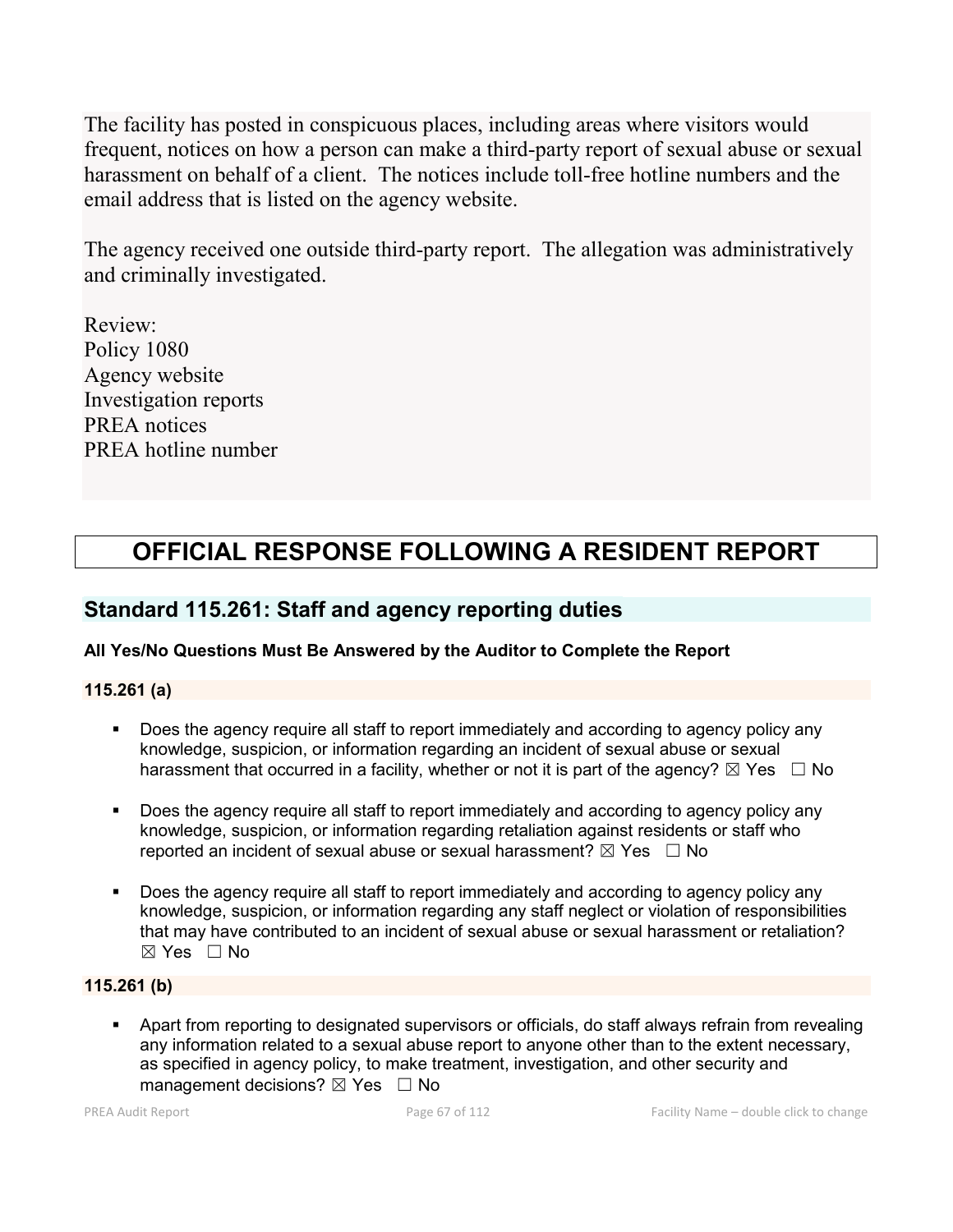### **115.261 (c)**

- Unless otherwise precluded by Federal, State, or local law, are medical and mental health practitioners required to report sexual abuse pursuant to paragraph (a) of this section?  $\boxtimes$  Yes  $\Box$  No
- Are medical and mental health practitioners required to inform residents of the practitioner's duty to report, and the limitations of confidentiality, at the initiation of services?  $\boxtimes$  Yes  $\Box$  No

### **115.261 (d)**

 If the alleged victim is under the age of 18 or considered a vulnerable adult under a State or local vulnerable persons statute, does the agency report the allegation to the designated State or local services agency under applicable mandatory reporting laws?  $\boxtimes$  Yes  $\Box$  No

### **115.261 (e)**

 Does the facility report all allegations of sexual abuse and sexual harassment, including thirdparty and anonymous reports, to the facility's designated investigators?  $\boxtimes$  Yes  $\Box$  No

### **Auditor Overall Compliance Determination**

- ☐ **Exceeds Standard** (*Substantially exceeds requirement of standards*)
- ☒ **Meets Standard** (*Substantial compliance; complies in all material ways with the standard for the relevant review period*)
- ☐ **Does Not Meet Standard** (*Requires Corrective Action*)

### **Instructions for Overall Compliance Determination Narrative**

*The narrative below must include a comprehensive discussion of all the evidence relied upon in making the compliance or non-compliance determination, the auditor's analysis and reasoning, and the auditor's conclusions. This discussion must also include corrective action recommendations where the facility does not meet the standard. These recommendations must be included in the Final Report, accompanied by information on specific corrective actions taken by the facility.*

Oriana House policy1080 requires all employees, including medical and mental health staff, to immediately report any knowledge, suspicion, or information regarding an incident of sexual abuse or sexual harassment including third-party and anonymous reports to the Client Sexual Abuse Response Team via email. This includes allegations of retaliation for reporting incidents of sexual abuse or sexual harassment or cooperating in an investigation concerning an allegation of sexual abuse or sexual harassment and any knowledge, suspicion, or information regarding staff neglect or violation of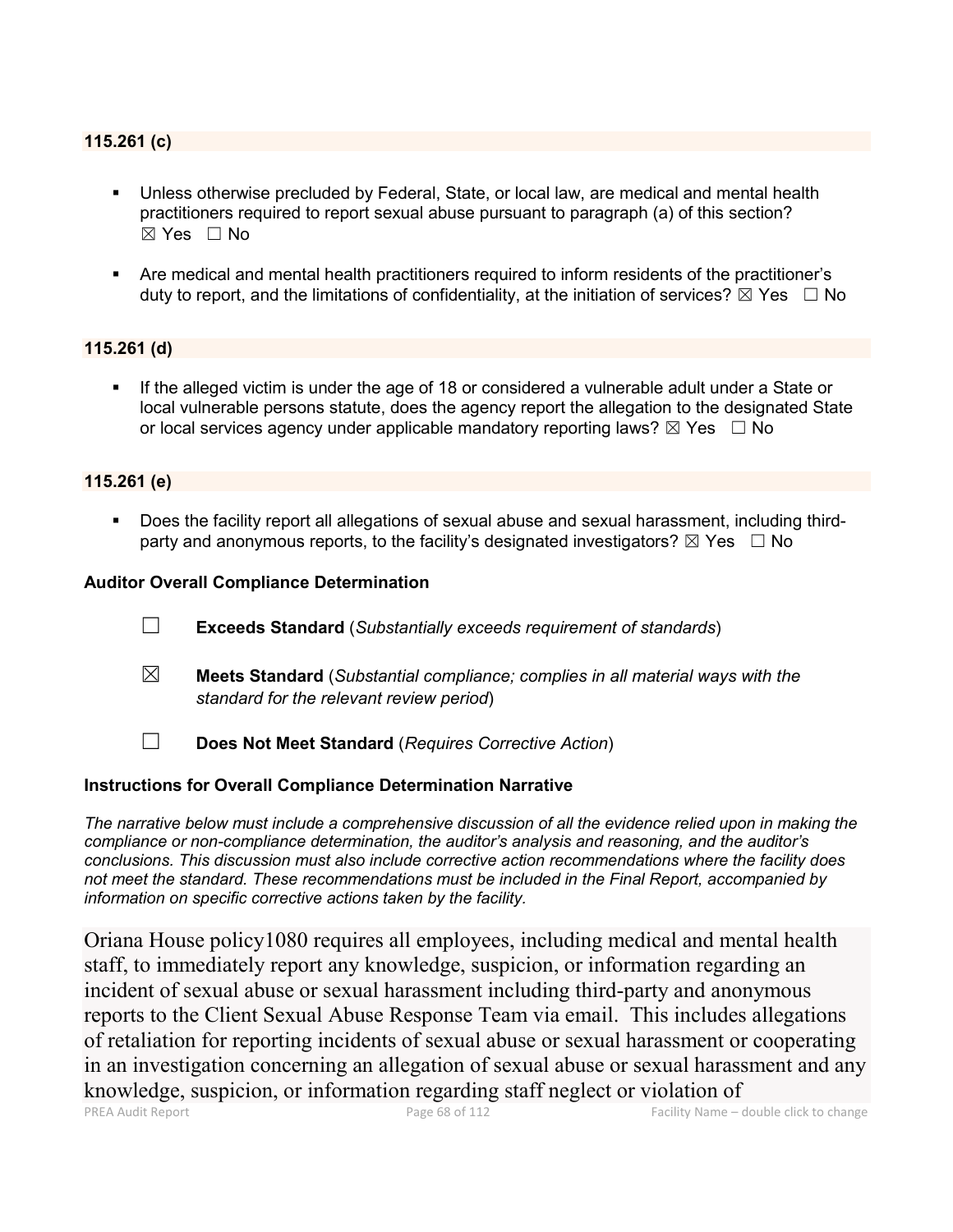responsibilities that may have contributed to an incident of sexual abuse, sexual harassment, or retaliation.

Policy 1027 states that all client information related to PREA will be maintained in a confidential manner in compliance with Federal PREA requirements. Release of information concerning PREA allegations will be done as necessary and in accordance with Federal PREA requirements.

Policy 1005 requires states staff, without reservation, must report to the appropriate supervisor any corrupt or unethical behavior, including sexual misconduct or sexual abuse as defined by the Prison Rape Elimination Act that could affect a client or the integrity of the Agency.

The PREA Compliance Specialist reviewed the process with the auditor. According to the Specialist, the staff are to:

- Immediately email the Client Sexual Abuse Response Team
- Report any sexual abuse allegation between staff and a federal client to the Federal Bureau of Prison's Residential Reentry Manager
- Documenting the allegation, including verbal reports to management staff
- Limit the number of people who have knowledge of the allegation to designated officials who are responsible for making treatment, investigation, and other security decisions
- Perform any first responder duties as needed

During staff interviews, staff stated that they understood the reporting process, who they are required to report allegations of sexual abuse, sexual harassment, or retaliation to, and that all allegations must be investigated by a trained investigator. All staff interviewed could tell the auditor the location of the "PREA Book" that contains the proper forms, instructions, and reporting phone numbers. When asked about private reporting, staff stated that they have access to the PREA Coordinator, Administrative Investigators, or PREA Compliance Specialist and could make a private report with any of those people.

In reviewing the investigations conducted by the facility, the auditor noted that verbal allegations made by clients, third-party reports, and anonymous allegations were all administratively and criminally (if necessary) investigated.

The auditor reviewed twelve employee files during the onsite visit. It was noted by the auditor that each staff file contained a signed acknowledgment of receiving the following information: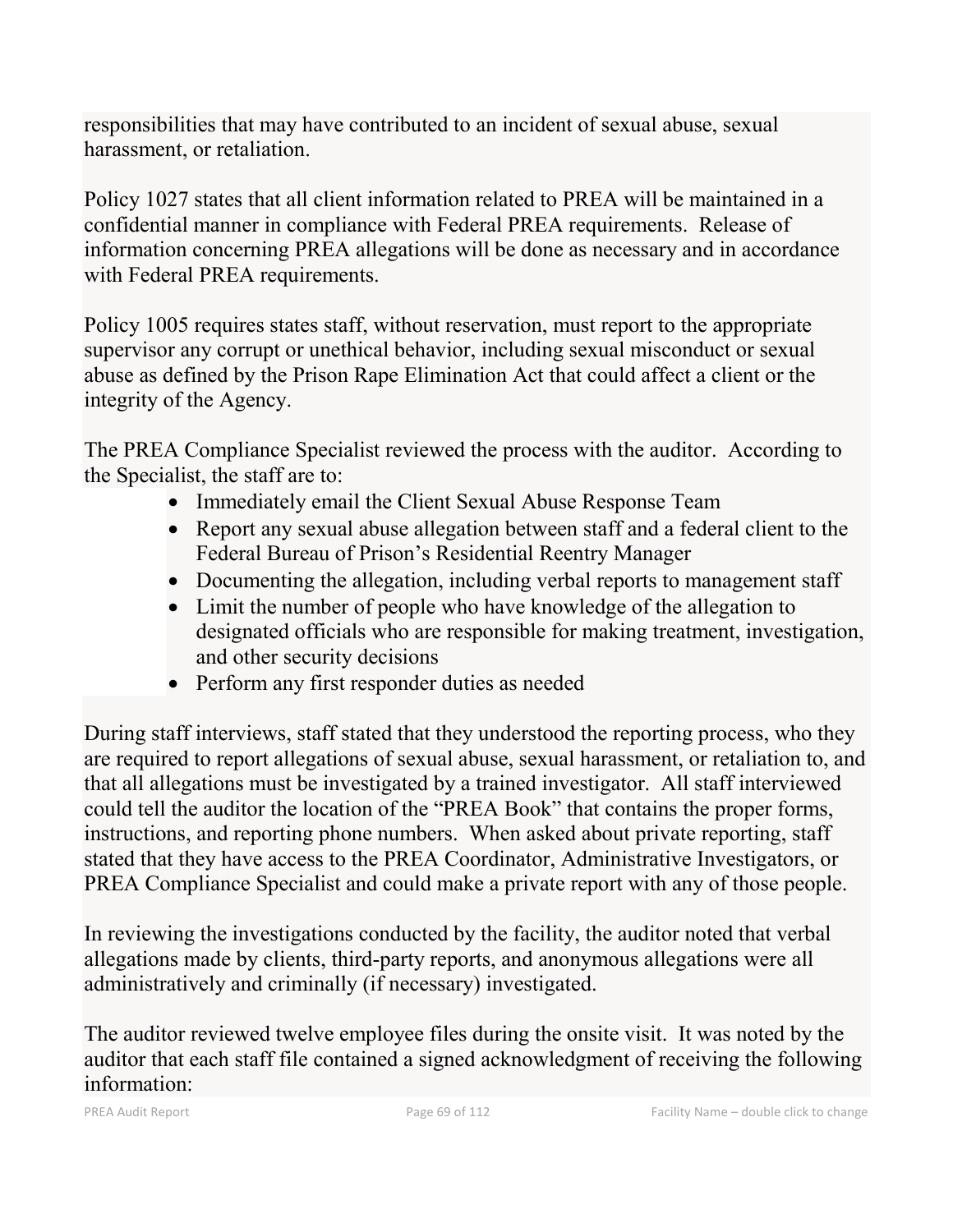- Client confidentiality
- Code of ethics
- Employee discipline
- Clients rights and grievance procedure
- Ethics and accountability
- PREA annual acknowledgement

The facility does not accept clients that are under the age of 18 and does not have a duty to report to child protective services. The State of Ohio does not require institutions or facilities licensed by the state in which a person resides as a result of voluntary, civil, or criminal commitment to report to adult protective services (Chapter 5101:2-20 and 5101:2-20-01).

Review: Policy 1080 Policy 1005 Policy 1027 Employee files Client files Intake interview Interview with PREA Compliance Specialist Interview with staff

# **Standard 115.262: Agency protection duties**

## **All Yes/No Questions Must Be Answered by the Auditor to Complete the Report**

### **115.262 (a)**

 When the agency learns that a resident is subject to a substantial risk of imminent sexual abuse, does it take immediate action to protect the resident?  $\boxtimes$  Yes  $\Box$  No

### **Auditor Overall Compliance Determination**

- ☐ **Exceeds Standard** (*Substantially exceeds requirement of standards*)
- 
- ☒ **Meets Standard** (*Substantial compliance; complies in all material ways with the standard for the relevant review period*)



☐ **Does Not Meet Standard** (*Requires Corrective Action*)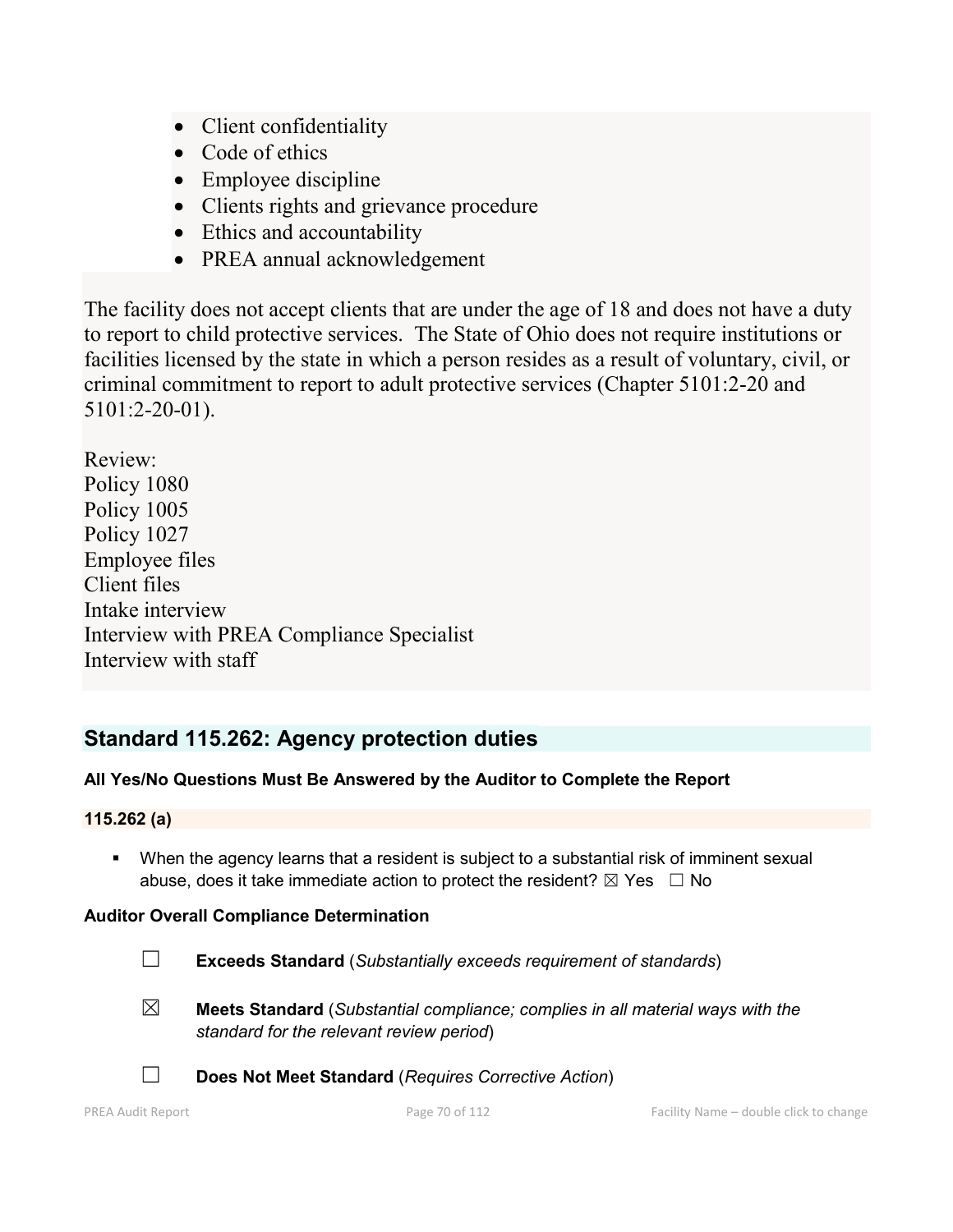### **Instructions for Overall Compliance Determination Narrative**

*The narrative below must include a comprehensive discussion of all the evidence relied upon in making the compliance or non-compliance determination, the auditor's analysis and reasoning, and the auditor's conclusions. This discussion must also include corrective action recommendations where the facility does not meet the standard. These recommendations must be included in the Final Report, accompanied by information on specific corrective actions taken by the facility.*

Agency policy 1080 requires the agency to take immediate action to protect a client when the facility learns of a substantial risk of imminent sexual abuse. The PREA Coordinator states that the agency can take action to protect any client by moving the alleged victim or abuser to a different dorm, housing unit, or facility. The agency can also move an alleged staff abuser to another facility or place on administrative leave during an investigation.

In reviewing the administrative investigations from the past twelve months, the facility has placed the staff member on restriction from working in this facility during the initial stages of the administrative investigation. As the investigation progressed the staff member was placed on administrative leave during the investigation. The facility separated and increased whereabout watches (every 15 minutes) on an alleged client abuser during the administrative investigation and the abuser was terminated from the facility once the allegation was determined to be substantiated.

The PREA Coordinator reports that the type of protection used will depend upon the situation and that protecting victims is an agency priority.

Review: Policy 1080 Investigation reports Interview with PREA Coordinator

# **Standard 115.263: Reporting to other confinement facilities**

## **All Yes/No Questions Must Be Answered by the Auditor to Complete the Report**

### **115.263 (a)**

 Upon receiving an allegation that a resident was sexually abused while confined at another facility, does the head of the facility that received the allegation notify the head of the facility or appropriate office of the agency where the alleged abuse occurred?  $\boxtimes$  Yes  $\Box$  No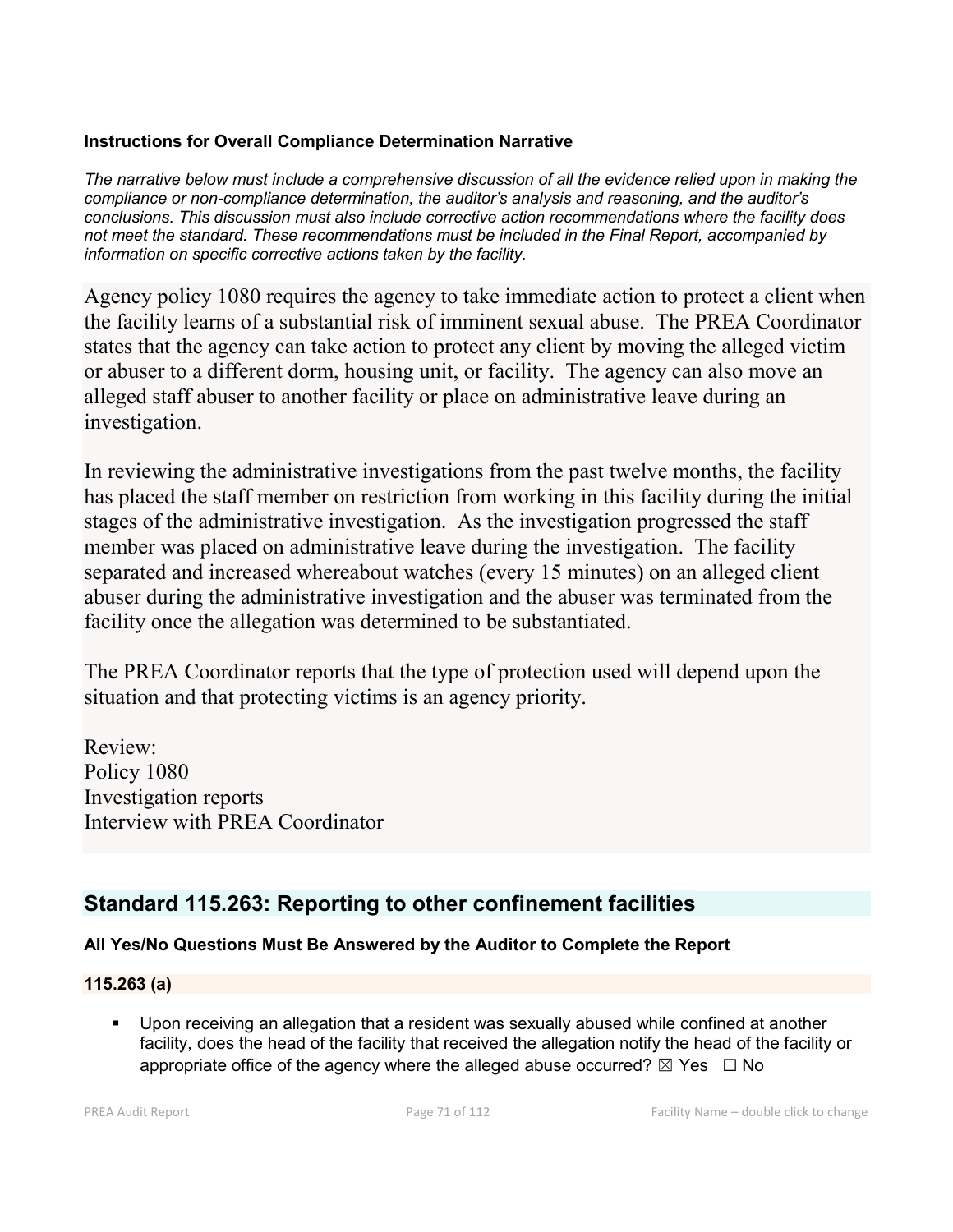### **115.263 (b)**

Is such notification provided as soon as possible, but no later than 72 hours after receiving the allegation?  $\boxtimes$  Yes  $\Box$  No

### **115.263 (c)**

Does the agency document that it has provided such notification?  $\boxtimes$  Yes  $\Box$  No

### **115.263 (d)**

**Does the facility head or agency office that receives such notification ensure that the allegation** is investigated in accordance with these standards?  $\boxtimes$  Yes  $\Box$  No

### **Auditor Overall Compliance Determination**

- ☐ **Exceeds Standard** (*Substantially exceeds requirement of standards*)
- ☒ **Meets Standard** (*Substantial compliance; complies in all material ways with the standard for the relevant review period*)
- ☐ **Does Not Meet Standard** (*Requires Corrective Action*)

### **Instructions for Overall Compliance Determination Narrative**

*The narrative below must include a comprehensive discussion of all the evidence relied upon in making the compliance or non-compliance determination, the auditor's analysis and reasoning, and the auditor's conclusions. This discussion must also include corrective action recommendations where the facility does not meet the standard. These recommendations must be included in the Final Report, accompanied by information on specific corrective actions taken by the facility.*

Agency policy 1080 states that upon receiving an allegation that a client was sexually abused while confined at another confinement facility, the Program Administrator shall notify in writing the head of that facility or appropriate central office of the agency where the abuse occurred. The policy mandates that the notification shall be provided as soon as possible, but no later than 72-hours after receiving the allegation.

Policy 1080 also mandates an administrative investigation into any allegation that is made to the facility including investigations reported to the facility by another confinement facility. Should the investigation reveal criminal activity, the allegation will be referred to the local legal authority.

During the onsite visit, the auditor interviewed both agency investigators. The investigators reviewed all allegations from the past twelve months with the auditor.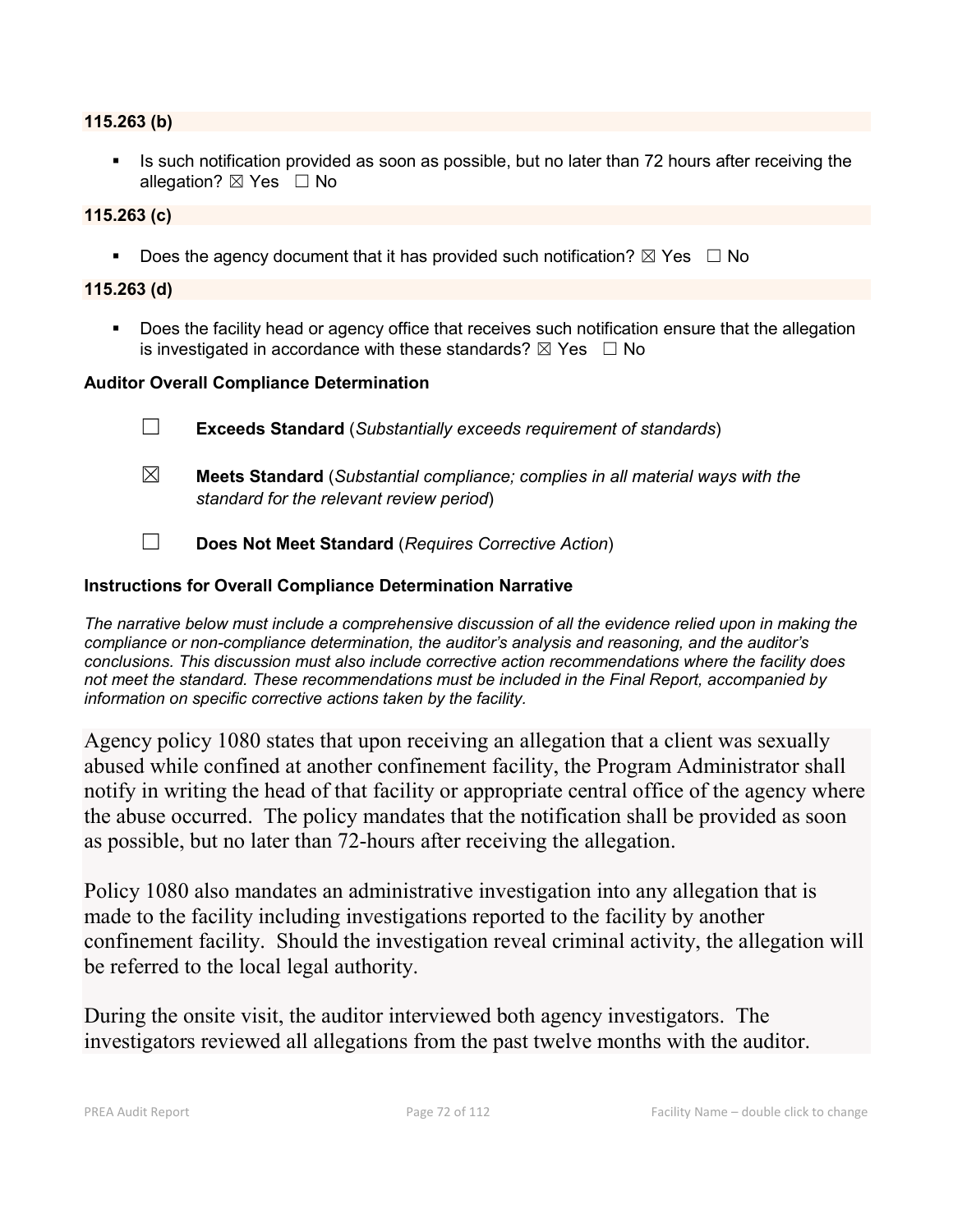There were no investigations that were conducted based on an allegation reported from another confinement facility.

During an interview with the PREA Coordinator, she reports that the process outlined in the policy is the current facility practice. She states that she would receive a copy of any writing report sent to another confinement facility due to an allegation reported, and she would also be notified should another confinement facility report an allegation that occurred in RCC. The Coordinator stated that no allegations have been reported to other confinement facilities, nor have any confinement facilities made a report to the facility during this audit cycle.

Policy 1080 Interview with Administrative Investigators Interview with PREA Coordinator

# **Standard 115.264: Staff first responder duties**

# **All Yes/No Questions Must Be Answered by the Auditor to Complete the Report**

## **115.264 (a)**

- Upon learning of an allegation that a resident was sexually abused, is the first security staff member to respond to the report required to: Separate the alleged victim and abuser?  $\boxtimes$  Yes  $\Box$  No
- Upon learning of an allegation that a resident was sexually abused, is the first security staff member to respond to the report required to: Preserve and protect any crime scene until appropriate steps can be taken to collect any evidence?  $\boxtimes$  Yes  $\Box$  No
- Upon learning of an allegation that a resident was sexually abused, is the first security staff member to respond to the report required to: Request that the alleged victim not take any actions that could destroy physical evidence, including, as appropriate, washing, brushing teeth, changing clothes, urinating, defecating, smoking, drinking, or eating, if the abuse occurred within a time period that still allows for the collection of physical evidence?  $\boxtimes$  Yes  $\Box$  No
- Upon learning of an allegation that a resident was sexually abused, is the first security staff member to respond to the report required to: Ensure that the alleged abuser does not take any actions that could destroy physical evidence, including, as appropriate, washing, brushing teeth, changing clothes, urinating, defecating, smoking, drinking, or eating, if the abuse occurred within a time period that still allows for the collection of physical evidence?  $\boxtimes$  Yes  $\Box$  No

#### **115.264 (b)**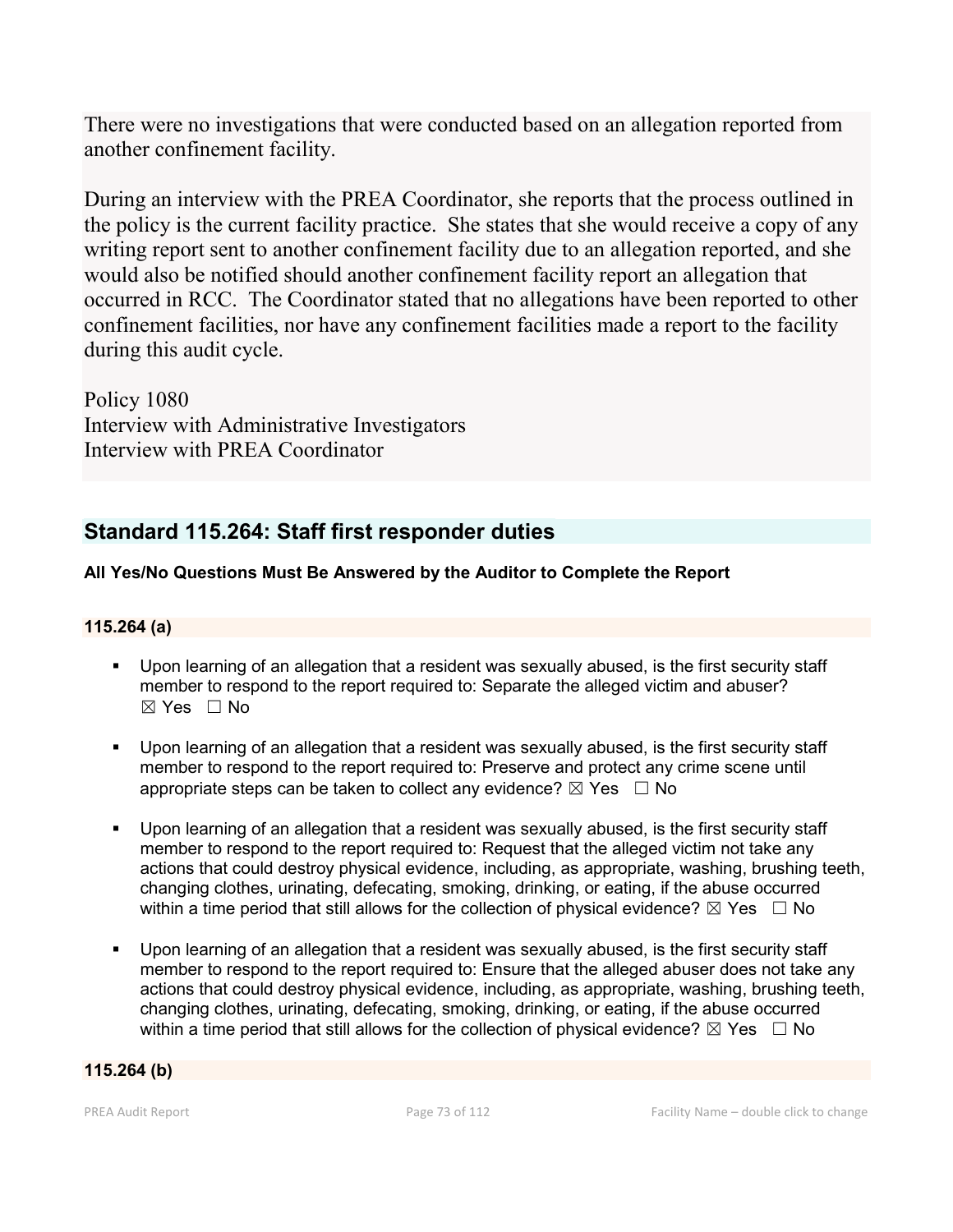If the first staff responder is not a security staff member, is the responder required to request that the alleged victim not take any actions that could destroy physical evidence, and then notify security staff? ⊠ Yes □ No

## **Auditor Overall Compliance Determination**

- ☐ **Exceeds Standard** (*Substantially exceeds requirement of standards*)
- ☒ **Meets Standard** (*Substantial compliance; complies in all material ways with the standard for the relevant review period*)
- ☐ **Does Not Meet Standard** (*Requires Corrective Action*)

# **Instructions for Overall Compliance Determination Narrative**

*The narrative below must include a comprehensive discussion of all the evidence relied upon in making the compliance or non-compliance determination, the auditor's analysis and reasoning, and the auditor's conclusions. This discussion must also include corrective action recommendations where the facility does not meet the standard. These recommendations must be included in the Final Report, accompanied by information on specific corrective actions taken by the facility.*

Oriana House policy 1080 outlines first responder duties for any allegation of sexual abuse. The policy instructs first responders to:

- Separate the alleged victim and abuser
- If there is a crime scene, preserve and protect it by clearing all clients and unnecessary staff from the area until law enforcement can assume responsibility of the crime scene
- If the abuse occurred within a time period that still allows for the collection of physical evidence, request the alleged victim not take any action that could destroy physical evidence, including, as appropriate, washing, brushing teeth, changing clothes, urinating, defecating, smoking, drinking or eating.
- If the abuse occurred within a time period that still allows for the collection of physical evidence, do not allow the alleged abuser to take any action that could destroy physical evidence, including, as appropriate, washing, brushing teeth, changing clothes, urinating, defecating, smoking, drinking or eating
- Staff shall not collect evidence or disturb the crime scene as must as possible

In addition, the required first responder steps mandated by this standard, the policy also requires first responders to: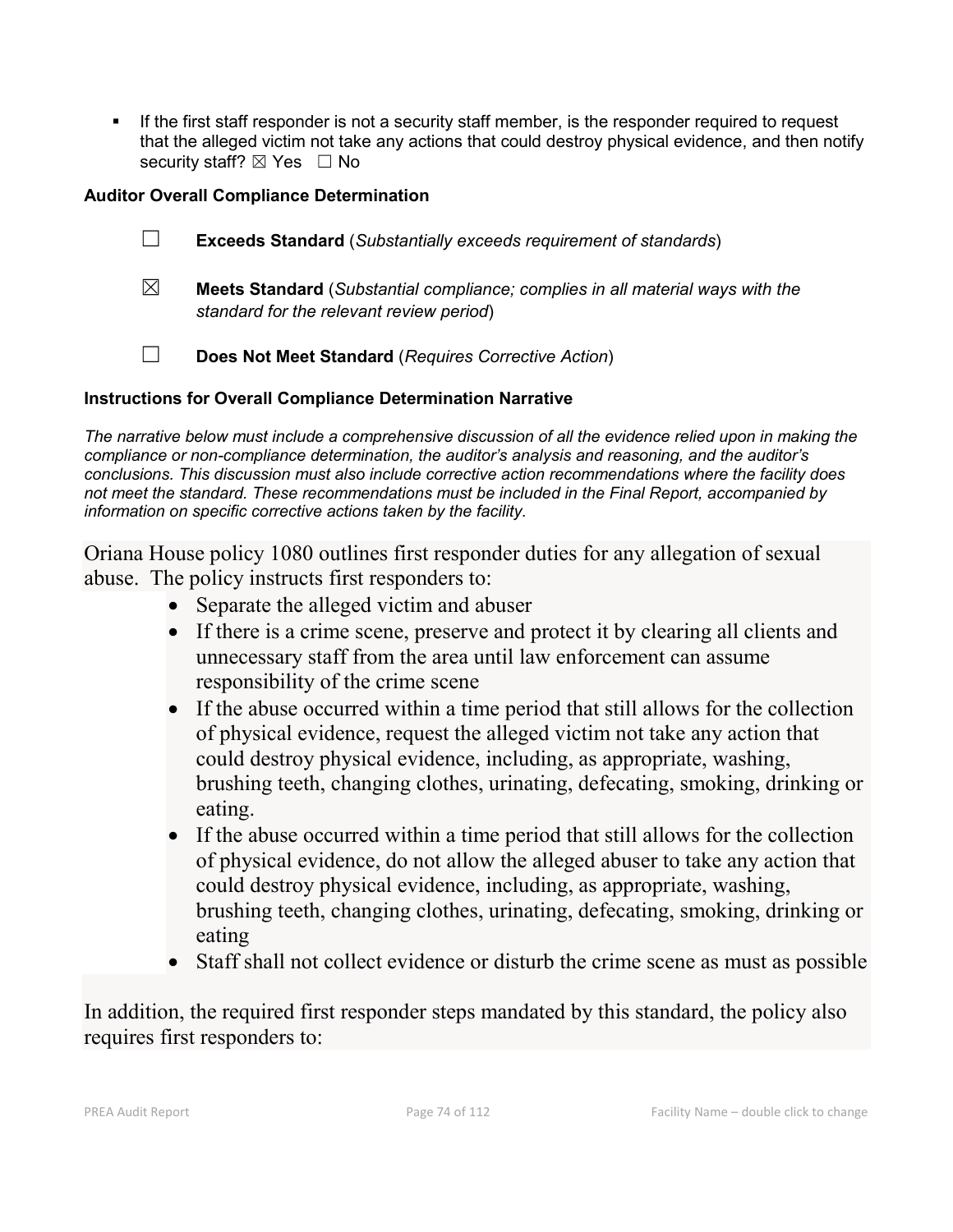- Staff shall immediately notify, by telephone, Management staff following the internal chain of command and shall notify by telephone the Clinical Director.
- Management staff will contact appropriate law enforcement and notify the Client Sexual Abuse Response Team appropriate to the designated region via email.
- If the Clinical Director is on the premise, they will assess the client to determine services and support needed. If a sexual abuse incident occurs outside of normal business hours, and the Clinical Director is not available, the Clinical Administrator will assess the client via telephone to determine services and support needed.
- Clients who request to talk with a counselor immediately will be referred to emergency mental health services (Rape Crisis Center of Medina and Summit Counties). Clients who request to see a mental health counselor but state their need is not immediate will be seen by the facility crisis counselor the following business day and referred for appropriate services.

During the onsite visit, the auditor was able to review the "PREA Book" that is located at all main post. The book contains:

- First responder duties
- Staff reporting instructions
- Instructions for assisting clients who are limited English proficient
- Agency PREA Policy 1080
- Ensuring transgender/intersex client safety

All staff are trained on first responder duties (security and non-security staff) including role-playing potential situations. The training is giving during onboarding training, and again during the monthly training. The auditor was given a copy of the training curriculum and sign-in sheets.

Interviews of security and program staff indicate that staff know the appropriate steps to take to preserve and protect evidence and support the victim. All staff seemed comfortable with the first responder duties and confident that they would respond appropriately based upon their training.

The facility has had two allegations of sexual abuse during the past twelve months. Neither allegation call for staff members to request medical assistance. Both clients were offered counseling, emotional support, and rape crisis services. One client met with the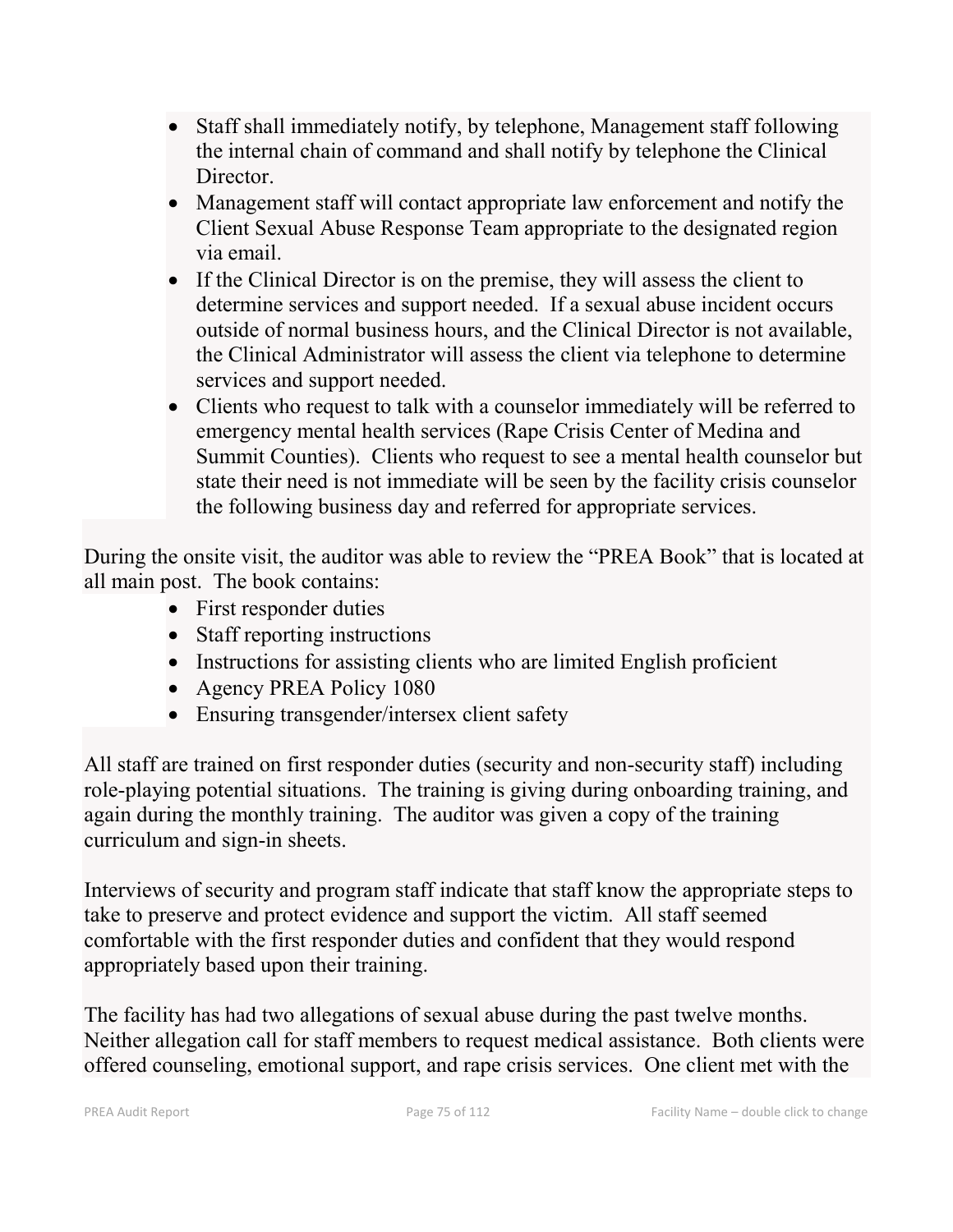emotional supportive services staff member but all other services from both clients were declined.

Review: Policy 1080 PREA Book Interviews with staff Investigation report

# **Standard 115.265: Coordinated response**

# **All Yes/No Questions Must Be Answered by the Auditor to Complete the Report**

## **115.265 (a)**

 Has the facility developed a written institutional plan to coordinate actions among staff first responders, medical and mental health practitioners, investigators, and facility leadership taken in response to an incident of sexual abuse?  $\boxtimes$  Yes  $\Box$  No

# **Auditor Overall Compliance Determination**

- ☐ **Exceeds Standard** (*Substantially exceeds requirement of standards*)
- ☒ **Meets Standard** (*Substantial compliance; complies in all material ways with the standard for the relevant review period*)
- ☐ **Does Not Meet Standard** (*Requires Corrective Action*)

## **Instructions for Overall Compliance Determination Narrative**

*The narrative below must include a comprehensive discussion of all the evidence relied upon in making the compliance or non-compliance determination, the auditor's analysis and reasoning, and the auditor's conclusions. This discussion must also include corrective action recommendations where the facility does not meet the standard. These recommendations must be included in the Final Report, accompanied by information on specific corrective actions taken by the facility.*

Policy 1080 list the coordinated response plan as the following:

• Staff shall immediately notify, by telephone, Management staff following the internal chain of command and shall notify by telephone the Clinical Director.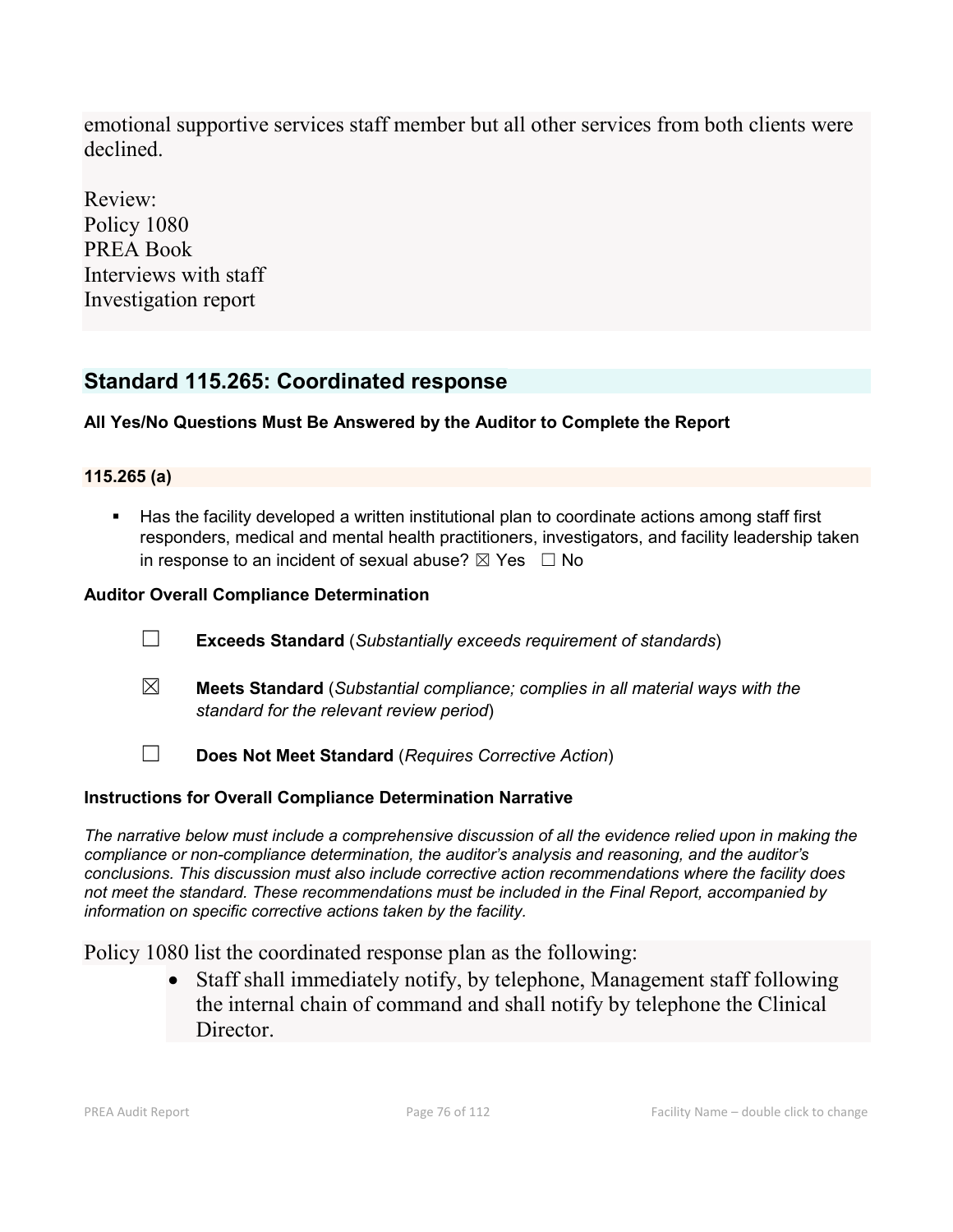- Management staff will contact appropriate law enforcement and notify the Client Sexual Abuse Response Team appropriate to the designated region via email.
- If the Clinical Director is on the premise, they will assess the client to determine services and support needed. If a sexual abuse incident occurs outside of normal business hours, and the Clinical Director is not available, the Clinical Administrator will assess the client via telephone to determine services and support needed.
- Clients who request to talk with a counselor immediately will be referred to emergency mental health services (Rape Crisis Center of Medina and Summit Counties) . Clients who request to see a mental health counselor but state their need is not immediate will be seen by the facility crisis counselor the following business day and referred for appropriate services.

The coordinated response plan is contained in the "PREA Book" that is at each main post. During onboarding and monthly back to basic training, staff learn the coordinated response plan and the location of the posted plan.

The Coordinated Response to an Incident of Client Sexual Abuse Plan:

- Enact first-responder duties
- Management staff shall contact law enforcement
- First responders will notify in-house mental health staff if available and call 9-1-1 to arrange for immediate access to emergency medical and/or mental health services
- Offer to contact rape crisis services, at 330-434-7273, for victim advocate services
- Document incident as a violation report
- Follow all directives of law enforcement

The auditor was given a copy of the coordinated response plan and viewed the posted plan during the onsite visit.

Review: Policy 1080 PREA Book Coordinated Response to an Incident of Client Sexual Abuse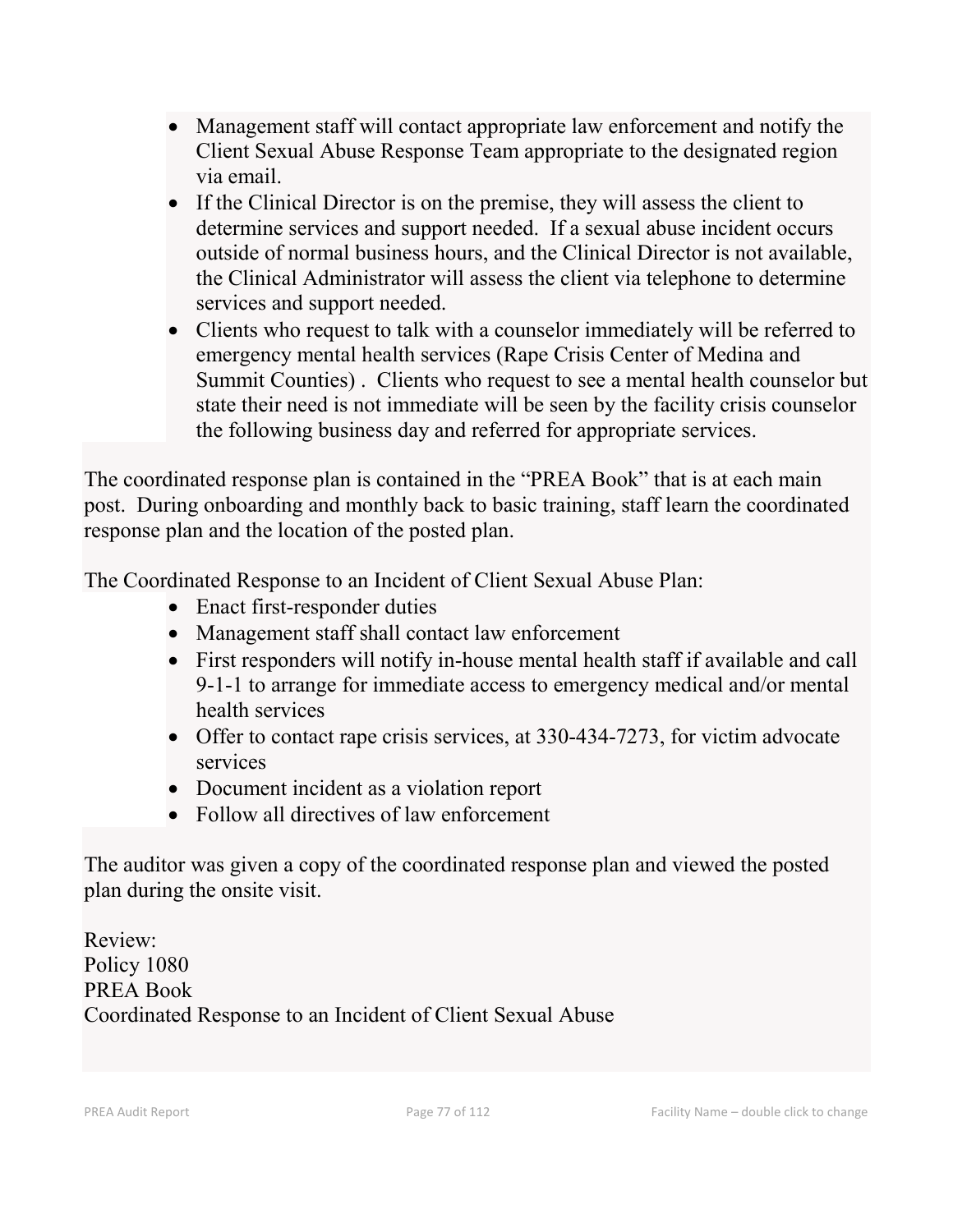# **Standard 115.266: Preservation of ability to protect residents from contact with abusers**

### **All Yes/No Questions Must Be Answered by the Auditor to Complete the Report**

#### **115.266 (a)**

 Are both the agency and any other governmental entities responsible for collective bargaining on the agency's behalf prohibited from entering into or renewing any collective bargaining agreement or other agreement that limits the agency's ability to remove alleged staff sexual abusers from contact with any residents pending the outcome of an investigation or of a determination of whether and to what extent discipline is warranted?  $\boxtimes$  Yes  $\Box$  No

#### **115.266 (b)**

**Auditor is not required to audit this provision.** 

#### **Auditor Overall Compliance Determination**

- ☐ **Exceeds Standard** (*Substantially exceeds requirement of standards*)
- ☒ **Meets Standard** (*Substantial compliance; complies in all material ways with the standard for the relevant review period*)
- ☐ **Does Not Meet Standard** (*Requires Corrective Action*)

#### **Instructions for Overall Compliance Determination Narrative**

*The narrative below must include a comprehensive discussion of all the evidence relied upon in making the compliance or non-compliance determination, the auditor's analysis and reasoning, and the auditor's conclusions. This discussion must also include corrective action recommendations where the facility does not meet the standard. These recommendations must be included in the Final Report, accompanied by information on specific corrective actions taken by the facility.*

N/A: The Human Resource Director reported during her interview with the auditor that the agency does not have a union and does not enter into contracts with its employees. The agency is an "At Will" employer. Staff members sign an "At Will" employer acknowledgement during onboarding.

Review: Interview with Human Resource Director

# **Standard 115.267: Agency protection against retaliation**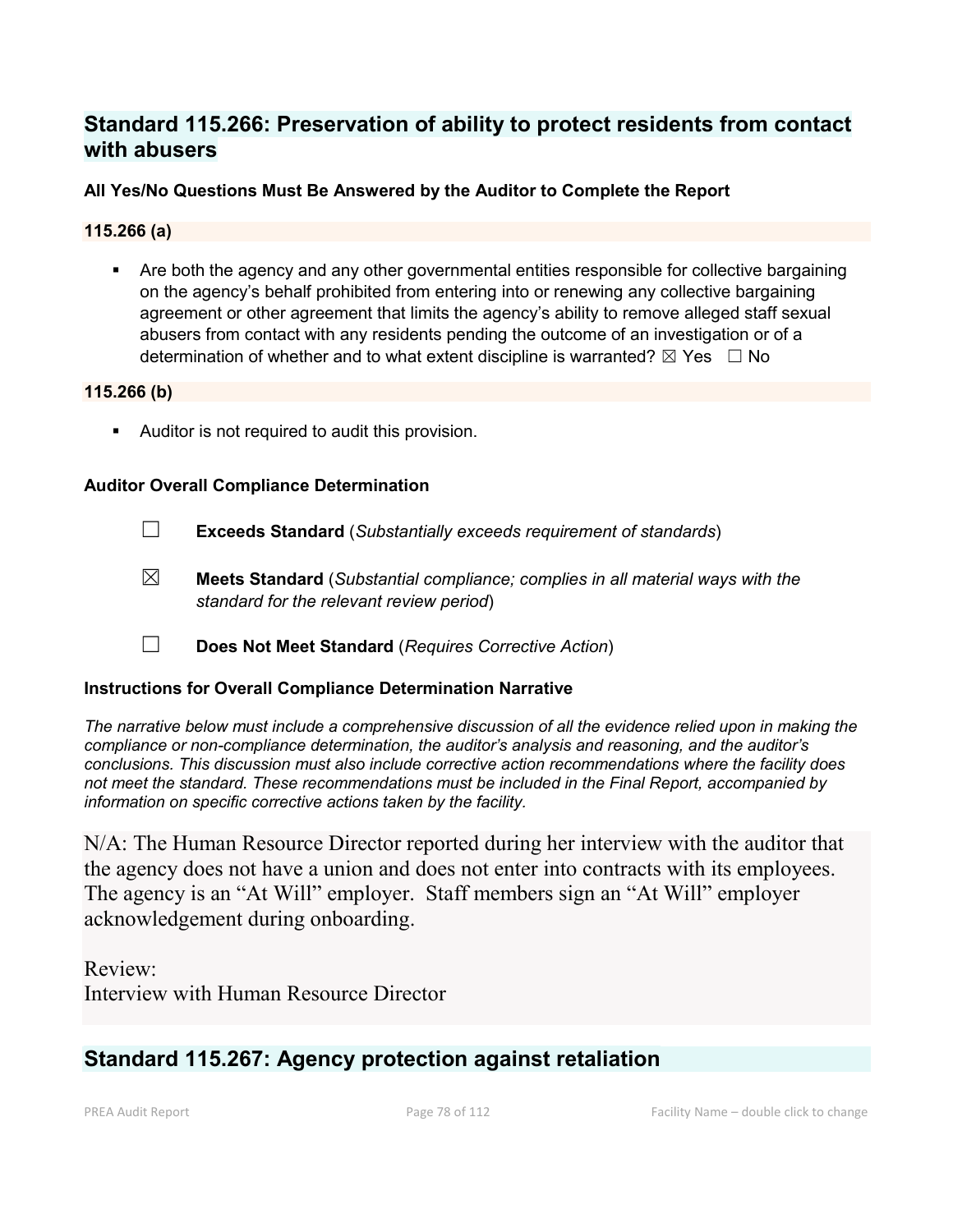### **All Yes/No Questions Must Be Answered by the Auditor to Complete the Report**

#### **115.267 (a)**

- Has the agency established a policy to protect all residents and staff who report sexual abuse or sexual harassment or cooperate with sexual abuse or sexual harassment investigations from retaliation by other residents or staff?  $\boxtimes$  Yes  $\Box$  No
- Has the agency designated which staff members or departments are charged with monitoring retaliation?  $\boxtimes$  Yes  $\Box$  No

### **115.267 (b)**

Does the agency employ multiple protection measures, such as housing changes or transfers for resident victims or abusers, removal of alleged staff or resident abusers from contact with victims, and emotional support services for residents or staff who fear retaliation for reporting sexual abuse or sexual harassment or for cooperating with investigations?  $\boxtimes$  Yes  $\Box$  No

#### **115.267 (c)**

- Except in instances where the agency determines that a report of sexual abuse is unfounded, for at least 90 days following a report of sexual abuse, does the agency: Monitor the conduct and treatment of residents or staff who reported the sexual abuse to see if there are changes that may suggest possible retaliation by residents or staff?  $\boxtimes$  Yes  $\Box$  No
- Except in instances where the agency determines that a report of sexual abuse is unfounded, for at least 90 days following a report of sexual abuse, does the agency: Monitor the conduct and treatment of residents who were reported to have suffered sexual abuse to see if there are changes that may suggest possible retaliation by residents or staff?  $\boxtimes$  Yes  $\Box$  No
- Except in instances where the agency determines that a report of sexual abuse is unfounded, for at least 90 days following a report of sexual abuse, does the agency: Act promptly to remedy any such retaliation?  $\boxtimes$  Yes  $\Box$  No
- **Except in instances where the agency determines that a report of sexual abuse is unfounded,** for at least 90 days following a report of sexual abuse, does the agency: Monitor any resident disciplinary reports?  $\boxtimes$  Yes  $\Box$  No
- Except in instances where the agency determines that a report of sexual abuse is unfounded, for at least 90 days following a report of sexual abuse, does the agency: Monitor resident housing changes?  $\boxtimes$  Yes  $\Box$  No
- Except in instances where the agency determines that a report of sexual abuse is unfounded, for at least 90 days following a report of sexual abuse, does the agency: Monitor resident program changes?  $\boxtimes$  Yes  $\Box$  No
- Except in instances where the agency determines that a report of sexual abuse is unfounded, for at least 90 days following a report of sexual abuse, does the agency: Monitor negative performance reviews of staff?  $\boxtimes$  Yes  $\Box$  No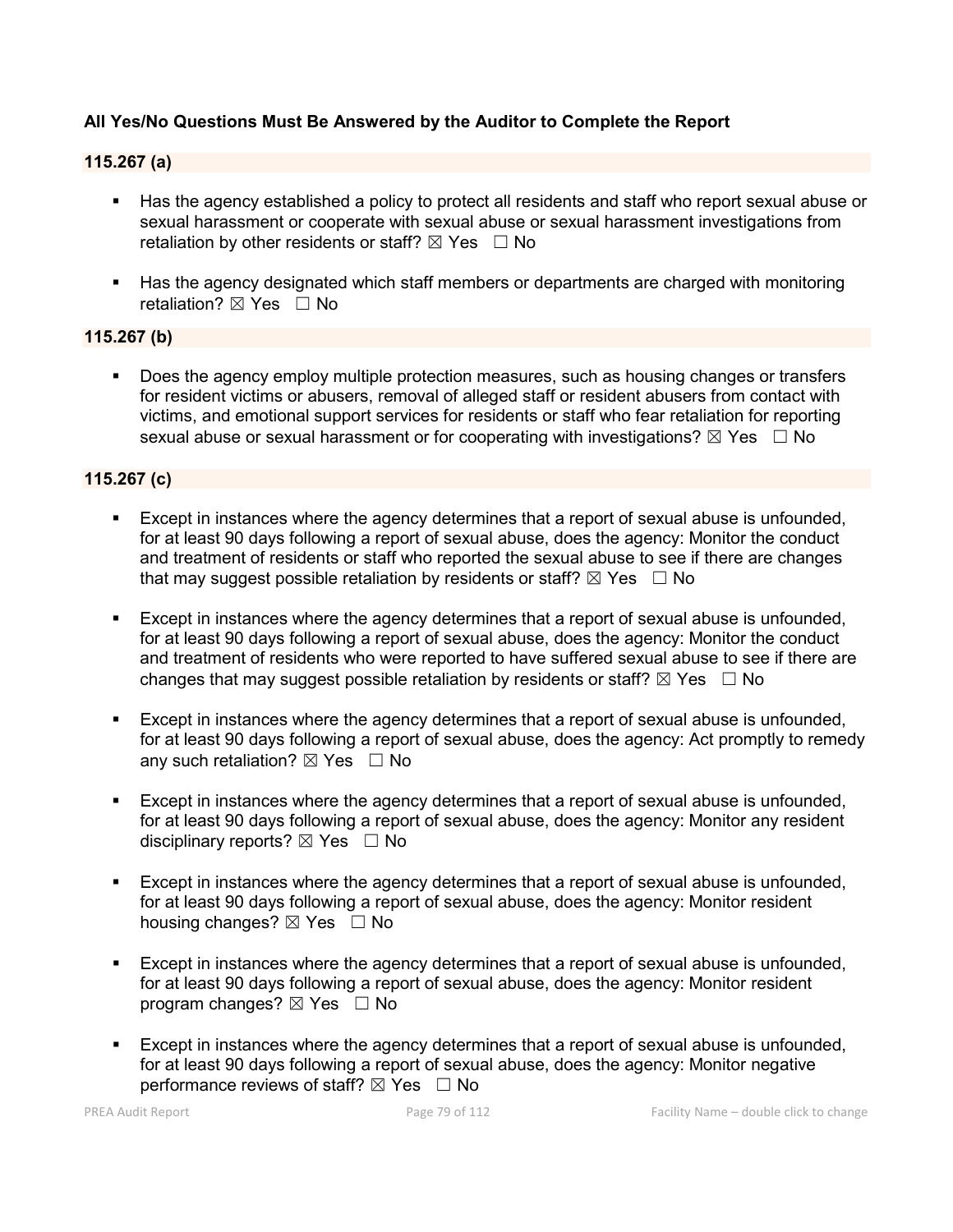- Except in instances where the agency determines that a report of sexual abuse is unfounded, for at least 90 days following a report of sexual abuse, does the agency: Monitor reassignments of staff?  $\boxtimes$  Yes  $\Box$  No
- Does the agency continue such monitoring beyond 90 days if the initial monitoring indicates a continuing need? ⊠ Yes □ No

## **115.267 (d)**

In the case of residents, does such monitoring also include periodic status checks?  $\boxtimes$  Yes  $\Box$  No

### **115.267 (e)**

 If any other individual who cooperates with an investigation expresses a fear of retaliation, does the agency take appropriate measures to protect that individual against retaliation?  $\boxtimes$  Yes  $\Box$  No

### **115.267 (f)**

Auditor is not required to audit this provision.

### **Auditor Overall Compliance Determination**

- ☐ **Exceeds Standard** (*Substantially exceeds requirement of standards*)
- ☒ **Meets Standard** (*Substantial compliance; complies in all material ways with the standard for the relevant review period*)
- ☐ **Does Not Meet Standard** (*Requires Corrective Action*)

# **Instructions for Overall Compliance Determination Narrative**

*The narrative below must include a comprehensive discussion of all the evidence relied upon in making the compliance or non-compliance determination, the auditor's analysis and reasoning, and the auditor's conclusions. This discussion must also include corrective action recommendations where the facility does not meet the standard. These recommendations must be included in the Final Report, accompanied by information on specific corrective actions taken by the facility.*

Policy 1080 requires the facility to protect all clients and employees who report sexual abuse or sexual harassment or cooperate with sexual abuse or sexual harassment investigations from retaliation by other clients or employees. The facility does this by employing multiple ways to protect such as dorm changes, housing unit changes, transfer to another facility, or if applicable placed on electronic monitoring. The facility can also transfer staff members to a different facility or place on administrative leave.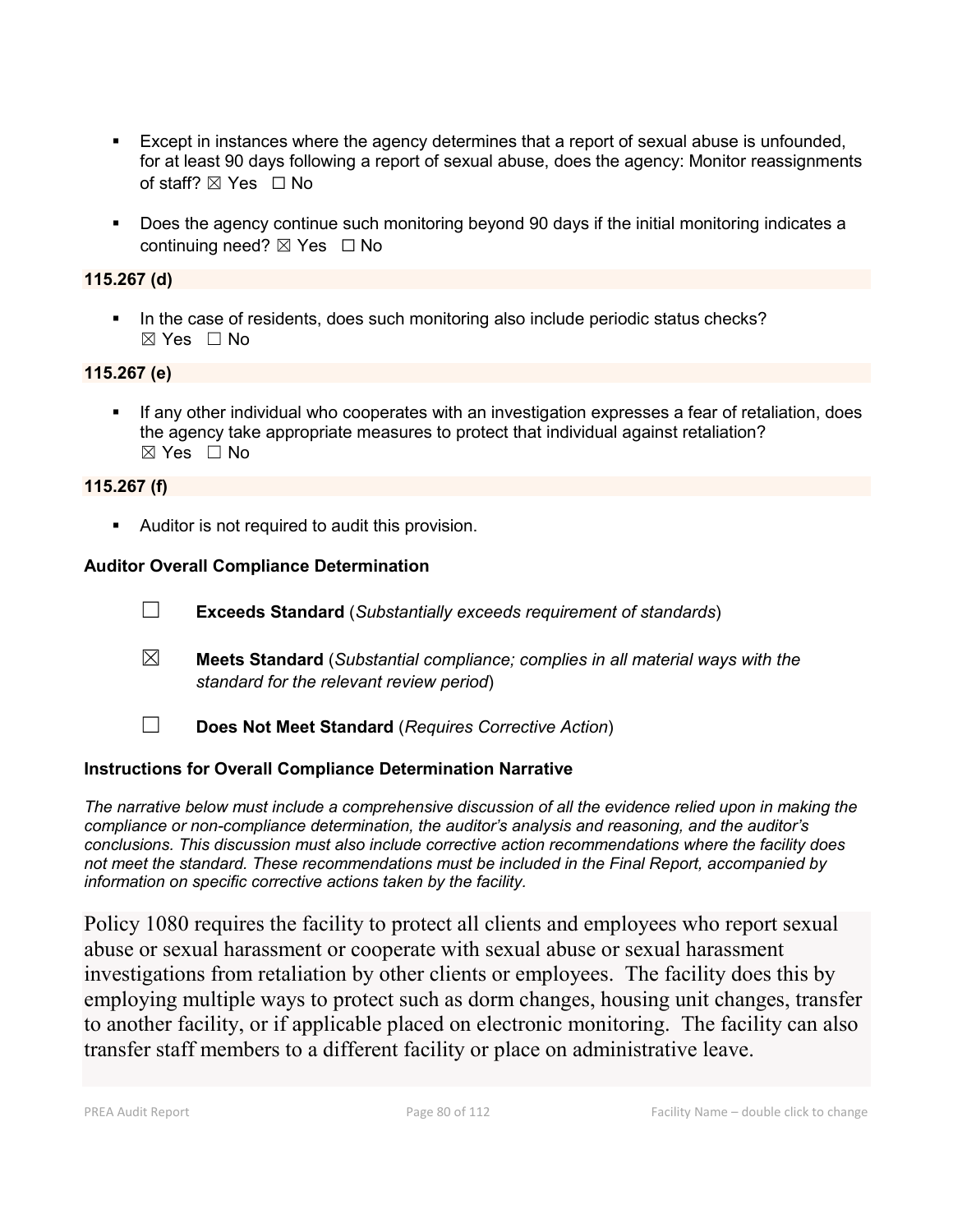The Program Administrator reports to the auditor that she is responsible for the 90-day retaliation monitoring of staff and/or clients. She or the Crisis Counselor will make contact with the client once a week for a period of 90-days after the incident was reported or until the client is release from the program. The report will include periodic status checks, and a review of the client's disciplinary records, housing, program changes, or negative performance reviews and reassignments of staff. The report will be sent to the appropriate facility and administrative team members.

Clients that are on 90-day retaliation monitoring will also be placed on the facility "whereabout" checklist at an increased rate.

Agency policy 1080 states that the agency's obligation to monitor shall terminate if the allegation is determined to be unfounded. The Program Administrator reports that if necessary, the facility will continue to monitor past the 90-day obligation.

The Program Administrator reports that no client has reported an incident of retaliation.

Review: Policy 1080 Whereabout checklist Interview with Program Administrator

# **INVESTIGATIONS**

# **Standard 115.271: Criminal and administrative agency investigations**

# **All Yes/No Questions Must Be Answered by the Auditor to Complete the Report**

# **115.271 (a)**

- When the agency conducts its own investigations into allegations of sexual abuse and sexual harassment, does it do so promptly, thoroughly, and objectively? [N/A if the agency/facility is not responsible for conducting any form of criminal OR administrative sexual abuse investigations. See 115.221(a).]  $\boxtimes$  Yes  $\Box$  No  $\Box$  NA
- Does the agency conduct such investigations for all allegations, including third party and anonymous reports? [N/A if the agency/facility is not responsible for conducting any form of criminal OR administrative sexual abuse investigations. See 115.221(a).]  $\boxtimes$  Yes  $\Box$  No  $\Box$  NA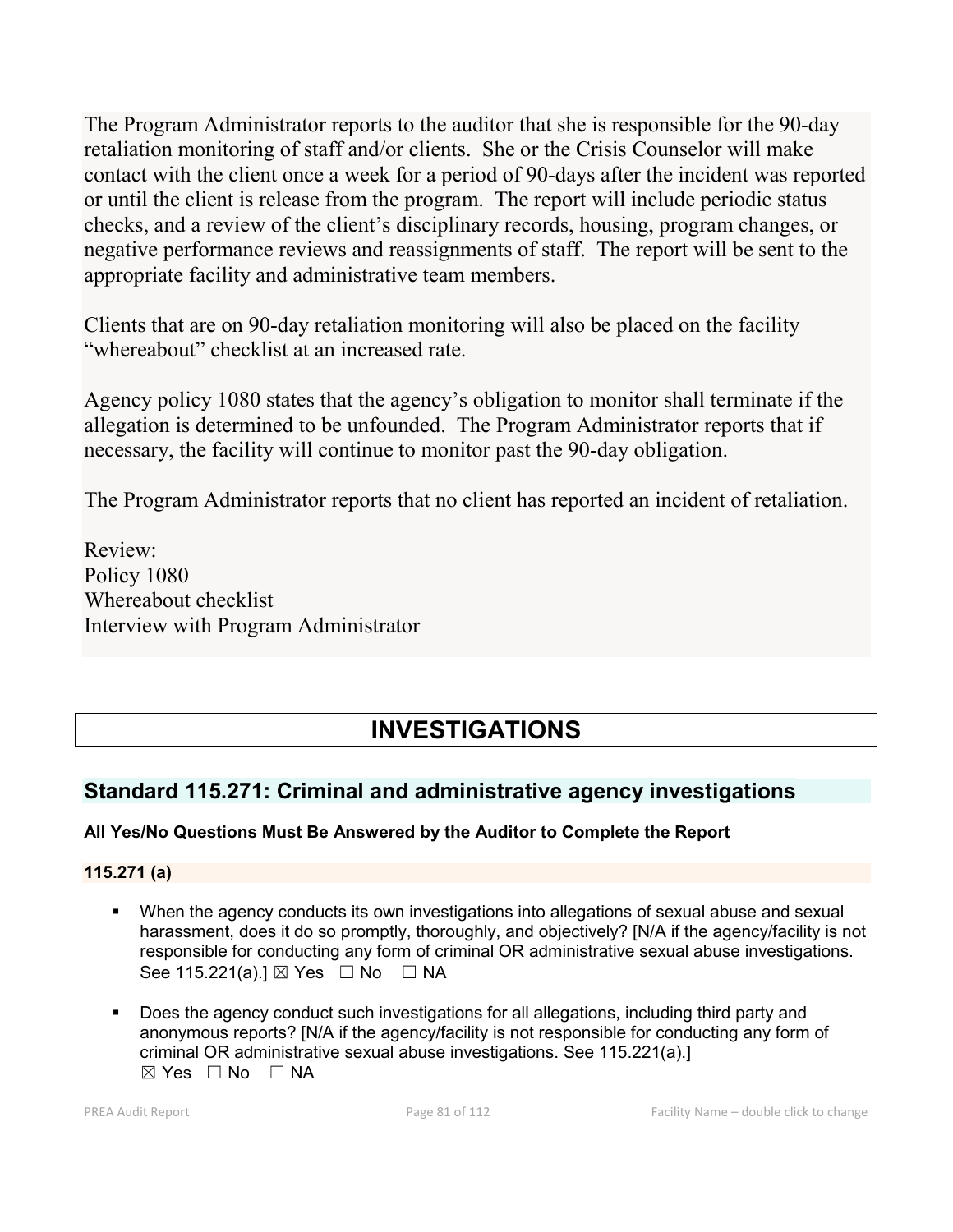#### **115.271 (b)**

 Where sexual abuse is alleged, does the agency use investigators who have received specialized training in sexual abuse investigations as required by 115.234?  $\boxtimes$  Yes  $\Box$  No

#### **115.271 (c)**

- Do investigators gather and preserve direct and circumstantial evidence, including any available physical and DNA evidence and any available electronic monitoring data?  $\boxtimes$  Yes  $\Box$  No
- Do investigators interview alleged victims, suspected perpetrators, and witnesses?  $\boxtimes$  Yes  $\Box$  No
- Do investigators review prior reports and complaints of sexual abuse involving the suspected perpetrator? ⊠ Yes □ No

#### **115.271 (d)**

 When the quality of evidence appears to support criminal prosecution, does the agency conduct compelled interviews only after consulting with prosecutors as to whether compelled interviews may be an obstacle for subsequent criminal prosecution?  $\boxtimes$  Yes  $\Box$  No

#### **115.271 (e)**

- Do agency investigators assess the credibility of an alleged victim, suspect, or witness on an individual basis and not on the basis of that individual's status as resident or staff?  $\boxtimes$  Yes  $\Box$  No
- **Does the agency investigate allegations of sexual abuse without requiring a resident who** alleges sexual abuse to submit to a polygraph examination or other truth-telling device as a condition for proceeding?  $\boxtimes$  Yes  $\Box$  No

#### **115.271 (f)**

- Do administrative investigations include an effort to determine whether staff actions or failures to act contributed to the abuse?  $\nabla$  Yes  $\Box$  No
- Are administrative investigations documented in written reports that include a description of the physical evidence and testimonial evidence, the reasoning behind credibility assessments, and investigative facts and findings?  $\boxtimes$  Yes  $\Box$  No

#### **115.271 (g)**

 Are criminal investigations documented in a written report that contains a thorough description of the physical, testimonial, and documentary evidence and attaches copies of all documentary evidence where feasible?  $\boxtimes$  Yes  $\Box$  No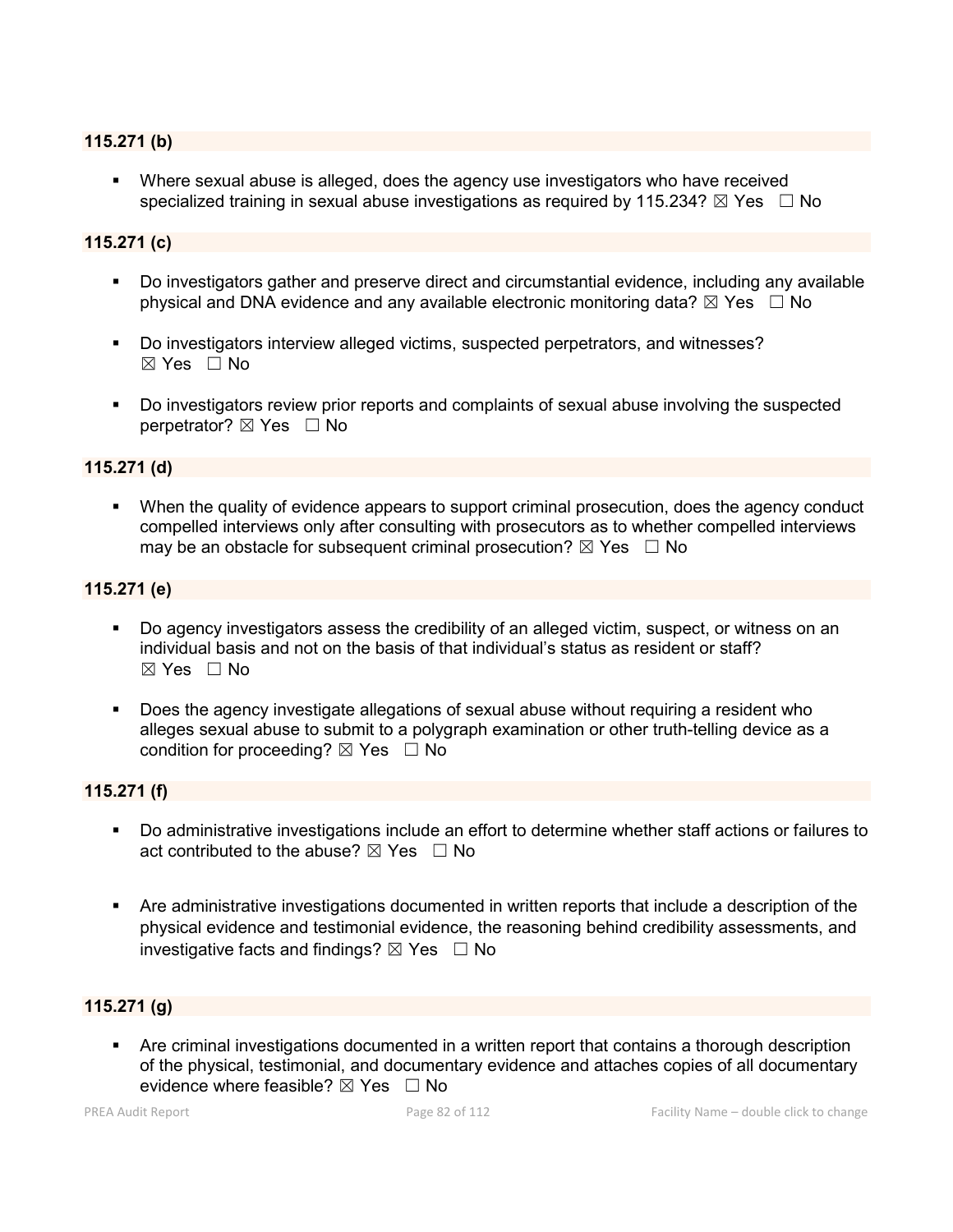#### **115.271 (h)**

 Are all substantiated allegations of conduct that appears to be criminal referred for prosecution?  $\boxtimes$  Yes  $\Box$  No

#### **115.271 (i)**

Does the agency retain all written reports referenced in 115.271(f) and (g) for as long as the alleged abuser is incarcerated or employed by the agency, plus five years?  $\boxtimes$  Yes  $\Box$  No

#### **115.271 (j)**

 Does the agency ensure that the departure of an alleged abuser or victim from the employment or control of the agency does not provide a basis for terminating an investigation? ☒ Yes ☐ No

#### **115.271 (k)**

**Auditor is not required to audit this provision.** 

## **115.271 (l)**

 When an outside entity investigates sexual abuse, does the facility cooperate with outside investigators and endeavor to remain informed about the progress of the investigation? [N/A if an outside agency does not conduct administrative or criminal sexual abuse investigations. See 115.221(a).] ⊠ Yes □ No □ NA

#### **Auditor Overall Compliance Determination**

- ☐ **Exceeds Standard** (*Substantially exceeds requirement of standards*)
- ☒ **Meets Standard** (*Substantial compliance; complies in all material ways with the standard for the relevant review period*)
- ☐ **Does Not Meet Standard** (*Requires Corrective Action*)

#### **Instructions for Overall Compliance Determination Narrative**

*The narrative below must include a comprehensive discussion of all the evidence relied upon in making the compliance or non-compliance determination, the auditor's analysis and reasoning, and the auditor's conclusions. This discussion must also include corrective action recommendations where the facility does not meet the standard. These recommendations must be included in the Final Report, accompanied by information on specific corrective actions taken by the facility.*

PREA Audit Report Page 83 of 112 Facility Name – double click to change Policy 1080 requires an administrative investigation on any allegation on sexual harassment and sexual abuse. This includes allegations received through third-parties or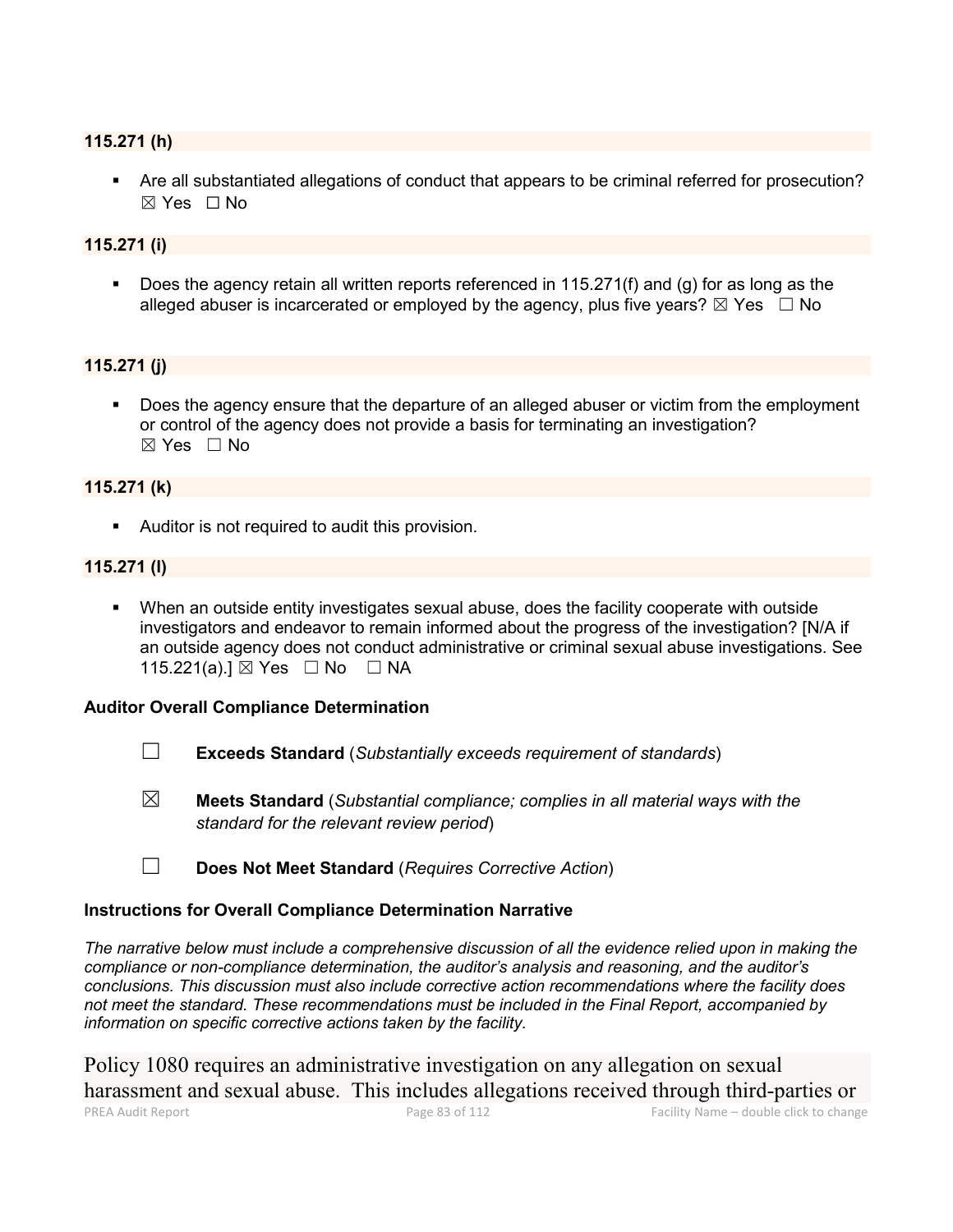anonymous reports. If the allegation is of sexual abuse/assault or appears to be criminal in nature, the Sexual Abuse Response Team will promptly refer the allegation to the Akron Police Department. In instances of sexual abuse or sexual harassment that are not criminal in nature, the facility shall gather and preserve direct and circumstantial evidence, including any physical and electronic data; interview alleged victims, suspected perpetrators, and witnesses; and review prior complains, and reports of sexual abuse/sexual harassment involving the suspected perpetrator.

The policy requires the facility to document the investigation in a written report that is retain by the administrative investigators for as long as the alleged abuser is an Oriana House client, or is employed by Oriana House, plus five years. The Oriana House Investigative Form includes the following information:

- Name of all victims, witnesses, and abusers
- Names of staff working during incident
- Date, time, and location of incident
- Type of incident
- How the incident was reported
- Description of incident
- Medical and/or counseling treatment (SANE services/Rape crisis)
- Statements from all available sources
- Separation from abuser
- Increased supervision
- Transfer to another facility
- LGBTI status
- Gang affiliation
- PREA Screening Status
- Law enforcement referral
- Parent agency notification
- Interpreter services
- Video evidence available
- Physical barriers
- Investigation determination
- Disciplinary action

The auditor reviewed the training curriculum and certificates for completion for both administrative investigators. The PREA Coordinator and PREA Compliance Specialist have also received administrative investigator training. The training was conducted by the Moss Group and included techniques for interviewing sexual abuse victims, proper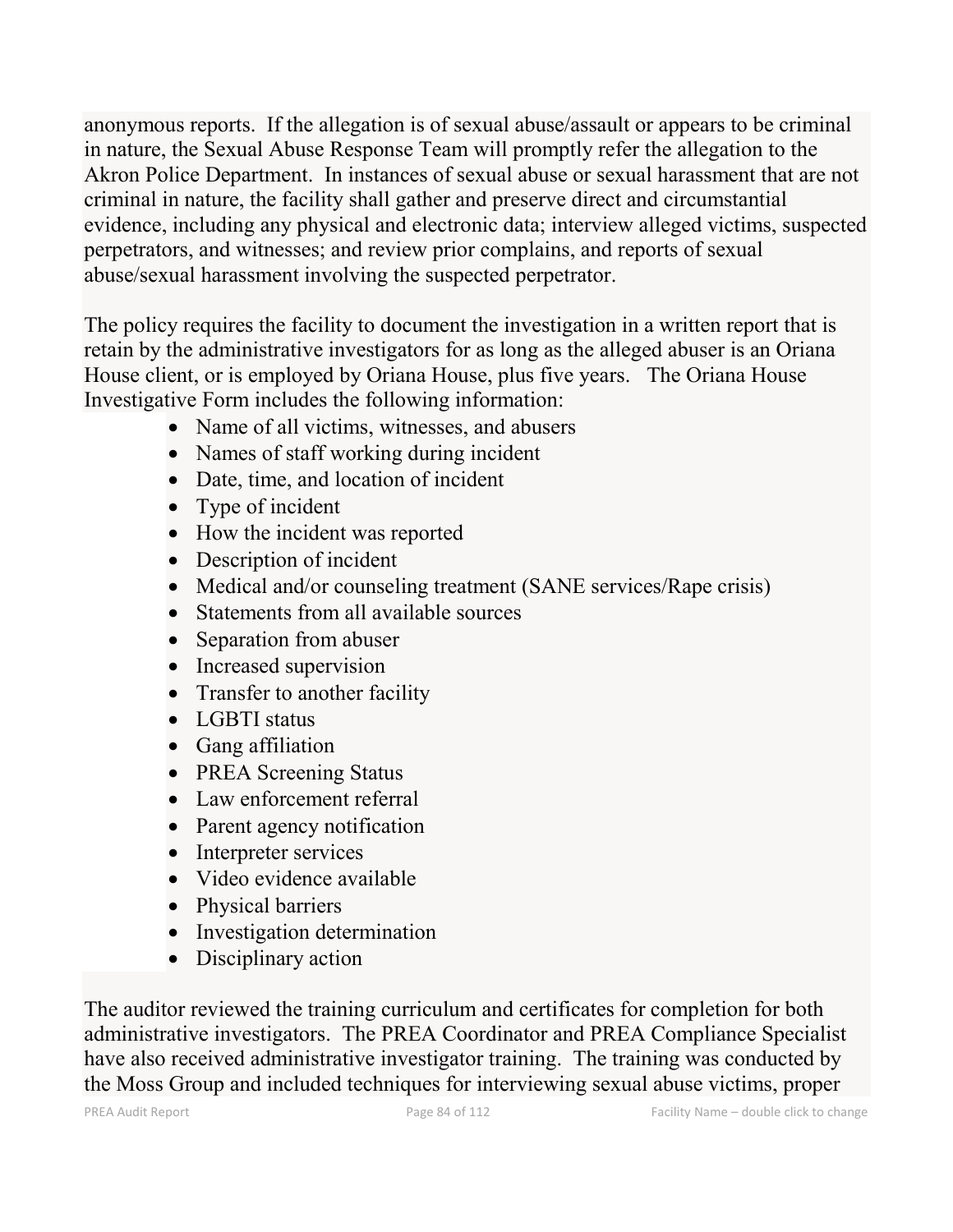use of Miranda and Garity warnings, sexual abuse evidence collection in a confinement setting, and the criteria and evidence required to substantiate a case for administrative action or prosecution referral.

During the onsite visit, the auditor interviewed the administrative investigators, PREA Coordinator, and the PREA Compliance Specialist. The process of investigation, referral, and outcome determination was described to the auditor. The PREA Coordinator states that the agency prohibits administrative investigators from requiring a polygraph examination or other truth telling devise during an investigation. She states that all investigators are also prohibited from conducting any type of criminal investigation. All criminal investigations are conducted by the local legal authority and the administrative investigators will remain in contact with the criminal investigators in order to remain informed about the progress of the investigation. The PREA Coordinator and policy state that the departure of the allege abuser or victim from employment or control of the facility or Agency shall not provide a basis for terminating an investigation.

The administrative investigators reported the following methods of investigating an allegation:

- Trauma informed victim interviews
- Witness interviews
- Staff interviews
- Alleged abuser interviews
- Reviewing video evidence
- Reviewing past incident reports if available
- Credibility assessments based on documented behavior
- Consultation with other investigators/PREA Coordinator if necessary

The administrative investigators reviewed two allegations reported at the facility during the past twelve months (see standard 115.222). Only one allegation was referred to the Akron Police Department for a criminal investigation based on the allegation information.

The investigators state that they are not to question a suspected abuser during a criminal investigation. The administrative investigation would only begin at the conclusion of the criminal investigation or with the permission of the legal authority. The investigators report that they are responsible for maintaining and securing investigation reports for as long as the abuser is incarcerated or in the case of staff abusers until the employee in no longer employed, plus five years for both cases.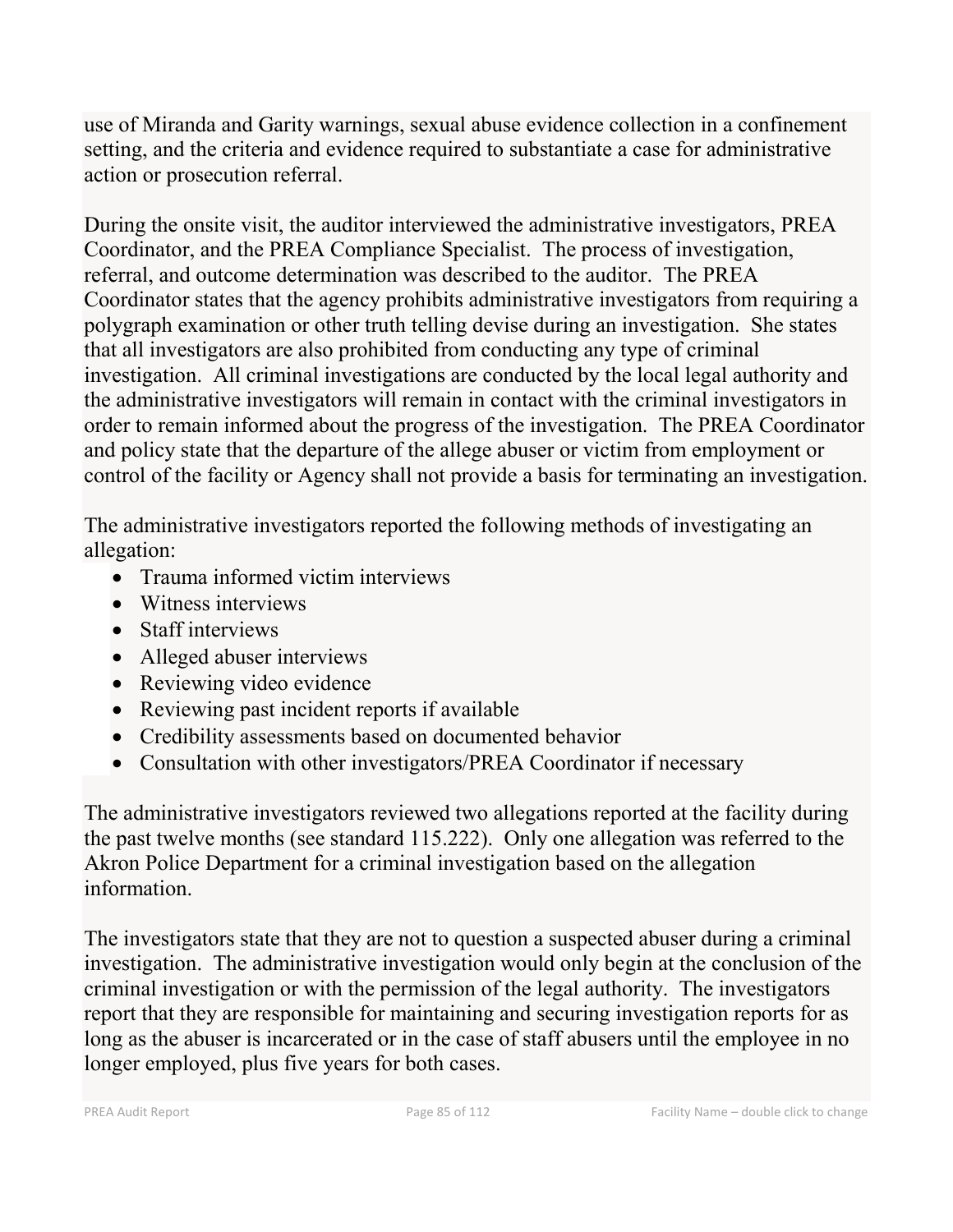Review: Policy 1080 Investigation reports Interview with PREA Coordinator Interview with PREA Compliance Specialist Interview with Administrative Investigators

# **Standard 115.272: Evidentiary standard for administrative investigations**

## **All Yes/No Questions Must Be Answered by the Auditor to Complete the Report**

**115.272 (a)**

Is it true that the agency does not impose a standard higher than a preponderance of the evidence in determining whether allegations of sexual abuse or sexual harassment are substantiated? ⊠ Yes □ No

## **Auditor Overall Compliance Determination**

- ☐ **Exceeds Standard** (*Substantially exceeds requirement of standards*)
- ☒ **Meets Standard** (*Substantial compliance; complies in all material ways with the standard for the relevant review period*)
- ☐ **Does Not Meet Standard** (*Requires Corrective Action*)

## **Instructions for Overall Compliance Determination Narrative**

*The narrative below must include a comprehensive discussion of all the evidence relied upon in making the compliance or non-compliance determination, the auditor's analysis and reasoning, and the auditor's conclusions. This discussion must also include corrective action recommendations where the facility does not meet the standard. These recommendations must be included in the Final Report, accompanied by information on specific corrective actions taken by the facility.*

Agency policy 1080 states that the agency imposes a standard of preponderance of evidence or 51% to substantiate an allegation of sexual abuse or sexual harassment. The PREA Coordinator who determines allegation findings confirmed that she uses the standard of preponderance of evidence to determine investigation outcomes.

Review: Policy and procedure 1080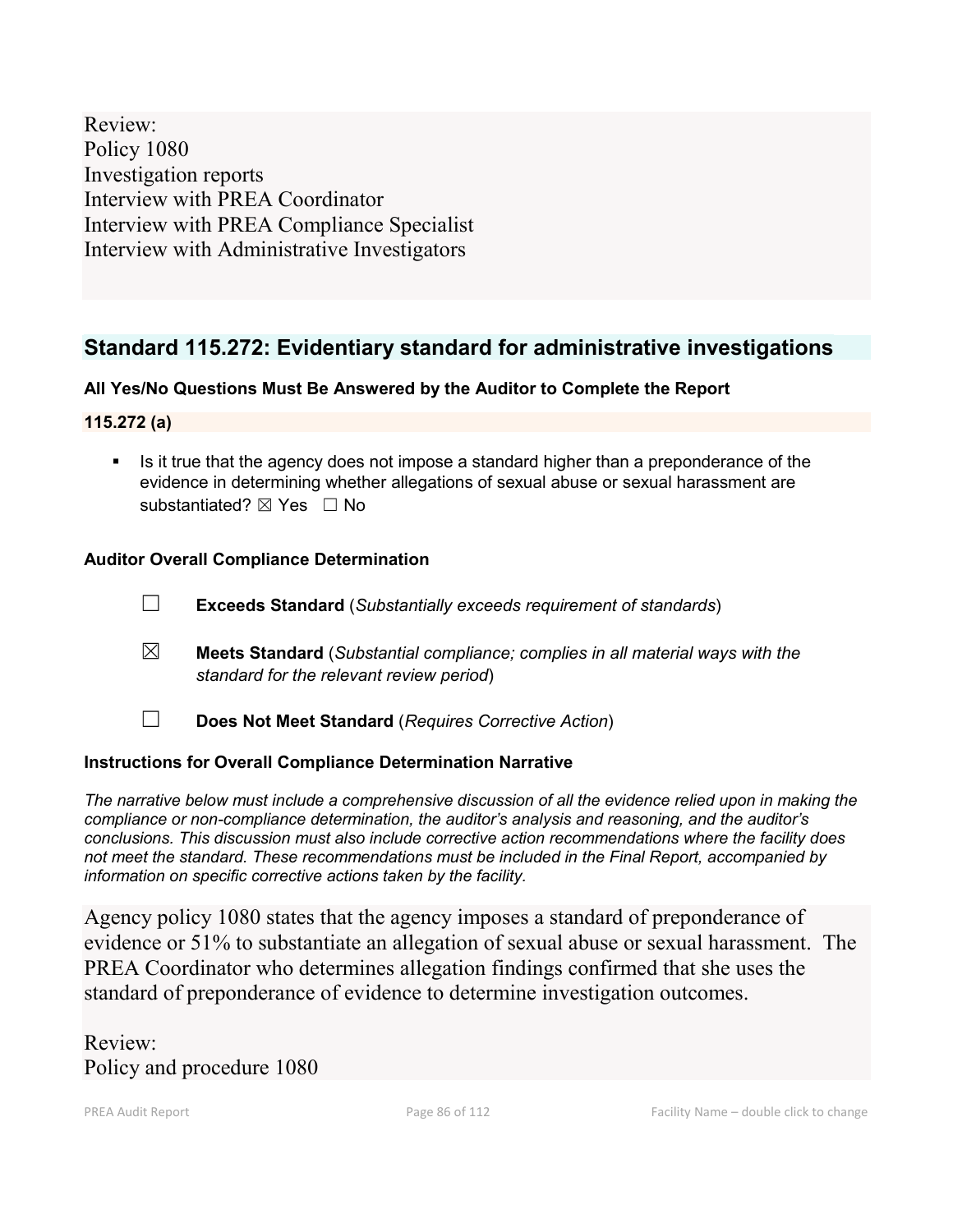# **Standard 115.273: Reporting to residents**

### **All Yes/No Questions Must Be Answered by the Auditor to Complete the Report**

### **115.273 (a)**

 Following an investigation into a resident's allegation that he or she suffered sexual abuse in an agency facility, does the agency inform the resident as to whether the allegation has been determined to be substantiated, unsubstantiated, or unfounded?  $\boxtimes$  Yes  $\Box$  No

#### **115.273 (b)**

 If the agency did not conduct the investigation into a resident's allegation of sexual abuse in an agency facility, does the agency request the relevant information from the investigative agency in order to inform the resident? (N/A if the agency/facility is responsible for conducting administrative and criminal investigations.)  $\boxtimes$  Yes  $\Box$  No  $\Box$  NA

### **115.273 (c)**

- Following a resident's allegation that a staff member has committed sexual abuse against the resident, unless the agency has determined that the allegation is unfounded, or unless the resident has been released from custody, does the agency subsequently inform the resident whenever: The staff member is no longer posted within the resident's unit?  $\boxtimes$  Yes  $\Box$  No
- Following a resident's allegation that a staff member has committed sexual abuse against the resident, unless the agency has determined that the allegation is unfounded, or unless the resident has been released from custody, does the agency subsequently inform the resident whenever: The staff member is no longer employed at the facility?  $\boxtimes$  Yes  $\Box$  No
- Following a resident's allegation that a staff member has committed sexual abuse against the resident, unless the agency has determined that the allegation is unfounded, or unless the resident has been released from custody, does the agency subsequently inform the resident whenever: The agency learns that the staff member has been indicted on a charge related to sexual abuse in the facility?  $\boxtimes$  Yes  $\Box$  No
- Following a resident's allegation that a staff member has committed sexual abuse against the resident, unless the agency has determined that the allegation is unfounded, or unless the resident has been released from custody, does the agency subsequently inform the resident whenever: The agency learns that the staff member has been convicted on a charge related to sexual abuse within the facility?  $\boxtimes$  Yes  $\Box$  No

#### **115.273 (d)**

 Following a resident's allegation that he or she has been sexually abused by another resident, does the agency subsequently inform the alleged victim whenever: The agency learns that the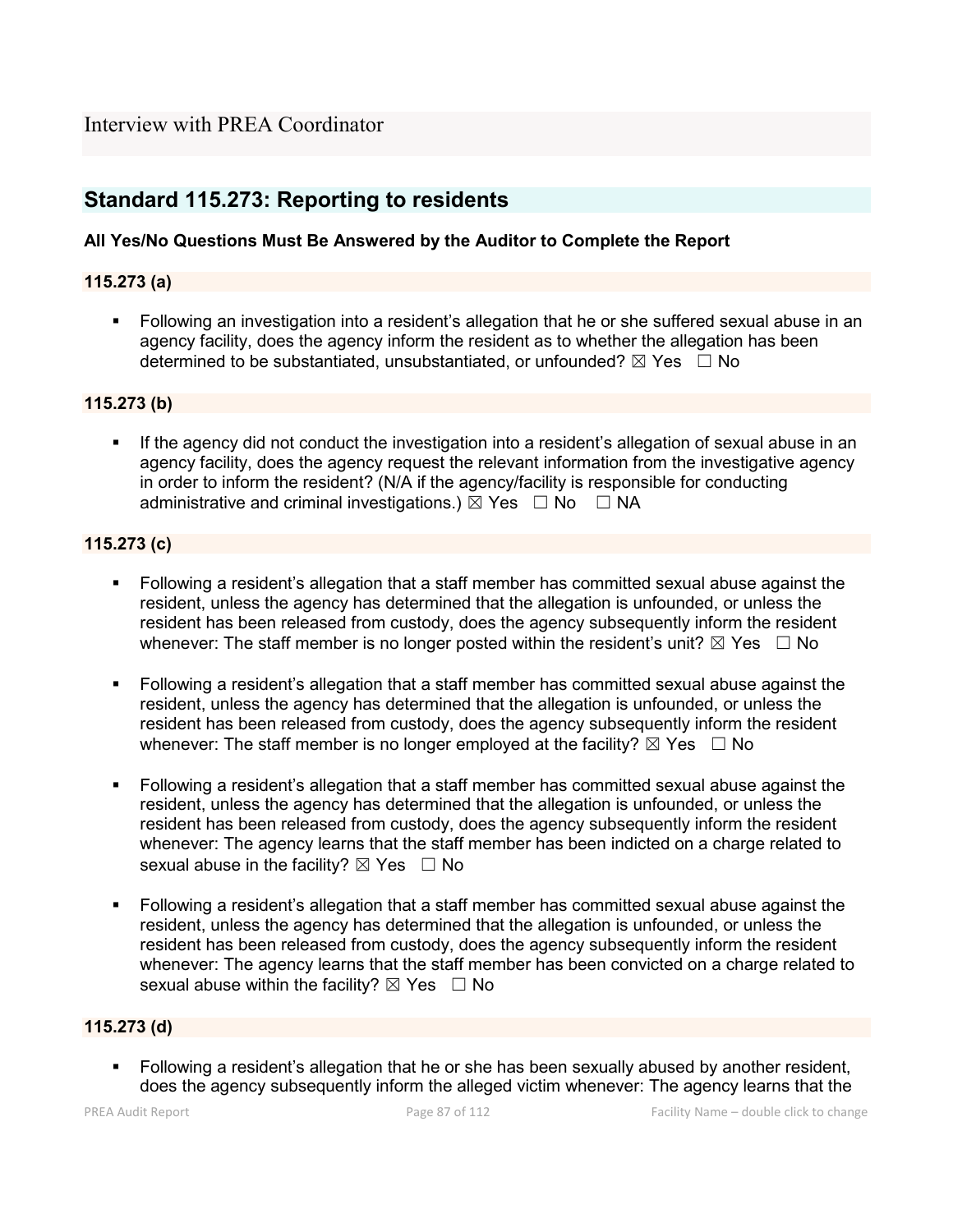alleged abuser has been indicted on a charge related to sexual abuse within the facility? ☒ Yes ☐ No

 Following a resident's allegation that he or she has been sexually abused by another resident, does the agency subsequently inform the alleged victim whenever: The agency learns that the alleged abuser has been convicted on a charge related to sexual abuse within the facility?  $\boxtimes$  Yes  $\Box$  No

### **115.273 (e)**

Does the agency document all such notifications or attempted notifications?  $\boxtimes$  Yes  $\Box$  No

#### **115.273 (f)**

Auditor is not required to audit this provision.

#### **Auditor Overall Compliance Determination**

- ☐ **Exceeds Standard** (*Substantially exceeds requirement of standards*)
- ☒ **Meets Standard** (*Substantial compliance; complies in all material ways with the standard for the relevant review period*)
- ☐ **Does Not Meet Standard** (*Requires Corrective Action*)

#### **Instructions for Overall Compliance Determination Narrative**

*The narrative below must include a comprehensive discussion of all the evidence relied upon in making the compliance or non-compliance determination, the auditor's analysis and reasoning, and the auditor's conclusions. This discussion must also include corrective action recommendations where the facility does not meet the standard. These recommendations must be included in the Final Report, accompanied by information on specific corrective actions taken by the facility.*

Policy 1080 states that following an investigation into a client's allegation of sexual abuse, the facility will inform the client whether the allegation has been determined to be substantiated, unsubstantiated, or unfounded. If the agency did not conduct the investigation, the facility will request the information from the investigatory agency in order to inform the client. The facility will also notify the client whenever:

- The employee is no longer working at the client's assigned facility
- The employee is no longer employed by the agency
- The agency learns the employee has been convicted on a charge related to sexual abuse within the agency
- The agency learns the alleged client abuser has been indicted on a charge related to sexual abuse within the facility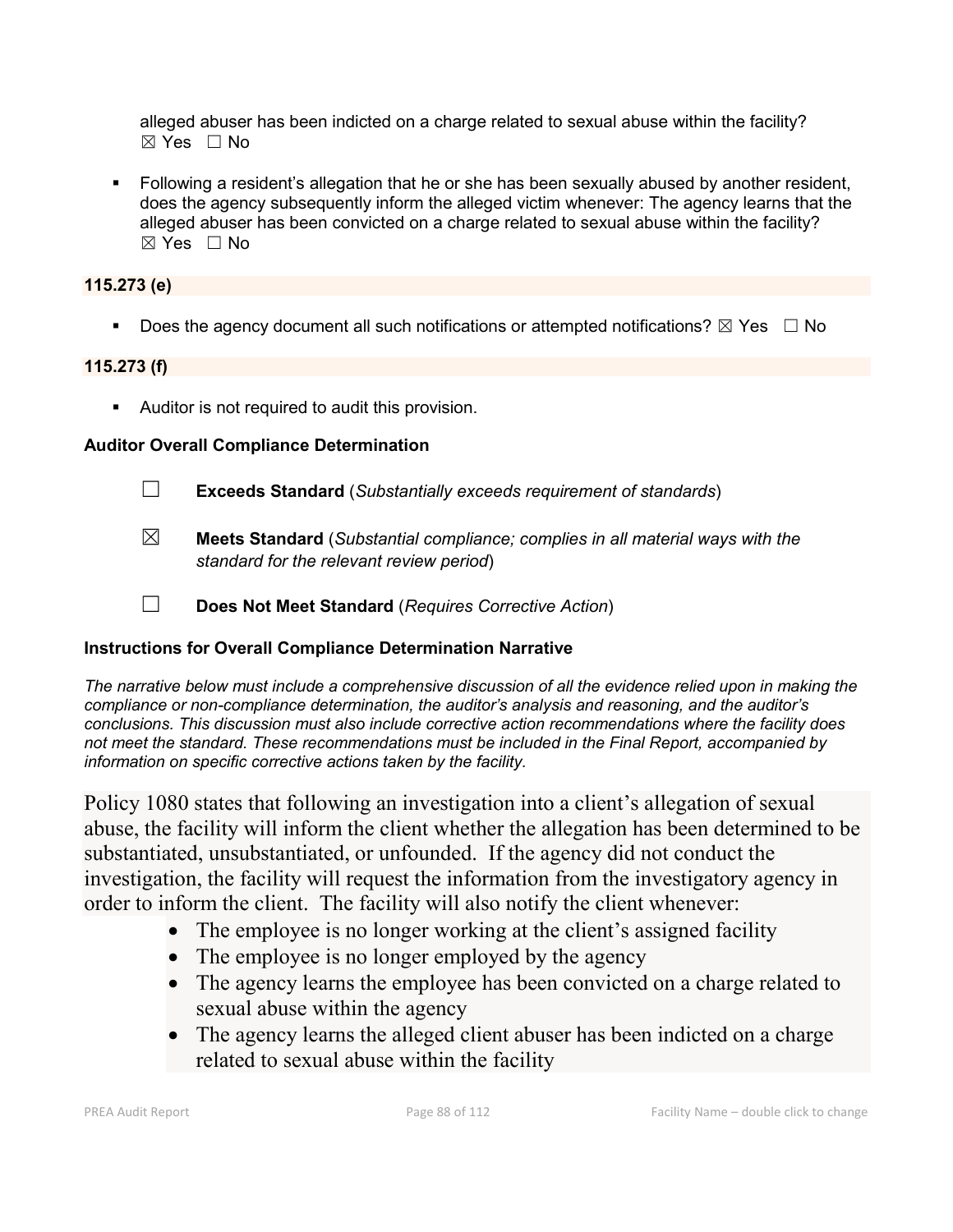• The agency learns that the alleged client abuser has been convicted on a charge related to sexual abuse in the facility

All such notifications or attempted notification are documented in the agency's client database system. The obligation to make such report under this standard shall terminate if the client is release from the agency prior to an investigation determination.

The facility had one allegation of client-to-client sexual abuse and one allegation of staffto-client sexual abuse during the past twelve months. The staff-to-client allegation was administratively investigated and referred to the Akron Police Department for a criminal investigation. The Department did not file charges. The administrative investigation determined that the allegation was substantiated. The client-to-client allegation was only administratively investigated and determined to be substantiated.

The auditor received a copy of the notification form that was signed by the client acknowledging that they received notification of the investigation determination. The notification included the fact that the staff member had been arrested on sexual battery charges (for a different victim).

Review: Policy 1080 PREA Sexual Abuse Victimization Notification report Interview with administrative investigators

# **DISCIPLINE**

# **Standard 115.276: Disciplinary sanctions for staff**

# **All Yes/No Questions Must Be Answered by the Auditor to Complete the Report**

# **115.276 (a)**

 Are staff subject to disciplinary sanctions up to and including termination for violating agency sexual abuse or sexual harassment policies?  $\boxtimes$  Yes  $\Box$  No

# **115.276 (b)**

Is termination the presumptive disciplinary sanction for staff who have engaged in sexual abuse? ⊠ Yes □ No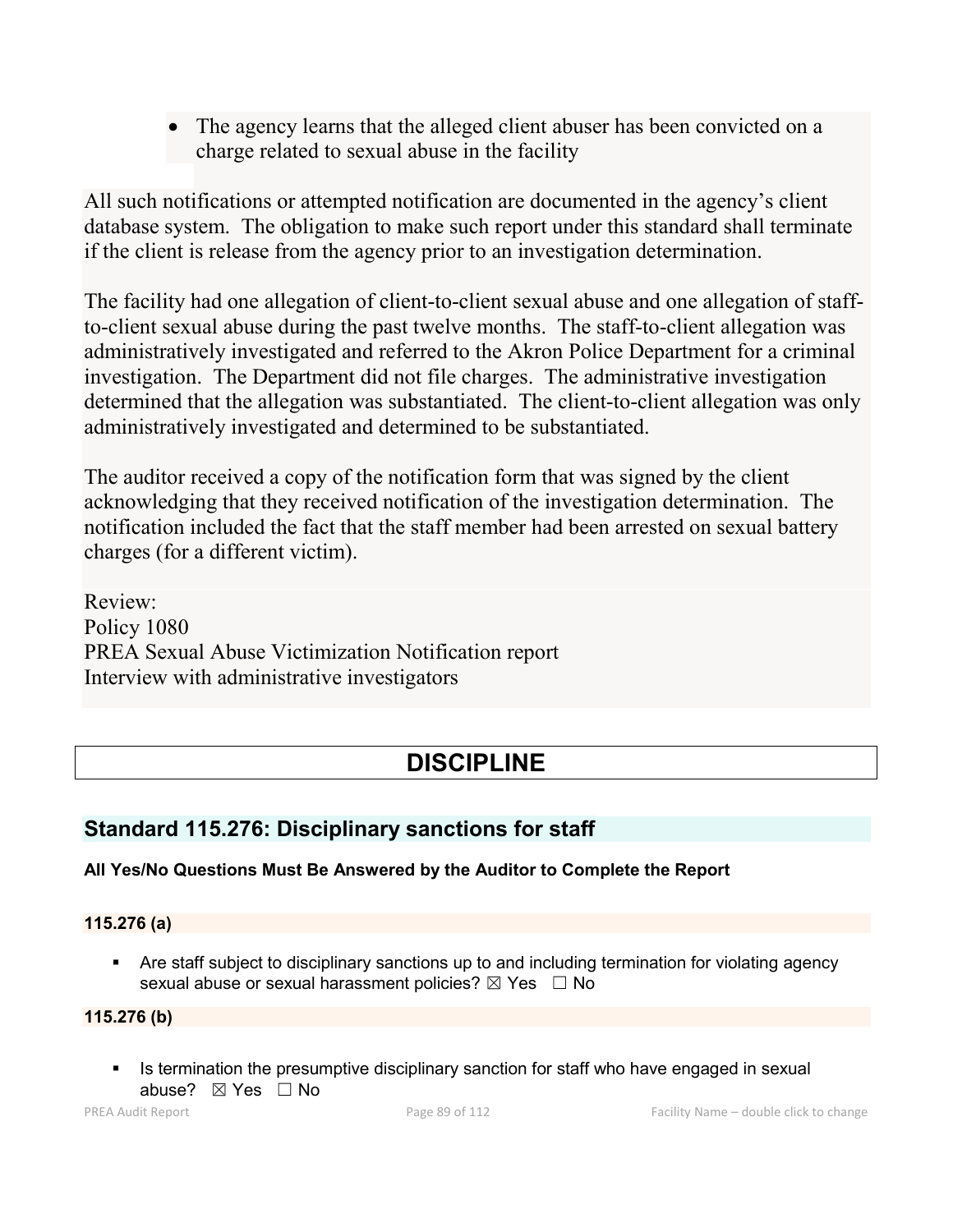#### **115.276 (c)**

 Are disciplinary sanctions for violations of agency policies relating to sexual abuse or sexual harassment (other than actually engaging in sexual abuse) commensurate with the nature and circumstances of the acts committed, the staff member's disciplinary history, and the sanctions imposed for comparable offenses by other staff with similar histories?  $\boxtimes$  Yes  $\Box$  No

#### **115.276 (d)**

- Are all terminations for violations of agency sexual abuse or sexual harassment policies, or resignations by staff who would have been terminated if not for their resignation, reported to: Law enforcement agencies unless the activity was clearly not criminal?  $\boxtimes$  Yes  $\Box$  No
- Are all terminations for violations of agency sexual abuse or sexual harassment policies, or resignations by staff who would have been terminated if not for their resignation, reported to: Relevant licensing bodies?  $\boxtimes$  Yes  $\Box$  No

#### **Auditor Overall Compliance Determination**

- ☐ **Exceeds Standard** (*Substantially exceeds requirement of standards*)
- ☒ **Meets Standard** (*Substantial compliance; complies in all material ways with the standard for the relevant review period*)
- ☐ **Does Not Meet Standard** (*Requires Corrective Action*)

#### **Instructions for Overall Compliance Determination Narrative**

*The narrative below must include a comprehensive discussion of all the evidence relied upon in making the compliance or non-compliance determination, the auditor's analysis and reasoning, and the auditor's conclusions. This discussion must also include corrective action recommendations where the facility does not meet the standard. These recommendations must be included in the Final Report, accompanied by information on specific corrective actions taken by the facility.*

Policy 1080 states that employees shall be subject to disciplinary action up to and including termination for violating the Client Sexual Abuse and Sexual Harassment Prevention policy. Policy 3037 specifically outlines employee discipline. This policy states disciplinary action may take the following steps:

- Formal verbal warning
- Written warning
- Disciplinary probation
- Disciplinary suspension
- Disciplinary discharge
- Suspension pending investigation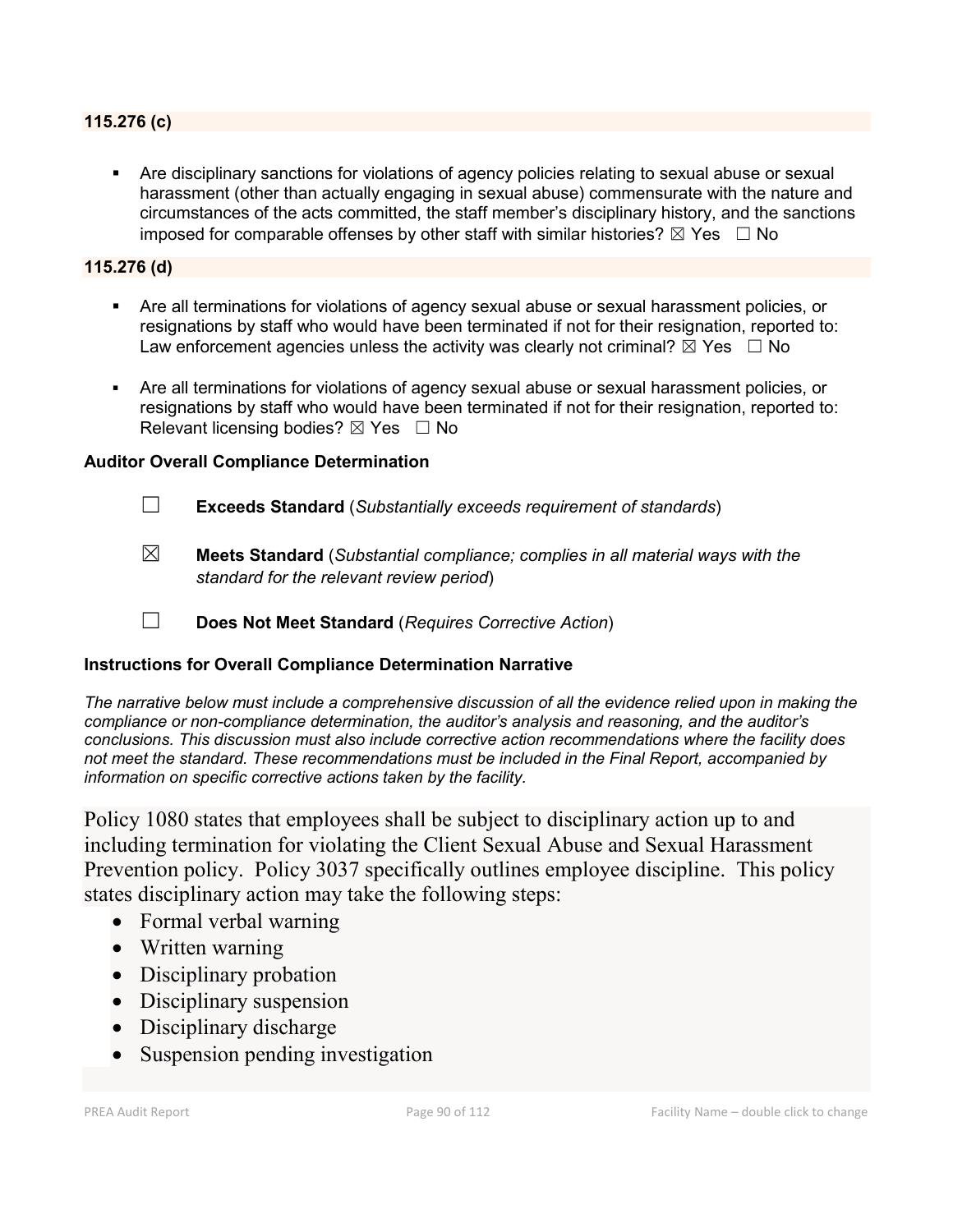The agency outlines its progressive disciplinary plan in its employee handbook. A review of the handbook states that any staff member found to have engaged in sexual abuse will be terminated. Termination or resignation by a staff member who otherwise would have been terminated for violations of the Client Sexual Abuse and Sexual Harassment Prevention, will be reported to law enforcement agencies and any relevant licensing bodies. The handbook also states that employees who have knowledge of client victimization and do not report it will be terminated.

The auditor interviewed the Human Resource Director during the onsite visit. The Human Resource Director reports that it is agency practice to place a staff member on administrative leave during the course of an investigation. She states the agency enforces their strict zero tolerance policies by terminating employees found to be in violation of the policy, and terminating employees whose allegation was determined to be unsubstantiated but a major violation of the boundaries/integrity policy has been committed.

The auditor reviewed the investigations that took place during the past twelve months at the facility. The auditor noted that in the case where a staff member's allegation was substantiated the employee was terminated from the agency. The allegation was also referred to the Akron Police Department for a criminal investigation. During a file review, the auditor was able to verify the employee's termination letter along with a letter of notification to the Chemical Dependency Counselor licensing board.

Review: Policy 1080 Policy 3037 Employee Handbook Investigation reports Employee file Interview with Human Resource Director

# **Standard 115.277: Corrective action for contractors and volunteers**

## **All Yes/No Questions Must Be Answered by the Auditor to Complete the Report**

## **115.277 (a)**

 Is any contractor or volunteer who engages in sexual abuse prohibited from contact with residents? ⊠ Yes □ No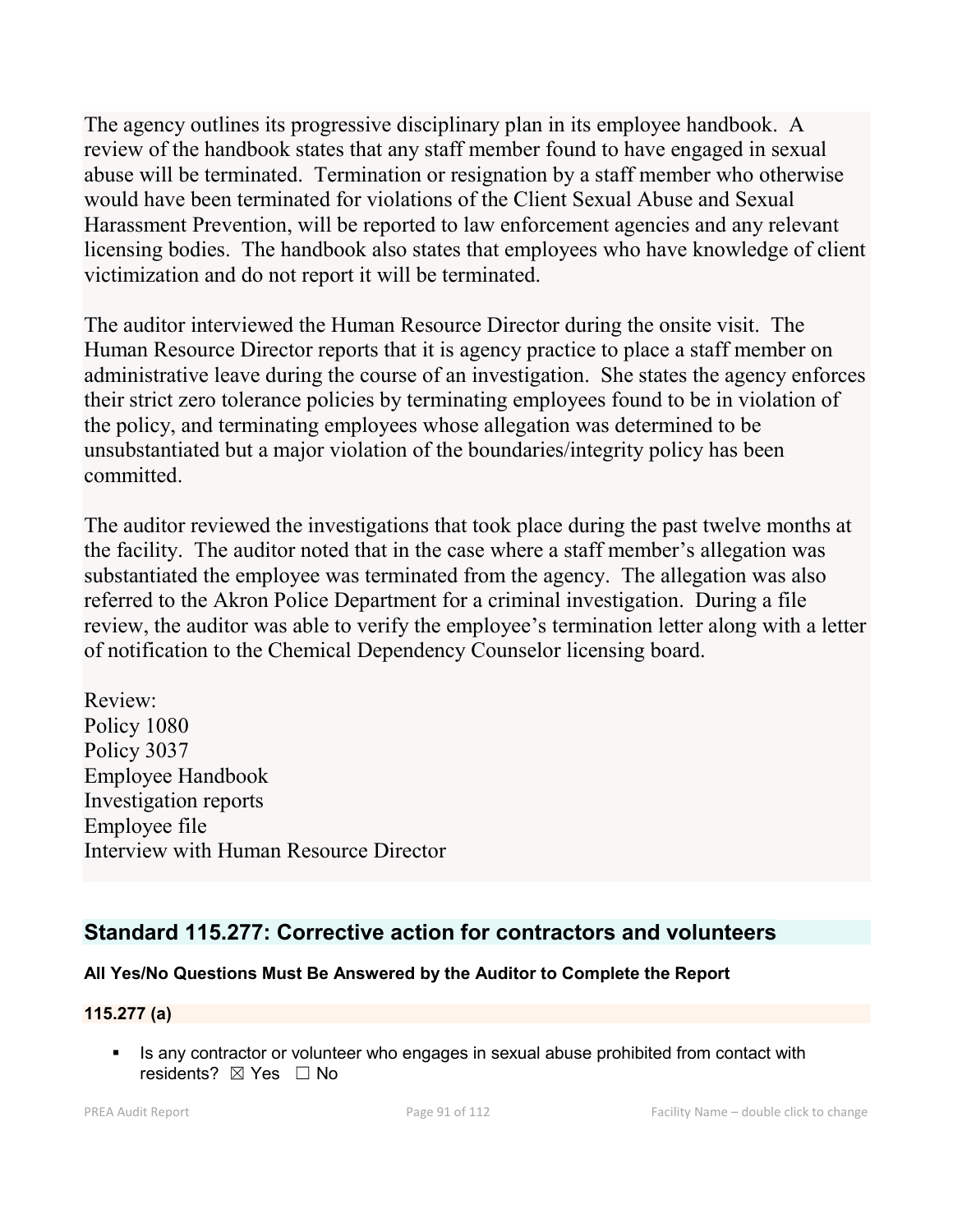- Is any contractor or volunteer who engages in sexual abuse reported to: Law enforcement agencies unless the activity was clearly not criminal?  $\boxtimes$  Yes  $\Box$  No
- **IS any contractor or volunteer who engages in sexual abuse reported to: Relevant licensing** bodies? ⊠ Yes □ No

#### **115.277 (b)**

In the case of any other violation of agency sexual abuse or sexual harassment policies by a contractor or volunteer, does the facility take appropriate remedial measures, and consider whether to prohibit further contact with residents?  $\boxtimes$  Yes  $\Box$  No

### **Auditor Overall Compliance Determination**

- ☐ **Exceeds Standard** (*Substantially exceeds requirement of standards*)
- ☒ **Meets Standard** (*Substantial compliance; complies in all material ways with the standard for the relevant review period*)
- ☐ **Does Not Meet Standard** (*Requires Corrective Action*)

### **Instructions for Overall Compliance Determination Narrative**

*The narrative below must include a comprehensive discussion of all the evidence relied upon in making the compliance or non-compliance determination, the auditor's analysis and reasoning, and the auditor's conclusions. This discussion must also include corrective action recommendations where the facility does not meet the standard. These recommendations must be included in the Final Report, accompanied by information on specific corrective actions taken by the facility.*

Policy 1080 states that any contractor or volunteer who engages in sexual abuse has be prohibited from contact with clients and shall be reported to law enforcement agencies, unless the activity was clearly not criminal, and to relevant licensing bodies. The agency will take appropriate remedial measure, and shall consider whether to prohibit further contact with clients, in the case of any other violation of agency sexual abuse or sexual harassment policies by a contractor or volunteer.

During the onsite visit, the auditor reviewed all allegations reported within the past twelve months. There have been no allegations against a contractor or volunteer.

The Human Resource Director stated during her interview that RCC has not had any incident concerning the interactions between a contractor/volunteer and a client.

## Review: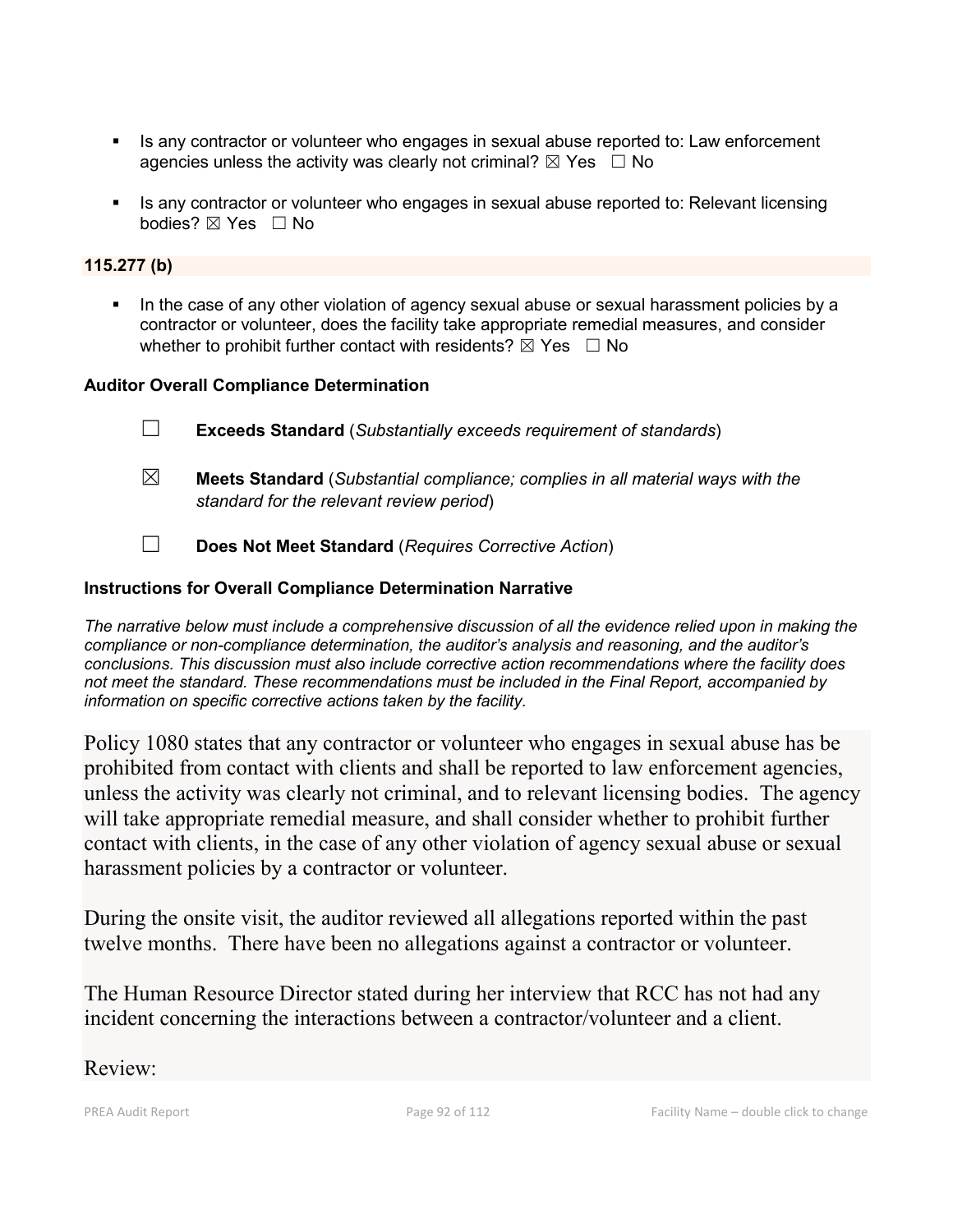Policy 1080 Investigation reports Interview with Human Resource Director

# **Standard 115.278: Interventions and disciplinary sanctions for residents**

#### **All Yes/No Questions Must Be Answered by the Auditor to Complete the Report**

#### **115.278 (a)**

 Following an administrative finding that a resident engaged in resident-on-resident sexual abuse, or following a criminal finding of guilt for resident-on-resident sexual abuse, are residents subject to disciplinary sanctions pursuant to a formal disciplinary process?  $\boxtimes$  Yes  $\Box$  No

#### **115.278 (b)**

 Are sanctions commensurate with the nature and circumstances of the abuse committed, the resident's disciplinary history, and the sanctions imposed for comparable offenses by other residents with similar histories?  $\boxtimes$  Yes  $\Box$  No

#### **115.278 (c)**

 When determining what types of sanction, if any, should be imposed, does the disciplinary process consider whether a resident's mental disabilities or mental illness contributed to his or her behavior?  $\nabla$  Yes  $\Box$  No

#### **115.278 (d)**

 If the facility offers therapy, counseling, or other interventions designed to address and correct underlying reasons or motivations for the abuse, does the facility consider whether to require the offending resident to participate in such interventions as a condition of access to programming and other benefits? ⊠ Yes □ No

#### **115.278 (e)**

 Does the agency discipline a resident for sexual contact with staff only upon a finding that the staff member did not consent to such contact?  $\boxtimes$  Yes  $\Box$  No

#### **115.278 (f)**

 For the purpose of disciplinary action does a report of sexual abuse made in good faith based upon a reasonable belief that the alleged conduct occurred NOT constitute falsely reporting an incident or lying, even if an investigation does not establish evidence sufficient to substantiate the allegation?  $\boxtimes$  Yes  $\Box$  No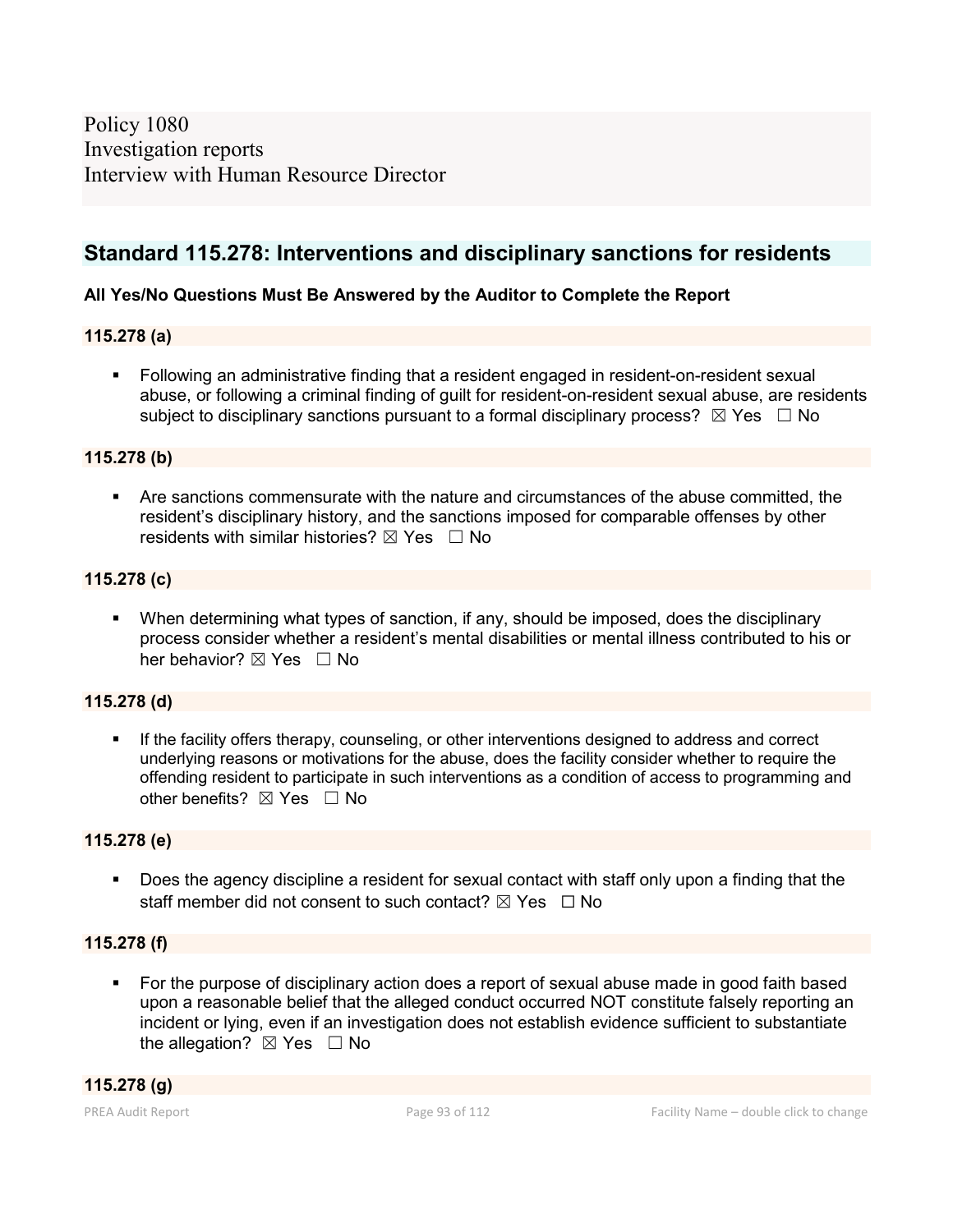Does the agency always refrain from considering non-coercive sexual activity between residents to be sexual abuse? (N/A if the agency does not prohibit all sexual activity between residents.) ☒ Yes ☐ No ☐ NA

### **Auditor Overall Compliance Determination**

- ☐ **Exceeds Standard** (*Substantially exceeds requirement of standards*)
- ☒ **Meets Standard** (*Substantial compliance; complies in all material ways with the standard for the relevant review period*)
- ☐ **Does Not Meet Standard** (*Requires Corrective Action*)

### **Instructions for Overall Compliance Determination Narrative**

*The narrative below must include a comprehensive discussion of all the evidence relied upon in making the compliance or non-compliance determination, the auditor's analysis and reasoning, and the auditor's conclusions. This discussion must also include corrective action recommendations where the facility does not meet the standard. These recommendations must be included in the Final Report, accompanied by information on specific corrective actions taken by the facility.*

Oriana House policy 1080 requires all clients to face disciplinary action up to and including termination from the program following a substantiated allegation of client to client sexual abuse and sexual harassment or a criminal finding of guilt for client to client sexual abuse. The policy requires the agency to consider whether a client's mental disabilities or mental illness contributed to his/her behavior, the client's disciplinary history and sanctions imposed for comparable offenses by other clients with similar histories, when determining what type of sanction, if any, should be imposed.

The PREA Coordinator stated during an interview with the auditor that should a client be found to have a substantiated allegation of sexual harassment, dependent upon the circumstances; client disabilities, mental health, and disciplinary record; and other sanctions imposed for similar circumstances, the abuser will be disciplined according to the progressive discipline policy laid out in the client handbook.

In reviewing the investigations conducted at the facility during the past twelve months, the facility disciplined one client that had a substantiated sexual abuse allegation. The client was terminated from the facility. The discipline was in line with agency policy.

Agency policy does not allow for the disciplining of a client for a good faith report of sexual abuse when there is a reasonable belief that the alleged conduct occurred even if an investigation does not establish evidence sufficient to substantiate the allegation.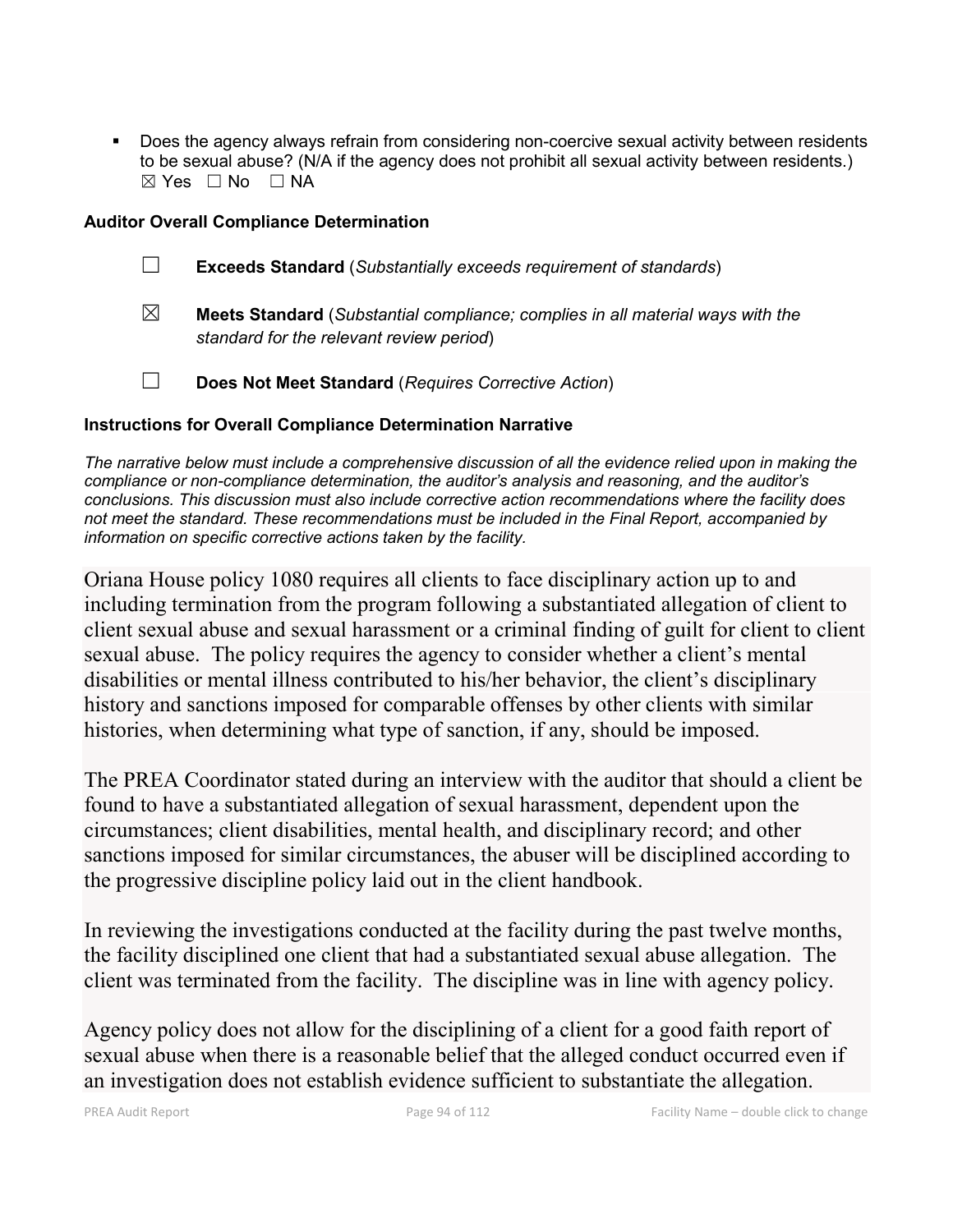The policy also does not allow for offenders to have consensual sexual contact; however, such conduct will not be defined as client sexual abuse. The policy also does not allow for the discipline of offenders for client sexual contact with staff unless the staff member did not consent to such contact. The facility has not disciplined a client for filing a false allegation, nor a client who had consensual sexual contact with a staff member.

Review: Policy 1080 Client Handbook Investigation reports Interview with PREA Coordinator

# **MEDICAL AND MENTAL CARE**

# **Standard 115.282: Access to emergency medical and mental health services**

## **All Yes/No Questions Must Be Answered by the Auditor to Complete the Report**

## **115.282 (a)**

 Do resident victims of sexual abuse receive timely, unimpeded access to emergency medical treatment and crisis intervention services, the nature and scope of which are determined by medical and mental health practitioners according to their professional judgment? ☒ Yes ☐ No

### **115.282 (b)**

- If no qualified medical or mental health practitioners are on duty at the time a report of recent sexual abuse is made, do security staff first responders take preliminary steps to protect the victim pursuant to § 115.262?  $\boxtimes$  Yes  $\Box$  No
- Do security staff first responders immediately notify the appropriate medical and mental health practitioners? ⊠ Yes □ No

#### **115.282 (c)**

 Are resident victims of sexual abuse offered timely information about and timely access to emergency contraception and sexually transmitted infections prophylaxis, in accordance with professionally accepted standards of care, where medically appropriate?  $\boxtimes$  Yes  $\Box$  No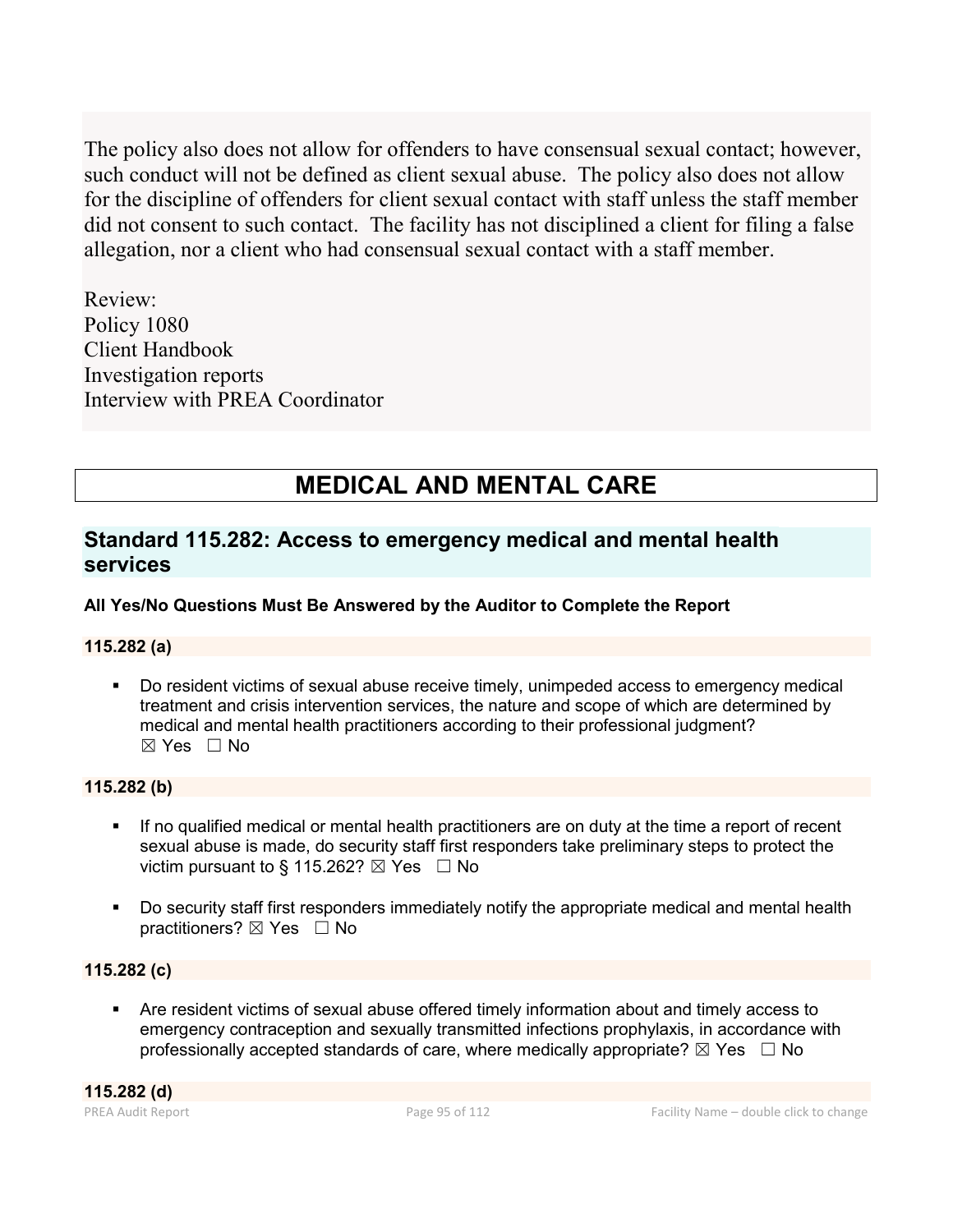Are treatment services provided to the victim without financial cost and regardless of whether the victim names the abuser or cooperates with any investigation arising out of the incident?  $\boxtimes$  Yes  $\Box$  No

### **Auditor Overall Compliance Determination**

- ☐ **Exceeds Standard** (*Substantially exceeds requirement of standards*)
- ☒ **Meets Standard** (*Substantial compliance; complies in all material ways with the standard for the relevant review period*)
- ☐ **Does Not Meet Standard** (*Requires Corrective Action*)

### **Instructions for Overall Compliance Determination Narrative**

*The narrative below must include a comprehensive discussion of all the evidence relied upon in making the compliance or non-compliance determination, the auditor's analysis and reasoning, and the auditor's conclusions. This discussion must also include corrective action recommendations where the facility does not meet the standard. These recommendations must be included in the Final Report, accompanied by information on specific corrective actions taken by the facility.*

Policy 1080 mandates the offering of timely, unimpeded access to emergency medical treatment and crisis intervention services free of charge to an alleged victim of sexual assault. The treatment offered also includes timely information about and timely access to sexually transmitted infection prophylaxis and emergency contraception.

During the onsite visit, the Program Administrator reports that clients who experience sexual victimization would be offered services provided by the agency's crisis counselor. The counselor would be available for immediate crisis intervention or to complete weekly status checks. The agency would refer sexual abuse victims to community rape crisis counseling or other appropriate community resources. The counselor also provides trauma response training to Oriana House staff. This training better prepares staff to assist abuse victims.

The PREA Compliance Specialist states that staff are also trained on the agency's PREA Medical Response Plan. The auditor reviewed the plan. The plan outlines how staff is to offer unimpeded access to both emergency and ongoing medical and mental health care. The scope of services, length of service, and type of service will be at the discretion of the medical provider and is at no cost to the client.

The Specialist reviews the PREA Medical Response Plan annually to ensure that all service provider information is current and that the range of services are still available.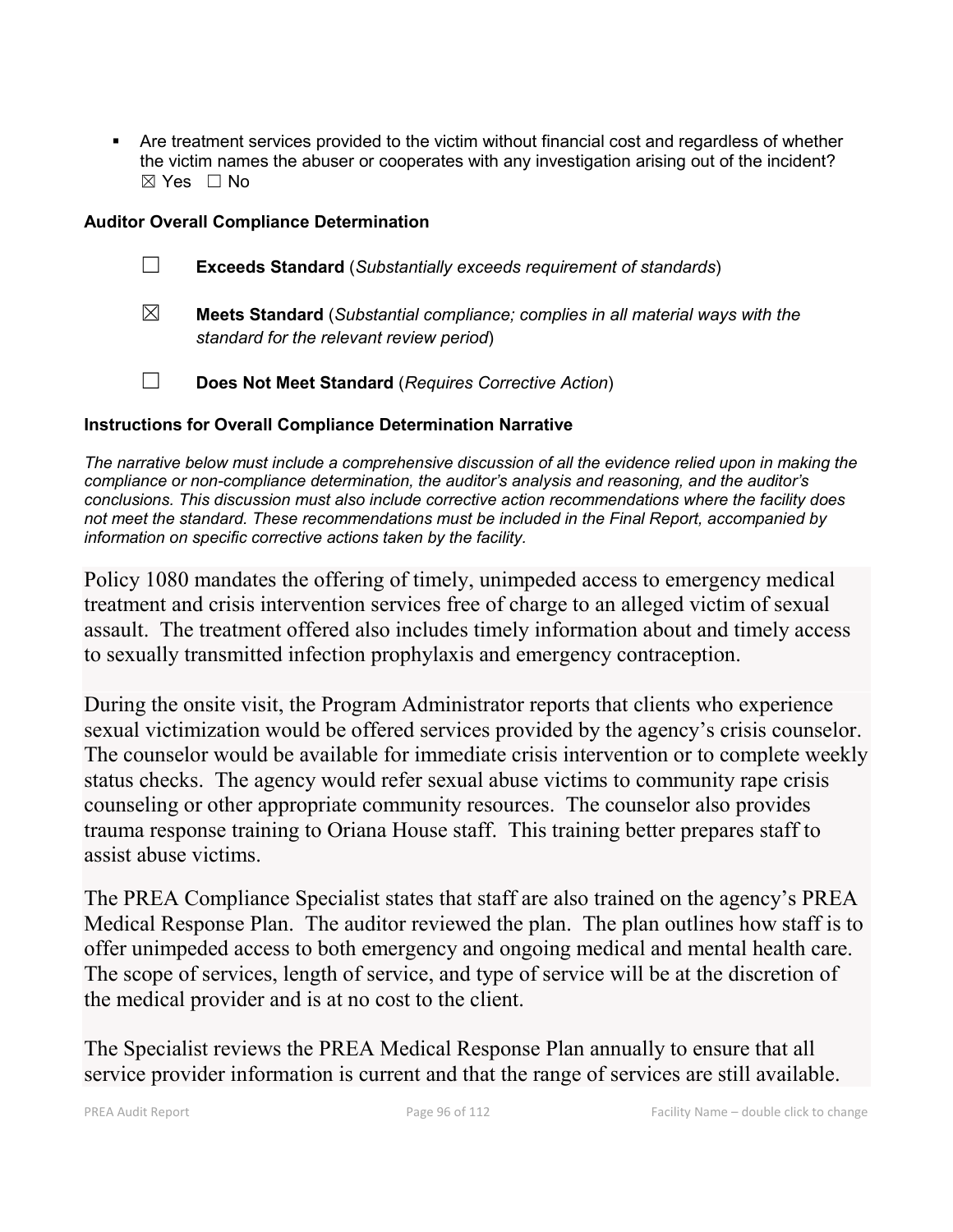Clients are informed of the rights to these services free of charge during PREA education at intake.

The facility has received two allegations of sexual abuse during the past twelve months. The alleged victims were offered rape crisis, medical, and mental health counseling. One client accepted emotional supportive services while the other declined.

Review: Policy 1080 Medical Response Plan Interview with PREA Compliance Specialist

# **Standard 115.283: Ongoing medical and mental health care for sexual abuse victims and abusers**

# **All Yes/No Questions Must Be Answered by the Auditor to Complete the Report**

### **115.283 (a)**

 Does the facility offer medical and mental health evaluation and, as appropriate, treatment to all residents who have been victimized by sexual abuse in any prison, jail, lockup, or juvenile facility?  $\boxtimes$  Yes  $\Box$  No

## **115.283 (b)**

 Does the evaluation and treatment of such victims include, as appropriate, follow-up services, treatment plans, and, when necessary, referrals for continued care following their transfer to, or placement in, other facilities, or their release from custody?  $\boxtimes$  Yes  $\Box$  No

#### **115.283 (c)**

 Does the facility provide such victims with medical and mental health services consistent with the community level of care?  $\boxtimes$  Yes  $\Box$  No

#### **115.283 (d)**

 Are resident victims of sexually abusive vaginal penetration while incarcerated offered pregnancy tests? (N/A if all-male facility.)  $\boxtimes$  Yes  $\Box$  No  $\Box$  NA

#### **115.283 (e)**

If pregnancy results from the conduct described in paragraph  $\S$  115.283(d), do such victims receive timely and comprehensive information about and timely access to all lawful pregnancyrelated medical services? (N/A if all-male facility.)  $\boxtimes$  Yes  $\Box$  No  $\Box$  NA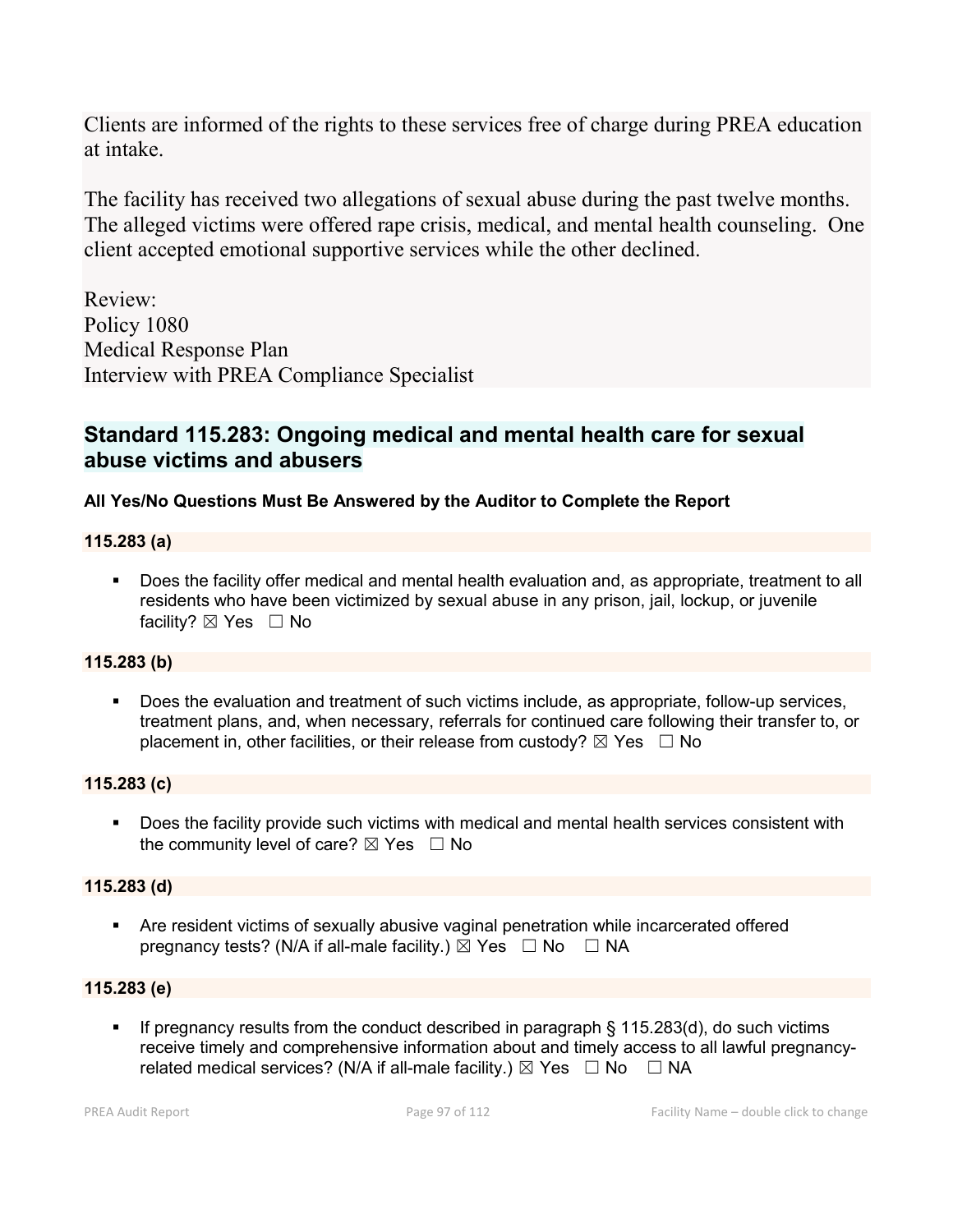#### **115.283 (f)**

 Are resident victims of sexual abuse while incarcerated offered tests for sexually transmitted infections as medically appropriate?  $\boxtimes$  Yes  $\Box$  No

#### **115.283 (g)**

 Are treatment services provided to the victim without financial cost and regardless of whether the victim names the abuser or cooperates with any investigation arising out of the incident?  $\boxtimes$  Yes  $\Box$  No

#### **115.283 (h)**

 Does the facility attempt to conduct a mental health evaluation of all known resident-on-resident abusers within 60 days of learning of such abuse history and offer treatment when deemed appropriate by mental health practitioners?  $\boxtimes$  Yes  $\Box$  No

#### **Auditor Overall Compliance Determination**

- ☐ **Exceeds Standard** (*Substantially exceeds requirement of standards*)
- ☒ **Meets Standard** (*Substantial compliance; complies in all material ways with the standard for the relevant review period*)
- ☐ **Does Not Meet Standard** (*Requires Corrective Action*)

#### **Instructions for Overall Compliance Determination Narrative**

*The narrative below must include a comprehensive discussion of all the evidence relied upon in making the compliance or non-compliance determination, the auditor's analysis and reasoning, and the auditor's conclusions. This discussion must also include corrective action recommendations where the facility does not meet the standard. These recommendations must be included in the Final Report, accompanied by information on specific corrective actions taken by the facility.*

RCC offers community medical and mental health counseling services for clients who have been sexually abused in jail, lockup, or juvenile facility. Policy 1080 states that all treatment including testing for sexually transmitted disease and treatment within sixtydays to all known resident on resident abusers be offered free of charge.

During a mandatory monthly PREA training. Staff are notified of the agency's PREA Medical Response Plan. The auditor reviewed the Medical Response Plan. The plan outlines how staff is to offer unimpeded access to both emergency and ongoing medical and mental health care. The PREA Compliance Specialist states that all ongoing medical or mental health care will be at the discretion of the medical provider and is at no cost to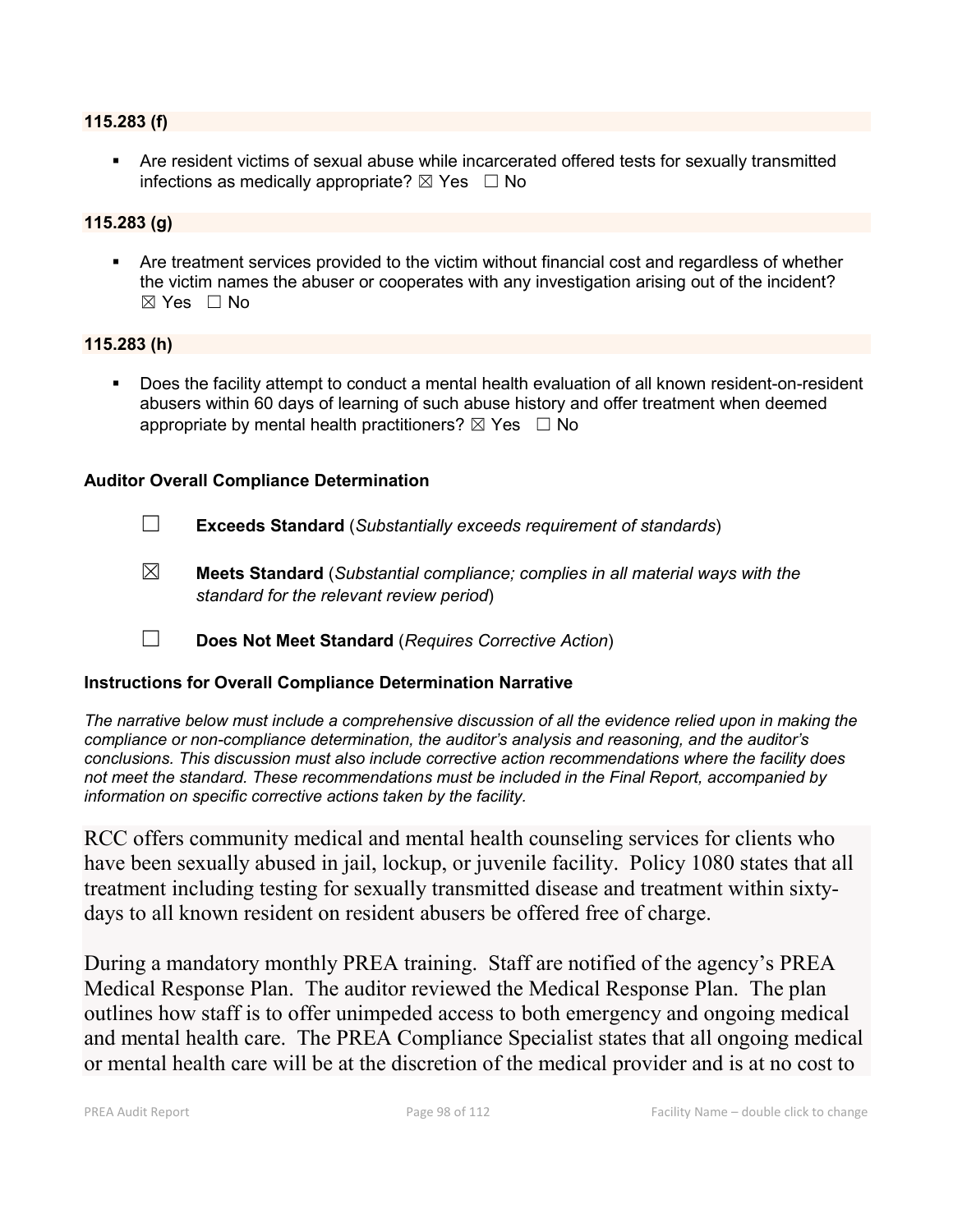the client. The specialist reviews the plan annually to ensure that all service provider information is current and that the range of services are still available.

The PREA Compliance Specialist states that the agency has not been notified of any known resident-to-resident abuser. This information would be collected at intake in documentation provided to the facility from the client's parent agency or a client could self-report during risk assessments. Should the facility become aware that a client has previously abused another client, the Specialist reports the client's case manager would meet with the client and make a determination if additional treatment or referrals for community treatment is necessary.

The policy also states that should a pregnancy result from sexually abusive penetration while incarcerated, timely and comprehensive information about and timely access to all lawful pregnancy related medical services will be offered.

The facility has not received a report of a client being sexual abused while in a jail, lockup, or juvenile facility prior to intake at this facility during this audit cycle. The facility has received an allegation of client-to-client sexual abuse during the past twelve months at this facility. The alleged victim was offered rape crisis, medical, and mental health counseling. The alleged victim met with the Emotional Supportive staff member (Agency Crisis Counselor) and agree to wait until she got home to seek counseling if she felt it necessary. She states that she is not currently in need of these services based on the allegation. The facility also had a staff-to-client allegation of sexual abuse during the past twelve months. This client was also offered services. This client declined services.

The PREA Compliance Specialist has confirmed the process and practice of the agency's Medical Response Plan.

Review: Policy 1080 Medical Response Plan Interview with PREA Compliance Specialist Investigation reports

# **DATA COLLECTION AND REVIEW**

# **Standard 115.286: Sexual abuse incident reviews**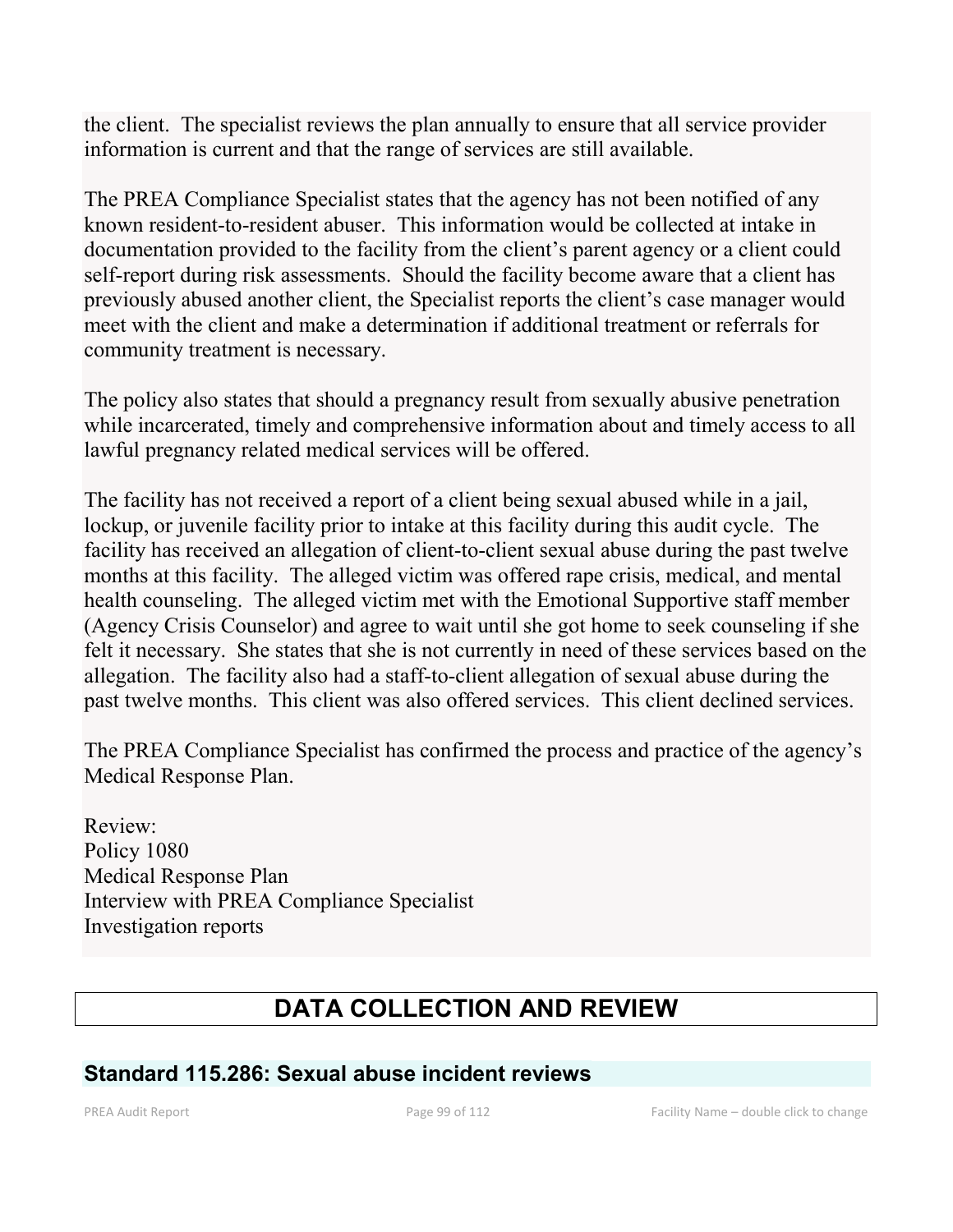#### **All Yes/No Questions Must Be Answered by the Auditor to Complete the Report**

## **115.286 (a)**

 Does the facility conduct a sexual abuse incident review at the conclusion of every sexual abuse investigation, including where the allegation has not been substantiated, unless the allegation has been determined to be unfounded?  $\boxtimes$  Yes  $\Box$  No

#### **115.286 (b)**

**Does such review ordinarily occur within 30 days of the conclusion of the investigation?** ☒ Yes ☐ No

#### **115.286 (c)**

 Does the review team include upper-level management officials, with input from line supervisors, investigators, and medical or mental health practitioners?  $\boxtimes$  Yes  $\Box$  No

#### **115.286 (d)**

- Does the review team: Consider whether the allegation or investigation indicates a need to change policy or practice to better prevent, detect, or respond to sexual abuse?  $\boxtimes$  Yes  $\Box$  No
- Does the review team: Consider whether the incident or allegation was motivated by race; ethnicity; gender identity; lesbian, gay, bisexual, transgender, or intersex identification, status, or perceived status; gang affiliation; or other group dynamics at the facility?  $\boxtimes$  Yes  $\Box$  No
- Does the review team: Examine the area in the facility where the incident allegedly occurred to assess whether physical barriers in the area may enable abuse?  $\boxtimes$  Yes  $\Box$  No
- Does the review team: Assess the adequacy of staffing levels in that area during different shifts? ⊠ Yes □ No
- **Does the review team: Assess whether monitoring technology should be deployed or** augmented to supplement supervision by staff?  $\boxtimes$  Yes  $\Box$  No
- Does the review team: Prepare a report of its findings, including but not necessarily limited to determinations made pursuant to  $\S$ § 115.286(d)(1) - (d)(5), and any recommendations for improvement and submit such report to the facility head and PREA compliance manager? ☒ Yes ☐ No

#### **115.286 (e)**

 Does the facility implement the recommendations for improvement, or document its reasons for not doing so?  $\boxtimes$  Yes  $\Box$  No

#### **Auditor Overall Compliance Determination**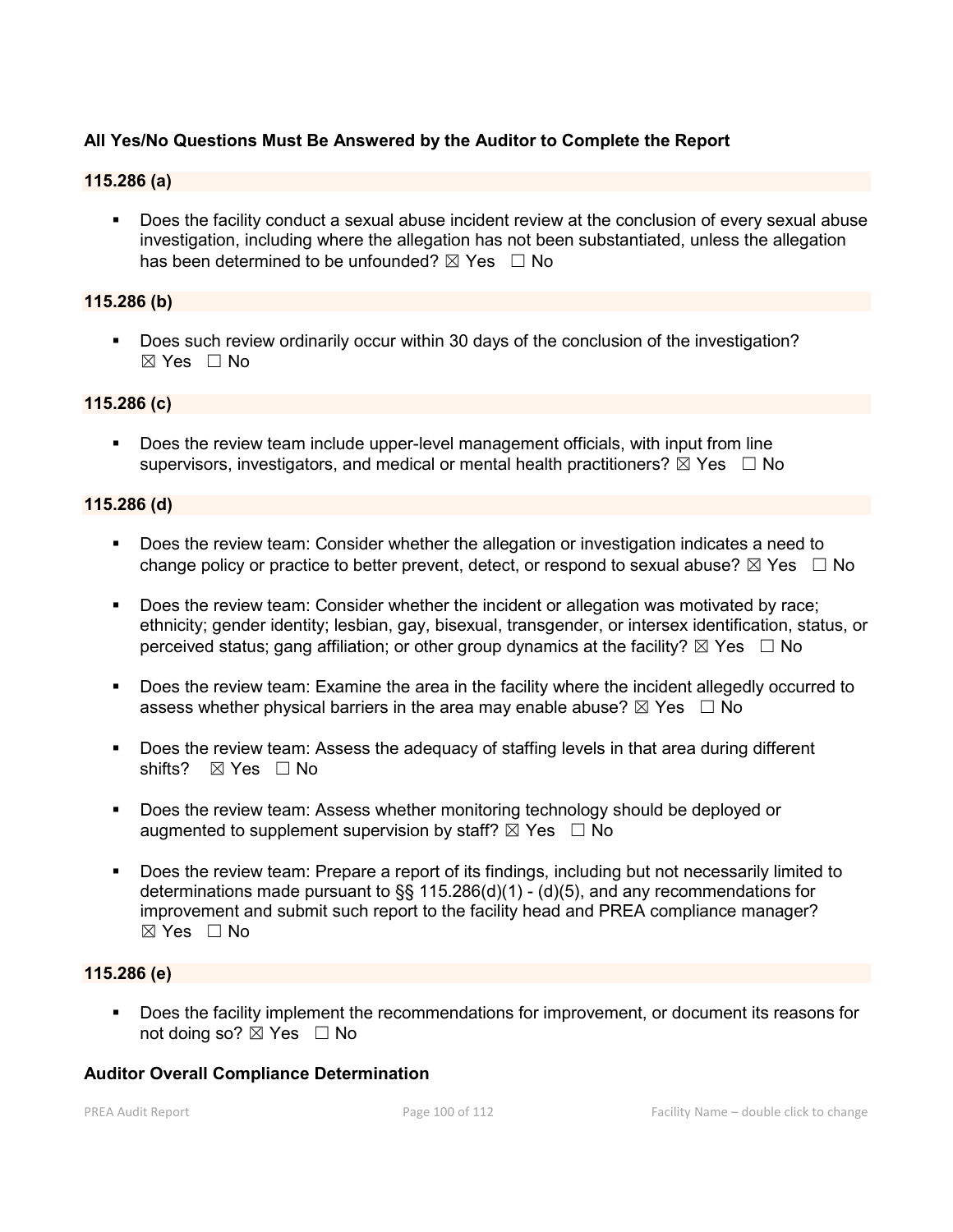- ☐ **Exceeds Standard** (*Substantially exceeds requirement of standards*)
- ☒ **Meets Standard** (*Substantial compliance; complies in all material ways with the standard for the relevant review period*)
- ☐ **Does Not Meet Standard** (*Requires Corrective Action*)

# **Instructions for Overall Compliance Determination Narrative**

*The narrative below must include a comprehensive discussion of all the evidence relied upon in making the compliance or non-compliance determination, the auditor's analysis and reasoning, and the auditor's conclusions. This discussion must also include corrective action recommendations where the facility does not meet the standard. These recommendations must be included in the Final Report, accompanied by information on specific corrective actions taken by the facility.*

Oriana House policy 1080 states that the PREA Coordinator will activate a Client Sexual Abuse Review of all substantiated or unsubstantiated allegations of sexual abuse within thirty days of the conclusion of the investigation. The review team shall include an upper management designee, compliance/accreditation manager, admissions manager, and input from a designated resident supervisor and/or caseworker, administrative investigator, and mental and/or medical practitioner.

According to agency policy and as well as the PREA Coordinator, the team shall consider the following when reviewing the allegation and investigation:

- Consider whether the allegation or investigation indicates a need to change policy or practice to better prevent, detect, or respond to sexual abuse
- Consider whether the incident or allegation was motivated by race; ethnicity; gender identity; lesbian, gay, bisexual, transgender, or intersex identification status, or perceived status; or gang affiliation; or was motivated or otherwise caused by other group dynamics at the facility
- Examine the area in the facility where the incident allegedly occurred to assess whether physical barriers in the area may enable abuse
- Assess the adequacy to staffing levels
- Assess whether monitoring technology should be deployed or augmented to supplement supervision by staff

The team is then tasked with preparing a report of its findings and any recommendations for improvement and submit the final report to the Vice President of Administration and Legal Counsel (PREA Coordinator) who will be responsible to distribute the final report to the Executive Team. The Executive Team will review and determine (with the input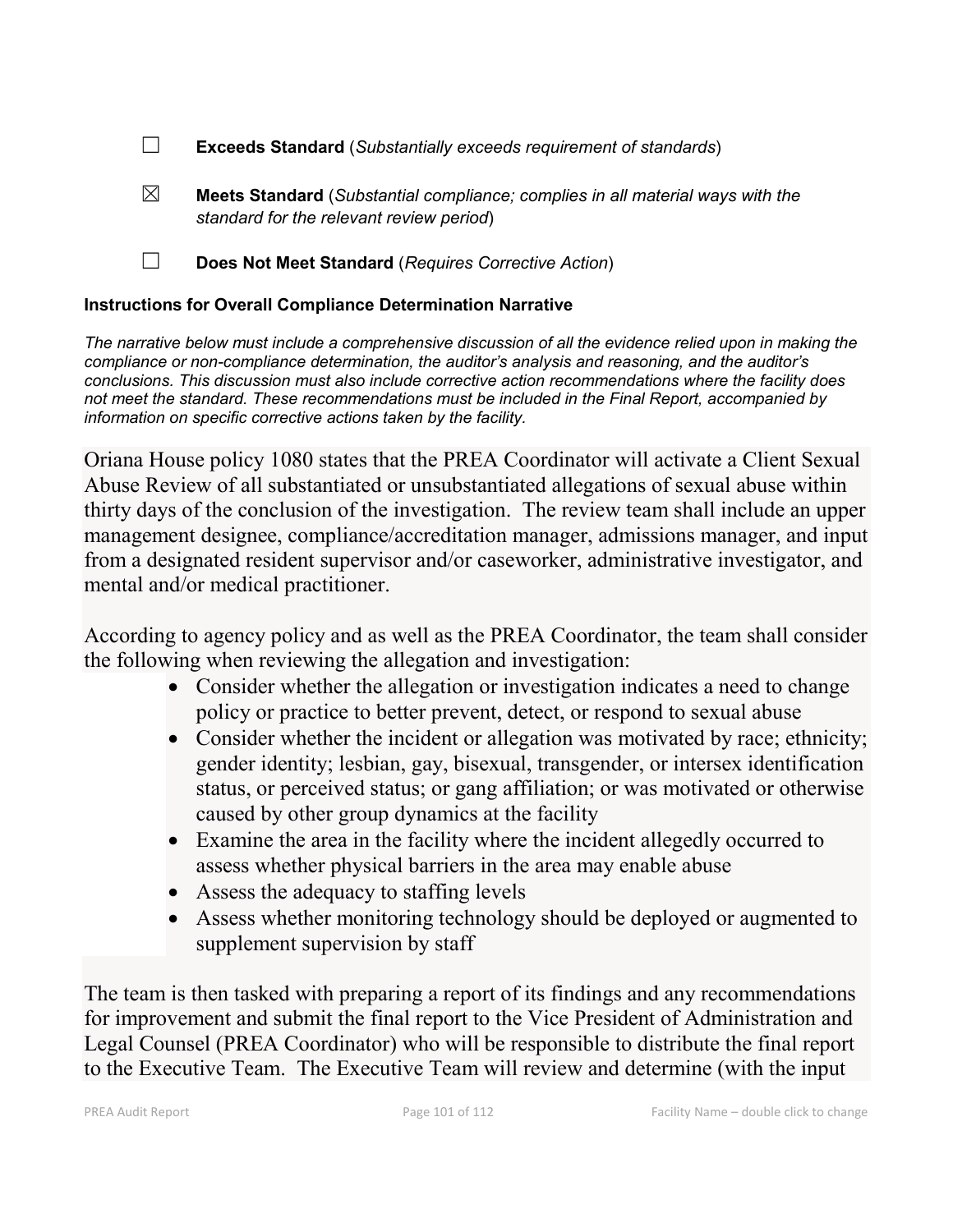of the PREA Coordinator) which recommendations will be implemented or will document the reasons for not doing so. The regional Vice President of Corrections will be responsible for distribution the report to facility management and overseeing the implementation of the approved recommendations.

The auditor interviewed the Program Administrator on her role on the SART. The Administrator reports that she would report on the facility dynamics that might have contributed to the report, conduct a review of the physical plan to see if there are physical barriers that may have led to the incident, and collect reports from facility staff that may assist in discerning whether the facility could have prevented the incident. As far as implementation of recommendations, she would ensure facility staff had the resources to comply with the recommendations and report to the PREA Coordinator after implementation.

The PREA Coordinator states that she is not a part of the incident review team; however, she does participate in the Executive Team's review of the report and makes recommendations based on the PREA standards.

The facility provided the auditor with the Client Sexual Abuse Review form. The form list a summary of the allegation and findings, the considerations of the committee as listed above, collateral information, and committee recommendations. The second section of the form is completed by the Executive Team. This section lists the approved recommendations, reasons for not approving recommendations, and the implementation plan.

There were two allegations of sexual abuse during the past twelve months at the facility. The recommendations from the SART were implemented at all Oriana House facilities. The first recommendation is to no longer allow cross-gender transports. The second recommendation is to no longer allow staff to enter into closets or storage rooms with clients. Staff must remain outside the room where they can be seen on camera. The third recommendation is that when clients are placed on PREA watch where they must be observed every fifteen (15) minutes, the minimum staffing level should increase from two to three. A recommendation specific to this facility was to move a camera for better supervision in the area where the PREA incident took place.

Review: Policy 1080 Client Sexual Abuse/Harassment Review form Interview with PREA Coordinator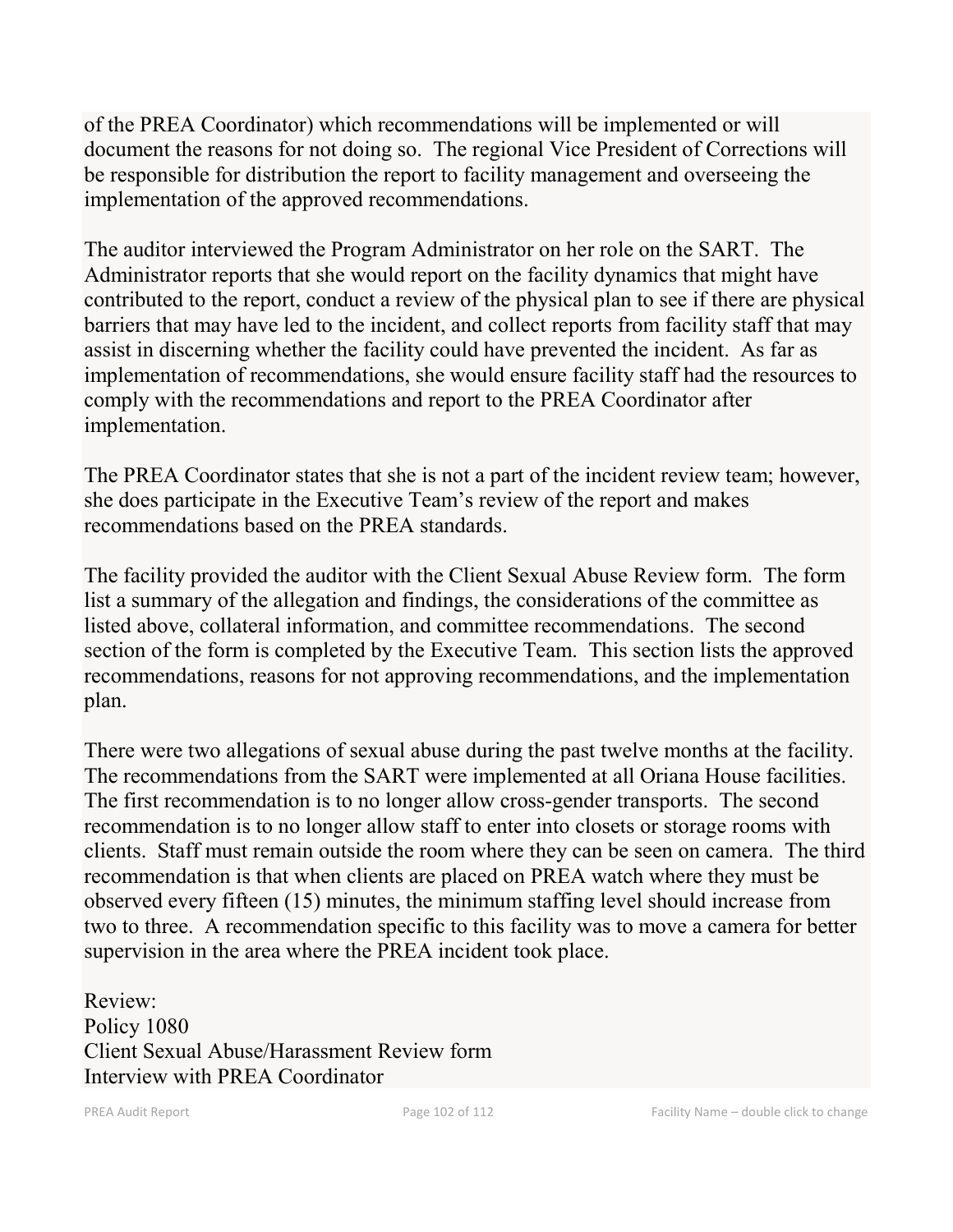# **Standard 115.287: Data collection**

## **All Yes/No Questions Must Be Answered by the Auditor to Complete the Report**

#### **115.287 (a)**

 Does the agency collect accurate, uniform data for every allegation of sexual abuse at facilities under its direct control using a standardized instrument and set of definitions?  $\boxtimes$  Yes  $\Box$  No

#### **115.287 (b)**

 Does the agency aggregate the incident-based sexual abuse data at least annually? ☒ Yes ☐ No

#### **115.287 (c)**

 Does the incident-based data include, at a minimum, the data necessary to answer all questions from the most recent version of the Survey of Sexual Violence conducted by the Department of Justice? ⊠ Yes □ No

#### **115.287 (d)**

 Does the agency maintain, review, and collect data as needed from all available incident-based documents, including reports, investigation files, and sexual abuse incident reviews?  $\boxtimes$  Yes  $\Box$  No

#### **115.287 (e)**

 Does the agency also obtain incident-based and aggregated data from every private facility with which it contracts for the confinement of its residents? (N/A if agency does not contract for the confinement of its residents.)  $\Box$  Yes  $\Box$  No  $\boxtimes$  NA

#### **115.287 (f)**

 Does the agency, upon request, provide all such data from the previous calendar year to the Department of Justice no later than June 30? (N/A if DOJ has not requested agency data.)  $\Box$  Yes  $\Box$  No  $\boxtimes$  NA

#### **Auditor Overall Compliance Determination**

- ☐ **Exceeds Standard** (*Substantially exceeds requirement of standards*)
- ☒ **Meets Standard** (*Substantial compliance; complies in all material ways with the standard for the relevant review period*)
- 
- ☐ **Does Not Meet Standard** (*Requires Corrective Action*)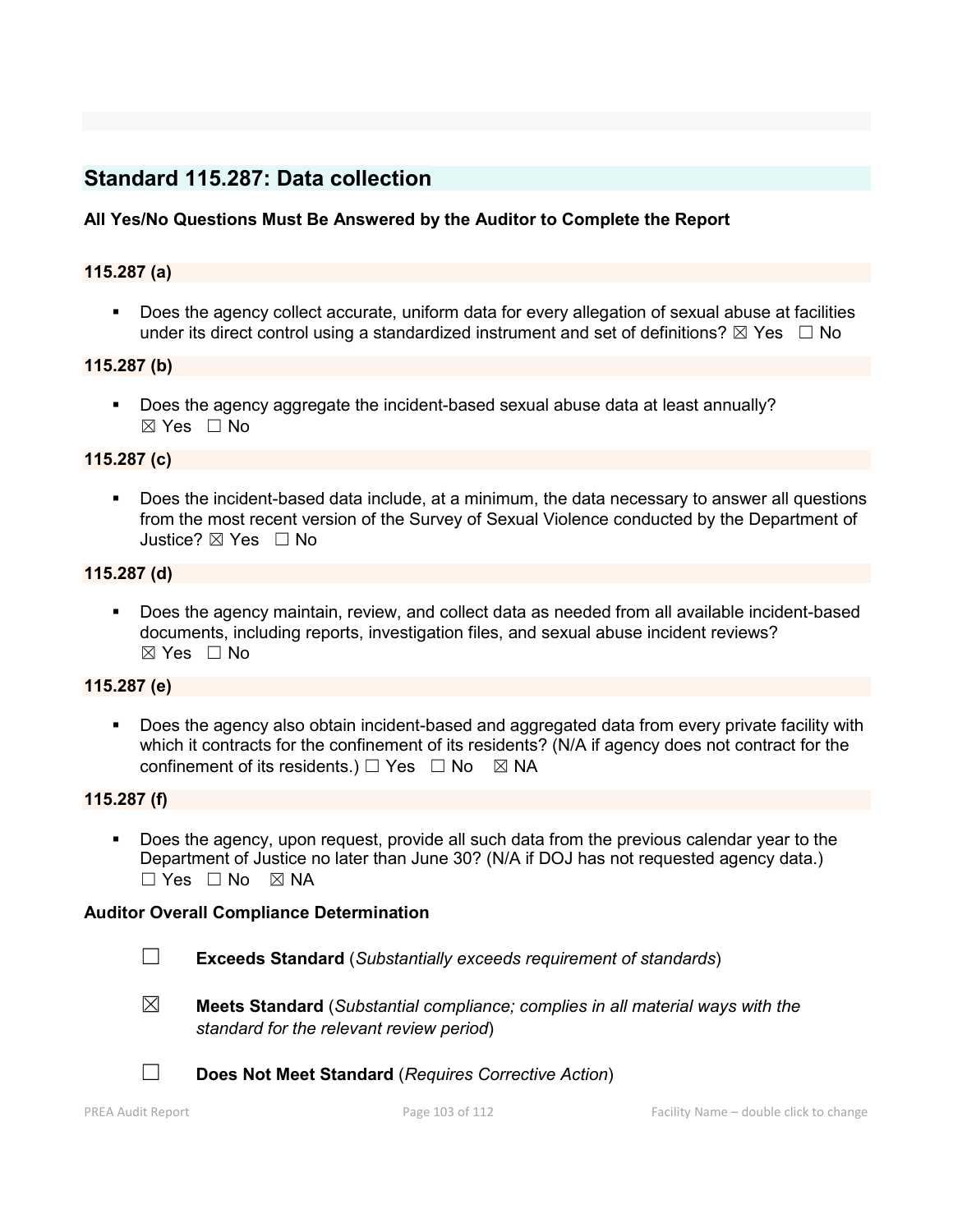## **Instructions for Overall Compliance Determination Narrative**

*The narrative below must include a comprehensive discussion of all the evidence relied upon in making the compliance or non-compliance determination, the auditor's analysis and reasoning, and the auditor's conclusions. This discussion must also include corrective action recommendations where the facility does not meet the standard. These recommendations must be included in the Final Report, accompanied by information on specific corrective actions taken by the facility.*

Agency policy 1080 requires the tracking of accurate, uniform data for every allegation of sexual abuse in all Oriana House facilities and that information will be aggregated at least annually. The PREA Coordinator reports that the information is collected, reviewed, and retained from all PREA related reports. The agency is using Ohio Department of Rehabilitation and Corrections PREA reporting form as their collection instrument.

The auditor reviewed the form used to collect the data and confirmed that the information collected is appropriate enough to complete the Survey of Sexual Victimization for all Oriana House facilities.

The Coordinator reports that the Department of Justice has not made a request for this information.

Review: Policy 1080 Sexual Victimization report form Interview with PREA Coordinator

# **Standard 115.288: Data review for corrective action**

# **All Yes/No Questions Must Be Answered by the Auditor to Complete the Report**

**115.288 (a)**

- Does the agency review data collected and aggregated pursuant to § 115.287 in order to assess and improve the effectiveness of its sexual abuse prevention, detection, and response policies, practices, and training, including by: Identifying problem areas?  $\boxtimes$  Yes  $\Box$  No
- Does the agency review data collected and aggregated pursuant to § 115.287 in order to assess and improve the effectiveness of its sexual abuse prevention, detection, and response policies, practices, and training, including by: Taking corrective action on an ongoing basis? ☒ Yes ☐ No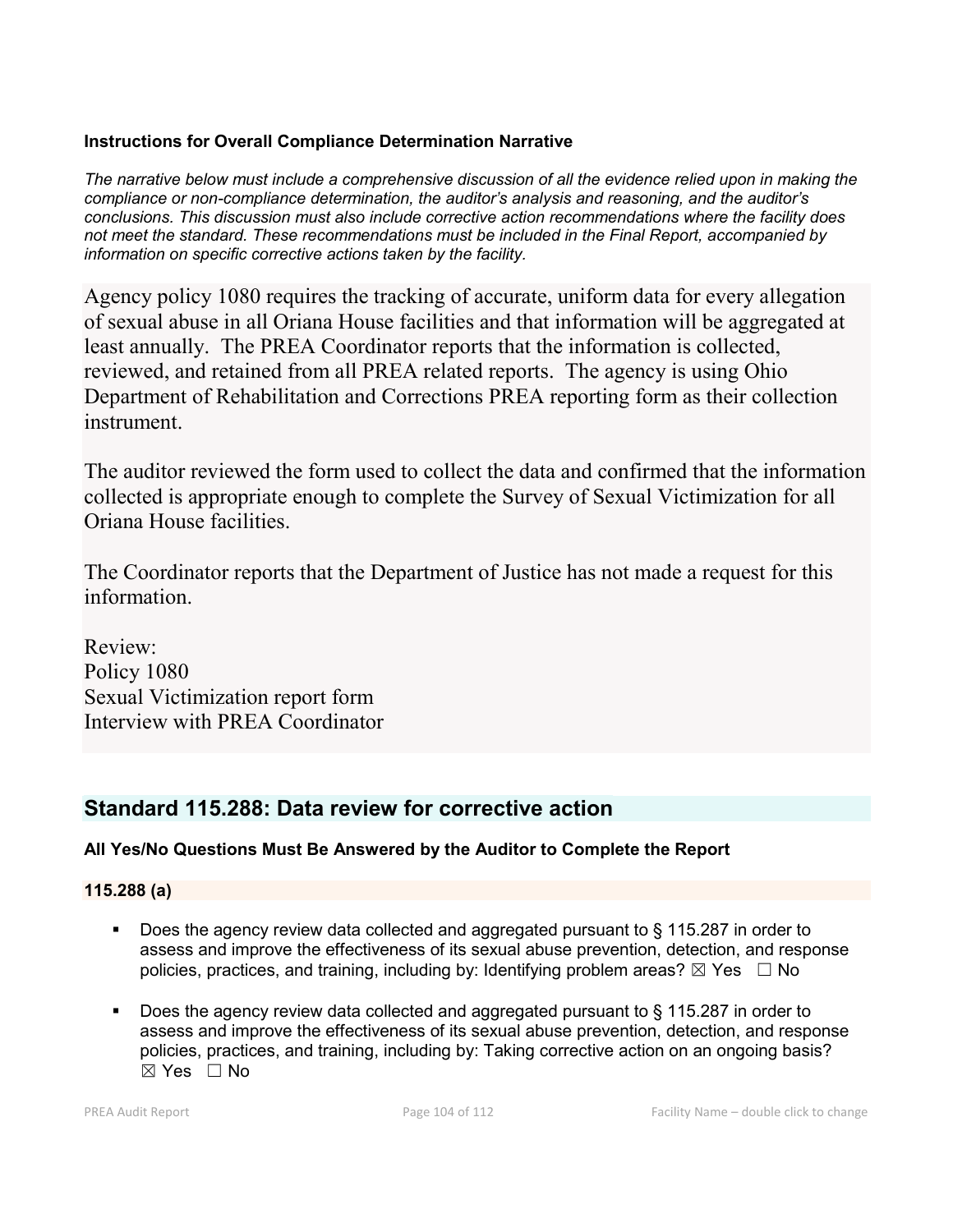■ Does the agency review data collected and aggregated pursuant to § 115.287 in order to assess and improve the effectiveness of its sexual abuse prevention, detection, and response policies, practices, and training, including by: Preparing an annual report of its findings and corrective actions for each facility, as well as the agency as a whole?  $\boxtimes$  Yes  $\Box$  No

### **115.288 (b)**

 Does the agency's annual report include a comparison of the current year's data and corrective actions with those from prior years and provide an assessment of the agency's progress in addressing sexual abuse  $\boxtimes$  Yes  $\Box$  No

### **115.288 (c)**

 Is the agency's annual report approved by the agency head and made readily available to the public through its website or, if it does not have one, through other means?  $\boxtimes$  Yes  $\Box$  No

### **115.288 (d)**

 Does the agency indicate the nature of the material redacted where it redacts specific material from the reports when publication would present a clear and specific threat to the safety and security of a facility?  $\boxtimes$  Yes  $\Box$  No

### **Auditor Overall Compliance Determination**

- ☐ **Exceeds Standard** (*Substantially exceeds requirement of standards*)
- ☒ **Meets Standard** (*Substantial compliance; complies in all material ways with the standard for the relevant review period*)
- ☐ **Does Not Meet Standard** (*Requires Corrective Action*)

# **Instructions for Overall Compliance Determination Narrative**

*The narrative below must include a comprehensive discussion of all the evidence relied upon in making the compliance or non-compliance determination, the auditor's analysis and reasoning, and the auditor's conclusions. This discussion must also include corrective action recommendations where the facility does not meet the standard. These recommendations must be included in the Final Report, accompanied by information on specific corrective actions taken by the facility.*

Oriana House policy 1080 states that the agency will use the information collected in standard 115.287 to assess and improve the effectiveness of the agency's client sexual abuse prevention, detection, and response policies, practices, and training which includes:

- Identifying problem areas
- Taking corrective action on an ongoing basis
- Preparing an annual report of its findings and corrective actions for each facility as well as the agency as a whole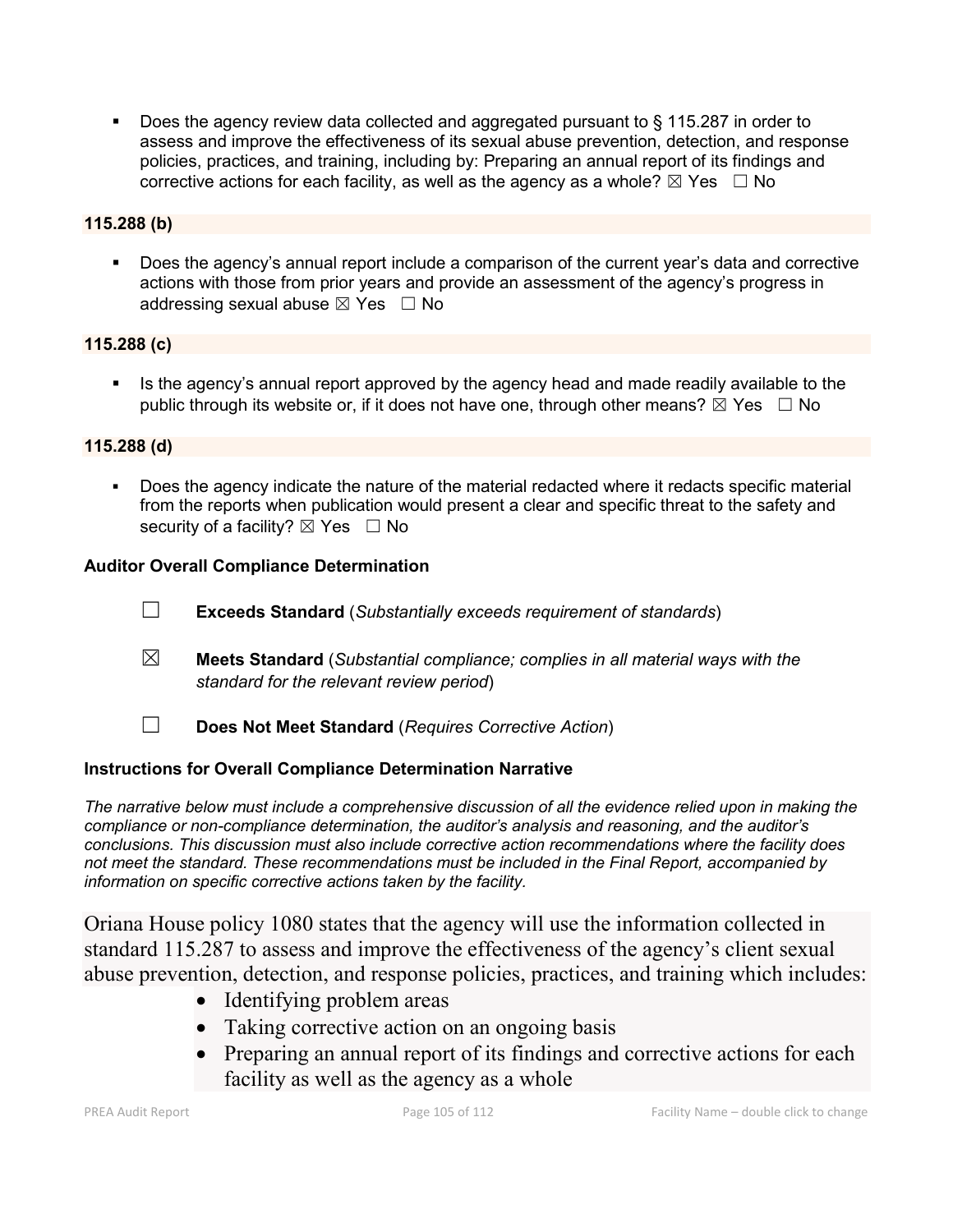The auditor reviewed the report and ensured that the report compares the current year's data with those of previous years and includes updates made from previous year's reports. The report states that the agency has:

- Installation of camera equipment to cover additional areas of concern and an increase of staff supervision in the identified areas of concern
- Increase awareness of internal and external victim advocates which entailed: 1) identifying the facility's victim advocate and the external victim advocate contacts; 2) every external advocated provided signage to be posted in the facility to increase client access to information; 3) PREA Staff Guide manuals where updated with the internal and external advocate contact information; 4) all staff are receiving additional training on who the internal advocate is for their facility through the monthly PREA Refresher Trainings.

The information in the report does not contain any identifying information that would need to be redacted in order to protect the safety of the clients, staff, or facility.

The information in the report has been reviewed and approved by the agency's President and CEO. The report is posted on the agency's website at: [http://www.orianahouse.org//docs/prea/2017%20Annual%20Report.pdf](http://www.orianahouse.org/docs/prea/2017%20Annual%20Report.pdf)

Review: Policy 1080 PREA annual report (2018) Oriana House website

# **Standard 115.289: Data storage, publication, and destruction**

# **All Yes/No Questions Must Be Answered by the Auditor to Complete the Report**

## **115.289 (a)**

■ Does the agency ensure that data collected pursuant to § 115.287 are securely retained? ☒ Yes ☐ No

#### **115.289 (b)**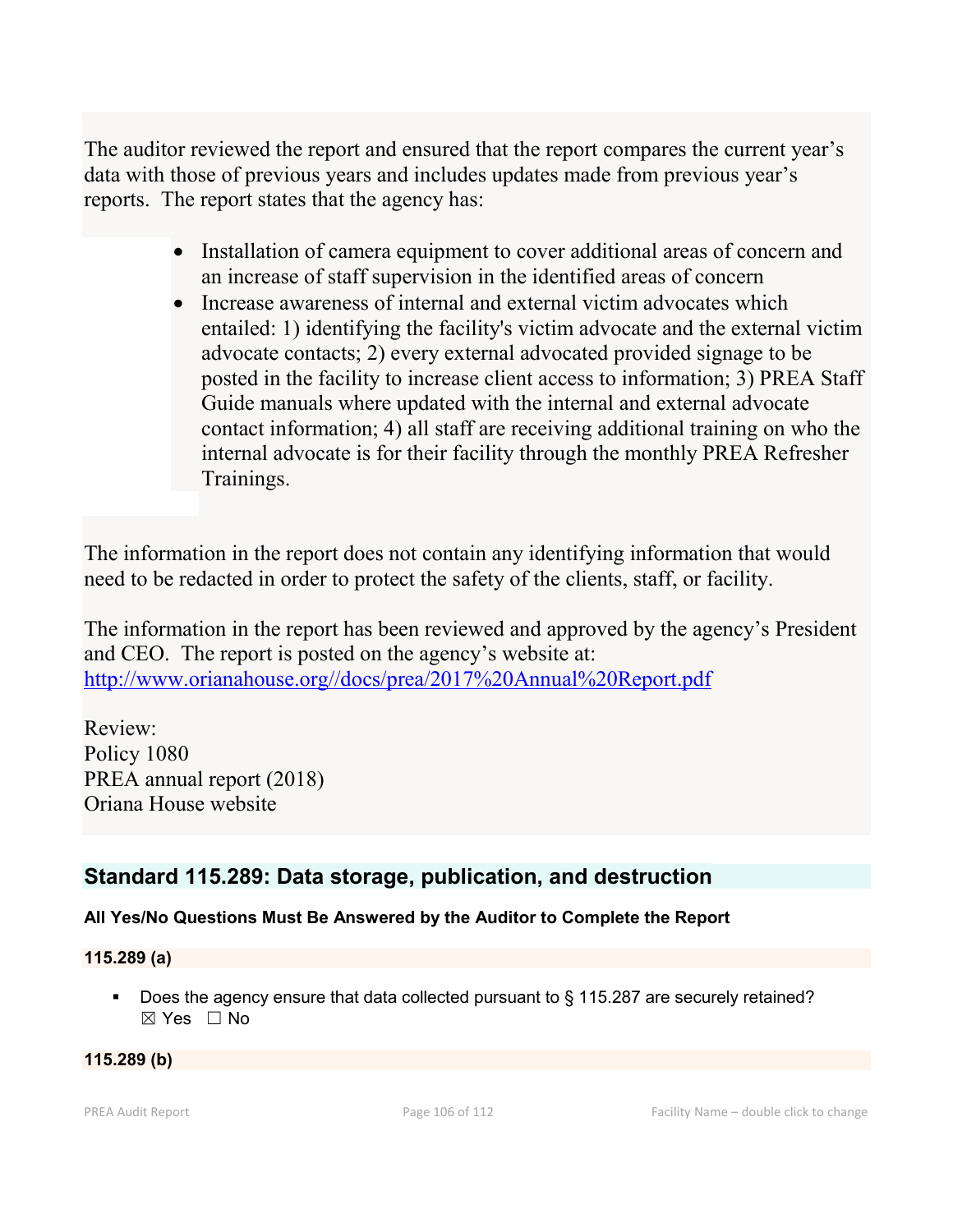Does the agency make all aggregated sexual abuse data, from facilities under its direct control and private facilities with which it contracts, readily available to the public at least annually through its website or, if it does not have one, through other means?  $\boxtimes$  Yes  $\Box$  No

#### **115.289 (c)**

 Does the agency remove all personal identifiers before making aggregated sexual abuse data publicly available?  $\boxtimes$  Yes  $\Box$  No

#### **115.289 (d)**

 Does the agency maintain sexual abuse data collected pursuant to § 115.287 for at least 10 years after the date of the initial collection, unless Federal, State, or local law requires otherwise? ⊠ Yes □ No

#### **Auditor Overall Compliance Determination**

- ☐ **Exceeds Standard** (*Substantially exceeds requirement of standards*)
- ☒ **Meets Standard** (*Substantial compliance; complies in all material ways with the standard for the relevant review period*)
- ☐ **Does Not Meet Standard** (*Requires Corrective Action*)

#### **Instructions for Overall Compliance Determination Narrative**

*The narrative below must include a comprehensive discussion of all the evidence relied upon in making the compliance or non-compliance determination, the auditor's analysis and reasoning, and the auditor's conclusions. This discussion must also include corrective action recommendations where the facility does not meet the standard. These recommendations must be included in the Final Report, accompanied by information on specific corrective actions taken by the facility.*

Agency policy 1080 requires the agency collect data requested in standard 115.287 and that this information will be aggregated, and made available to the public through the agency's website. The information posted to the agency's website is required to have all personal identifying information removed. The PREA Coordinator is mandated by policy to securely retain the information collected and to retain the data collected for at least ten years.

## The auditor accessed the agency's website,

[www.orianahouse.org/accreditations/prea/prea.php,](http://www.orianahouse.org/accreditations/prea/prea.php) to ensure that the agency has posted its annual report. The annual reports are completed based on a calendar year and the agency has posted the 2018, 2017, 2016, 2015, and 2014 annual reports. The information in the report is collected by each facility's PREA Manager and is then submitted to the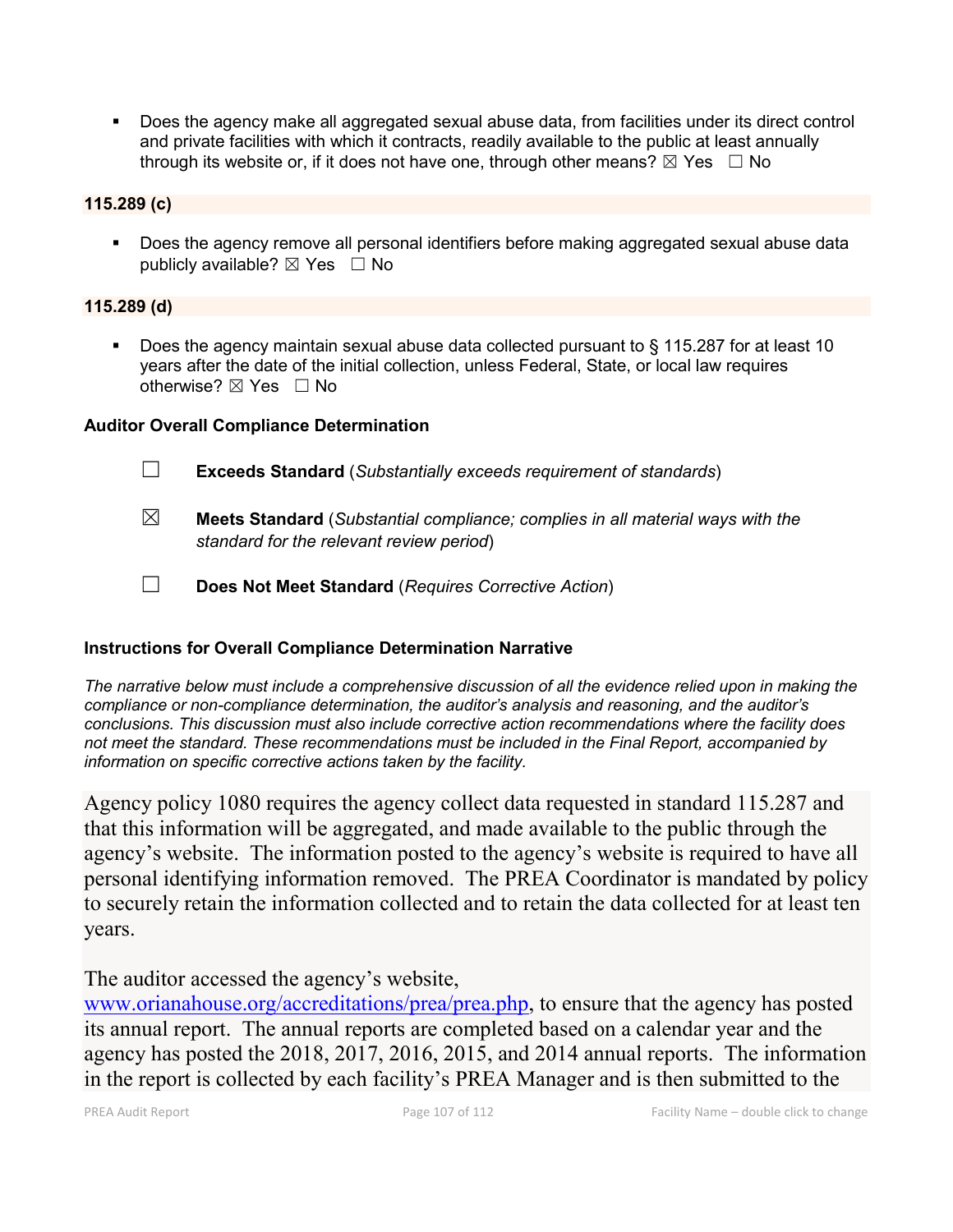agency's PREA Compliance Specialist. The agency PREA Compliance Specialist aggregates the information and prepares the information for the annual report. The report is then submitted to the PREA Coordinator for approval.

The PREA Coordinator reports that all information is only accessible to approved staff members and that she retains control of all information. The information is kept for tenyears.

The information collected in standard 115.287 is made available to the public through the agency website.

The auditor did not view any information in the report that could jeopardize the safety and security of the facility, nor was there any personal identifying information contained in the report.

Review: Policy 1080 Oriana House website PREA annual reports 2014-2018 Interview with PREA Coordinator

# **AUDITING AND CORRECTIVE ACTION**

# **Standard 115.401: Frequency and scope of audits**

# **All Yes/No Questions Must Be Answered by the Auditor to Complete the Report**

# **115.401 (a)**

 During the three-year period starting on August 20, 2013, and during each three-year period thereafter, did the agency ensure that each facility operated by the agency, or by a private organization on behalf of the agency, was audited at least once.? (N/A before August 20, 2016.)  $⊠ Yes ⊡ No ⊡ NA$ 

# **115.401 (b)**

 During each one-year period starting on August 20, 2013, did the agency ensure that at least one-third of each facility type operated by the agency, or by a private organization on behalf of the agency, was audited?  $\boxtimes$  Yes  $\Box$  No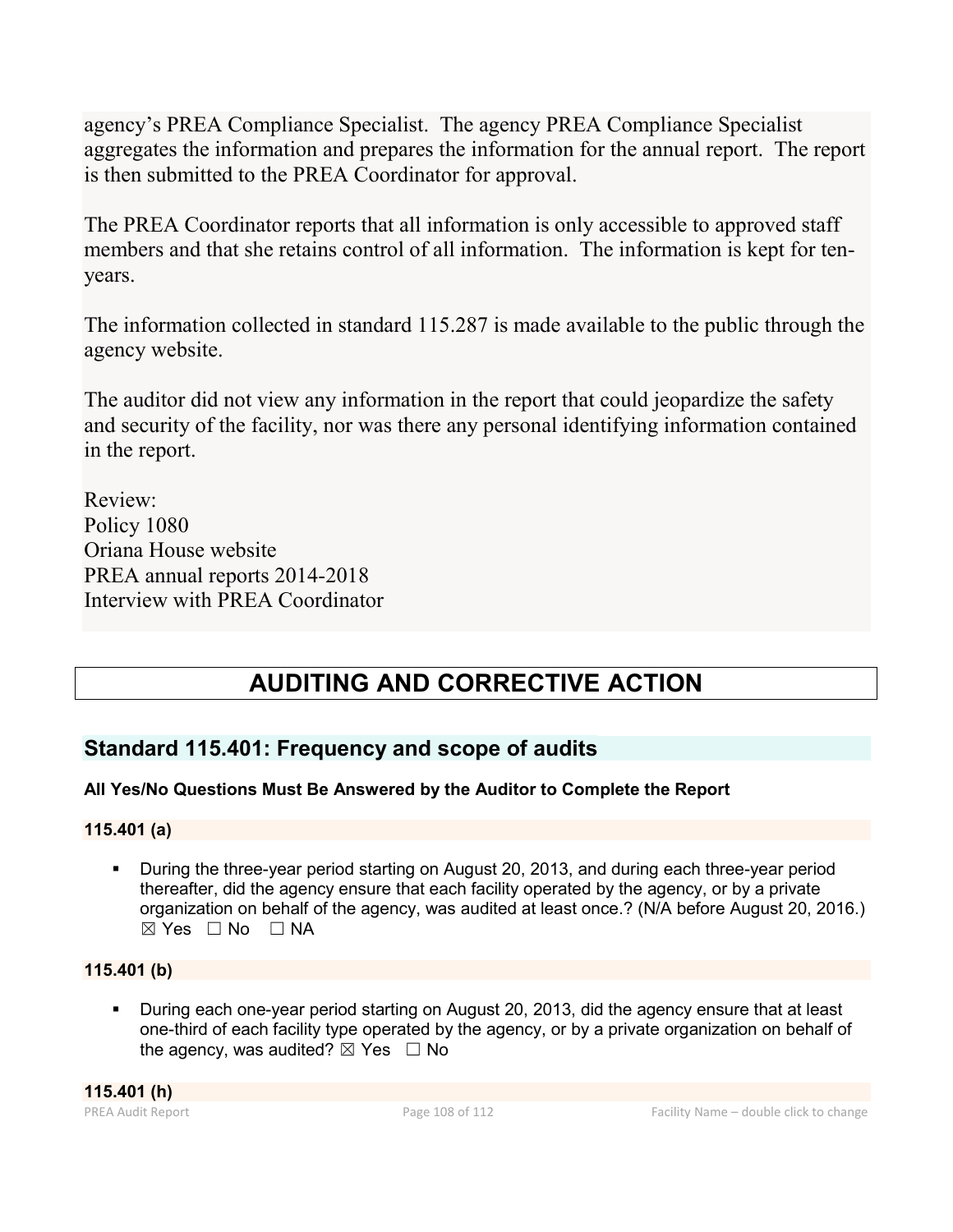Did the auditor have access to, and the ability to observe, all areas of the audited facility?  $\boxtimes$  Yes  $\Box$  No

## **115.401 (i)**

 Was the auditor permitted to request and receive copies of any relevant documents (including electronically stored information)?  $\boxtimes$  Yes  $\Box$  No

## **115.401 (m)**

 Was the auditor permitted to conduct private interviews with inmates, residents, and detainees?  $\boxtimes$  Yes  $\Box$  No

### **115.401 (n)**

 Were residents permitted to send confidential information or correspondence to the auditor in the same manner as if they were communicating with legal counsel?  $\boxtimes$  Yes  $\Box$  No

## **Auditor Overall Compliance Determination**

- ☐ **Exceeds Standard** (*Substantially exceeds requirement of standards*)
- ☒ **Meets Standard** (*Substantial compliance; complies in all material ways with the standard for the relevant review period*)
- ☐ **Does Not Meet Standard** (*Requires Corrective Action*)

## **Instructions for Overall Compliance Determination Narrative**

*The narrative below must include a comprehensive discussion of all the evidence relied upon in making the compliance or non-compliance determination, the auditor's analysis and reasoning, and the auditor's conclusions. This discussion must also include corrective action recommendations where the facility does not meet the standard. These recommendations must be included in the Final Report, accompanied by information on specific corrective actions taken by the facility.*

The agency post all final PREA reports of each of its facilities on the agency website. The auditor reviewed the agency website to ensure that during the first year of the audit cycle the agency ensured that one-third (1/3) of its facilities had been audited. The agency has a total of twelve facilities that require PREA audits (one facility has just opened and will have its initial PREA audit after one year of operation). During year one of the audit cycle, the agency had four facilities audited, and during year two, the agency had five facilities audited. The last two facilities, RCC and RIPP, are currently being audited.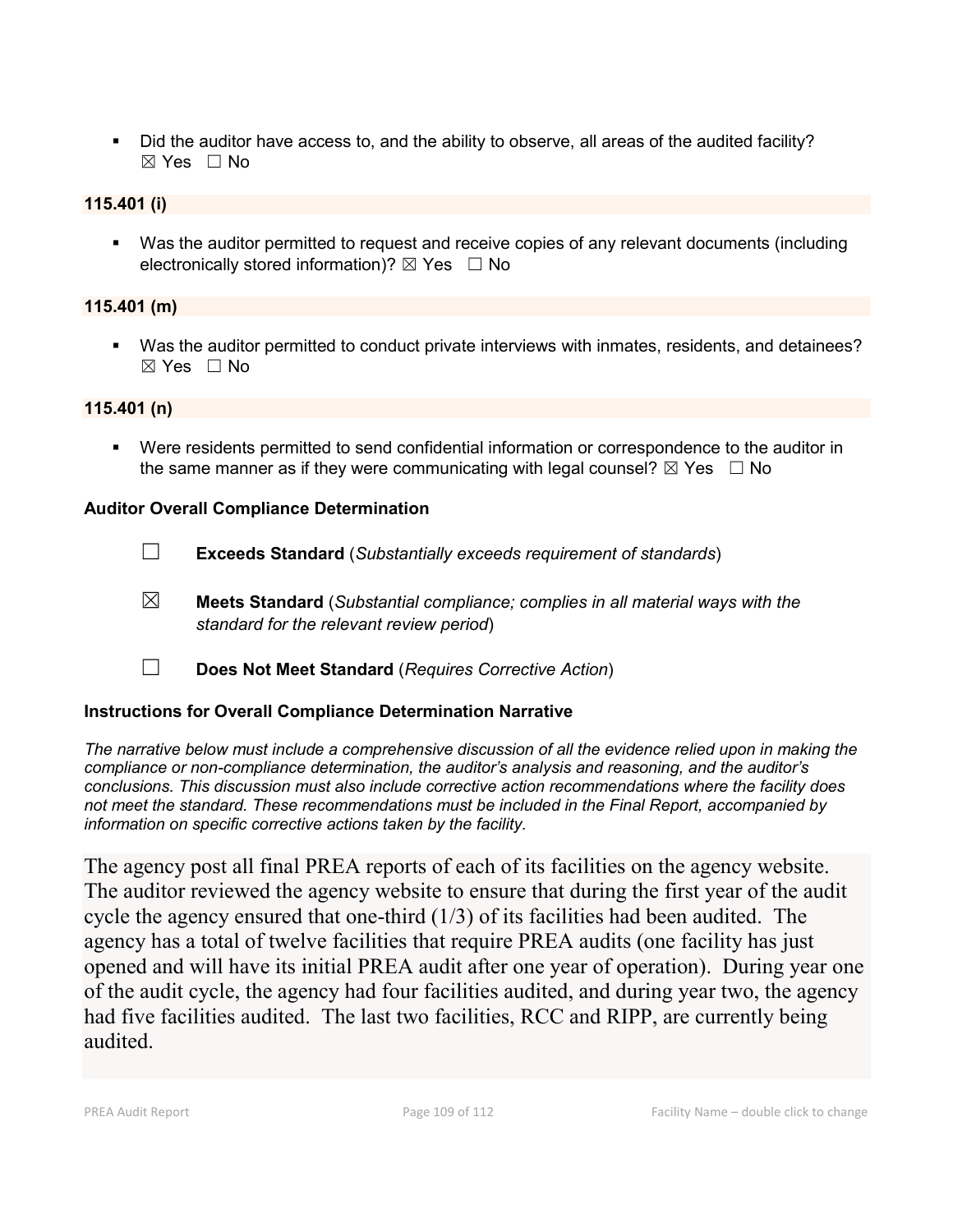The auditor was given full access to the facility during the onsite visit. The Program Administrator, Lead Resident Supervisor, PREA Compliance Manager, and PREA Coordinator escorted the auditor around the facility and opened every door for the auditor. The facility provided the auditor a private room in order to conduct staff and resident interviews. The auditor received documentation on the agency and facility prior to the onsite visit through Power DMS web based audit system. The auditor was also provided requested documentation during the onsite visit.

The auditor reviewed electronic documentation during the onsite visit. This includes camera views, ORION client database system, and intercommunication system. The auditor reviewed ten client files and twelve staff files for additional documentation and confirmation of reported information.

Appropriate audit notices were posted in conspicuous areas throughout the facility. These places included areas client, staff, and visitors would frequent. The notices included the auditors mailing and email addresses. The PREA Compliance Specialist sent the auditor photographic proof of the notices being posted approximately six weeks prior to the onsite visit. During the onsite visit, three client requested to speak to the auditor. All three clients wish to voice their concerns about the removal of the shower curtains. The auditor was able to view the bathrooms during the onsite visit. The bathrooms are designed to provide privacy in the shower area without the need for shower curtains. For a complete description of the bathrooms, please see standard 115.215. The auditor relayed the clients' concerns to the Program Administrator. The auditor did not receive any correspondence with a staff or client prior to or after the onsite visit.

## **Standard 115.403: Audit contents and findings**

## **All Yes/No Questions Must Be Answered by the Auditor to Complete the Report**

## **115.403 (f)**

 The agency has published on its agency website, if it has one, or has otherwise made publicly available, all Final Audit Reports within 90 days of issuance by auditor. The review period is for prior audits completed during the past three years PRECEDING THIS AGENCY AUDIT. In the case of single facility agencies, the auditor shall ensure that the facility's last audit report was published. The pendency of any agency appeal pursuant to 28 C.F.R. § 115.405 does not excuse noncompliance with this provision. (N/A if there have been no Final Audit Reports issued in the past three years, or in the case of single facility agencies that there has never been a Final Audit Report issued.)  $\boxtimes$  Yes  $\Box$  No  $\Box$  NA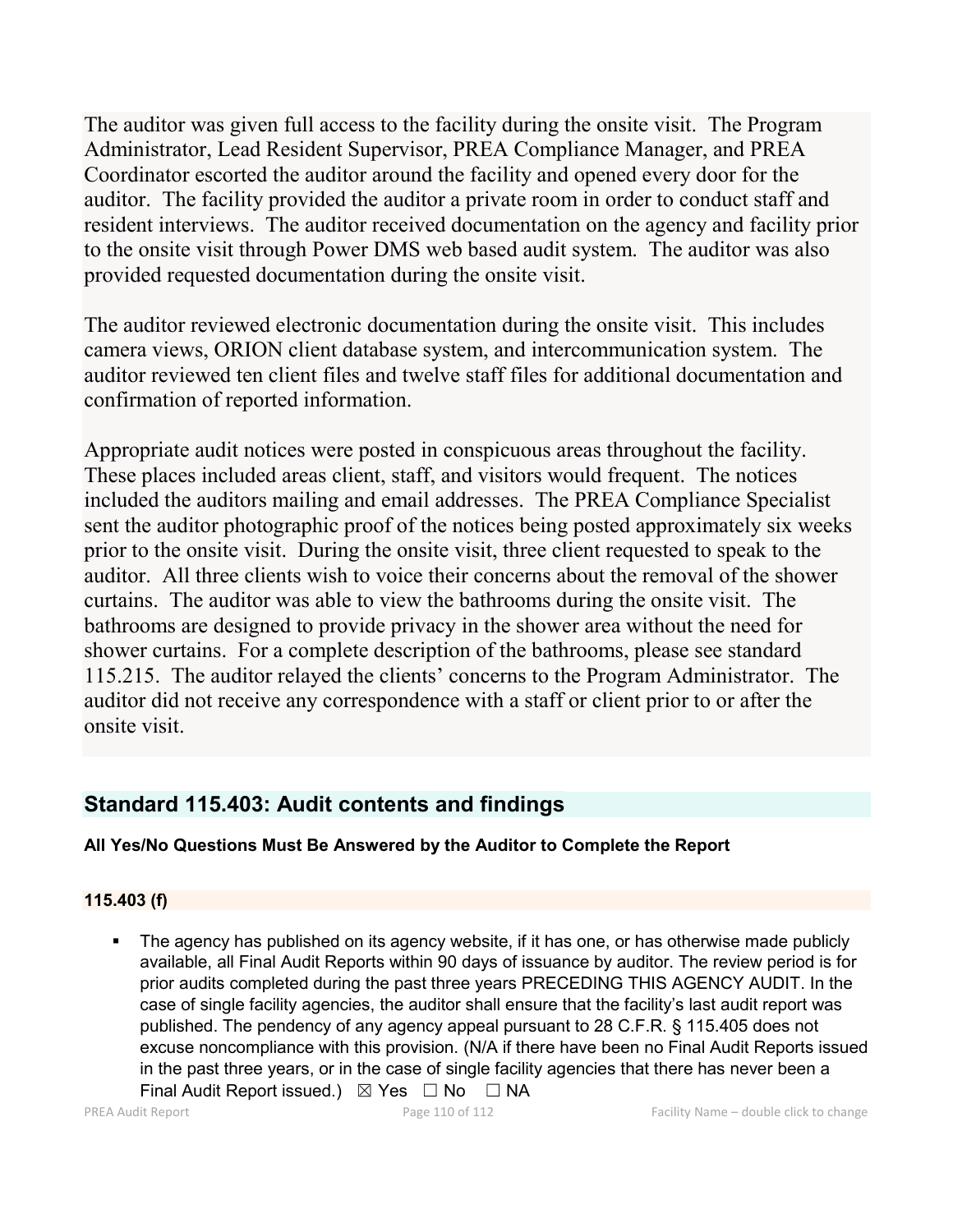### **Auditor Overall Compliance Determination**

- ☐ **Exceeds Standard** (*Substantially exceeds requirement of standards*)
- ☒ **Meets Standard** (*Substantial compliance; complies in all material ways with the standard for the relevant review period*)
- 

☐ **Does Not Meet Standard** (*Requires Corrective Action*)

#### **Instructions for Overall Compliance Determination Narrative**

*The narrative below must include a comprehensive discussion of all the evidence relied upon in making the compliance or non-compliance determination, the auditor's analysis and reasoning, and the auditor's conclusions. This discussion must also include corrective action recommendations where the facility does not meet the standard. These recommendations must be included in the Final Report, accompanied by information on specific corrective actions taken by the facility.*

The agency has published on its agency website the final PREA reports for all Oriana House operated facilities. The final PREA report for RCC from the previous audit is currently posted. The auditor reviewed the agency website and verified that the facilities that were audited during year one and year two of this audit cycle, had their final reports posted, and the facilities that have already been audited during year three have been posted. RCC and RIPP are the final two audits to be completed for this audit cycle. The PREA Coordinator states that she understands the requirement of having all final reports posted, and that the Ohio Department of Rehabilitation and Correction Bureau of Community Sanctions also post final PREA reports on their agency website for any facility that houses offenders for the state of Ohio. The auditor also reviewed ODRC agency website and found final PREA reports for Oriana House facilities posted.